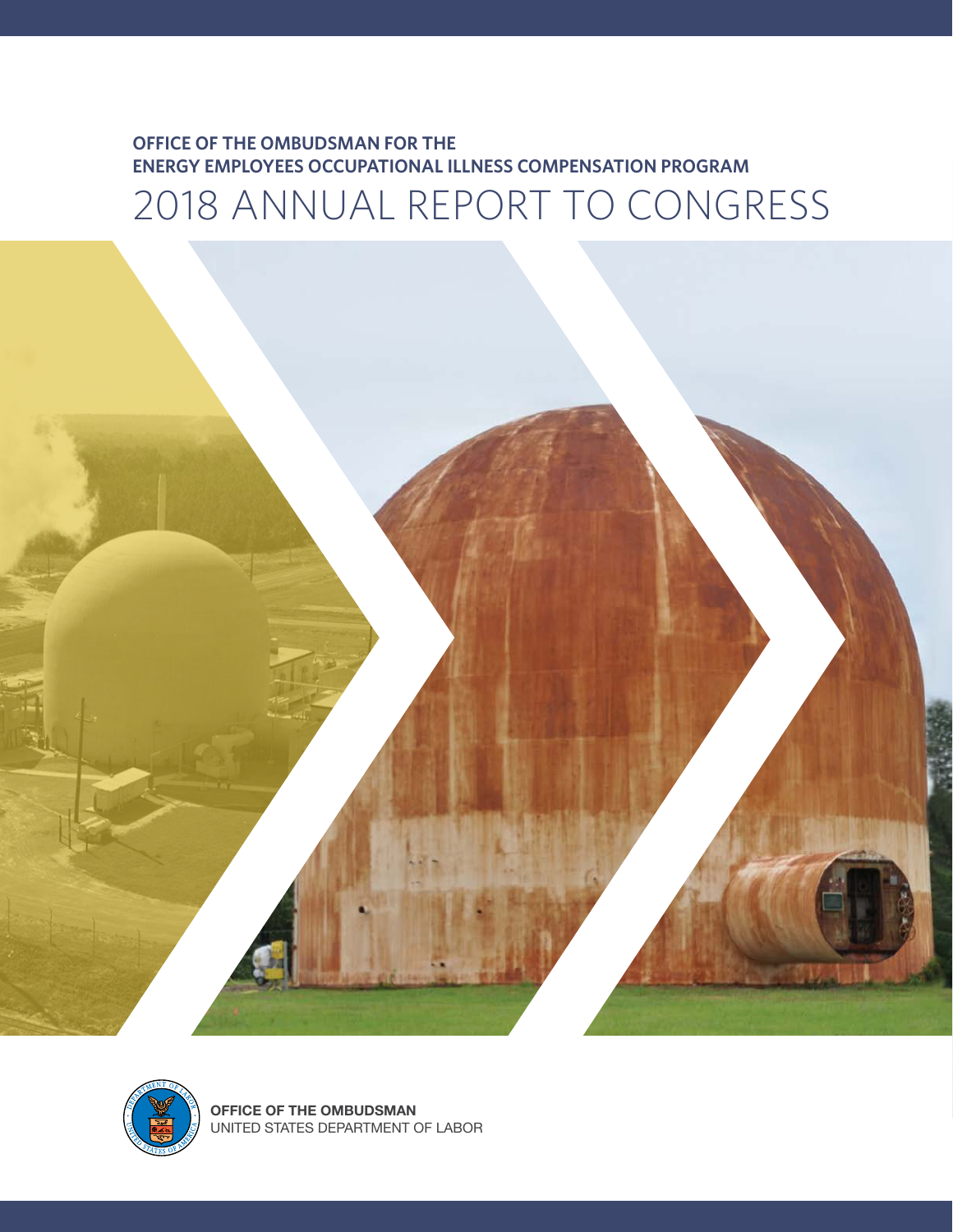Cover photos: Savannah River Site, the Heavy Water Components Test Reactor.

The Heavy Water Components Test Reactor, HWCTR, pronounced "Hector," has become a classic image on the Savannah River Site. It was built in the early 1960's to prove that heavy water technology, which is what the Savannah River Site's reactors used, could be used to produce electricity. It was proven, but the technology was scrapped in this country, although it is the basis for Canada's CANDU reactors. HWCTR was permanently sealed and is being decommissioned today. (Photo taken November 24, 2010).

Cover photos credit: courtesy of the Savannah River Site via Flickr.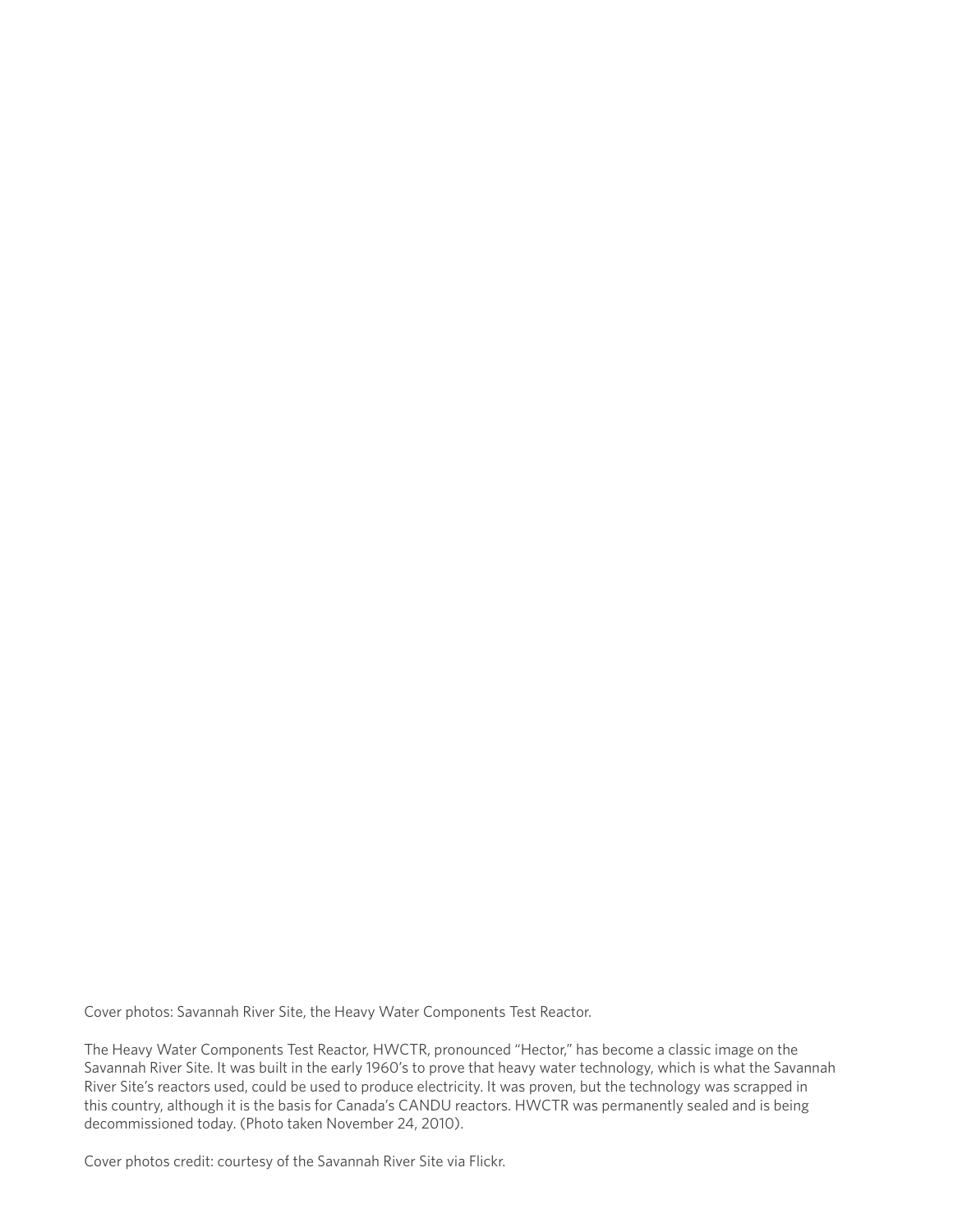# **TABLE OF CONTENTS**

| TABLE 1: COMPLAINTS, GRIEVANCES, AND REQUESTS FOR                         |  |
|---------------------------------------------------------------------------|--|
|                                                                           |  |
| <b>CHAPTER I-DIFFICULTIES ARISING FROM A LACK OF</b>                      |  |
|                                                                           |  |
| B. DIFFICULTIES ACCESSING AND UTILIZING THE RESOURCES THAT                |  |
|                                                                           |  |
|                                                                           |  |
|                                                                           |  |
| A. THE ABILITY TO DEVELOP EVIDENCE WAS SOMETIMES IMPACTED                 |  |
| BY THE CLAIMANT'S INABILITY TO UNDERSTAND THIS PROGRAM                    |  |
|                                                                           |  |
|                                                                           |  |
|                                                                           |  |
| D. DIFFICULTIES ARISING FROM DEEOIC'S USE OF THE SEM ONLINE DATABASE28    |  |
| CHAPTER III-DIFFICULTIES WITH THE AVAILABILITY AND WEIGHING OF EVIDENCE33 |  |
|                                                                           |  |
| B. CLAIMANTS QUESTIONED DEEOIC'S APPROACH TO SELF-REPORTED                |  |
|                                                                           |  |
| C. CLAIMANTS QUESTIONED THE EFFORTS UNDERTAKEN TO DETERMINE               |  |
| THE CREDIBILITY OF EVIDENCE SUBMITTED BY EMPLOYERS, THE DOE,              |  |
| DEEOIC SPECIALISTS AS WELL AS THAT FOUND IN THE SEM ONLINE DATABASE34     |  |
| D. WEIGHING OF EVIDENCE NOT EXPLAINED OR DISCUSSED IN DECISIONS35         |  |
|                                                                           |  |
|                                                                           |  |
|                                                                           |  |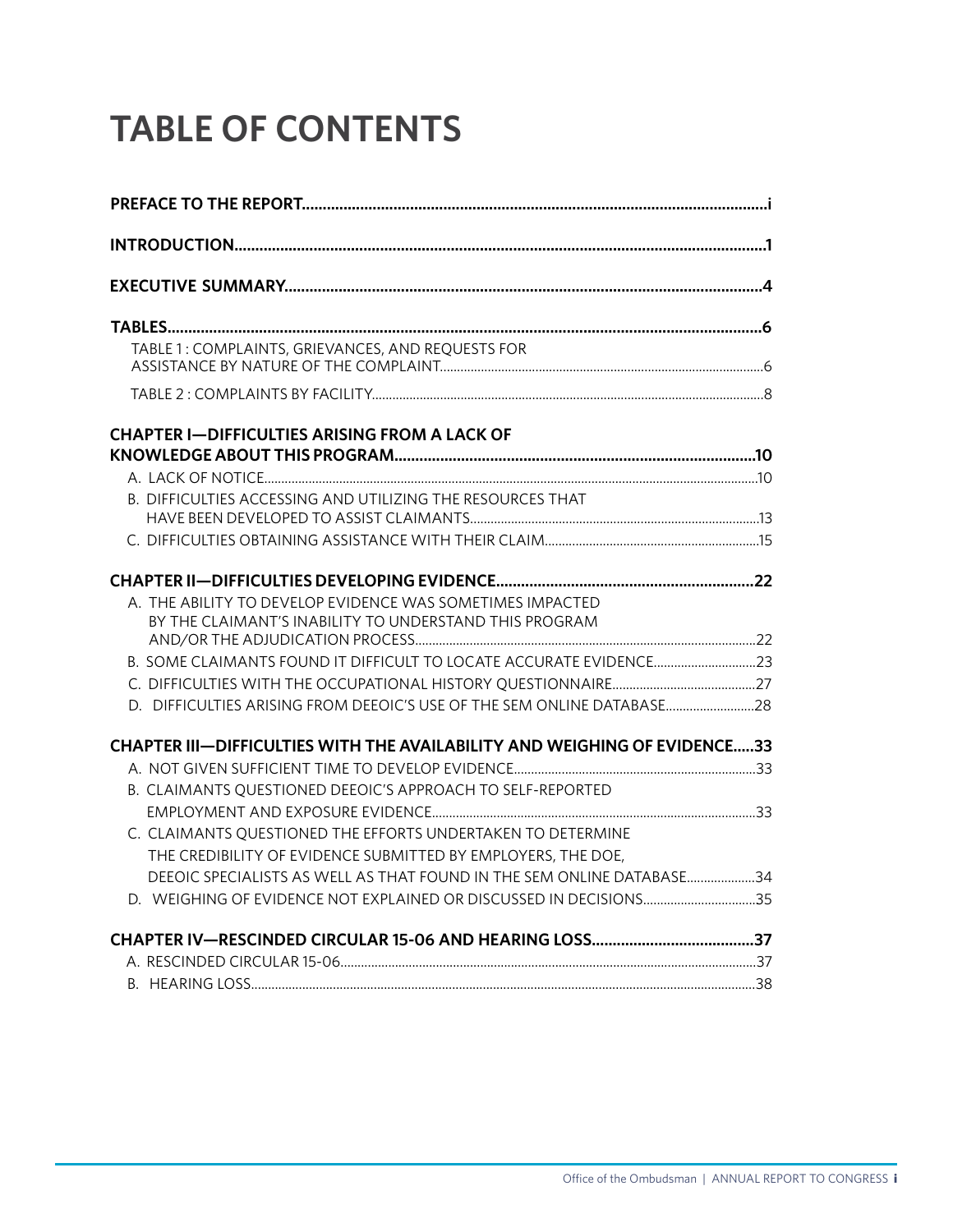# **TABLE OF CONTENTS**

| 43 |                                                                    |
|----|--------------------------------------------------------------------|
|    |                                                                    |
|    | B. DIFFICULTIES INVOLVING MEDICAL BILL-PAY ISSUES AND LOCATING     |
|    |                                                                    |
| 48 |                                                                    |
|    |                                                                    |
|    | F.                                                                 |
|    | F. MOST DEEOIC POLICY CHANGES ARE ONLY POSTED ONLINE, LEAVING      |
|    |                                                                    |
| 55 |                                                                    |
|    | APPENDIX 1: SOME COMMON MISCONCEPTIONS ABOUT THE EEOICPA PROGRAM60 |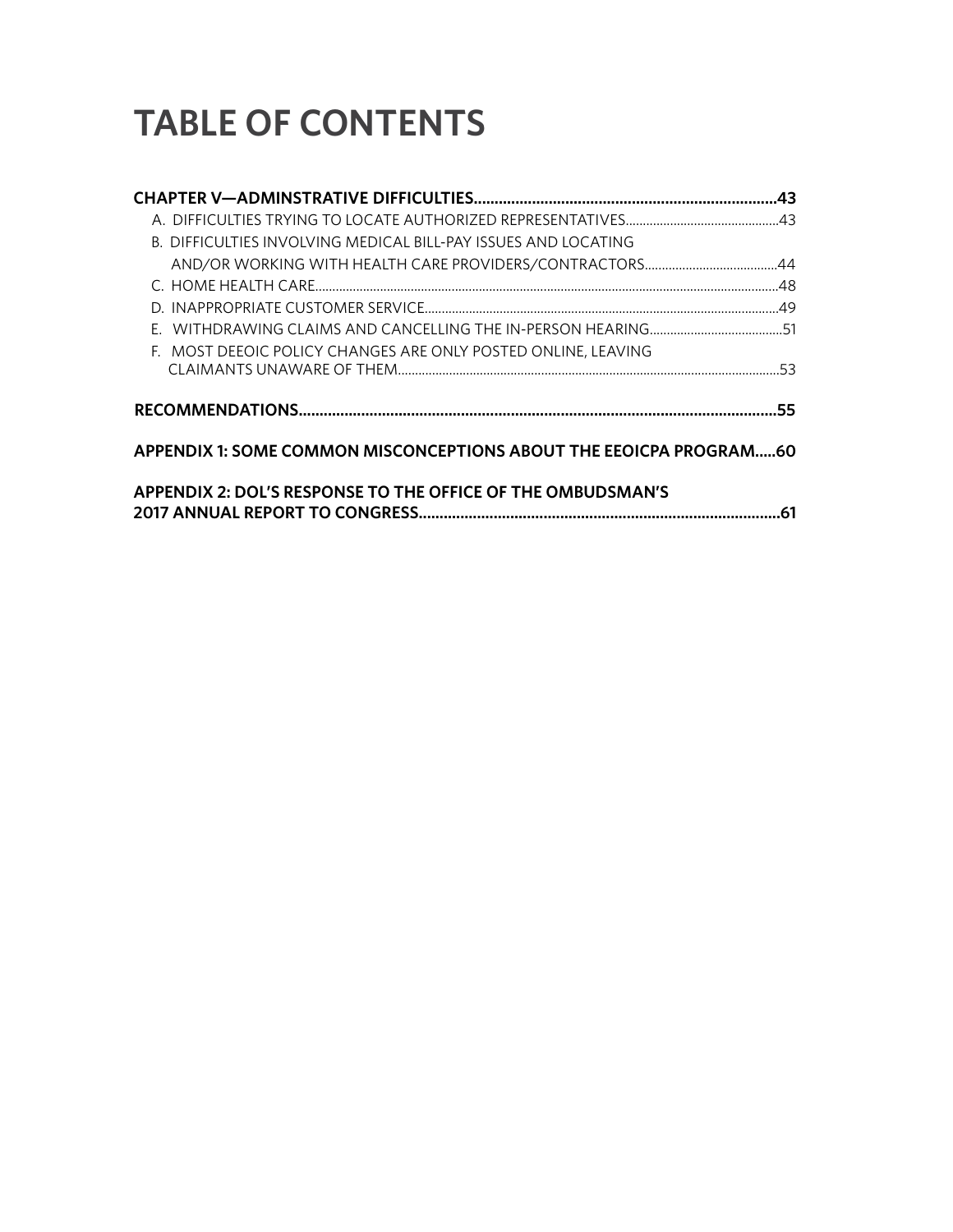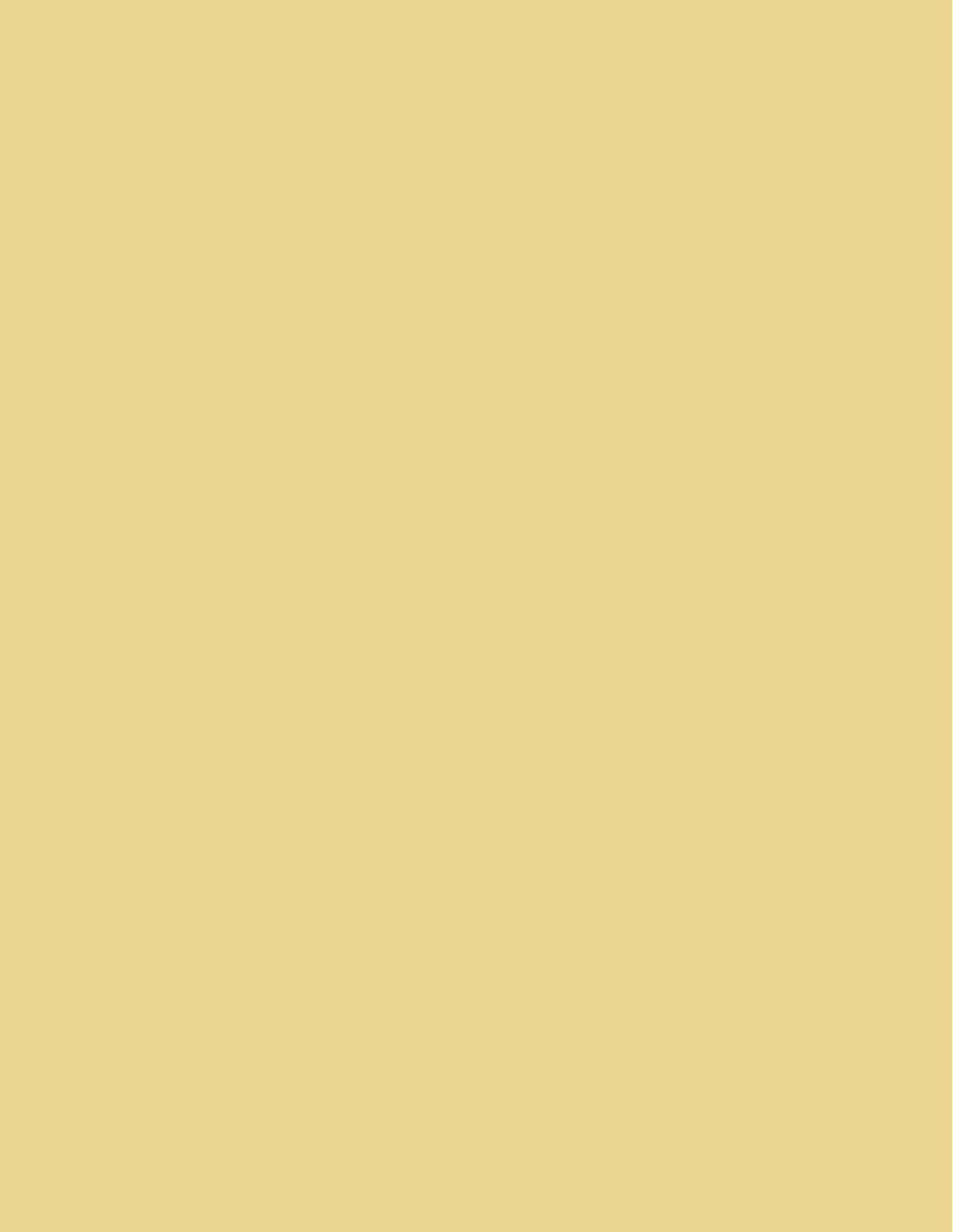## **PREFACE TO THE REPORT**

In this annual report, we assess the most common difficulties encountered by claimants and potential claimants in 2018. To fully understand these difficulties there are some underlying factors which must be kept in mind:

- 1. While this report separately assesses a variety of difficulties, in reality these difficulties did not necessarily arise one at a time. We routinely encountered claimants who were wrestling with multiple difficulties, and wrestling with these multiple difficulties at the same time.
- 2. When difficulties with this program arose, claimants usually were not in a position to put the rest of their lives on hold while they addressed this difficulty. Instead, claimants usually had to address the difficulties associated with their EEOICPA claim while facing other life challenges at the same time. For example, we routinely encountered former workers who pursued their EEOICPA claim while suffering from, being treated for, or recuperating from the very illness that was the basis of their claim. Surviving family members and others assisting claimants frequently complained that their own work schedule made it difficult to communicate with DOL during normal business hours, and made it difficult to find the time to search for the evidence needed to support the claim.
- 3. While they worked at these covered facilities, much of the information surrounding a claimant's employment was classified. Although much of this information has since been declassified, claimants usually have no way of knowing what has been declassified. And simply being told that most information is now declassified did not always ease their concerns. Some claimants are still hesitant to share too much information about their employment, because they believe that they possess very detailed information about their employment and thus, fear they may inadvertently disclose information that has not been declassified. It has been difficult to gauge the extent of this problem. Still, we suspect that there are claimants who, in processing their claim, withhold information because they fear they may accidently share classified information with someone who does not have the appropriate security clearances.
- 4. Many claimants had reservations about raising a complaint or grievance about this program at all, and they especially questioned the wisdom of raising a complaint as long as the claims examiner (CE) and/or DOL had the ability to impact their claim. In this regard, when they approached us some claimants were under the impression that our Office would be able to access their claim file information without notifying DEEOIC. When they discovered that we had to request claim file information from DEEOIC, some of these claimants chose to limit what they discussed with us or decided not to pursue the matter.
- 5. Similarly, most claimants did not contact us to simply register a complaint or grievance. They mainly contacted us because they wanted help resolving a problem. When they discovered that we might not be able to resolve their problem, some decided not to pursue the matter, while others were very sparing in what they said to us.

Lastly, before providing our assessment of the most common difficulties encountered by claimants during 2018, we believe it important to acknowledge that since the inception of this program OWCP has continued to undertake measures to expedite, and assist claimants with this claims process. For example, in 2018 DEEOIC announced the creation of the Branch of Medical Benefits with the goal of improving DEEOIC operations in terms of medical bill processing, transactions, coding and payment; prior approval of Home Health Care (HHC); and the oversight of medical claims to determine if procedural, regulatory, and statutory requirements have been met. In 2018, DEEOIC also announced that prior authorization was no longer required for nursing assessment/evaluations, and announced a move toward the electronic processing of check payments. DEEOIC has also continued to sponsor workshops specifically tailored to the needs of authorized representatives and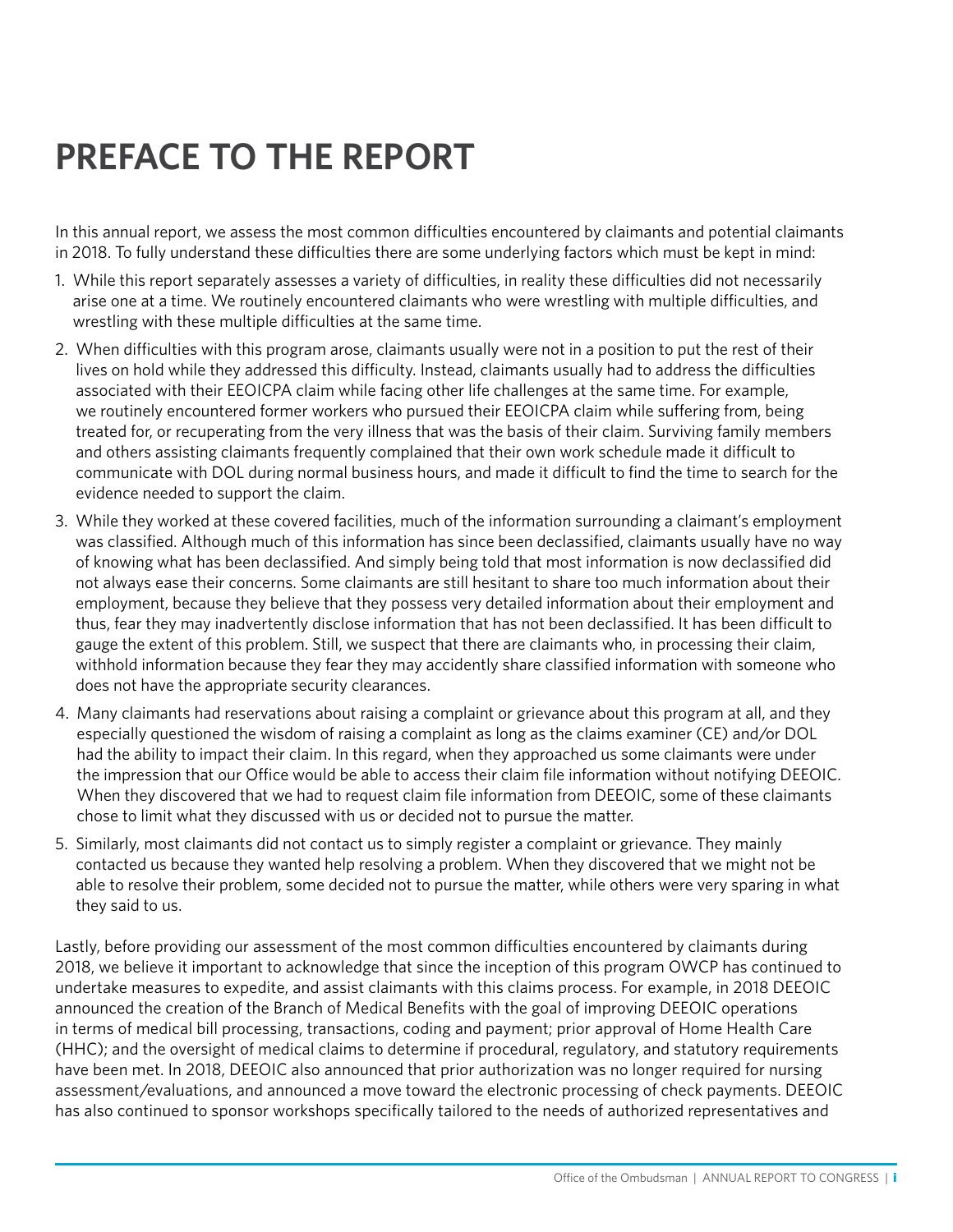announced new updates to the Site Exposure Matrices. We also think that it is important to note that this year, as in the past, many of the claimants who approached us with complaints, grievances, and requests for assistance made it a point to stress that their concerns were with one particular claims examiner (CE) or hearing representative (HR). These claimants thought it necessary to let us know that in the course of processing their claim they had encountered other CEs, HRs, as well as others associated with the program who had been very helpful and/or very professional.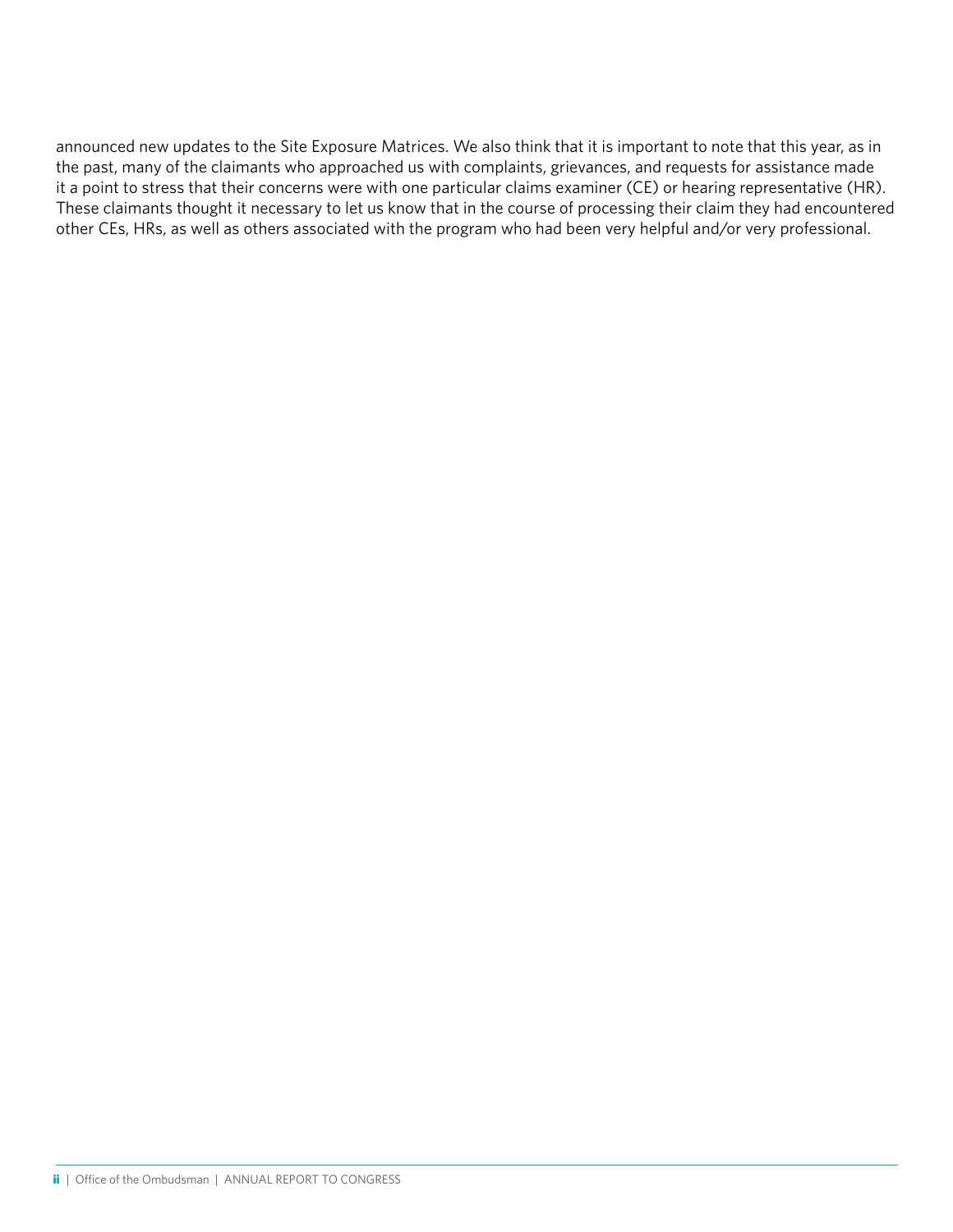## <span id="page-8-0"></span>**INTRODUCTION**

On October 30, 2000, Congress enacted the Energy Employees Occupational Illness Compensation Program Act (EEOICPA) as Title XXXVI of Public Law 106-398, the Floyd D. Spence National Defense Authorization Act for Fiscal Year 2001. The purpose of this law is "…to provide for timely, uniform, and adequate compensation of covered employees, and where applicable, survivors of such employees, suffering from illnesses incurred by such employees in the performance of duty for the Department of Energy (DOE) and certain of its contractors and subcontractors." See 42 U.S.C. § 7384d(b).

When enacted in 2000 the EEOICPA contained two parts, Part B and Part D. However, in 2004, Congress abolished Part D and created Part E in Subtitle E of Title XXXI of the Ronald W. Reagan National Defense Authorization Act for Fiscal Year 2005, Public Law 108-375, 118 Stat. 1811, 2178 (October 28, 2004).<sup>1</sup> Consequently, the EEOICPA currently contains Part B and Part E.

Part B provides the following compensation and benefits:

- 1. Lump-sum payment of \$150,000 and the payment of medical expenses (for the covered illness starting as of the date of filing) for:
	- a. Employees of the DOE, as well as its contractors, subcontractors, and employees of atomic weapons employers (AWEs) with radiation-induced cancer if: (1) the employee developed cancer after working at a covered facility; and (2) the cancer is "at least as likely as not" related to covered employment.<sup>2</sup>
	- b. Employees who are members of a Special Exposure Cohort (SEC) and who develop one of the specified cancers outlined in 42 U.S.C. § 7484I(17).<sup>3</sup>
	- c. All federal employees, as well as employees of the DOE, its contractors and subcontractors, or designated beryllium vendors who worked at a covered facility where they were exposed to beryllium and who develop Chronic Beryllium Disease (CBD).4
	- d. Employees of the DOE or its contractors and subcontractors who worked at least 250 days during the mining of tunnels at underground nuclear weapons test sites in Nevada or Alaska and who develop chronic silicosis.

Note: if the employee is no longer living, eligible survivors of the employees listed above are entitled to \$150,000 in lump-sum compensation under Part B.

<sup>&</sup>lt;sup>1</sup> Part D directed the Department of Energy to provide claimants with assistance in obtaining state-based workers' compensation. 2 An "atomic weapons employer" is an entity, other than the United States, that: (A) processed or produced, for use by the United States, material that emitted radiation and was used in the production of an atomic weapon, excluding uranium mining and milling; and (B) is designated by the Secretary of

Energy as an atomic weapons employer for purposes of the compensation program [EEOICPA]. *See* 42 U.S.C. § 7384l(4). 3 If a claimant qualifies for inclusion in a SEC class and develops one of the specified cancers, that claimant receives compensation for that specified

cancer without the completion of a radiation dose reconstruction by the National Institute for Occupational Safety and Health, and without a determination by DOL of the probability of causation that the cancer was caused by exposure to radiation at a covered facility.

<sup>4</sup> The link, "Explanation of Benefits Under Part B and Part E" found on DEEOIC's webpage outlines the employees covered under this program. According to this link, the employees entitled to \$150,000 and payment of medical benefits under Part B include,

*Employees of the Department of Energy, its contractors and subcontractors, and designated beryllium vendors who worked at covered facilities where they were exposed to beryllium produced or processed for the Department of Energy who developed Chronic Beryllium Disease…"*  However, according to the Department of Labor's Office of the Solicitor,

*<sup>[</sup>e]very federal employee is a potential "covered beryllium employee," as defined in 42 U.S.C. §7384l(7)(A), by virtue of inclusion of the Federal Employees Compensation Act (FECA) definition of "employee" in 5 U.S.C. §8101(1) into that definitional section.*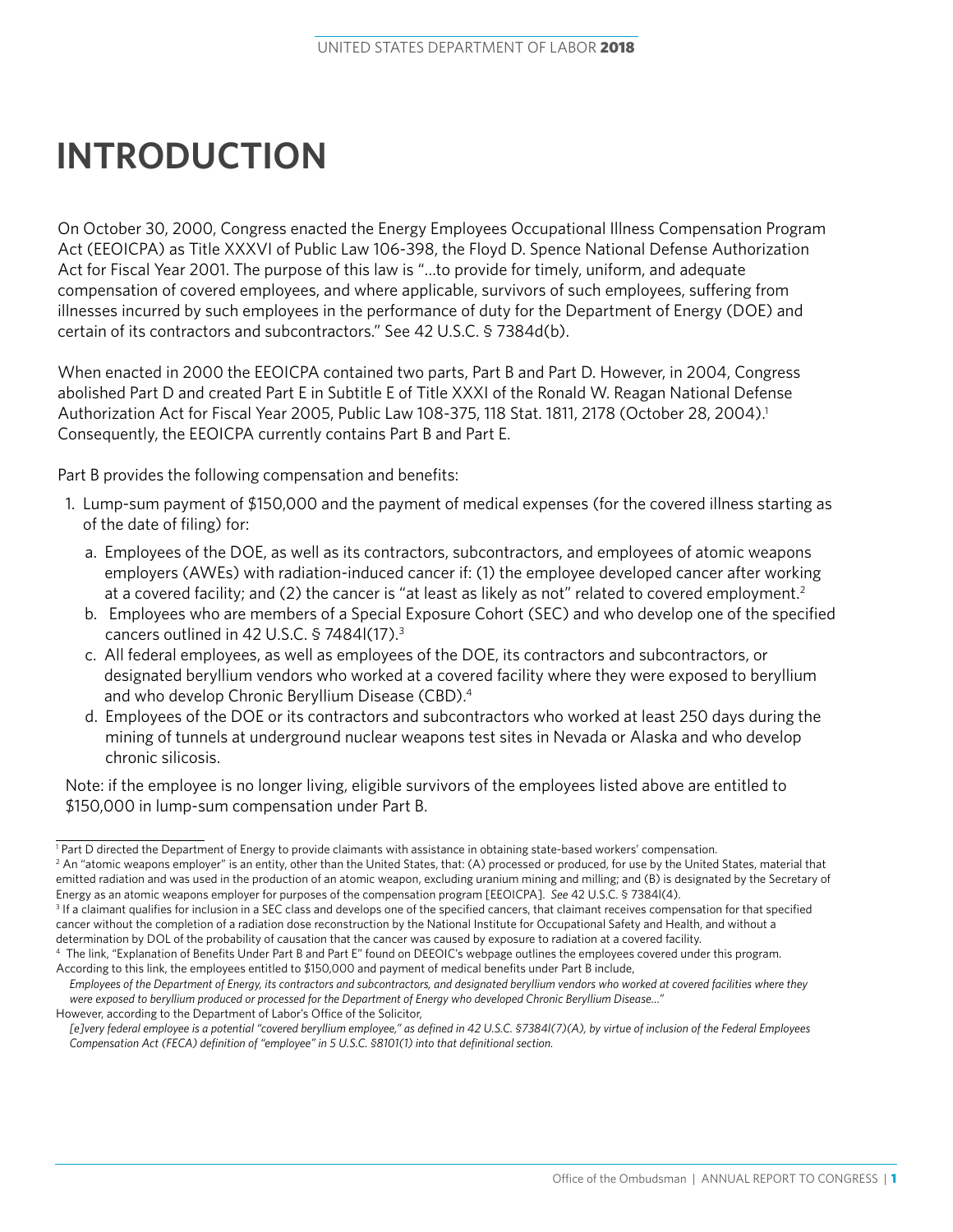- 2. A lump-sum payment of \$50,000 and medical expenses for the covered illness to uranium miners, millers, and ore transporters, or their survivors, who are awarded \$100,000 under Section 5 of the Radiation Exposure Compensation Act (RECA), 42 U.S.C. § 2210 note.
- 3. All federal employees, as well as employees of the DOE, its contractors and subcontractors, whose claims for beryllium sensitivity are accepted under Part B are entitled to medical monitoring to check for the development of CBD.

The compensation and benefits allowable under Part E are as follows:

- 1. DOE contractor and subcontractor employees who develop an illness due to exposure to toxic substances at certain DOE facilities are entitled to medical expenses and may receive monetary compensation of up to \$250,000 for impairment and/or wage-loss.
- 2. Eligible survivors of DOE contractor and subcontractor employees receive compensation of \$125,000 if the employee's death was caused, contributed to, or aggravated by the covered illness. If the employee had between 10 and 19 years of wage-loss, the survivor receives an additional \$25,000. If the employee had 20 or more years of wage-loss, the survivor receives an additional \$50,000.
- 3. Uranium miners, millers, and ore transporters are eligible for medical benefits, as well as up to \$250,000 in monetary compensation for impairment and/or wage-loss if they develop an illness as a result of toxic exposure at a facility covered under Section 5 of RECA. (Employees who qualify as uranium miners, millers, or ore transporters under Section 5 of RECA may also be eligible for Part E compensation and medical benefits even if they did not receive compensation under RECA).

The Department of Labor (DOL) has primary authority for administering Parts B and E, including adjudication of claims for compensation and payment of benefits for conditions covered by Part B and E. The EEOICPA is administered by DOL's Office of Workers' Compensation Programs (OWCP) Division of Energy Employees Occupational Illness Compensation (DEEOIC). Nevertheless, there are other federal agencies who are also involved with the administration of this program.

The National Institute for Occupational Safety and Health (NIOSH) conducts activities to assist claimants and supports the role of the Secretary of Health and Human Services (HHS) under the EEOICPA. These activities include: (1) developing scientific guidelines for determining whether a cancer is related to the worker's occupational exposure to radiation; (2) developing methods to estimate worker exposure to radiation; (3) using the dose reconstruction regulation to develop estimates of radiation dose for workers who have applied for compensation; (4) overseeing the process by which classes of workers can be considered for inclusion in the Special Exposure Cohort (SEC); and (5) providing staff support for the independent Advisory Board on Radiation and Worker Health that advises HHS and NIOSH on dose reconstructions and SEC petitions.

The DOE ensures that all available worker and facility records and data are provided to DOL. This includes: (1) providing DOL and/or NIOSH with information related to individual claims such as employment verification and exposure records; (2) supporting DOL, NIOSH, and the Advisory Board on Radiation and Worker Health with large-scale records research and retrieval efforts at various DOE sites; (3) conducting research, in coordination with DOL and NIOSH on issues related to covered facility designations; and (4) hosting the Secure Electronic Records Transfer (SERT) system, a DOE hosted environment where DOL, NIOSH, and DOE can securely share records and data.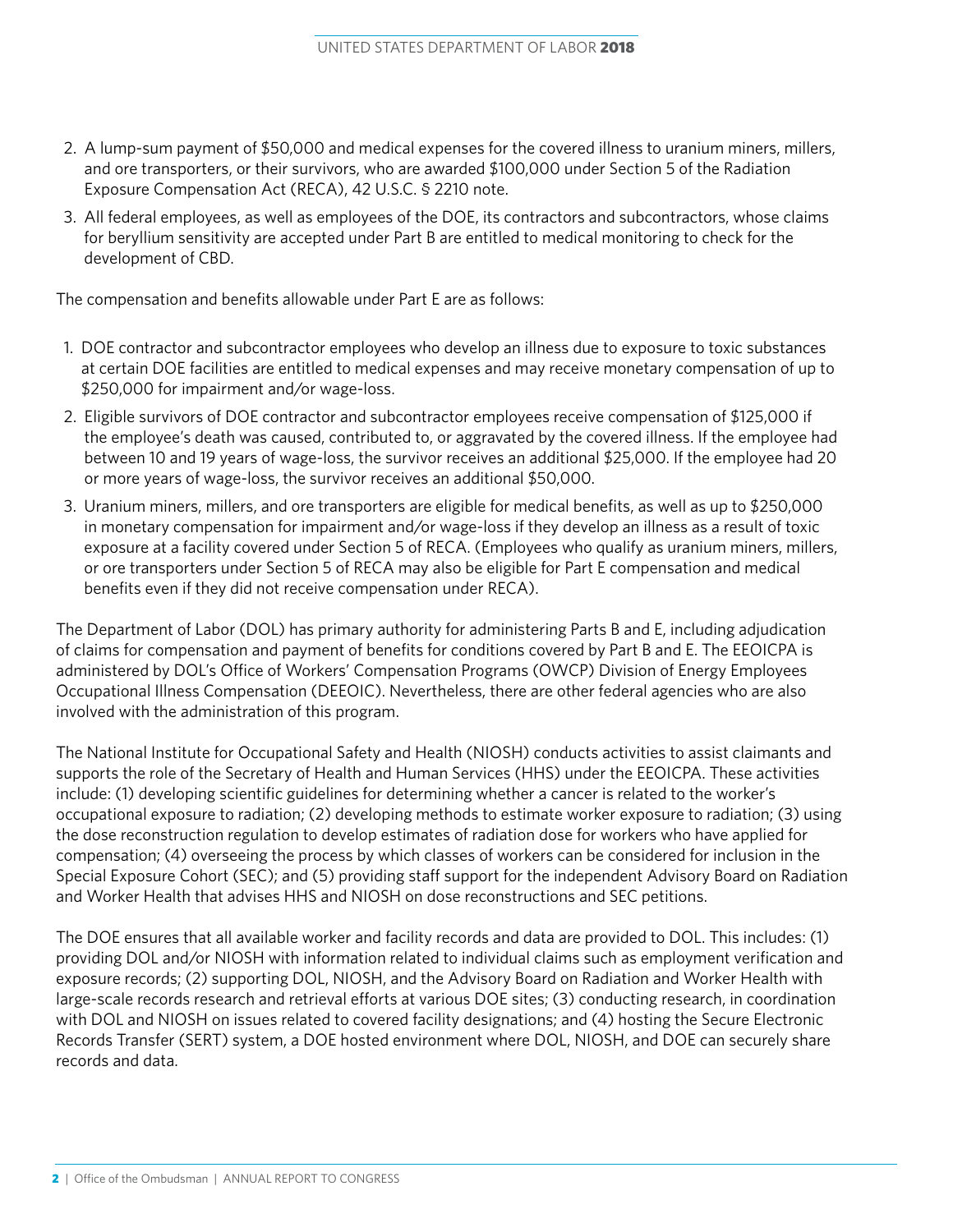The Ombudsman to NIOSH helps individuals with a variety of issues related to the SEC petition process and the radiation dose reconstruction process. The Ombudsman to NIOSH also conducts outreach to promote a better understanding of the EEOICPA, as well as the EEOICPA claims process.

Public Law 108-375, which was enacted in 2004, not only created Part E, it also established within DOL an Office of the Ombudsman (the Office). The duties of the Office are:

- 1. To provide information on the benefits available under Part B and Part E and on the requirements and procedures applicable to the provision of such benefits.
- 2. To make recommendations to the Secretary regarding the location of centers (to be known as "resource centers") for the acceptance and development of claims for benefits.
- 3. To carry out such other duties with respect to Part B and Part E as the Secretary shall specify for purposes of this section.

*See* 42 U.S.C. § 7385s-15(c).

The Office is also mandated by statute to submit an annual report to Congress. This annual report is to set forth: (1) the number and types of complaints, grievances, and requests for assistance received by the Ombudsman during the preceding year and; (2) an assessment of the most common difficulties encountered by claimants and potential claimants during the preceding year. See 42 U.S.C. § 7385s-15(e).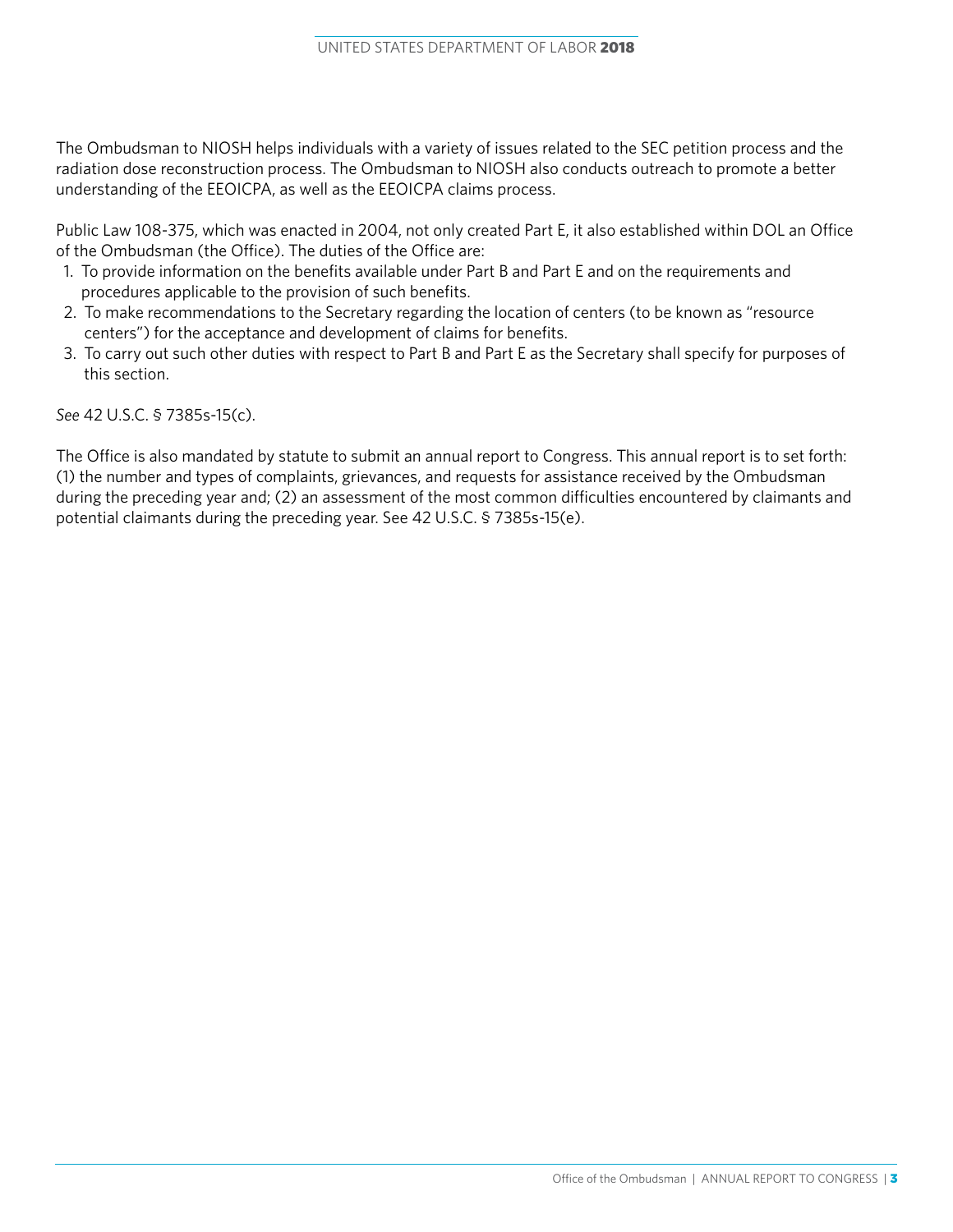## <span id="page-11-0"></span>**EXECUTIVE SUMMARY**

The EEOICPA continues to be a tale of two programs, where some claimants process their claims without encountering major difficulties, while others find processing a claim to be difficult and challenging.

- Some claimants experienced minimal to no delay in learning of the existence of the EEOICPA. Yet, there are others who first learned about this program recently or many years after its enactment. It is also very likely that there are potential claimants who still are not aware of this program. Delays in learning about this program can impact a claimant's ability to process his/her claim, such as impacting the availability of evidence and witnesses.
- DOL is often able to verify the worker's employment. However, we also encountered instances where DOL could not locate the records needed to verify employment. In our experience these instances usually involved subcontractor employment.
- Utilizing the available resources, some claimants are able to successfully process their claims. Yet others struggle with the claims process because they: (1) are not aware of the available resources; (2) find it difficult to access these resources, many of which are only available online; (3) do not know how to utilize these resources; and/or (4) have needs that are not addressed by these resources.
- While many claimants have adapted to the digital age, the degree to which they have adapted varies. Some claimants are proficient with computers and the internet, while others rely on family members or friends to assist them with their computer and internet needs. Some claimants have the ability to access the internet via their smart phone. Others do not have this access on their mobile devices. While some claimants have computers in their home, others do not and thus use the computer at their local library or community center. While some claimants have facsimile capabilities in their homes, others have to go to a store and pay per page in order to send a facsimile.
- Some claimants are able to comprehend the complex legal, scientific, and/or medical concepts addressed in their claims. Others are overwhelmed by these concepts.

The list could go on. We believe that these disparities help explain why DOL has paid out billions of dollars in compensation and medical expenses, and yet there are claimants, family members, and others who encountered difficulties trying to process, or trying to assist someone in processing an EEOICPA claim. Simply put, while this program works for some, it is problematic for others.

Thus, one has to ask, why do some claimants find this program problematic? From time-to-time it has been suggested that most claimants approached us simply because they disagreed with the outcome of their claim. Our experiences have indicated that this does not fully explain why claimants approached us. In some instances, the individuals who approached us had not filed a claim. These individuals usually approached us because they heard about this program, oftentimes in a passing conversation, and now wanted more information. It usually troubled these individuals that it was only by coincidence that they had learned about this program, and they were further troubled by all of the effort they had to undertake just to obtain more information.

There were other claimants who contacted us while in the midst of processing their claim. These claimants approached us because they needed guidance on how to proceed with their claim, or needed help understanding the guidance that had been given to them. In the course of talking to these claimants it often became apparent that they did not have a good understanding of this program or of its claims process. And in spite of the resources available to assist them, these claimants often complained about a lack of assistance, or questioned the quality of the assistance they received.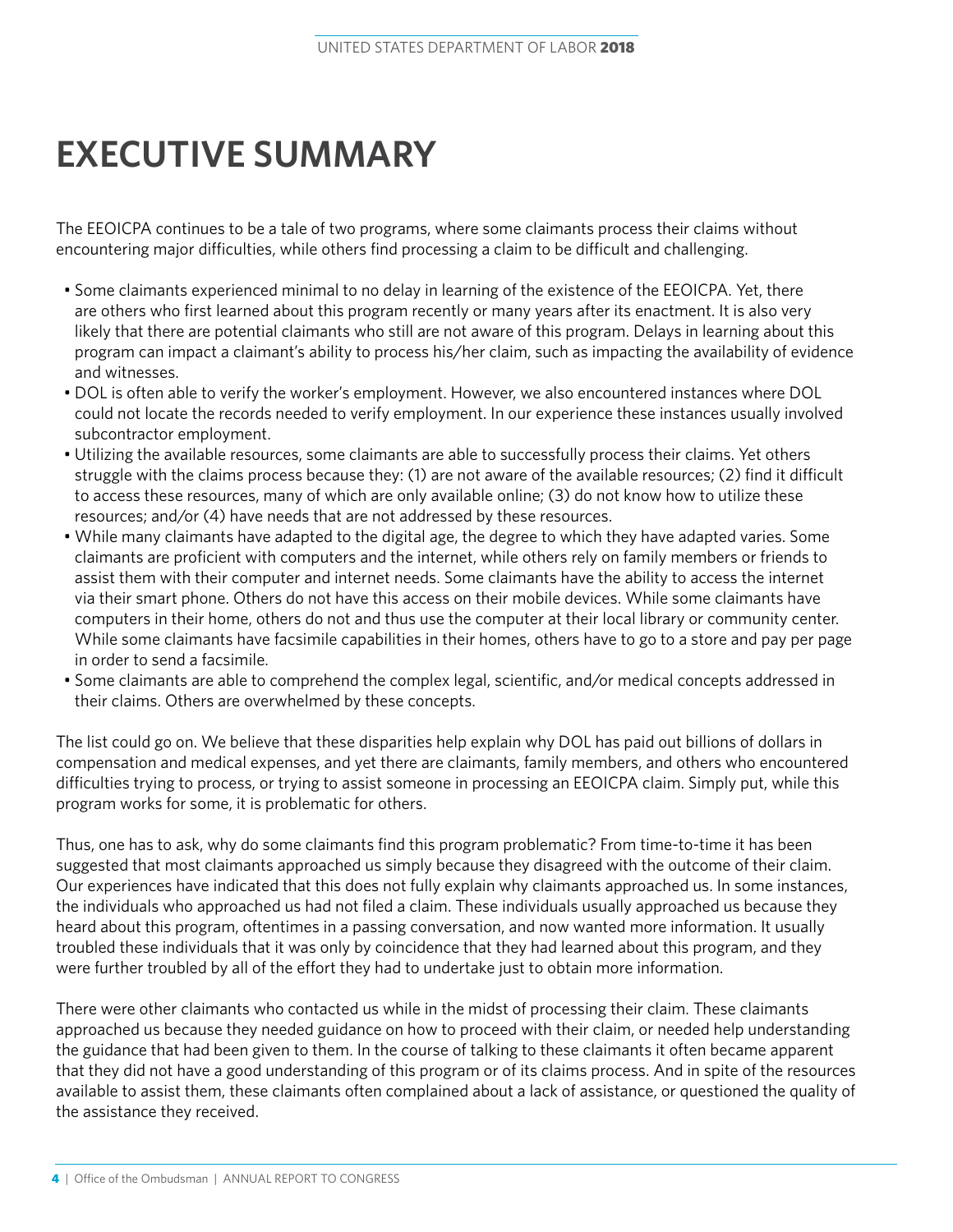Some claimants contacted us because they wanted the status of their ongoing claim. These claimants usually approached us when they felt that there had not been any recent activity on their claim, and they frequently contacted us only after other efforts to determine the status of their claim had been unsuccessful.

And there were claimants who contacted us in response to the recommended or final decision they received. While these claimants usually disagreed with the outcome of their claim, they often raised concerns that went beyond their disagreement with the outcome. In many instances, they questioned the procedures and policies relied upon in reaching these outcomes. Their questions also often underscored the extent to which they did not understand this program, and/or the policies and procedures related to this program.

The complaints, grievances, and requests for assistance that we received in 2018 involved virtually every aspect of the EEOICPA claims process. Nevertheless, the common theme that arose from these complaints, grievances, and requests for assistance emphasized the extent to which claimants found the EEOICPA to be a complicated program and, how in spite of the assistance offered by DOL and in spite of the resources that had been developed, some claimants found it difficult, if not impossible, to navigate this complicated program. We routinely encountered claimants who were not aware of the resources that had been developed to assist them, as well as others who knew about these resources, but found it difficult to access and/or use them. And while they could utilize the services of an authorized representative (AR) to assist them with their claim, some claimants complained that they could not find an AR who was willing to handle their claim, some complained that they did not have the money to pay for an AR, and others had qualms about using an AR.<sup>5</sup>

We further found that some claimants struggled with this program because they did not understand adjudication processes in general, and/or the EEOICPA claims process in particular. As a result, even when they received advice/instructions some claimants did not understand what was being said and/or how to carry out the advice/ instructions given to them.

We also found that the struggles encountered by claimants did not always end when their claim was accepted. Even after the acceptance of their claim, some claimants encountered difficulties obtaining authorization or reauthorization for home health care, while others found it difficult to process the paperwork needed to have their medical bills paid or to receive reimbursement for covered, out-of-pocket medical expenses.

This annual report sets forth the number and types of complaints, grievances, and requests for assistance that we received in 2018. In addition, based on the totality of our interactions in 2018, we provide an assessment of the most common difficulties encountered by claimants.

 $\frac{1}{5}$  Some claimants did not utilize the services of an AR because they could not find an AR willing to assist them. Others noted that they did not have the money to pay an AR. In support of this argument claimants first noted that they were responsible for the payment of any fee for services that was owed and then noted that even if found entitled to monetary compensation and medical benefits they could still be left with some out-of-pocket expenses associated with their covered illness. Thus, some claimants argued that any monetary compensation they received was needed to pay other medical bills. Still, other claimants believed that retaining the services of an AR would make it appear that they were "fighting" the government and they did not want to be viewed in that light.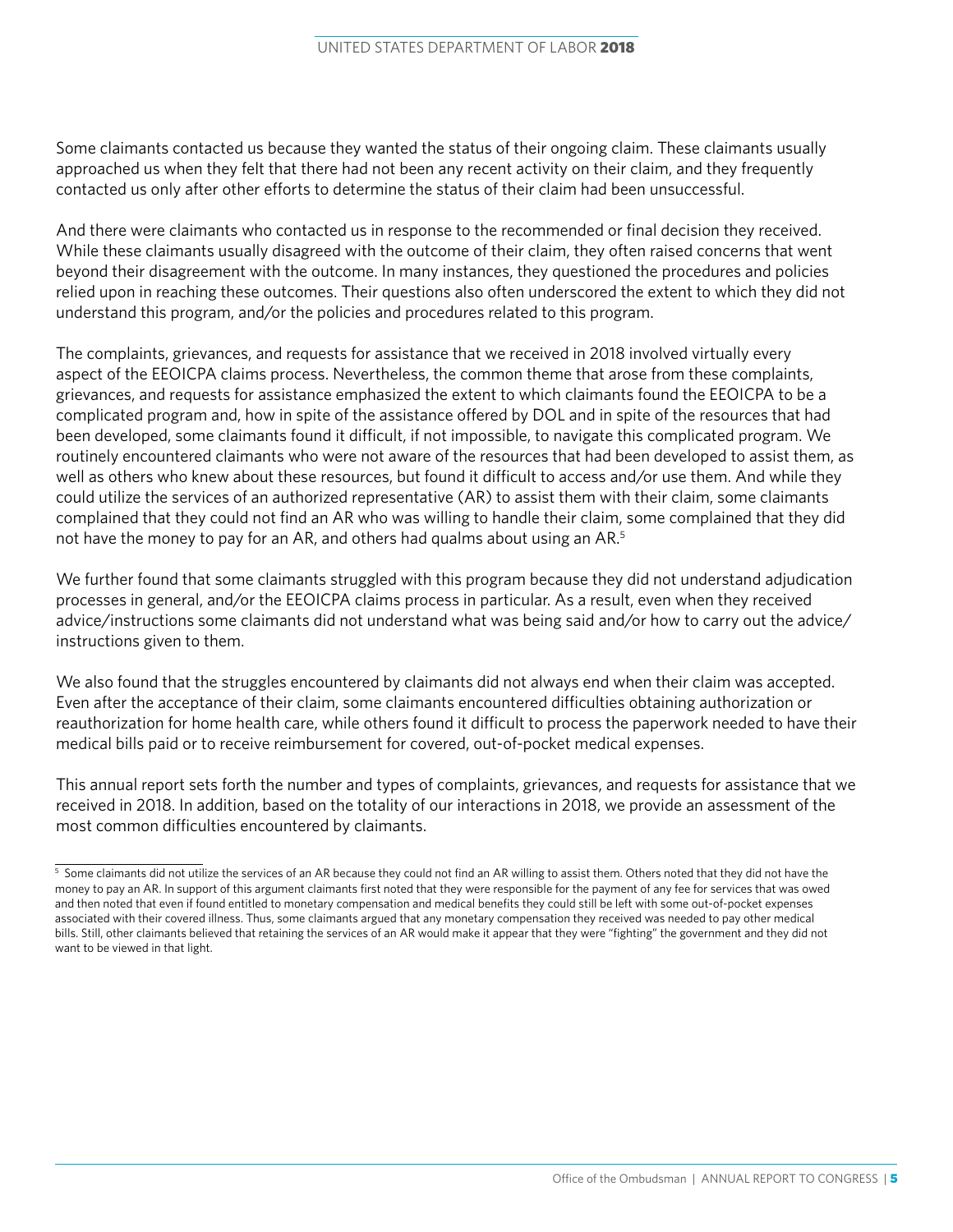## <span id="page-13-0"></span>**TABLES**

## **TABLE 1 COMPLAINTS, GRIEVANCES, AND REQUESTS FOR ASSISTANCE BY NATURE OF THE COMPLAINT.**

The following table sets forth the numbers and types of complaints, grievances, and requests for assistance received in 2018. In preparing this table, it was usually easy to identify the complaints, grievances, or requests for assistance raised by claimants when they approached us with a specific concern. However, in many instances, because they were not familiar with this program or with the claims process, claimants found it difficult to succinctly explain their concerns. Thus, as opposed to raising specific concerns it was common for claimants to recount their interaction(s) with DEEOIC. In listening to their recount, we endeavored to identify their concerns.

Consequently, in setting forth the number and types of complaints, grievances, and requests for assistance that we received in 2018, we did not include every issue mentioned by every claimant as they recounted their interactions with this program. Rather, this table sets forth what we identified as the key issues raised by claimants.

In addition, in some instances we were contacted on multiple occasions by a claimant or authorized representative (AR). To the extent that a claimant or AR contacted us on multiple occasions with the same issue, we counted this as one complaint, grievance, or requests for assistance. On the other hand, to the extent that each contact raised a new issue, each contact was counted as a new complaint, grievance, or request for assistance.

| <b>Covered Employment (General)</b>                                                                           | 24 |
|---------------------------------------------------------------------------------------------------------------|----|
| Covered Facility (Questions concerning a facility's designation as a covered facility)                        | 17 |
| Covered Illness (difficulties establishing a diagnosis or cause of death)                                     | 14 |
| Difficulties establishing a diagnosis of CBD                                                                  |    |
| Difficulties establishing a consequential illness                                                             | 16 |
| Difficulties locating employment records                                                                      | 20 |
| Difficulties locating medical records                                                                         | 4  |
| Difficulties locating exposure records                                                                        | 24 |
| <b>Survivor Eligibility</b>                                                                                   | 11 |
| Exposure to Toxic Substances (questioning the accuracy of existing records)                                   | 31 |
| <b>Questioned accuracy of Site Exposure Matrices</b>                                                          | 13 |
| Questioned the accuracy of the dose reconstruction process                                                    | 21 |
| <b>Issues related to a Special Exposure Cohort</b>                                                            | 7  |
| Causation (difficulties establishing that the causal link between the illness and the work-related exposures) | 56 |
| Impairment (difficulties processing impairment claim)                                                         | 16 |
| Wage-Loss (difficulties processing claims for wage-loss)                                                      | 4  |
| <b>Medical Benefits</b>                                                                                       | 7  |
| Problems with use of medical benefits card                                                                    | 11 |
| <b>Home Health Care Issues</b>                                                                                | 28 |

*table continued on next page*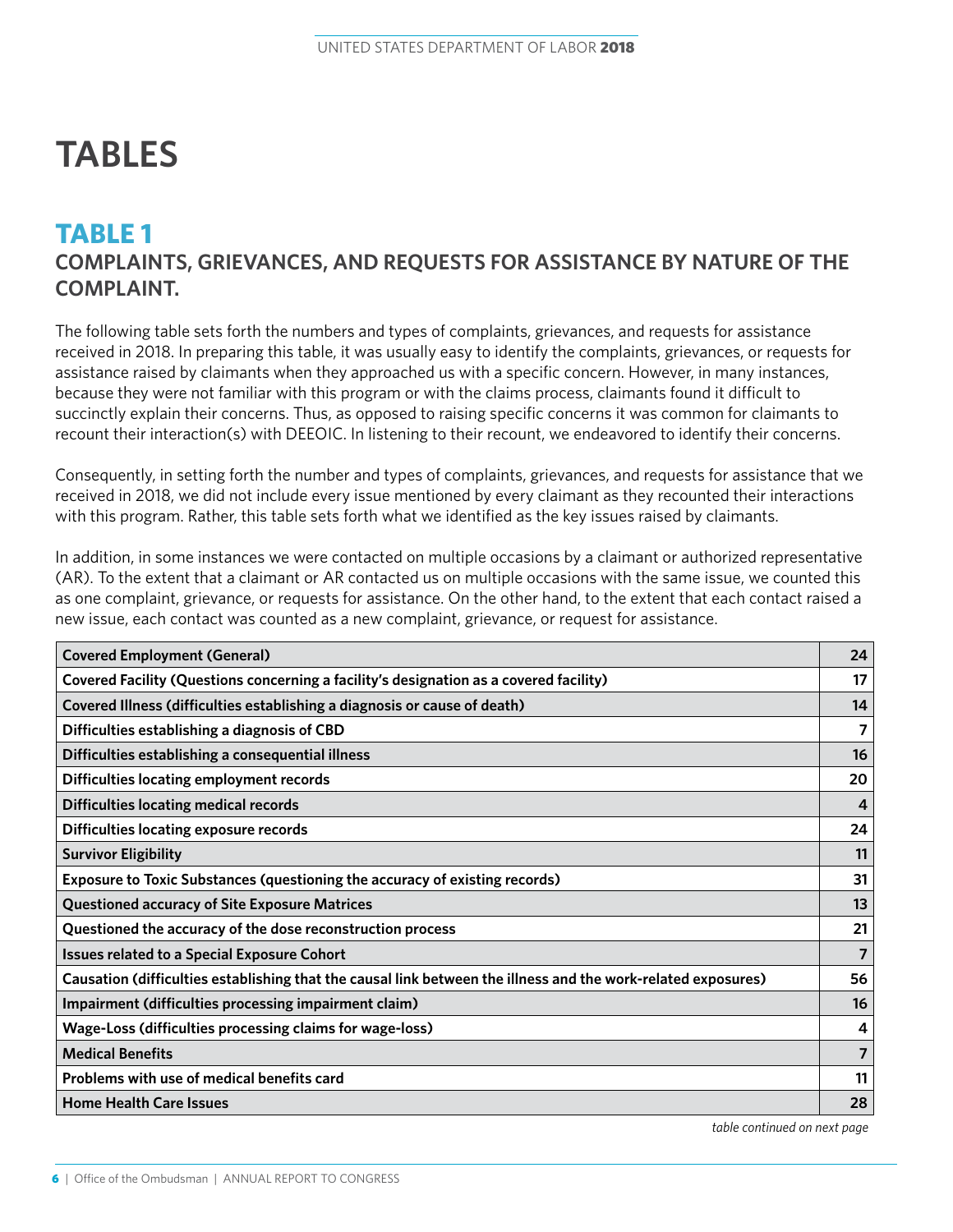## **TABLE 1, cont'd.**

| Issues related to the payment of medical bills                                                                                                                                                       | 23                      |
|------------------------------------------------------------------------------------------------------------------------------------------------------------------------------------------------------|-------------------------|
| Status Inquiries (this includes those who specifically inquired about the status of their claim as well as those who<br>contacted us because they did not know what was happening with their claim). | 39                      |
| <b>Delays</b>                                                                                                                                                                                        | 41                      |
| <b>Issues related to the Radiation Exposure Compensation Act</b>                                                                                                                                     | $\overline{4}$          |
| Inappropriate customer service                                                                                                                                                                       | 39                      |
| Telephone calls not answered or not returned                                                                                                                                                         | 38                      |
| Urged to cancel in-person hearing                                                                                                                                                                    | 9                       |
| Complaints questioning the actions of an AR                                                                                                                                                          | 5                       |
| Complaints questioning the acts of a provider                                                                                                                                                        | 7                       |
| Cannot locate a physician; specialist; or provider                                                                                                                                                   | 5                       |
| Physicians did not understand the program                                                                                                                                                            | $\overline{2}$          |
| Contacted us to ask where to file a claim                                                                                                                                                            | 24                      |
| Difficulties related to requests to reopen/reconsideration                                                                                                                                           | 8                       |
| Difficulties related to an offset/coordination of benefits                                                                                                                                           | $\overline{4}$          |
| Hearing Loss (difficulties and concerns related to claims for bilateral sensorineural hearing loss)                                                                                                  | 17                      |
| Belatedly learned that they could request a copy of their claim file                                                                                                                                 | 15                      |
| Evidence not discussed by CE or HR                                                                                                                                                                   | 14                      |
| Other procedural concerns                                                                                                                                                                            | 23                      |
| <b>Requests for assistance</b>                                                                                                                                                                       | 233                     |
| Not getting answers/information confusing                                                                                                                                                            | 49                      |
| Terminal Illness (feels DEEOIC did not respond quickly enough to notice of terminal illness)                                                                                                         | 14                      |
| <b>Continued use of Circular 15-06</b>                                                                                                                                                               | 4                       |
| Issues involving election of benefits                                                                                                                                                                | $\overline{\mathbf{c}}$ |
| Concerned with change in claims examiner                                                                                                                                                             | 3                       |
| <b>TOTAL</b>                                                                                                                                                                                         | 953                     |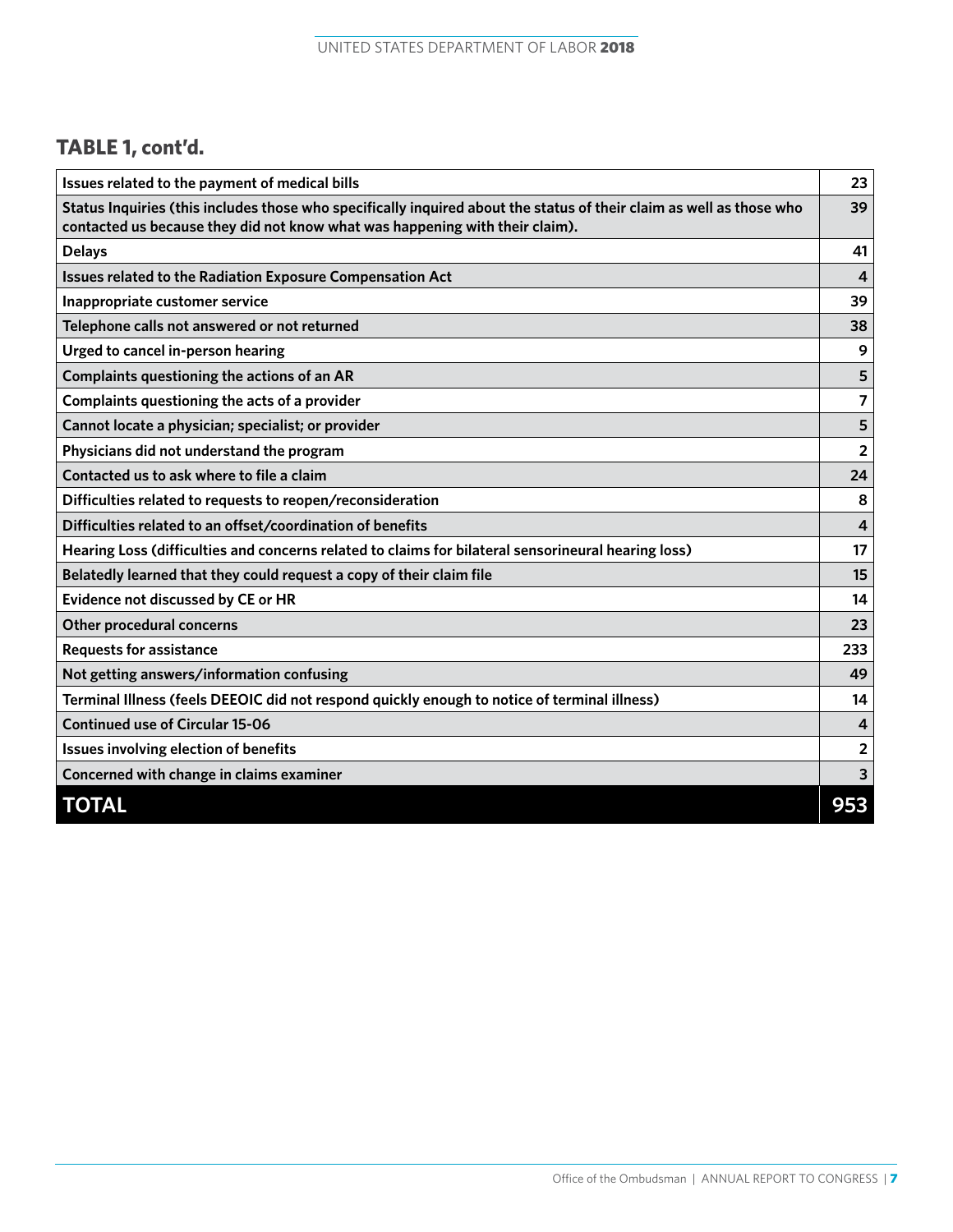## <span id="page-15-0"></span>**TABLE 2 COMPLAINTS BY FACILITY.**

We receive complaints, grievances, and requests for assistance from claimants living all across the country. In many of our conversations, especially email and telephone conversations, it was impossible to identify where the claimant lives. Yet, in an effort to give some indication of the reach of this program, the table below lists the facility where the employee worked. This is not a complete list because in many instances, claimants did not provide us with, and resolving their concerns did not require us to, identify the facility where the employee worked. Nevertheless, this table illustrates the impact of this program.

| <b>FACILITY</b>                                               | <b>LOCATION</b>                         | <b>NUMBER OF</b><br><b>COMPLAINTS</b>   |
|---------------------------------------------------------------|-----------------------------------------|-----------------------------------------|
| <b>Albany Research Center</b>                                 | Albany, Oregon                          | 1                                       |
| <b>Allied Chemical Corporation Plant</b>                      | <b>Metropolis, Illinois</b>             | 1                                       |
| <b>American Beryllium Company</b>                             | Sarasota, Florida                       | $\mathbf{2}$                            |
| <b>Ames Laboratory</b>                                        | Ames, Iowa                              | 6                                       |
| Argonne National Laboratory - East                            | Argonne, Illinois                       | 1                                       |
| <b>Blockson Chemical Company</b>                              | Joliet, Illinois                        | $\overline{2}$                          |
| <b>Brookhaven National Laboratory</b>                         | <b>Upton, New York</b>                  | $\overline{2}$                          |
| <b>BWX Technologies, Inc. (Virginia)</b>                      | Lynchburg, Virginia                     | 3                                       |
| <b>Clarksville Modification Center</b>                        | <b>Clarksville, Tennessee</b>           | 1                                       |
| <b>Coors Porcelain</b>                                        | Golden, Colorado                        | 1                                       |
| <b>Dow Chemical Corporation (Madison Site)</b>                | <b>Madison, Illinois</b>                | 1                                       |
| <b>Feed Material Production Center</b>                        | Fernald, Ohio                           | 4                                       |
| <b>General Electric Company (Ohio)</b>                        | Cincinnati/Evendale, Ohio               | 1                                       |
| <b>General Steel Industries</b>                               | <b>Granite City, Illinois</b>           | $\overline{2}$                          |
| Hanford                                                       | Richland, Washington                    | 15                                      |
| <b>Idaho National Engineering Laboratory</b>                  | Scoville, Idaho                         | 8                                       |
| <b>Iowa Ordnance Plant (Line 1 and Associated Activities)</b> | <b>Burlington, Iowa</b>                 | 18                                      |
| <b>Kansas City Plant</b>                                      | <b>Kansas City, Missouri</b>            | 4                                       |
| <b>Linde Ceramics Plant</b>                                   | <b>Tonawanda, New York</b>              | 1                                       |
| Los Alamos National Laboratory                                | <b>Los Alamos, New Mexico</b>           | 10                                      |
| <b>Mound Plant</b>                                            | Miamisburg, Ohio                        | 5                                       |
| <b>Nevada Test Site</b>                                       | Mercury, Nevada                         | $\overline{7}$                          |
| <b>Oak Ridge</b><br>$K-25$<br>$Y-12$<br>$X-10$                | <b>Oak Ridge, Tennessee</b>             | 13 (site not specified)<br>7<br>18<br>3 |
| <b>Pacific Proving Ground</b>                                 | <b>Republic of the Marshall Islands</b> | 1                                       |
| <b>Paducah Gaseous Diffusion Plant</b>                        | Paducah, Kentucky                       | 15                                      |

*table continued on next page*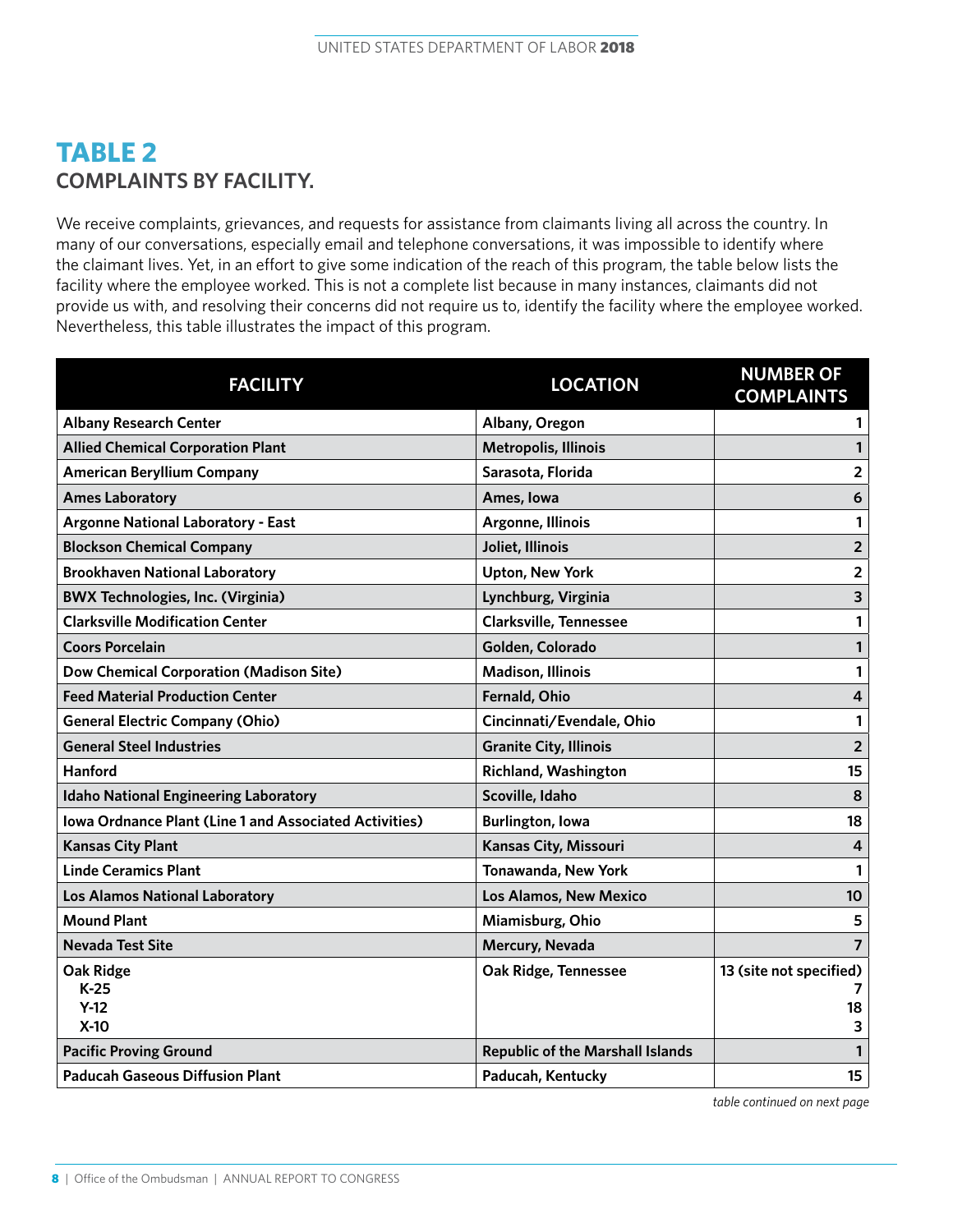## **TABLE 2, cont'd.**

| <b>FACILITY</b>                              | <b>LOCATION</b>                | <b>NUMBER OF</b><br><b>COMPLAINTS</b> |
|----------------------------------------------|--------------------------------|---------------------------------------|
| <b>Pantex Plant</b>                          | Amarillo, Texas                | 5                                     |
| <b>Pinellas Plant</b>                        | Clearwater, Florida            | 7                                     |
| <b>Portsmouth Gaseous Diffusion Plant</b>    | Piketon, Ohio                  | 3                                     |
| <b>Rocky Flats Plant</b>                     | Golden, Colorado               | $12 \,$                               |
| <b>Sandia National Laboratory</b>            | <b>Albuquerque, New Mexico</b> |                                       |
| Area IV of the Santa Susana Field Laboratory | Santa Susana, California       | 3                                     |
| <b>Savannah River Site</b>                   | Aiken, South Carolina          | 9                                     |
| <b>Various Uranium Mines</b>                 |                                | 6                                     |
| <b>Wah Chang</b>                             | Albany, Oregon                 |                                       |
| <b>TOTAL</b>                                 |                                |                                       |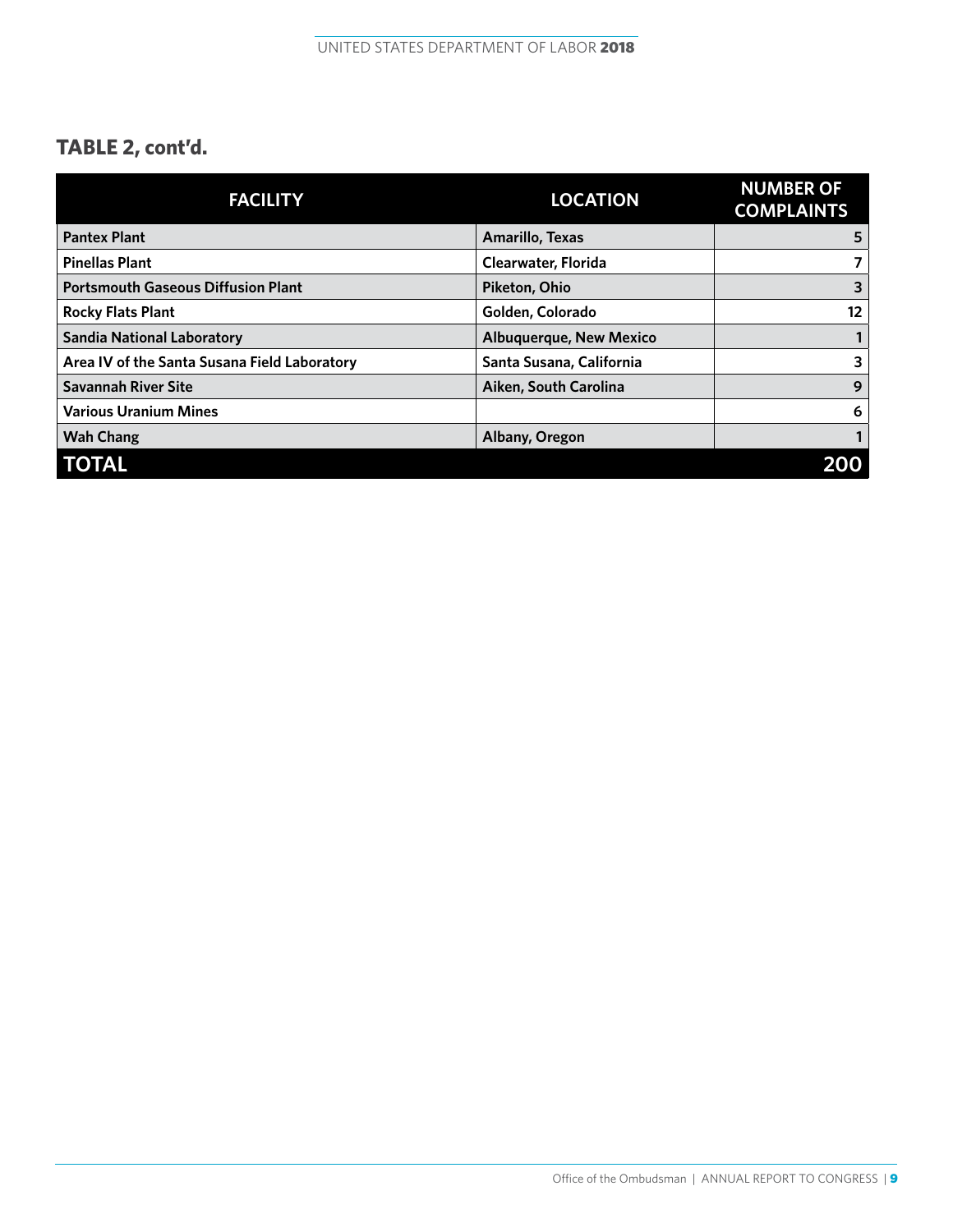## <span id="page-17-0"></span>CHAPTER I. **DIFFICULTIES ARISING FROM A LACK OF KNOWLEDGE ABOUT THIS PROGRAM.**

### **A. LACK OF NOTICE.**

 **i. There are potential claimants who are not aware of this program.** 

**Hello, I [need] information about the programs on radiation related and other compensation programs related to employment at Argonne National Laboratory.** 

—Email from a potential eligible surviving child. October 2018.

In Response #1 to the Office of the Ombudsman's 2015 Annual Report to Congress, DOL "…agreed that widespread direct notification to all those individuals potentially impacted by the nuclear weapons program has been challenging." This response, as well as DOL's response to the Office's subsequent Annual Reports outlined some of the efforts undertaken by DOL to increase awareness of this program. *See*, DOL's Response to the Office of the Ombudsman's 2015, 2016, and 2017 Annual Reports to Congress. Still, in spite of the efforts undertaken by DOL, we continued to encounter claimants who were just learning about this program. We also continued to encounter claimants who believed that the delay in learning about this program had negatively impacted their ability to process their claim.

#### **ii. The specific concerns involving employees of Atomic Weapons Employers (AWE) and Beryllium Vendors.**

**...I would like information if I would be qualified for any kind of compensation for working for Kerr-McGee nuclear corp…** 

 $-$ Email from a potential AWE claimant.<sup>6</sup> September 2018.

Over the years, we were approached by individuals who believed that Atomic Weapons Employers (AWE) and Beryllium Vendors had been allowed to take the lead in disseminating information about this program to its employees and/or former employees. These individuals questioned the extent to which these employers had actually disseminated information and questioned the quality of the information that had been provided. Initially, while these individuals raised general concerns, they did not provide specifics.

That changed in 2017 when we were approached by former employees of an AWE who asserted that a letter from their employer that year was the first notice that they received from this employer discussing this program. More recently in 2018, an employee of a Beryllium Vendor contacted us to confirm the accuracy of the information that he/she had received from his/her employer concerning this program. This employee approached us after being told that the facility did not currently qualify as a covered facility. In spite of this information, the "DOE Facility List Database" which the employee did not realize could be accessed online, indicated that this facility continued to be a covered facility.

<sup>6</sup> Kerr McGee is designated as an AWE from 1963 to 1973. In addition, during the period of residual radiation which is from 1974 to March 1, 2011, employees of subsequent owners and operators of this facility are also covered under the EEOICPA.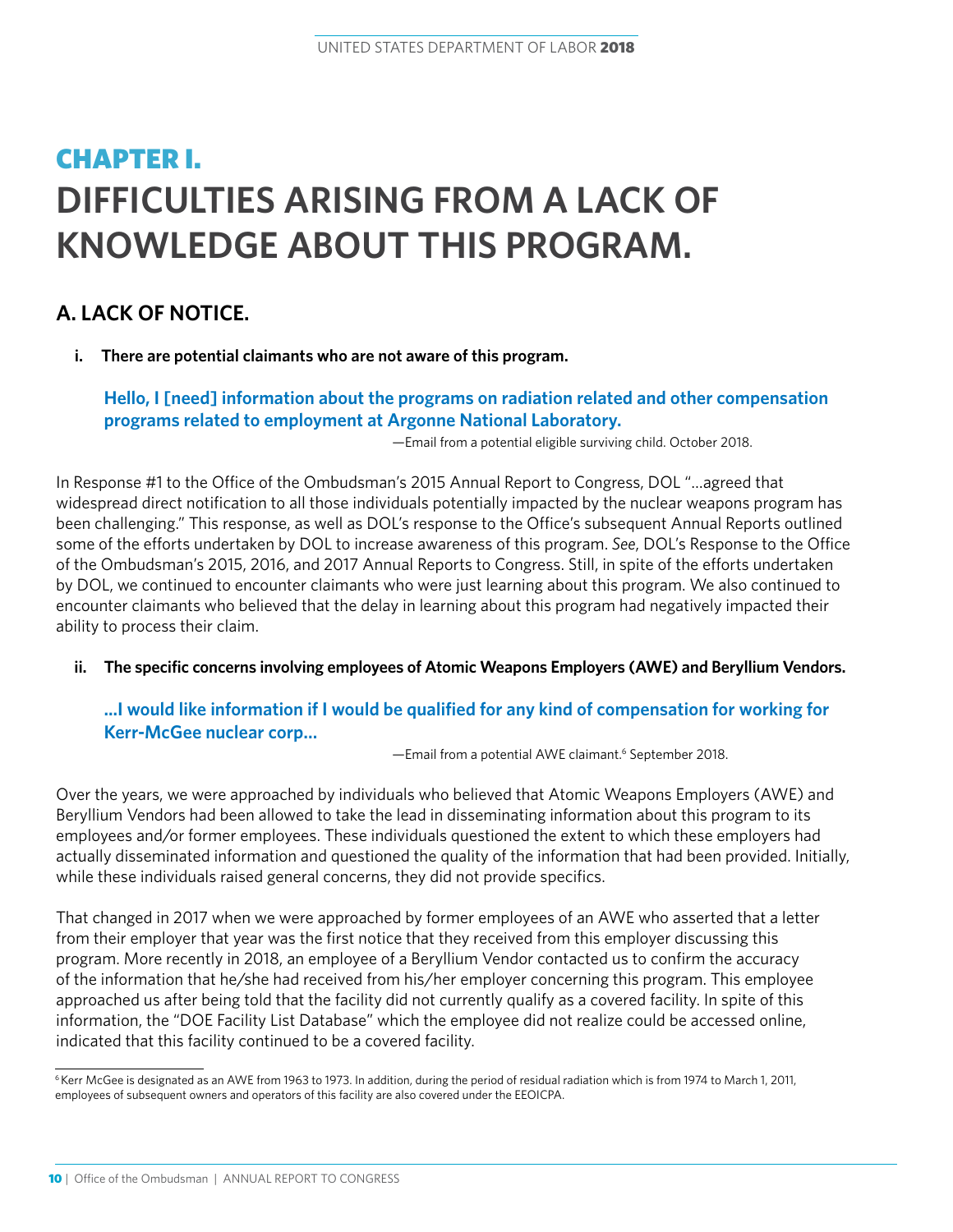In another instance, a former AWE employee contacted us after learning about this program from a colleague. This former employee was adamant that his/her employer had never provided him/her with any information about this program. A similar concern was raised by a former employee who contacted us following an outreach event in Lynchburg, Virginia. This employee contacted us to question why former employees of this Lynchburg facility were not eligible for the free screenings offered by the Former Worker Program.7 In the course of discussing his/her concerns about the screening program, this employee asserted that he/she had never received any notice from his/her Lynchburg employer telling him/her about the EEOICPA.

We are aware of instances where employees of AWEs and Beryllium Vendors were timely made aware of the EEOICPA program. Still, the concerns brought to our attention suggest that there are other AWEs and Beryllium Vendors who have not put forth much, if any, effort to disseminate information about this program to former employees and to ensure that former employees have access to accurate information.

#### **iii. Communities benefit from any/all outreach efforts.**

#### **Our office received a telephone call from…He is interested in filing a claim for benefits under EEOICPA. He said he was employed at the Y-12 Plant and resides in TN.**

—An email written by our Office referring a potential claimant to the Resource Center. June 2018.

In some areas of the country OWCP, as well as the other agencies involved in the administration of this program, have hosted numerous outreach events. Nevertheless, it has been our observation that even when previous outreach events had been hosted in an area, there were benefits derived from hosting, or attending, additional outreach events in these same areas. At practically every outreach event we attended there were individuals who either wanted to file a claim, or when it was available, took advantage of the opportunity to file a claim.<sup>8</sup> Our conversations with some of those individuals revealed that in some instances they had just learned about this program.<sup>9</sup> There were a host of reasons for why they had just learned about this program. Yet, these additional outreach events provided these potential claimants with another chance to learn about this program and/or to file a claim.10

Moreover, in determining the success of outreach events, we have found that consideration should also be given to the impact of the publicity generated by these events. It has been our experience that the publicity surrounding outreach events was often sufficient in and of itself to: (1) increase awareness of this program; and (2) ensure that those who had questions about this program now knew where to turn for help. In the days leading up to, as well as those following many of the outreach events sponsored by the Joint Outreach Task Group (JOTG),<sup>11</sup> DEEOIC, or our Office, there was a noticeable increase in contacts to our Office. We could often tell that the publicity generated by an event had prompted these contacts because many of these individuals began their

<sup>7</sup> The Former Worker Screening Program provides ongoing medical screening examinations, at no cost, to all former DOE Federal, contractor, and subcontractor workers who may be at risk for occupational diseases. The DOE subsequently initiated a separate beryllium sensitization screening effort for employees of defunct DOE beryllium vendors who were employed with these companies while they performed work for DOE. While the Lynchburg facility qualified for certain years as an AWE, employees of AWEs are not entitled to the free screenings. In addition, while this facility also operated as a Beryllium Vendor, since it was not defunct, its employees are not entitled to the screenings offered by DOE.

<sup>&</sup>lt;sup>8</sup> OWCP's Annual Report to the Congress for Fiscal Years 2013, 2014 and 2015 shows that as a result of Energy Program sponsored outreach in fiscal year (FY) 2013 DEEOIC received 55 new claims; in FY2014 the program received 113 new claims; and in FY2015 it received 78 new claims. See Energy Tables 7A, 7B, and 7C of the OWCP Annual Report to the Congress for Fiscal Years 2013, 2014 and 2015, Submitted to Congress in 2017, pages 39-40. 9 There were also some claimants who had previously filed claims who now wanted to file an additional claim.

<sup>&</sup>lt;sup>10</sup> For instance, we found that while some potential claimants had generally heard about the program (or about previous meetings), they had not paid a lot of attention to these notices because at that time they did not have an illness. However, following their own diagnosis of a potentially work-related illness, they wanted more information.

<sup>11</sup> The mission of the JOTG is to improve communications among members and coordinate efforts, thus allowing JOTG members to distribute information to a larger number of potential and existing EEOICPA claimants. JOTG members include the U.S. Department of Labor, the U.S. Department of Energy, the U.S. Department of Health and Human Services, the Office of the Ombudsman for the EEOICPA, and the Office of the Ombudsman for the National Institute for Occupational Safety and Health.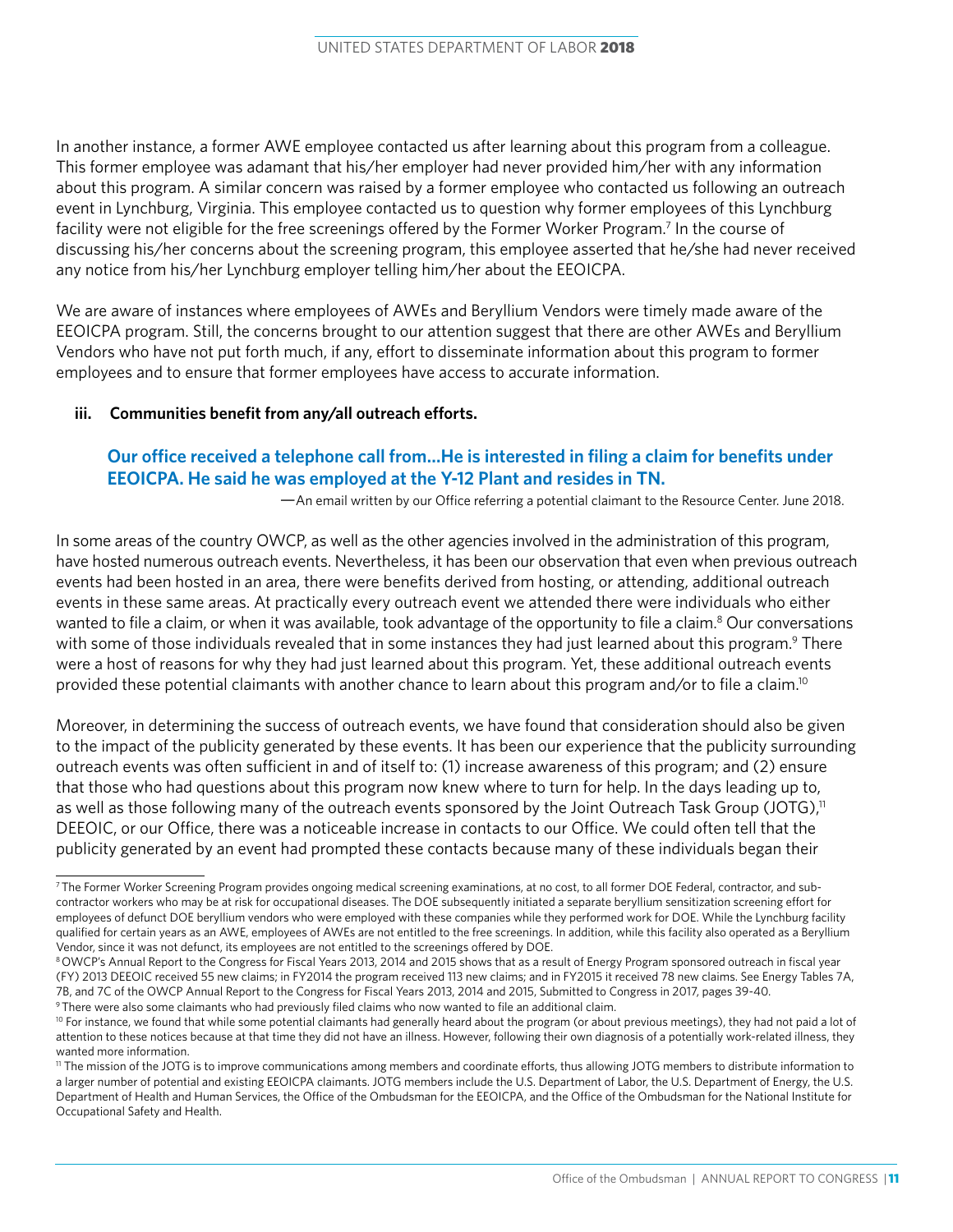conversation by explaining why they could not attend the event, or referencing the materials distributed in their town or state announcing the event.

We also observed that some attendees came to outreach events to: (1) learn more about the program; (2) obtain answers to questions; and/or (3) receive procedural, policy and/or legal updates. In this regard, we found that while some claimants were reluctant to directly contact the Resource Center, the District Office, and sometimes our Office with their questions, they were willing to attend an outreach event and pose their questions to the representatives from the Resource Center, the District Office, and/or our Office.

#### **iv. Disseminating information about this program to those who did not work at larger facilities, as well as those who did not live close to covered facilities.**

Over the years, we encountered claimants who complained that DOL's outreach activities mainly focused on areas near facilities that employed (or once employed) large numbers of employees. These complaints continued in 2018. In 2018, we also talked to claimants and ARs who noted that some workers had commuted long distances to work at these facilities. These claimants and ARs complained that notice of this program, as well as notice of outreach events, were not always disseminated to the communities where these commuters lived.

In Response #1 of DOL's Response to the Office of the Ombudsman's 2016 Annual Report to Congress, DOL indicated that in order to reach employees and former employees of smaller facilities OWCP had, between 2016 and 2018, conducted 14 outreach events near smaller facilities. This response further noted that in 2017 OWCP placed advertisements regarding the EEOICPA in ten newspapers and newsletters.<sup>12</sup> According to DOL, these advertisements mentioned the names of several smaller facilities in the region and encouraged former employees to file claims. See DOL's Response to the Ombudsman's 2016 Annual Report to Congress, Response #1. In its subsequent response to the Office of the Ombudsman's 2017 Annual Report, DOL further addressed the face-toface outreach events that it had held across the country. *See* Response #2 to DOL's Response to the Office of the Ombudsman's 2017 Annual Report.

Claimants appreciate the efforts undertaken by OWCP to disseminate information about this program to areas beyond the immediate vicinity of larger facilities. However, it has been noted that the DOE Facility List Database contains approximately 380 facilities.<sup>13</sup> It is hoped that OWCP's efforts to reach out to those who worked at these smaller facilities will continue. Similarly, it is hoped that OWCP will continue its efforts to reach out to those who do not live close to a covered facility.

#### **v. Potential claimant's questioned whether the government was utilizing all of the resources at its disposal to inform them of this program.**

Claimants who only belatedly learned of this program often wanted to know why the government had not directly notified them of it. A frequent response that we heard to this question indicated that when this program was created rosters listing the employees who worked at these facilities were not available. Yet, in the years since the creation of this program, DOE and its Former Worker Medical Screening Program (FWP) have compiled employee rosters containing contact information for many of the former DOE employees, contractors, and

<sup>&</sup>lt;sup>12</sup> The Joliet Herald (Illinois); Alaska Dispatch News (Alaska); The Village Daily Sun (Florida); Del Webb Woodbridge Newsletter (California); News Watchman (Ohio); Morning Sun (Kansas); Dallas Observer (Texas); Syracuse Post Standard and Syracuse New Times (New York); Sun City Tipster (Arizona); and the Carillon 55+Newsletter (Illinois).

<sup>&</sup>lt;sup>13</sup> DOE created the Facility List Database to provide public access to summaries of information collected on the facilities listed in the Federal Register, **<https://ehss.energy.gov/Search/Facility/findfacility.aspx>**.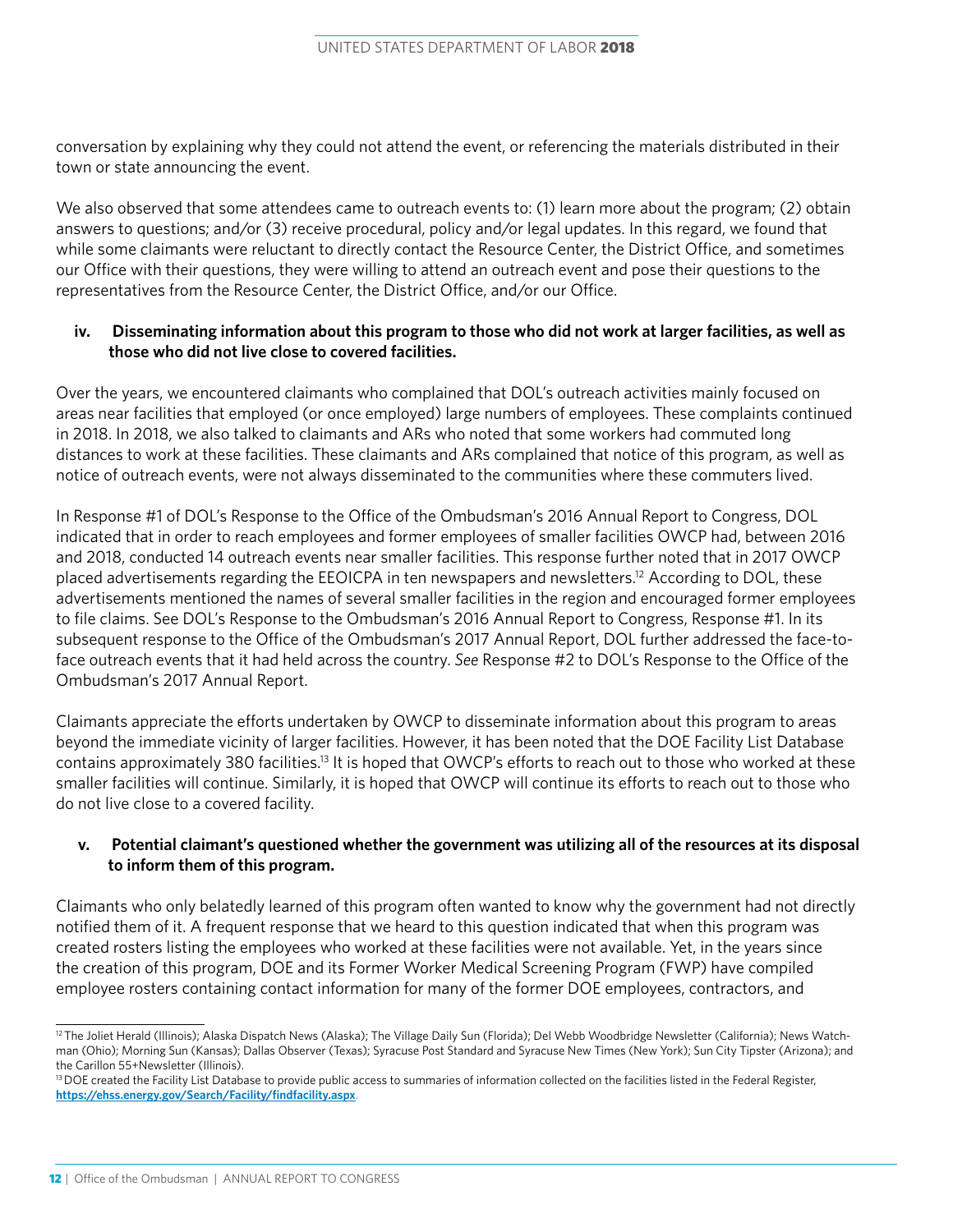<span id="page-20-0"></span>subcontractors who worked at these covered facilities.<sup>14</sup> These rosters do not list every employee who worked at every covered facility. Still, these rosters compiled by DOE/FWP are more extensive than the mailing lists compiled and used by DEEOIC, which only contain contact information for those who already filed an EEOICPA claim, and thus are already aware of this program.

DOL addressed the rosters compiled by DOE/FWP in Response #1 to the Ombudsman's 2016 Annual Report. In this response, DOL indicated that while privacy concerns prevented OWCP from using the mailing lists/rosters compiled by DOE/FWP, OWCP had worked with DOE/FWP to send information regarding JOTG events using the DOE/FWP lists/rosters. See DOL's Response to the Office of the Ombudsman's 2016 Annual Report, Response #1. In addition, the 2017 Annual Report issued by the FWP indicated that in 2017 the FWP assisted DOL with nine (9) of DOL's outreach efforts.15 *See* FWP 2017 Annual Report, page 5. Claimants hope that DOE/FWP and DOL will continue to engage in, and if possible, increase the efforts to use the rosters compiled by DOE/FWP. Utilizing the DOE/FWP rosters is a cost-effective way to reach potential claimants, especially those who over the years moved to other parts of the country. Disseminating information about this program via regional and national publications offers another cost-effective way to reach potential claimants.

#### **vi. The delay in learning about this program can impact one's ability to collect evidence.**

In some instances, claimants approached us immediately after belatedly learning about this program, wanting to know why it had taken so long to receive this notice. Yet, in other instances the complaints concerning the delays in learning about this program were raised once claimants felt they had been impacted by the delay. In a common scenario, claimants approached us to complain about the delay in learning about this program when they realized the delay had impacted their ability to collect evidence. Claimants complained that by the time they learned of this program: (1) relevant evidence, especially relevant medical records had been destroyed; (2) colleagues who could have provided affidavits had passed away, or no longer had the capacity to complete an affidavit; and/or (3) their own health had degenerated to the point where it was difficult for them to process a claim, and/or made it difficult for them to assist others in processing their claims.

### **B. DIFFICULTIES ACCESSING AND UTILIZING THE RESOURCES THAT HAVE BEEN DEVELOPED TO ASSIST CLAIMANTS.**

DEEOIC has developed a variety of resources designed to assist claimants during the claims process. There is no doubt that these resources can be helpful. Still, a majority of the claimants who approached us either had never attempted to access these resources, or if they had attempted to access one of these resources, had encountered difficulties using the resource.

#### **i. Many resources only available online.**

The vast majority of the resources developed by DEEOIC to assist claimants are only available online. This presents a problem for claimants who do not have access or only have limited access to the internet, as well as those who are not internet savvy.

<sup>14</sup> The Former Worker Screening Program (FWP) provides no-cost medical screenings to all former DOE Federal, contractor and subcontractor employees. The screenings focuses on the early detection of health conditions that may be related to occupational exposures, **[https://www.energy.gov/ehss/services/](https://www.energy.gov/ehss/services/worker-health-and-safety/former-worker-medical-screening-program) worker-health-and-safety/former-worker-medical-screening-program**.

<sup>&</sup>lt;sup>15</sup> In its 2017 Annual Report, the FWP noted that in FY 2017 the JOTG held meetings in two locations. See Former Worker Medical Screening Program 2017 Annual Report, page 6.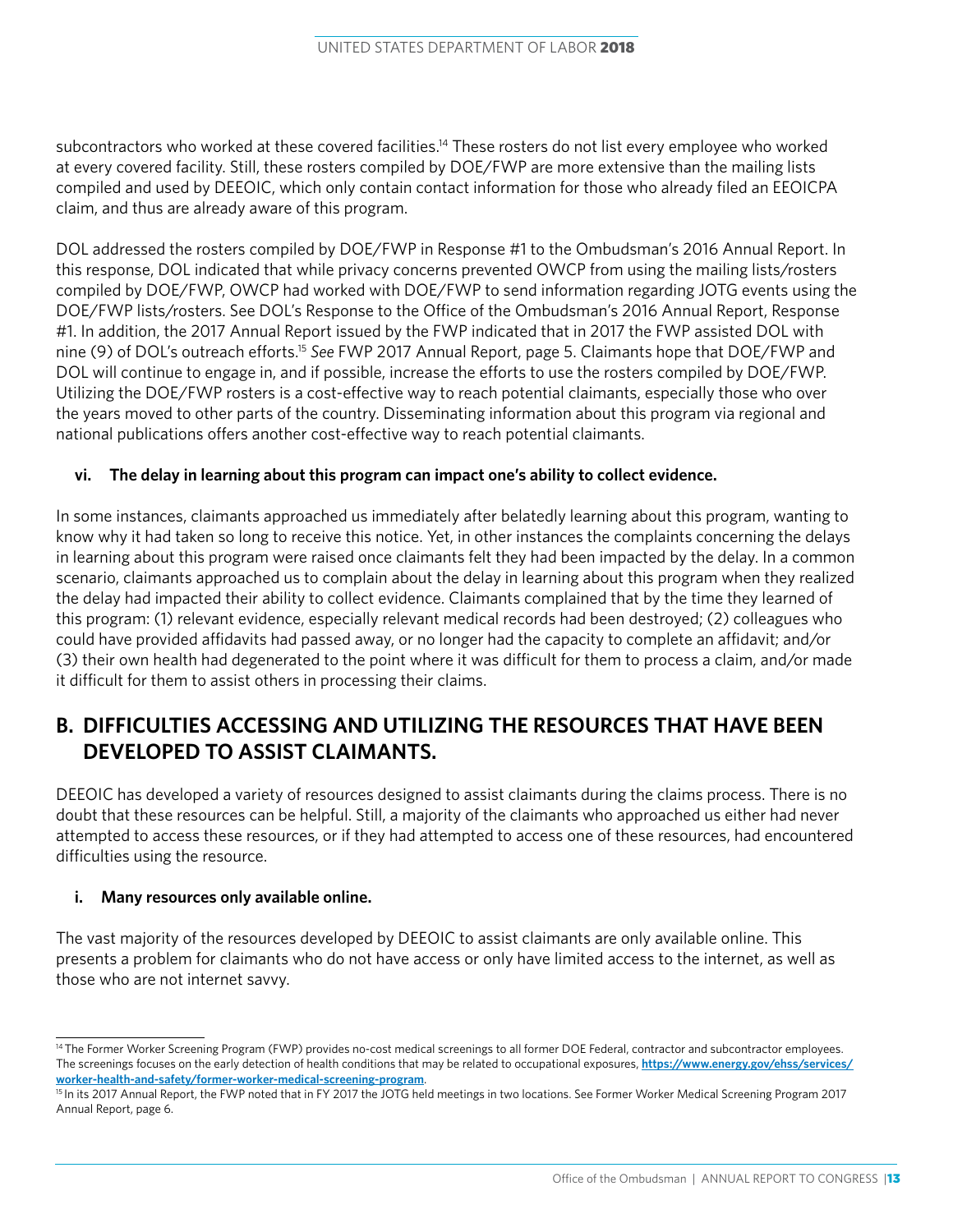In Response #2 of its Response to the Office of the Ombudsman's 2016 Annual Report, DOL stated that,

### **While there may be claimants who do not understand or have access to the internet, OWCP believes that the prevalence of the Internet in today's society has given the majority of claimants and their representatives opportunity to adapt to the digital age. Today's online work environment demands government agencies utilize the latest technologies, and OWCP has done so…**

OWCP is to be commended for its efforts to improve its online resources and claimants' access to these resources. Nevertheless, we encountered claimants, as well as ARs, who had not fully adapted to the digital age. When asked about their access to the internet, some claimants noted that their access was through a computer at the local library or local community center. Others acknowledged that they relied on a relative or friend for internet access, or to assist them in using their computer. And some indicated that they did not have access to the internet at all.<sup>16</sup> Therefore, that some claimants have adapted to the digital age does not negate the difficulties encountered by others who, for whatever reason, have not adapted as well. In our experience, it was the claimants who had not adapted as well to the digital age who most needed help.

In Response #4 to the Office of the Ombudsman's 2017 Annual Report, DOL noted that "[f]or claimants without Internet access, OWCP is always willing to provide verbal assistance and printed information, and will continue to do so." *See* DOL's Response to the Office of the Ombudsman's 2017 Annual Report, Response #4. However, some claimants have suggested that assistance is only provided if they ask for it. This can present problems because when claimants do not know that such assistance is available, they are less likely to ask for it.

#### **ii. Merely telling a claimant that a resource existed was not always sufficient.**

OWCP has placed a lot of information online. Some claimants were capable of accessing these online resources. However, we routinely encountered claimants who were not aware that these resources were available, or did not appreciate the value of these resources. In this regard, we routinely found that while a resource may have been mentioned in a decision, or in a conversation with the claimant, some claimants still did not understand what these resources were. As a result, they did not turn to these resources when they needed help. A common example illustrating this fact involved claimants who, in their conversations with us, initially asserted that no one had ever told them about the Site Exposure Matrices (SEM) database. In spite of these assertions, there were times when a review of the recommended and/or final decision issued to the claimant revealed that the SEM database had been mentioned in one or both of these decisions. As our conversations with these claimants continued, it became clear that DEEOIC's mention of this resource in a decision, or in a conversation, had not been sufficient to ensure that the claimant appreciated the value of the SEM database, and did not guarantee that when the claimant had subsequent questions about his/her exposures, he/she would realize that the SEM database might be helpful.

That it was not always enough to simply tell a claimant that a resource was available was further buttressed by our encounters with claimants who had questions concerning the EEOICPA Procedure Manual (PM), a particular EEOICP Bulletin, or a particular EEOICP Circular. While their questions were usually prompted by the CE's mention of the document, or a reference to the document in a recommended or final decision, the claimants who came to us usually had not tried to access these documents online.<sup>17</sup> In fact, we found that because they were

<sup>&</sup>lt;sup>16</sup> In order for our Office to assist claimants we are required to obtain a signed Privacy Act Waiver from them in order to request information or documents from their DEEOIC claim file. In an effort to determine the best way for the claimant to provide us with this waiver, we routinely talked to them about their access to the internet since this was one option for providing us with this waiver and other documents.

<sup>&</sup>lt;sup>17</sup> The EEOICP Procedure Manual (PM) provides information about the organization of the Division of Energy Employees Occupational Illness Compensation; the process of collecting and evaluating evidence; the decision-making process; and how lump-sum compensation and medical benefits are processed. EEOICP Bulletins provide detailed guidance to claims staff on handling of new claim situations not addressed in the PM. EEOICP Circulars communicate items of informational value relating to the DEEOIC or announce a program change.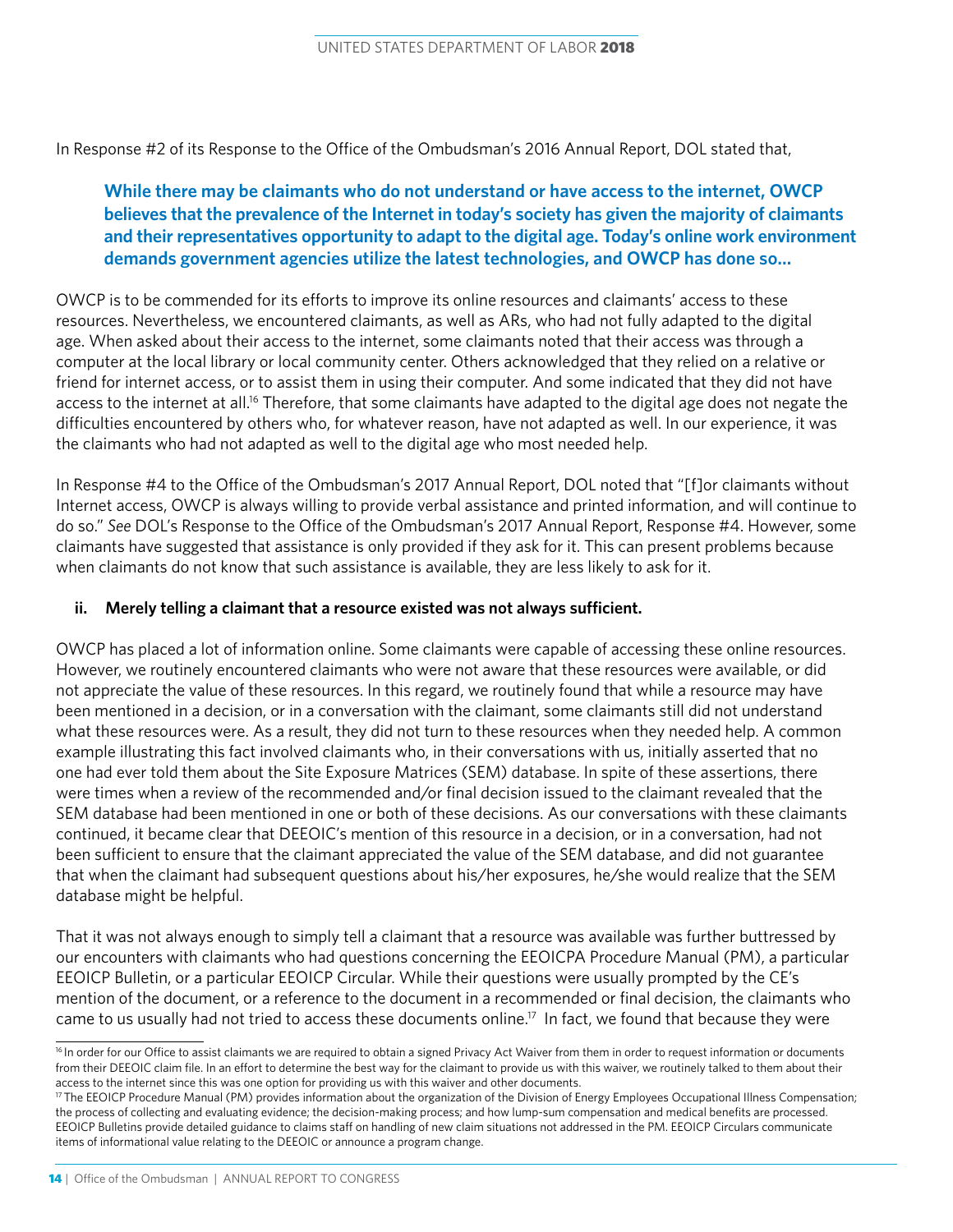<span id="page-22-0"></span>never informed that a resource was available to the public, or taught how to access and use the resource, some claimants assumed that the resource was for exclusive use by the claims examiner or other DEEOIC personnel.

In our conversations with claimants over the years, and particularly in 2018, it was apparent that although the average claimant may now have a computer and internet connection, they did not think to ask their CE about the online resources the CE used to adjudicate their claim, particularly when they did not learn about these resources until after they were referenced by the CE in a decision. Therefore, we found it helpful to specifically tell claimants that a resource was available online, and if possible, to provide them with the web address for the resource. We further found that claimants came away with a better appreciation of a resource if they had the opportunity to see a demonstration of the resource, or had the opportunity to see some of the information the resource could generate or provide. Thus, when talking to claimants over the telephone about a resource, we found it helpful to provide directions on how to access this resource and to briefly point out some of the features of this resource. Similarly, at outreach events we found it helpful, when internet access was available, to demonstrate how to access a resource and to provide claimants with a glimpse of the information they could obtain by accessing this resource.

During the Authorized Representative Workshops sponsored by DEEOIC attendees received a tutorial in the use of some of the resources developed by DEEOIC.<sup>18</sup> Attendees have told us that they found this tutorial to be very helpful. However, many of the individuals who approached us with problems had not attended one of these workshops and often were not likely to attend or otherwise benefit from one of these workshops, i.e., claimants who did not have an AR, as well as close family member who were simply serving as the AR for one particular claimant.

### **C. DIFFICULTIES OBTAINING ASSISTANCE WITH THEIR CLAIM.**

 **i. Claimants needed assistance with this complicated program.** 

**"This is my first contact to your office. I do not know what steps to take now [and] I have contacted every person that I know to help with my problem."**  —Email from a claimant. July 2018.

**Our office received a telephone call from…He is interested in filing a claim for benefits under EEOICPA…He indicated he is virtually blind and asked for assistance with filing a claim…**  —Email from our Office forwarding an inquiry to DEEOIC. June 2018.

**I just wanted to let you know my case…has been resolved in my favor…As you know, I found the process confusing and frustrating…** 

—Email from an eligible survivor. May 2018.

It is widely recognized that the EEOICPA is a complicated program. *See* DOL's Response to the Office of the Ombudsman's 2015 Annual Report to Congress, Response #2. Yet, in spite of their lack of familiarity with this program, there were claimants who tried to process or had processed their claim without the assistance of an authorized representative (AR), or processed their claim with the assistance of a family member who was not familiar with this program. In some instances, it was the claimant's choice to proceed without the assistance of an AR who was familiar with this program. However, there were other claimants who felt that their circumstances

<sup>18</sup> AR Workshops began in 2017 and there have been three workshops to date. Attendance at these workshops is limited to 25-30 people in order to allow participants access to online resources and to provide individualized attention. To date, the tutorials and presentations shared at these workshops has not been made available online.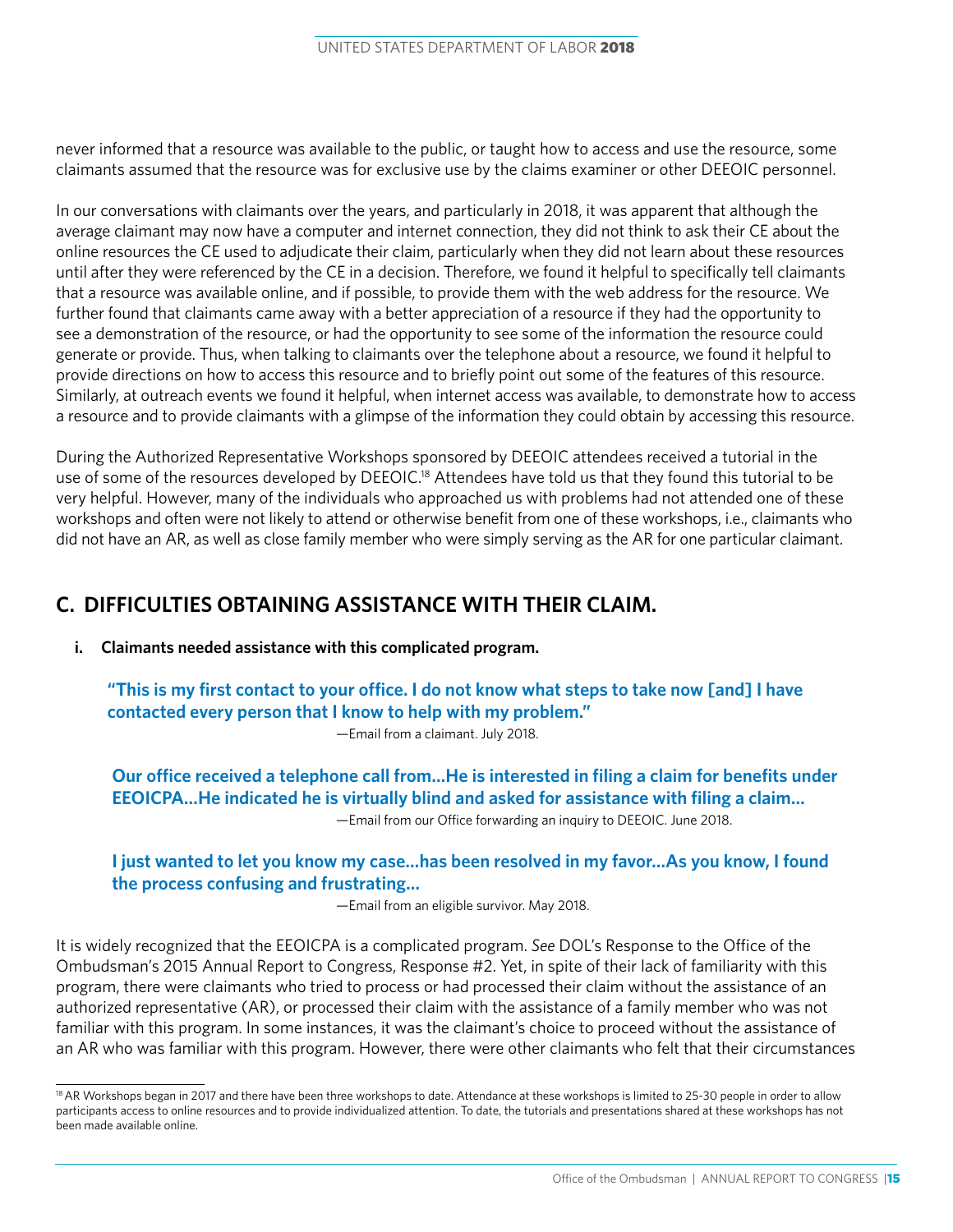#### UNITED STATES DEPARTMENT OF LABOR 2018

had compelled them to proceed without an AR. Thus, some claimants proceeded without an AR because they could not locate an AR, or could not find an AR who would agree to assist them. Others proceeded without an AR because they did not have the money to pay for an AR.19

Consequently, we were routinely approached by claimants who did not have a good grasp of this program and did not have an experienced AR to assist them. These claimants often moved step-by-step in the claims process following the instructions given to them by their CE, or following whatever guidance they located on their own. Difficulties arose when: (1) the instructions or guidance they received were not as detailed or as specific as they needed; or (2) they could not understand the complex legal, medical, or scientific instructions/ guidance they received.

In fact, while different claimants used different terms to describe the difficulties they encountered, we were routinely approached by claimants who complained of finding themselves in what amounted to a vicious cycle. Because they did not fully understand this complicated program, they did not know how to proceed. And yet, when they were given instructions or tried to obtain guidance on how to proceed, because this program was so complicated, they did not understand the instructions they received or the guidance they obtained.

For instance, as they departed the outreach events that had been sponsored by DEEOIC or our Office, we sometimes heard claimants suggest that they had found it impossible to grasp every concept discussed at these events. Thus, it was not unusual to hear these claimants indicate that they had focused their attention on the information that was most relevant to them at that particular time and stage in their claim process. And while they had often received hard copies of some of the basic information discussed at these events, these claimants often assured us that because this program was so complicated, they were confident that as they proceeded with their claim, they would again need to talk to someone when they encountered new difficulties.

Similar concerns of feeling overwhelmed and not knowing what to do were voiced by claimants who tried to access the online resources that had been developed to assist them. Some claimants complained that it was difficult to locate some of these online resources. In our experience, difficulties trying to locate some of these resources often stemmed from the claimant's lack of familiarity with the terms and phrases used by the program. For example, while claimants may have known that a listing of the 22 specified cancers was available online, some claimants could not locate this listing because they did not realize that access to this list was found under the link "Special Exposure Cohorts—Approved SECs." In many instances, these claimants were not familiar with the term "Special Exposure Cohort," or had heard of the term, but did not know what it was or how it was related to the specified cancers.

Claimants also complained of accessing a resource only to discover that they did not know how to utilize the resource to obtain the information they needed. Claimants who tried to access the SEM database complained of accessing this database only to realize that they did not know what they were looking for, or how to refine their SEM search to obtain information that DEEOIC would deem relevant to their claim. And they complained that they could not find any guidance to help them. Similar complaints of not knowing how to utilize a resource were expressed by claimants who tried to access the online Medical Provider Search.

Sentiments of feeling overwhelmed were also expressed by the claimants who tried to access the EEOICP Procedural Manual (PM). These claimants complained of being overwhelmed by the volume and/or the complexity of the information they encountered, and in particular asserted that it was overwhelming to discover

<sup>&</sup>lt;sup>19</sup> The claimant is responsible for any fee for services rendered by the AR in connection with their claim.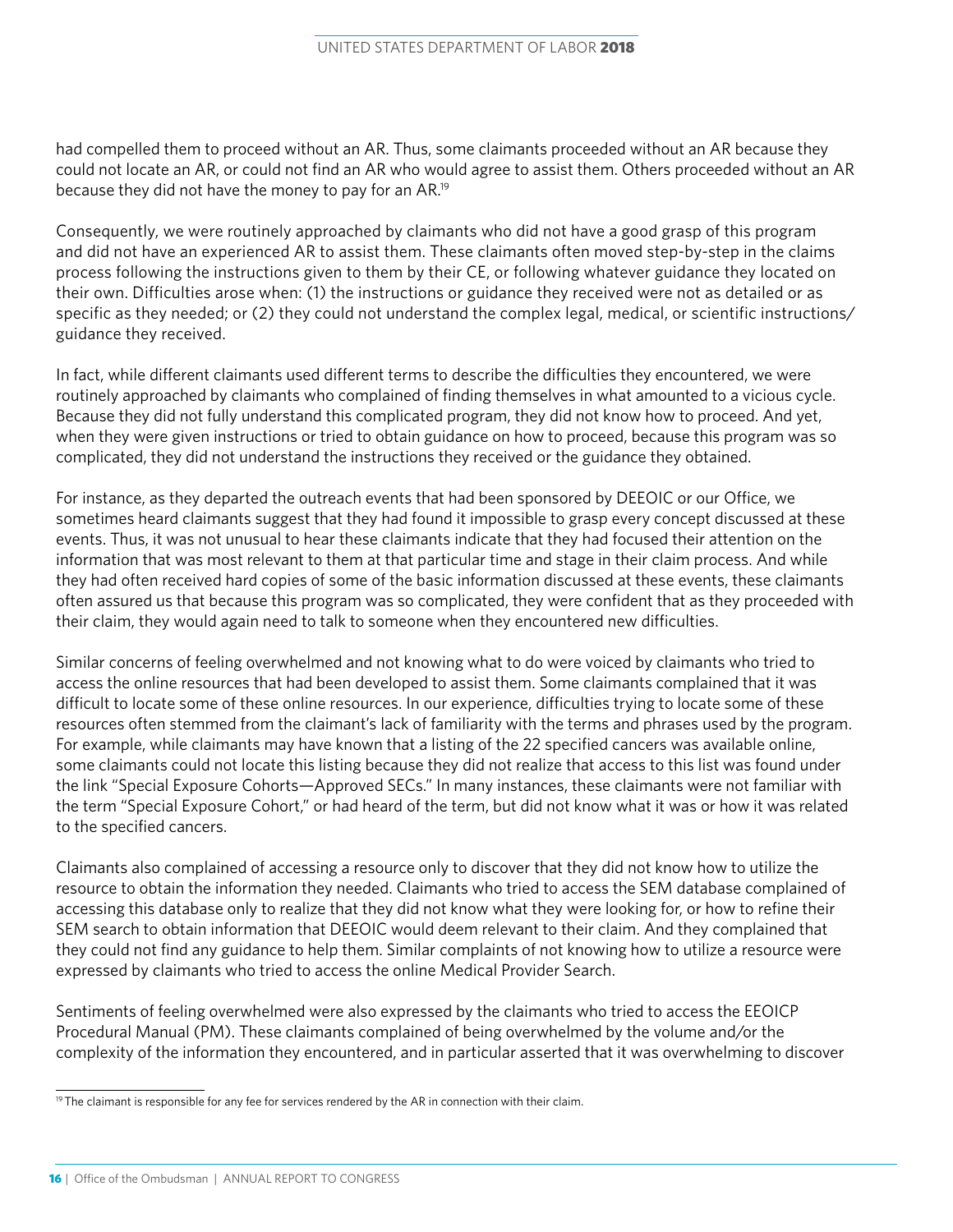that the PM was over 750 pages long.<sup>20</sup> When we mentioned that the PM was searchable by word or key phrase, it became apparent that most of these claimants had not read the paragraph on the PM's homepage that explained that the PM was searchable and no one had told them about this feature.<sup>21</sup> We further found that even when they knew that the PM had a search function, some claimants still encountered problems trying to locate information in the PM because they were not familiar with the specific words and key phrases used by the program.<sup>22</sup> As a result, claimants who were not aware of the PM's search function, as well as those who found it difficult to use this search function complained that they often had to read through pages of very technical language in hopes of finding the information they needed.

Thus, at the core of many of the complaints that we received was the fact that claimants did not understand this complicated program and did not know how to access or use the tools that had been developed to assist them.

#### **ii. Claimants do not understand the role of the Resource Centers.**

There were some claimants who routinely visited or otherwise utilized the services of the Resource Centers. However, we encountered other claimants who were under the common misconception that once the Resource Center completed their Occupational History Questionnaire (OHQ) and forwarded their claim for benefits to the District Office, the Resource Centers' role in assisting them with their claim was complete. In light of this misconception, some claimants struggled with the processing of their claim all the while unaware that the Resource Center could have provided assistance. For example, we encountered claimants who had previously filed a claim who nevertheless approached us to ask where to go to file an additional claim for a new medical condition, or to file for a consequential condition related to their accepted medical condition. These claimants did not realize that the Resource Center could have assisted them. Similarly, while the link on DEOIC's website to "Role(s) of the Resource Center, District Office, Final Adjudication Branch & National Office" explains that the Resource Centers can transmit documents to the DEEOIC District Offices, we encountered claimants who had spent their own money forwarding voluminous documents to the District Office, all the while not knowing that the Resource Center could have forwarded these documents for them. In one such instance, our Office was contacted by the AR for a claimant who was frustrated when unable to upload a large volume of documents to the claim file via the online, Energy Document Portal (EDP).<sup>23</sup> This particular AR was unaware that the Resource Center could send the documents to the District Office without incurring any expense, and without having to separately upload multiple batches of documents via the EDP. In light of situations such as these we believe claimants would benefit from a better understanding of the services provided by the Resource Centers.

In fact, some claimants have suggested that a packet identifying the DEEOIC resources and providing instruction on how to use them be sent to every individual each time they file a claim. This suggestion was consistent with our observation that merely putting information online did not ensure that claimants would be aware of this information. The more directly it is brought to a claimant's attention that these resources exist, and the more the claimant understands the value of these resources, the more likely it will be that, when difficulties arise, he/she will try to access these resources.

<sup>&</sup>lt;sup>20</sup> The Federal EEOICPA Procedure Manual provides an overview of DEEOIC's program and guidance regarding the general policies and procedures used by DEEOIC claims staff in the processing and adjudication of EEOICPA claims.

<sup>&</sup>lt;sup>21</sup> On the main page of the "EEOICP Procedure Manual" link there is a paragraph that explains that the PM is searchable by word or key phrase. Many of the claimants we encountered were not aware that the PM was searchable.

 $^{22}$  Even the most casual conversation with claimants about this program oftentimes revealed the extent to which they were not familiar with the words and key phrases commonly used by DEEOIC personnel.

<sup>&</sup>lt;sup>23</sup> The EDP is an electronic document submission system that allows EEOICPA claimants to electronically submit documents to their imaged case file managed in the OWCP Imaging System (OIS). Electronically submitted documents will be available to DEEOIC claims staff immediately after the document upload is complete thus eliminating the delays of mailing. The EDP can be accessed at **<https://eclaimant.dol-esa.gov>**.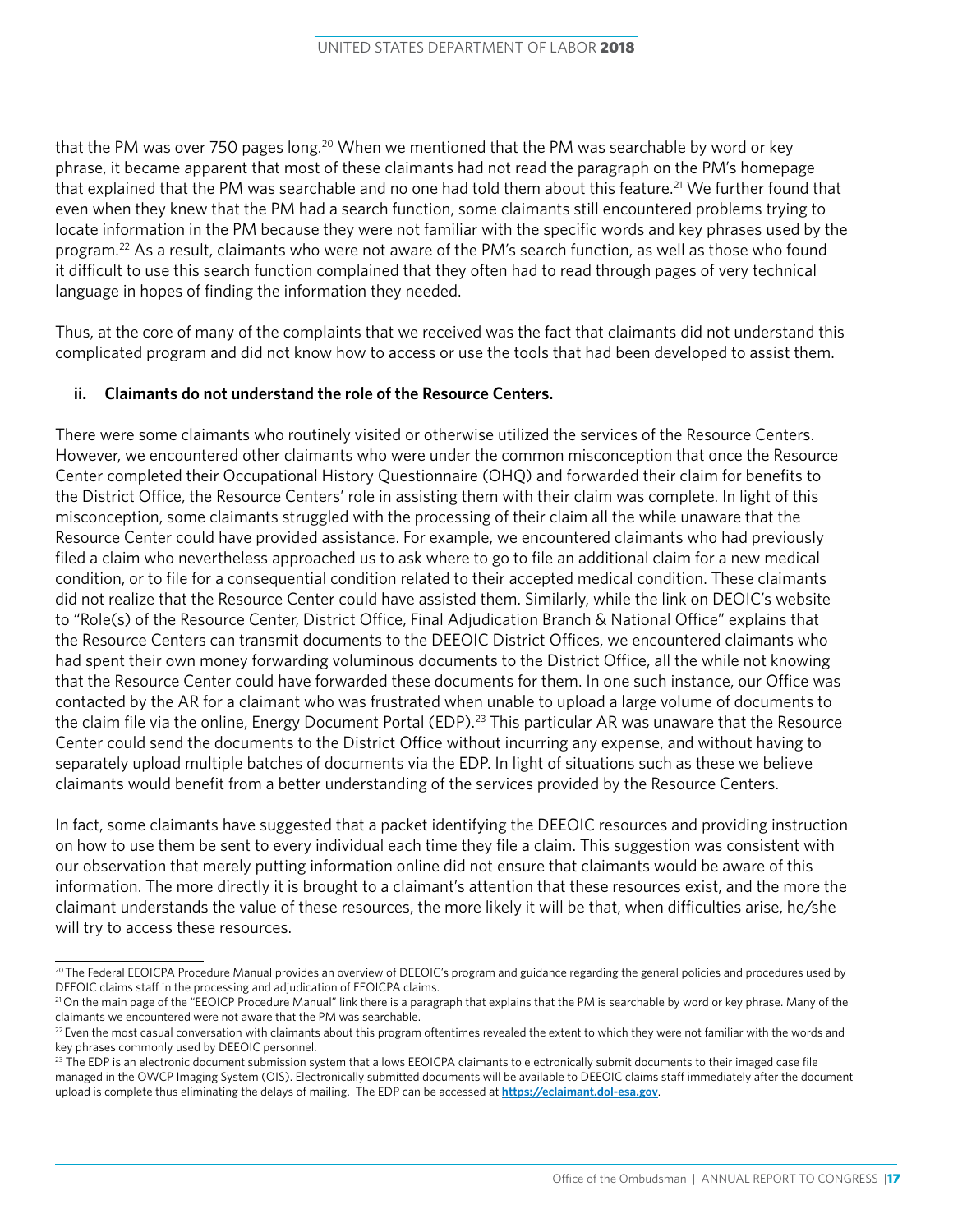#### **iii. Difficulties encountered when trying to telephone the CE.**

#### **…Additionally, she states she does not get her call returned [by the CE]…**

—Email from our Office forwarding an inquiry to DEEOIC. February 2018.

#### **…She has called and called [the CE] and never gets an answer…**

—Email forwarding a complaint to us. January 2018.

In 2017, our Office met with DEEOIC to discuss the complaints we received alleging that when some claimants called DEEOIC, usually to talk to their CE, they were unable to talk to the CE and instead had to leave messages. We noted that some of these claimants alleged that it had taken a long time for someone to call them back. We further noted that other claimants had indicated that they never received a return telephone call.<sup>24</sup> DEEOIC promised to look into this matter. The discussion of this issue in our 2017 Annual Report concluded by recognizing that since our meeting with DEEOIC some claimants had reported receiving a prompt return telephone call when they left a message for their CE. Yet, we also noted that we continued to encounter other claimants who complained that: (1) someone other than the CE had returned their telephone call and this person could not answer their questions; or (2) their messages had not been returned. Not much changed in 2018.

In many instances the claimants who complained that their CE had not called them back, or had taken a long time to call them back, did not provide a lot of details. A couple of reasons help to explain this lack of detail. For one, their difficulty trying to talk to their CE oftentimes was not the main reason for contacting us. In many instances, the claimant contacted us because he/she felt that his/her claim was being unduly delayed; he/she had questions arising from DEEOIC's directive to submit additional evidence within 30 days; and/or he/she had just received written correspondence from DEEOIC and did not understand this correspondence. The difficulty they encountered trying to talk to their CE was often raised in explaining why they had turned to us for help and/ or why they were anxious to get an answer to their question or concern. We also found that some claimants were reluctant to provide us with details regarding their difficulty contacting the CE because they were afraid that the CE or DEEOIC would retaliate against them. Thus, we encountered claimants who told us that they were: (1) reluctant to provide information that might upset the CE, and/or (2) only willing to discuss these matters in detail if we could guarantee that DEEOIC would not retaliate against them. In addition, some claimants were concerned about saying anything that might prompt our Office to take action, fearing that this would alert the CE or DEEOIC that they had talked to us.

Yet, while most claimants who mentioned not receiving a return telephone call did not provide a lot of details, every year there were a few claimants who were willing to discuss their problems in detail. In 2018, it caught our attention that in two separate instances individuals described encountering a similar experience when trying to communicate with their CE. They both indicated that when they called the District Office, the CE usually was not available to talk to them, and when they left a message the person answering the telephone informed them that the CE had two days to return their call. They also indicated that in this initial conversation, the person answering the telephones: (1) suggested that if the CE did not return their call within two days, they should call back; and (2) promised that if they had to call back, he/she would try to "push" their call through.25 They both indicated

<sup>&</sup>lt;sup>24</sup> We also noted that there had been complaints alleging that the CE had returned telephone calls using a "private number." Further inquiry revealed that when CE's telephoned claimants, caller ID did not identify the call as coming from the CE or DOL, and the telephone number displayed on caller ID was not a telephone number that the claimant associated with DOL. Thus, since they did not recognize the telephone number, some claimants did not answer the telephone when the CE called back. As a result, the CE simply left a message which put the claimant right back where she/she had started with the onus on them to call the CE and to leave a message if he/she again could not talk to the CE.

 $^{25}$  Both the claimant and the AR in separate conversations indicated that the person answering the telephones had referred to trying to "push" a telephone call through. Neither could fully explain what this meant.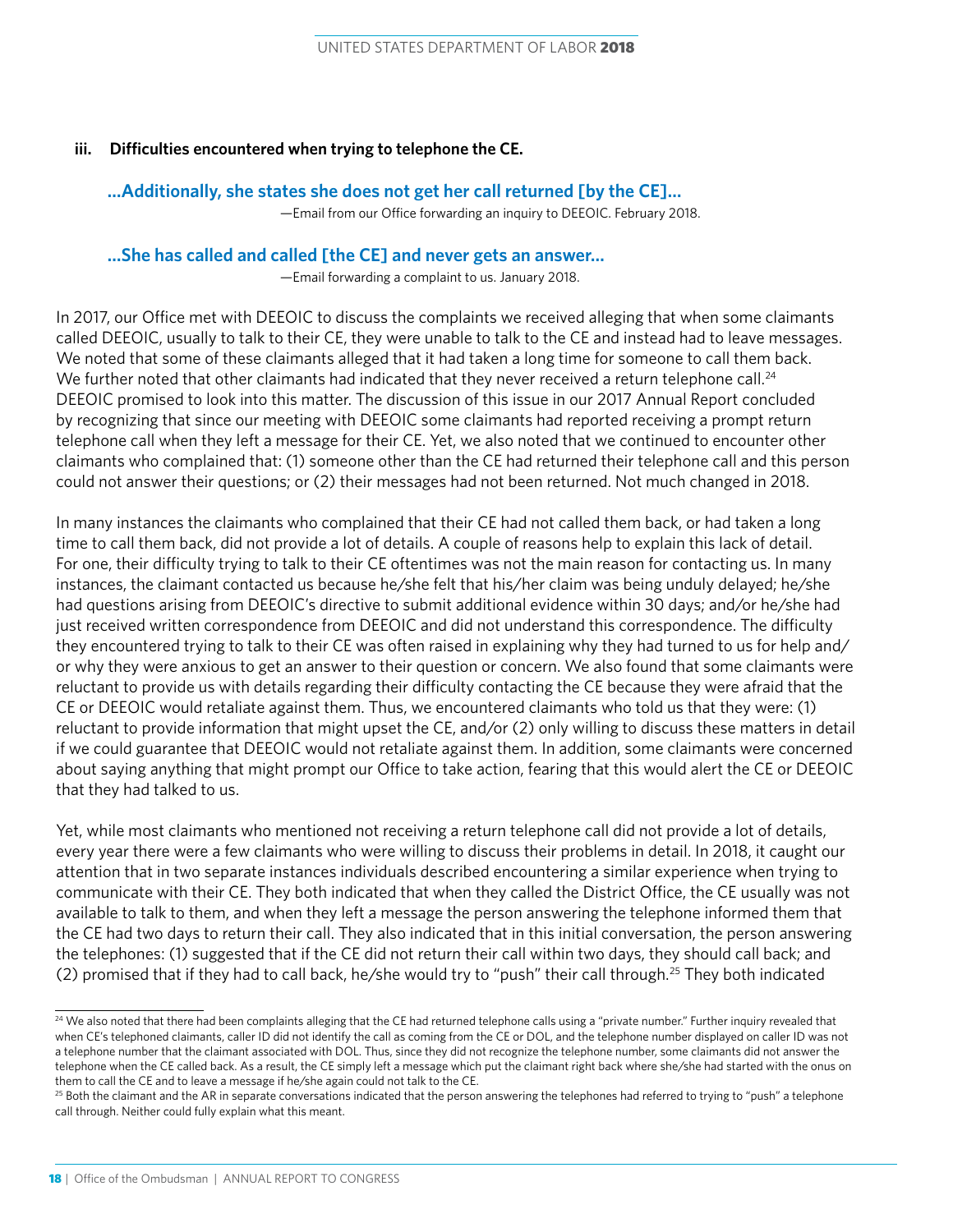that whenever the CE did not return their call within two days, they would again telephone the District Office and would again be told that the CE was not available. This time, as promised, the person answering the telephones indicated that he/she would try to "push" their call to the CE. However, according both individuals, in spite of the effort to "push" the call through, they were still unable to talk to the CE and thus had to leave another message. In our conversation with the claimant, he/she noted that while "pushing" the call to the CE had not worked, the CE did eventually return his/her call. The AR, on the other hand, noted that while in some instances the CE returned his/her call, in other instances the CE had not returned his/her messages.

This same AR also told us of four (4) other instances where the CE had not responded, or had not promptly responded, to written inquiries. In all four of these instances the AR wanted to confirm that the claimant had submitted sufficient evidence to establish a diagnosis of a specified cancer<sup>26</sup> and to establish the claimant's inclusion in a Special Exposure Cohort (SEC) class.<sup>27</sup> The AR approached us when the CE did not promptly respond to his/her written inquires seeking this confirmation. This AR indicated that in some of these instances his/her concerns were prompted by a notice from DEEOIC indicating that the claim had been forwarded to NIOSH for a radiation dose reconstruction. Since the AR believed that these claimants had submitted sufficient evidence to establish inclusion in a SEC, the AR wanted to understand why these claims were being forwarded to NIOSH for a radiation dose reconstruction. This AR felt that a quick response to his/her questions could ensure that the processing of these claims were not unduly delayed. This AR complained that it took a lot of time and a lot of effort to receive a response to his/her written inquiries.

We will continue to pay close attention to complaints alleging that claimants cannot get through when they telephone their CE, and that their messages were not returned.

#### iv. Difficulties talking to the CE were exasperated when the claimant felt that he/she was under a time **constraint.**

In some instances, while the claimant initially asserted that DEEOIC had not returned his/her call, further inquiry revealed that DEEOIC had returned the call but just not as promptly as the claimant had wanted or needed. These scenarios highlighted another difficulty that sometimes caused concern for claimants. When they called their CE, some claimants were under the belief that they were operating under very tight deadlines and felt that an immediate response from the CE was essential. For instance, after receiving a letter that gave them 30 days to submit additional evidence, claimants sometimes had follow-up questions for the CE. Believing that they had to submit their evidence within 30 days, some claimants viewed the CE's lack of a prompt response to their inquiry as equivalent to no response, which then compelled them to proceed with their claim without having their questions answered.28

<sup>&</sup>lt;sup>26</sup> The term "specified cancer" means any of the following:

 <sup>•</sup> A specified disease, as that term is defined in section 4(b)(2) of the Radiation Exposure Compensation Act (42 U.S.C. 2210 note).

 <sup>•</sup> Bone cancer.

 <sup>•</sup> Renal cancers.

 <sup>•</sup> Leukemia (other than chronic lymphocytic leukemia), if initial occupational exposure occurred before 21 years of age and onset occurred more than two years after initial exposure.

<sup>42</sup> U.S.C. § 7384l(17).

<sup>&</sup>lt;sup>27</sup> The EEOICPA originally established four (4) SEC classes which includes employees who worked at gaseous diffusion plants in Paducah, Kentucky; Portsmouth, Ohio; or Oak Ridge, Tennessee, for a total of at least 250 work days before February 1, 1992, and were monitored for radiation exposure with dosimetry badges or had jobs with similar exposures to those monitored; and employees who worked before January 1, 1974, on Amchitka Island, Alaska and were exposed to radiation related to the Long Shot, Milrow, or Cannikin underground nuclear tests. EEOICPA also authorizes the Secretary of Health and Human Services to add other classes of employees to the SEC[.](https://www.dol.gov/owcp/energy/regs/compliance/law/SEC-Employees.htm) A current listing of all SEC work sites can be found at: https://www.dol.gov/owcp/energy/regs/compliance/law/SEC-Employees.htm.<br><sup>28</sup> In some instances, the claimants would contact us to see if we c to proceed without submitting their additional evidence, or would proceed to develop their additional evidence without input from the CE.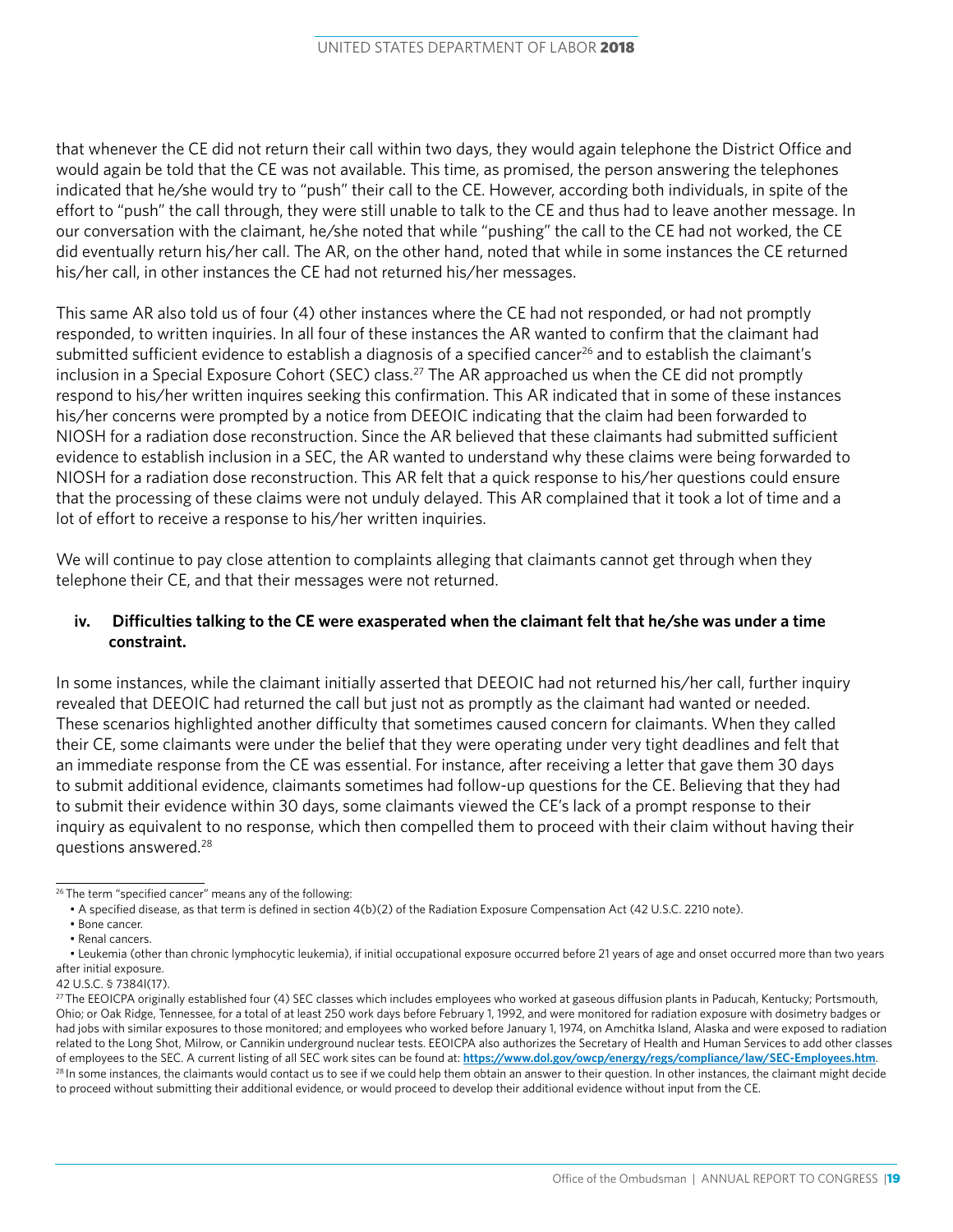In one instance this year, a hearing scheduled for December  $5<sup>th</sup>$  was postponed when the government was unexpectedly closed on that day. Believing that the FAB hearing representative (HR) had a deadline of December 22 to issue a decision, both the claimant and the AR became concerned as December  $22^{nd}$  drew near and the AR had been unable to contact the HR. When the AR contacted our Office, he/she was already starting to conjure up scenarios of what he/she would have to do if the hearing was not held before December 22<sup>nd</sup>. Following our inquiry on behalf of the claimant, DEEOIC provided the AR with the new date for the hearing.

#### **v. Some claimants complained that their CEs were too busy with other matters.**

**A gentleman…had [his] impairment rating completed on …but the CE keeps telling him she is behind.** 

—Email from an advocate. September 2018.

#### **…You specifically mentioned that when [the claimant] called yesterday for a status update on his claim for …cancer his CE told him that he was too "backed up" to get to his case…**

—Email from the Ombudsman to the claimant reiterating our telephone conversation with that claimant. July 2018.

We were approached by claimants who complained that when they called, the CE was never able to talk to them because he/she was always busy doing something else. Similarly, we talked to claimants who found it troubling that to the extent they were provided with a reason for why their CE was delayed in returning their telephone call, a heavy caseload was often cited as the reason. In addition, while conceding that they were never provided a specific reason for the delays in talking to their CE, there were other claimants who complained that whenever they were able to talk to their CE, they felt rushed in these conversations.

Claimants also found it troubling to call their CE only to discover that because the CE was away, they had to talk to someone else about their claim. These claimants fully understood the need to take time away from work. Nevertheless, they questioned the adequacy of the answers they received from someone who was not familiar with their claim. And once again it did not help when the person to whom their claim had been redirected complained about his/her heavy workload, or when claimants felt that they were being rushed in these conversations.

#### **vi. Some claimants need step-by-step instructions.**

### **"...But after looking at [SEM] a bit, it occurs to me that I have no idea what kind of results you guys want from a study of the website. There is only the most minimal directions on how to use the site, and nothing at all about what sort of results you guys want…"**

—Email from advocate, December 2018.

Because they were not very familiar with the EEOICPA or the EEOICPA claims process, many of the claimants we encountered proceeded through the claims process simply doing whatever they were told to do, oftentimes what their CE told them to do. Problems arose when, in spite of the instructions given to them, claimants still had questions. And while DEEOIC has developed resources to assist claimants, these resources did not always provide the level of assistance that claimants needed. Some of these resources only provided general guidance, yet some claimants needed, or hoped, to receive, detailed, step-by-step instructions outlining how to proceed. We further found that in addition to being told what to do, some claimants also wanted to understand why they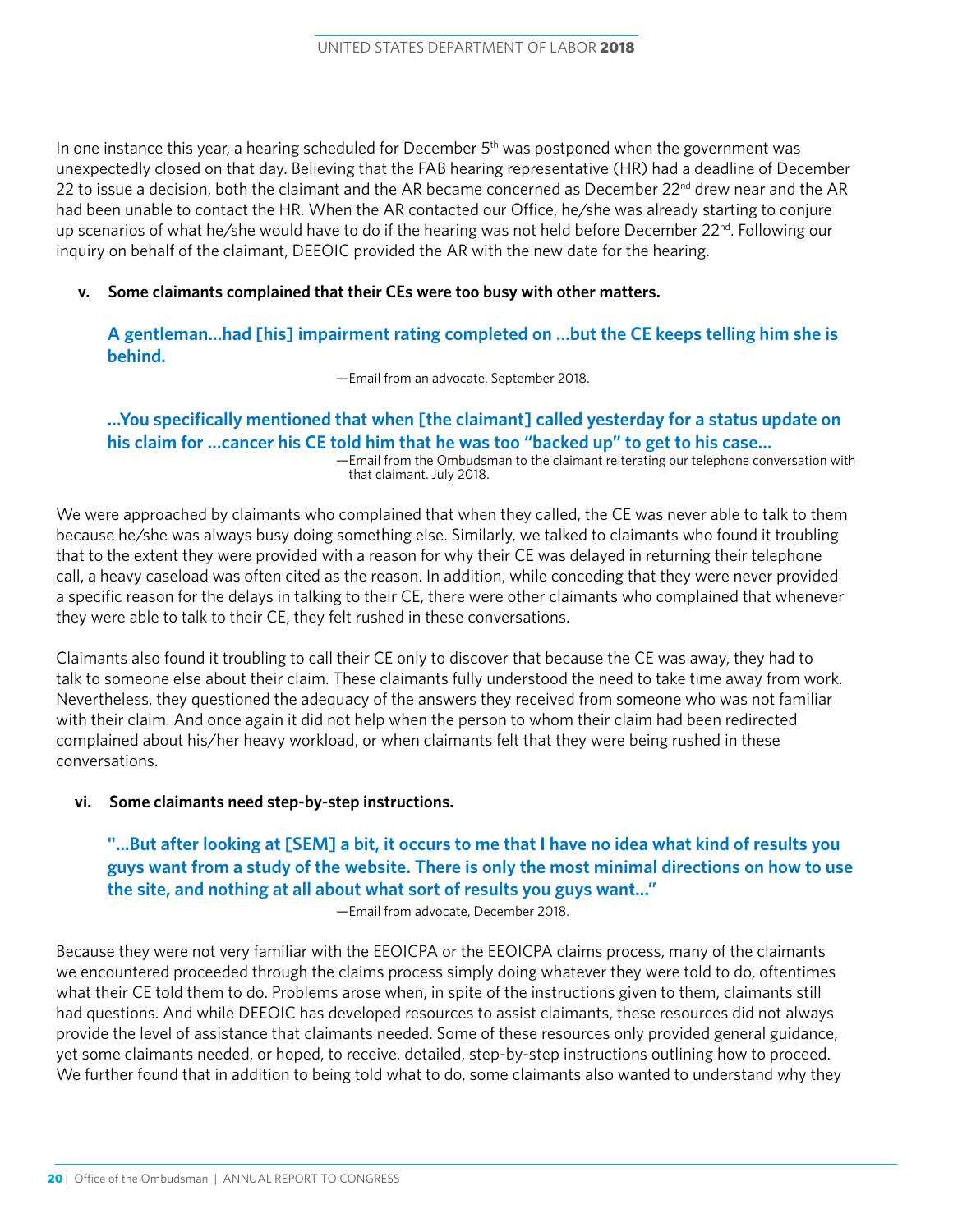were being asked to take a particular action. The need for step-by-step instructions and the need to understand why they had been instructed to take an action helped to explain why some claimants contacted us after talking to their CE.

An example of this need for step-by-step instructions involved claimants who wanted to challenge a facility's designation, or lack of designation as a covered facility. In our 2016 Annual Report, we stated that claimants had complained that there was little guidance to assist them in challenging a facility's designation as a covered facility. In its response, DOL indicated that Chapter 13 of the Procedure Manual (PM) clearly outlines OWCP's guidance for establishing covered employment. *See* DOL's Response to the Office of the Ombudsman's 2016 Annual Report to Congress, Response #3. A review of Chapter 13 reveals that Chapter 13.2(a)(4) states, "[d]esignating additional AWE facilities is the responsibility of DOE…" Chapter 13.18(a) later states that, "[n]ew designations [of AWEs] are the responsibility of DOE. Accordingly, requests for new AWE designations are referred to DOE." *See*  EEOICP Procedure Manual, Chapter 13.2(a)(4), and 13.18(a) (Version 2.3) (July 24, 2018).

The claimants who approached us wanting to know how to challenge a facility's designation were not aware of Chapter 13 of the PM. Moreover, these claimants often approached us seeking step-by-step instructions outlining how to raise this challenge. Thus, simply identifying the agency responsible for designating additional facilities did not always answer all of their questions. Claimants wanted to know if they had to directly submit their request to this other agency, or if they could submit their request to DOL and have DOL forward the request to the appropriate agency. Assuming their request had to be submitted directly to this other agency, they wanted to know to whom at this agency to submit their request. They also wanted to know if they needed to submit evidence along with these requests, and if so, what kind of evidence they needed to submit; when did this evidence have to be submitted; was there someone who could assist them with this process; and if so, who was this person and how could they contact this person. Claimants complained that they cannot find this information.

Another scenario where claimants often needed step-by-step instructions involved medical bill-pay issues. The complaints involving medical bill-pay issues usually arose when claimants submitted a bill for reimbursement and there were problems with payment. In many of these instances, the problem was that medical or billing information was missing, or erroneous information needed to be corrected. The claimants who encountered these issues often complained that the tools developed by and/or the guidance they received from DEEOIC did not provide the specific instructions needed to accurately identify and/or resolve these issues. In the end, many of these medical bill-pay issues were ultimately resolved with the help of DEEOIC. Nevertheless, claimants frequently complained that these problems had persisted for weeks or months while they repeatedly received instructions that they did not understand and/or did not resolve the problem. These claimants often made it clear that they believed that these medical bill-pay problems could have been resolved sooner had DEEOIC decided to work with them or the provider to address the problem as soon as they asked for help.<sup>29</sup>

Claimants who were hoping to obtain step-by-step instructions, further complained that it was disappointing to instead be referred to lengthy documents or simply to be directed to call another agency. Claimants found it particularly disappointing when the documents to which they were referred turned out to be very technical scientific, medical, legal, or procedural documents that they could not understand.<sup>30</sup> They also found it troubling when told to call another agency or organization, but were not given a specific name, division, or group to ask for.

 $^{29}$  In addition, while some claimants felt they only received medical bill-pay assistance when they escalated the matter to the National Office or brought the matter to the attention of the Office of the Ombudsman, we encountered others who were not aware they could escalate such matters to the DEEOIC National Office. There were also some claimants refused to escalate these matters fearing that this might result in retaliation or being labeled as a trouble-maker. <sup>30</sup> Claimants were sometimes initially relieved when told they could view the PM which contains the policies and procedures that claims examiners and hearing representatives are to follow when adjudicating claims. However, upon accessing the PM, some claimants quickly realized that this document was apparently written for those with a firm understanding of this program. Thus, claimants often found the PM to be very challenging to comprehend and apply to their circumstances.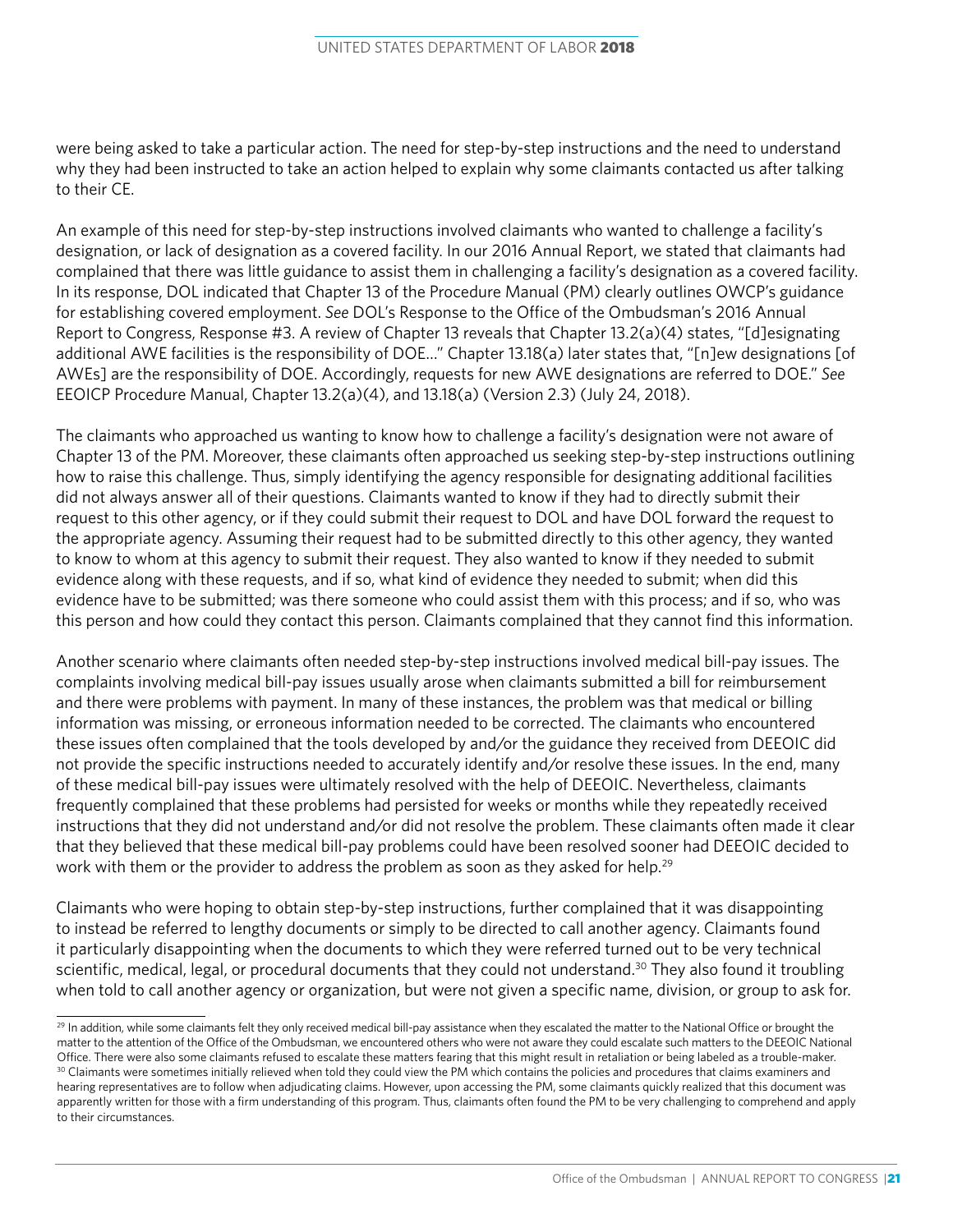## <span id="page-29-0"></span>CHAPTER II. **DIFFICULTIES DEVELOPING EVIDENCE.**

### **A. THE ABILITY TO DEVELOP EVIDENCE WAS SOMETIMES IMPACTED BY THE CLAIMANT'S INABILITY TO UNDERSTAND THIS PROGRAM AND/OR THE ADJUDICATION PROCESS.**

As we previously noted, a majority of the claimants who approached us did not have an AR, or were processing their claim with the assistance of a family member. These claimants and family members usually were not familiar with the EEOICPA claims process and for that matter, usually were not familiar with adjudication processes in general. Consequently, we frequently found that these claimants and ARs did not understand how to develop and submit evidence, and as a result, did not take the steps necessary to develop sufficiently supportive documentation.

For example, our interactions this year revealed instances where claimants had received letters from DEEOIC clearly stating the evidence needed to prove their claim, and explaining why this evidence was needed. However, these letters did not explain to claimants how they could go about obtaining such evidence, or more importantly, did not inform claimants that, in many instances, DEEOIC was in possession of some of the evidence they could use to build their case. Thus, we frequently found that when claimants were developing evidence, they were not aware, and no one told them, that they could have requested a copy of their Occupational History Questionnaire and the employment and exposure information that DOL had gathered, including the SEM searches that DEEOIC had performed. As a result, they did not have this information to give to their treating physicians when they asked them to prepare a medical report, and were not in a position to advise these physicians that such information was available. We further found that in those instances where claimants finally learned that they could have asked for this information, it troubled claimants that this information was not shared with them unless they asked for it. Not having this information shared with them was even more troubling when they also learned that DEEOIC had shared this information with its specialists when seeking an opinion for a claim.

A similar difficulty stemming from a claimant's lack of familiarity with the claims process arose with the reports prepared by DEEOIC's specialists. While DEEOIC now provides claimants with copies of the reports prepared by its specialists along with the recommended decision, we found that in many instances it never dawned on claimants to take these reports prepared by the specialists with them when they approached their treating physician for a medical report addressing the link between their covered employment and illness.

Encounters such as this have led us to believe that when some claimants complained that their treating physicians needed more guidance, part of the problem stemmed from the fact that these claimants were not aware of the evidence they could have obtained from DEEOIC and, more importantly, were not aware that providing this evidence to the treating physician could have assisted this physician in preparing a well-reasoned and documented report. In fact, the more we talked to claimants, the more we have come to believe that one of the more significant problems facing many claimants was that they did not know how to develop the evidence needed to prove their claim. Consequently, it was not surprising when the reports prepared by their physicians were deemed insufficient.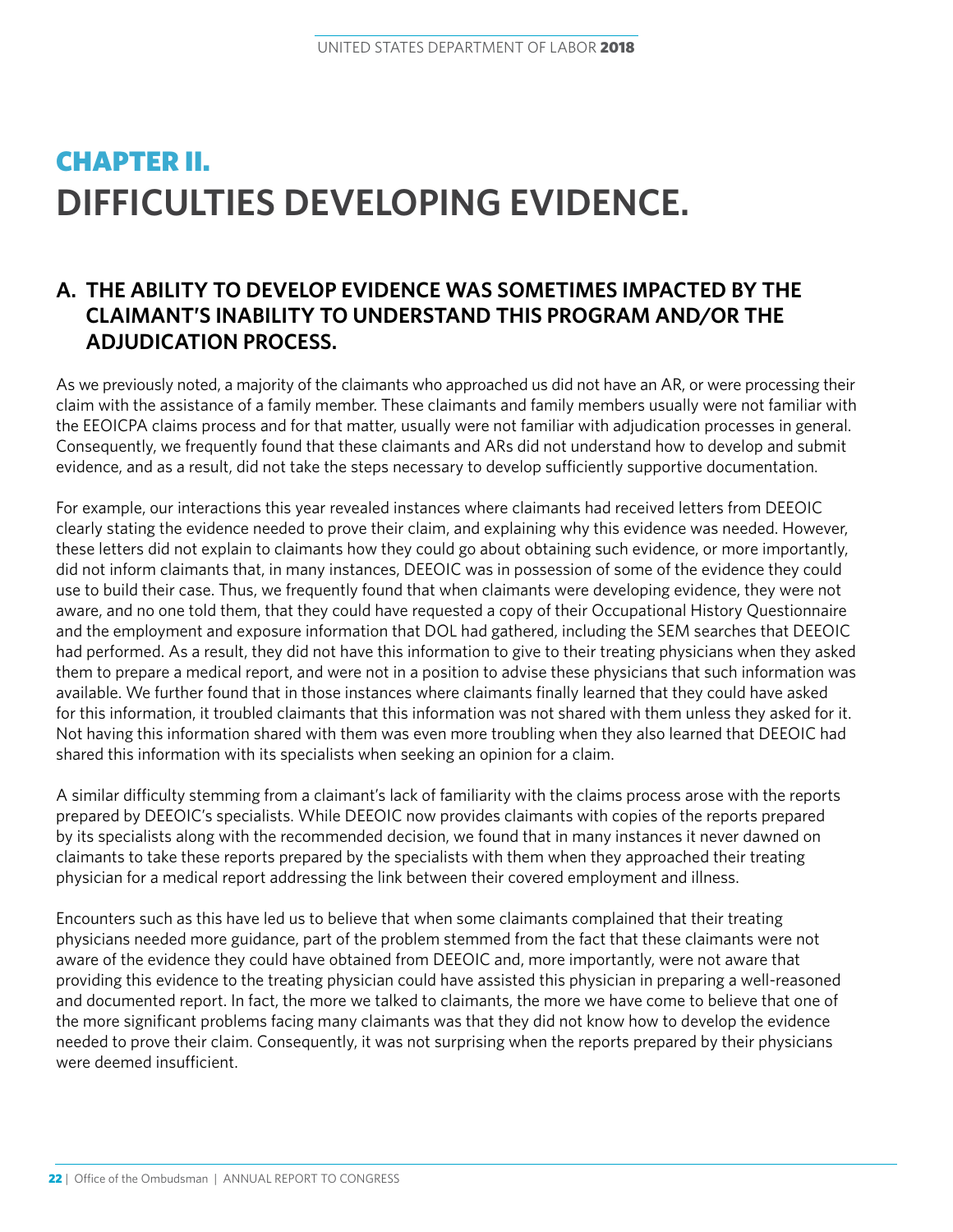## <span id="page-30-0"></span>**B. SOME CLAIMANTS FOUND IT DIFFICULT TO LOCATE ACCURATE EVIDENCE.**

In the EEOICPA, except as otherwise provided, claimants bear the burden of providing each criterion by a preponderance of the evidence. *See* 20 C.F.R. § 30.111(a). Claimants complained that meeting this burden of proof was sometimes hampered because: (1) relevant records were no longer available; and (2) the records that were available were not accurate.

#### **i. Relevant records could not be found.**

Claimants complained of discovering that relevant records they were seeking no longer existed or that relevant information had not been reduced to writing. When it came to employment records, the complaints that we encountered usually involved difficulties verifying subcontractor employment. These difficulties arose because although the program has had some success locating DOE contractor employment records, it has not had the same success locating DOE subcontractor employment records. As a result, every year we were approached by claimants who encountered difficulties trying to verify subcontractor employment. This year was no exception. In these instances, DEEOIC was usually able to verify that the worker had been employed by the subcontractor, but experienced difficulty verifying that: (1) the subcontractor had a contract with DOE or a DOE contractor; and/or, (2) the employee worked for the subcontractor onsite at the covered facility. In approaching us, these claimants almost always argued that if the government could not locate the documents needed to verify their employment, it was unreasonable to expect them to locate these documents. In raising these complaints, while claimants recognized that they bore the ultimate burden of proof, they argued that it was unfair to deny their claims when they never possessed (and/or never had access to) critical evidence needed to verify their claims. And it especially troubled claimants when their employer or the government was the one who had lost or destroyed this critical evidence.31 These situations led some claimants to complain that they were being penalized for the actions of their employer or the government. We also encountered other claimants who questioned if sufficient effort was undertaken to search for relevant records.

The complaints that it was unfair to deny their claims when they never possessed critical evidence, and the questions concerning the sufficiency of the efforts undertaken to locate relevant records, were the precise issues repeatedly raised by an AR who represents former employees of Area IV of the Santa Susana Field Laboratory (SSFL). This AR does not believe that the government has obtained all of the relevant records that could help identify the employees who worked at the areas of this facility covered by this program, and questions whether the government has done everything within its powers to obtain these records. $32$ 

Similar concerns were raised by a former employee who questioned the efforts undertaken to verify his subcontractor employment at the Clarksville Modification Center in Clarksville, Tennessee.<sup>33</sup> In this instance, it was established that this claimant had performed similar work at other covered facilities. At issue was whether this claimant had worked at Clarksville. Complicating this claimant's struggles was the fact that the dosimetry records which could have verified this employment had either been lost or destroyed, and the government could

<sup>31</sup> According to the PM, "The process of employment verification is a difficult and challenging hurdle in many cases. Because the atomic weapons program dates back to the early 1940s, and involves a large number of public and private organizations, locating pertinent individual employment records can be difficult. Moreover, records may be missing, degraded, lost, or destroyed. As the statute allows latitude in the assessment of evidence, it is not necessary for the CE to collect evidence that establishes that the claimed employment is proven beyond a reasonable doubt, but merely that a reasoned basis exists to conclude that the employment occurred as alleged. This ensures that the claimant receives favorable treatment during the employment verification process." PM, Chapter 13.5, Version 2.3 (July 24, 2018).

<sup>32</sup> According to DOL, the SSFL is divided into four administrative and operational portions based on ownership and operations. Area IV was devoted to nuclear operations. Thus, it is Area IV that is covered under EEOICPA as a DOE facility.

<sup>&</sup>lt;sup>33</sup> Clarksville Modification Center was a DOE facility from 1949–1967. See DOE Facility List Database at <https://ehss.energy.gov/Search/Facility/findfacility.aspx>.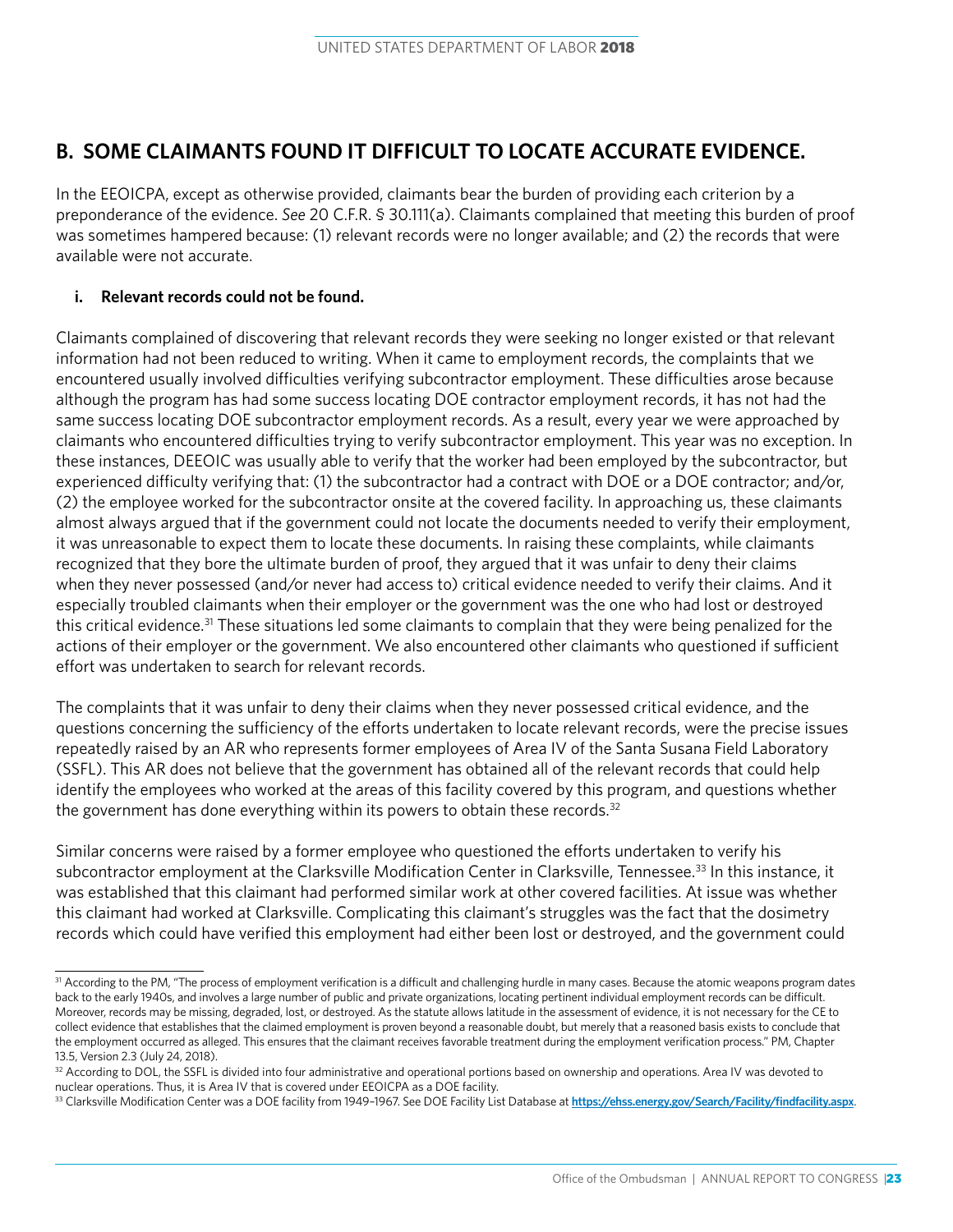not find any other records. This claimant repeatedly questioned why, in the absence of any evidence to the contrary, his testimony describing in detail the sprinkler system that he installed and how he installed it, was not sufficient to verify that he had worked onsite at the Clarksville Modification Center. In addition to stressing that DEEOIC had already confirmed the credibility of his testimony as it related to his work at other covered facilities, this claimant questioned if any effort had been undertaken to confirm the credibility of the testimony that he provided regarding his work at this site.34

With respect to exposure evidence, in the past few years we have witnessed an increased concern by claimants with obtaining and ensuring the accuracy of exposure records. This increased concern with exposure records is in response to what claimants have sensed as an increased emphasis by DEEOIC, when adjudicating claims, on the extent and the level of the worker's exposure to a toxic substance. Our conversations with these claimants often revealed that they were not aware that they could have asked DEEOIC for a copy of any/all evidence in their claim file, including copies of their records the claims examiner obtained from DOE.<sup>35</sup>

There were also some claimants who questioned if DOE had provided DEEOIC with all of their exposure records. These questions were often raised in response to statements suggesting that DOE had provided DEEOIC with all of the records that contained the worker's name. We encountered claimants who strongly felt that there were other records that did not mention them by name that would nevertheless be relevant in identifying the toxic substances to which they had been exposed while performing their duties. It troubled claimants to think that their claims were adjudicated without any apparent search for these other records. It further troubled them whenever it was suggested that if they thought these other records existed, they needed to identify (and specifically request) these other records. Claimants often responded to this suggestion by noting that, at these covered facilities, information was closely guarded. Therefore, claimants usually had to concede that since they never had access to these documents, they could not specifically identify these documents. Yet while they could not identify these documents by name or date, claimants still felt that there needed to be a mechanism for searching for the other records that might shed light on the exposures they sustained while working at these covered facilities and on where these exposures occurred. In light of DEEOIC's emphasis on the extent and level of their exposures, claimants argued that a thorough search for these documents was critical.

One of the major difficulties associated with locating medical records involved the fact that most medical facilities only retained medical records for ten years or less.<sup>36</sup> We encountered claimants who complained that by the time they were aware of this program, and/or by the time this program was created, relevant medical records had been destroyed. We especially heard this from claimants who had felt that a delay in learning about this program had been a factor in their inability to locate relevant medical records.<sup>37</sup> Another difficulty associated with medical records involved the inability to locate physicians who were willing to treat EEOICPA claimants and/ or who were willing to write the medical reports and narratives that claimants needed. This issue is discussed in more detail in Chapter V.

 $34$  In his conversation with us, this claimant argued that if someone wanted to accompany him to this facility, he could verify his statements by identifying unique features of this sprinkler system.

<sup>&</sup>lt;sup>35</sup> DOL routinely requests DAR records from the DOE in Part E cases. The DAR records are specific to the claimant, and typically include Personnel records, Site Medical records, Industrial Hygiene records, and Radiological and Dose records, among others. See PM, Chapter 13.8(i) and Chapter 15.5(c) Version 2.3 (July 24, 2018).

 $36$  Medical record retention laws or rules are usually determined by the state, and vary from state to state.

 $37$  In addition to finding that medical records had been destroyed, we also talked to claimants who indicated that by the time they became aware of this program colleagues who could have provided affidavits had passed away, moved away, or no longer had the capacity to complete an affidavit.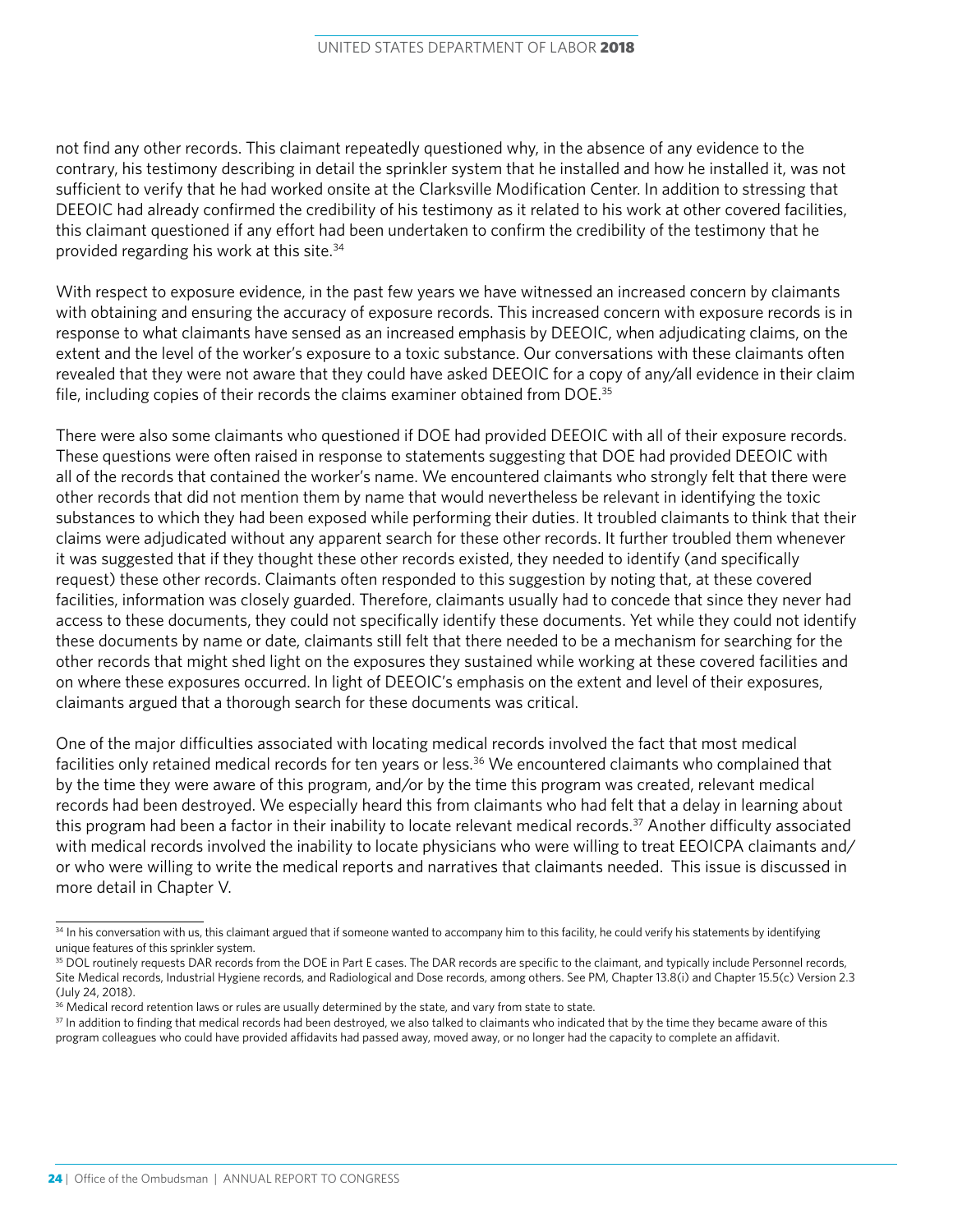#### **ii. Claimants overestimated the volume and the quality of the records that DEEOIC could obtain.**

We encountered claimants who were under the assumption that the government had the ability to access most, if not all, of the information needed to verify their employment and exposures. Citing the security that usually surrounded these covered facilities, these claimants assumed that detailed information addressing their employment and their exposures was stored in a "safe" place. This assumption sometimes impacted the claimant's approach to the Occupational History Questionnaire (OHQ) interview conducted by the Resource Center when they initially filed their claim for benefits, as well as his/her approach to subsequent conversations with his/her CE or HR. Because they assumed that DEEOIC would, on its own, obtain more detailed information, some claimants did not discuss their employment and exposure history in detail when participating in the OHQ interview or in their subsequent conversations with the CE or HR. In fact, we found that some claimants continued to believe that DEEOIC had the ability to obtain more detailed records even after DEEOIC asked them to provide additional information. Thus, in some instances it was only when they reviewed the recommended or final decision that some claimants finally realized that DEEOIC did not have the level of detailed information that they had assumed.38

#### iii. Some claimants questioned the accuracy of the records that DEEOIC relied on.

A common complaint in 2018 came from claimants who questioned the accuracy of the records obtained by DEEOIC in connection with their claim. In particular, claimants complained that the radiation dose reconstruction performed by NIOSH and/or the recommended or final decision issued by DEEOIC failed to recognize all of the duties they performed, all of the locations where these duties were performed, and/or all of the radioactive and toxic substances to which they were exposed while engaged in these duties.

**When work orders were written or any work was to be done, the maintenance supervisor for that group was notified and the supervisor assigned personnel to perform that specific task. There were no records kept as to which employee[s] were assigned specific tasks or daily job duties. [Tasks] were assigned each day or as the need arose. There were also no records kept as to which building employees were assigned [to] work.** 

**It is impossible to get information on specific employee[s] pertaining to job assignments and building assignments before approximately mid 2000's.** 

—From an affidavit from a Y-12 colleague. Submitted to the Office in May 2018.

**It recently came to our attention that…numerous [work at] Los Alamos National Laboratory placed [the claimant] at the Los Alamos Airport which, as we recently learned is part of the Lost Alamos National Laboratory…[her] physical presence at…was never included in prior analysis of her covered employment…** 

—Letter from an AR. August 2018.

A common complaint maintained that in determining their employment and exposure history, DOE and DEEOIC only relied on the documents that outlined the job descriptions and written procedures for certain job titles and facilities. Claimants frequently argued that these written descriptions and outlines did not accurately reflect

<sup>&</sup>lt;sup>38</sup> In some instances, even when they reviewed the recommended or final decision, some claimants did not accept that more detailed evidence did not exist. Instead, they questioned the efforts undertaken by DEEOIC to obtain this information.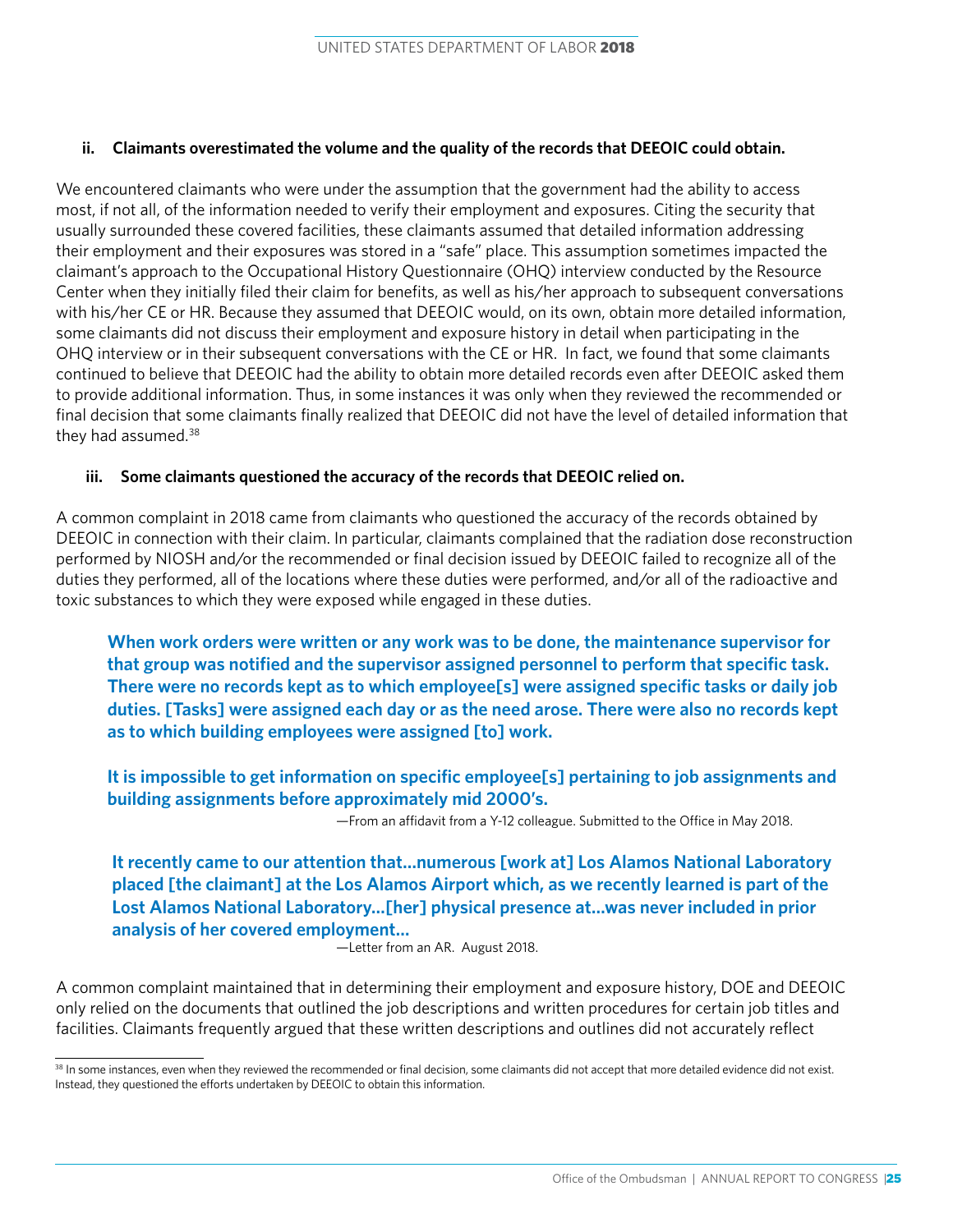how operations were carried out on a day-to-day basis. They further complained that too much weight was given to these written outlines or procedures, and not enough time was taken to talk to the workers who actually performed this work. This concern was routinely raised by claimants who questioned DEEOIC's reliance on the SEM database in adjudicating their claim. Concerns involving SEM are discussed later in this chapter.

#### **iv. Some claimants complained that it was difficult to correct inaccurate records.**

We also encountered claimants who asserted that it was difficult to correct inaccuracies found in the evidence that had been compiled by their employer and/or the government. During the course of this year we heard this complaint from claimants who encountered difficulties trying to correct information concerning their exposure to toxic substances, as well as from claimants who tried to correct information concerning their labor categories and/or work processes. A common complaint noted how in spite of the time invested by the claimant to carefully explain to the CE why information was inaccurate, the subsequently issued recommended or final decision did not acknowledge the claimant's evidence/testimony and/or did not provide an explanation as to why their evidence had not been accepted/credited.

Claimants asserted that when the CE did not indicate whether he/she had taken into consideration the additional information and evidence they provided they were left wondering what to do next. This led to situations where claimants approached us hoping that we could convince the CE (or HR) to consider this evidence, or at least provide an explanation for why their evidence had not been acknowledged or accepted.<sup>39</sup>

#### **v. Because of national security concerns claimants did not always share everything about their employment and exposure.**

On occasion, a claimant would say something that caused us to question if he/she was sharing with us and/ or with DEEOIC, everything they knew about their employment and exposures. In a few instances when we asked, claimants admitted that due to the oath of secrecy they took, they were withholding certain potentially relevant information. However, more often claimants were reluctant to discuss whether they were withholding information. Instead, when asked if they were withholding information, claimants would just smile (in faceto-face encounters) or there would be a long pause on the telephone. The passage below involves the routine telephone interview that NIOSH conducts with a claimant prior to completing the radiation dose reconstruction. In addition to indicating how this claimant tried to discuss 27 years of employment in an hour and a half interview, this passage also reflects how, in talking to NIOSH about the details of his/her employment, this claimant was concerned with national security.

#### **…NIOSH… [interviewed me] for 1.5 hours for 27 years of service at the Savannah River Site…As my interviewer questioned… [me] about different quantities of radioactive material, different areas I worked, and names I just shut down. This plant is still in operations and is of National security…**  —Email from a claimant, October 2018.

In another instance this year, a claimant found him/herself in a quandary when advised by the government that aspects of his/her work were still classified. Thus, in processing his/her claim this claimant was well aware that he/she could only talk about this work with someone who had the appropriate clearance. It troubled this claimant that someone with the proper clearance was never assigned to work with him/her. It further concerned this claimant that DEEOIC denied his/her claim without any indication that it had looked into this classified employment and exposures, and definitely had not talked to him/her about this classified employment.

<sup>&</sup>lt;sup>39</sup> We routinely had to explain to claimants that we did not have the authority to make DEEOIC alter or reconsider a decision.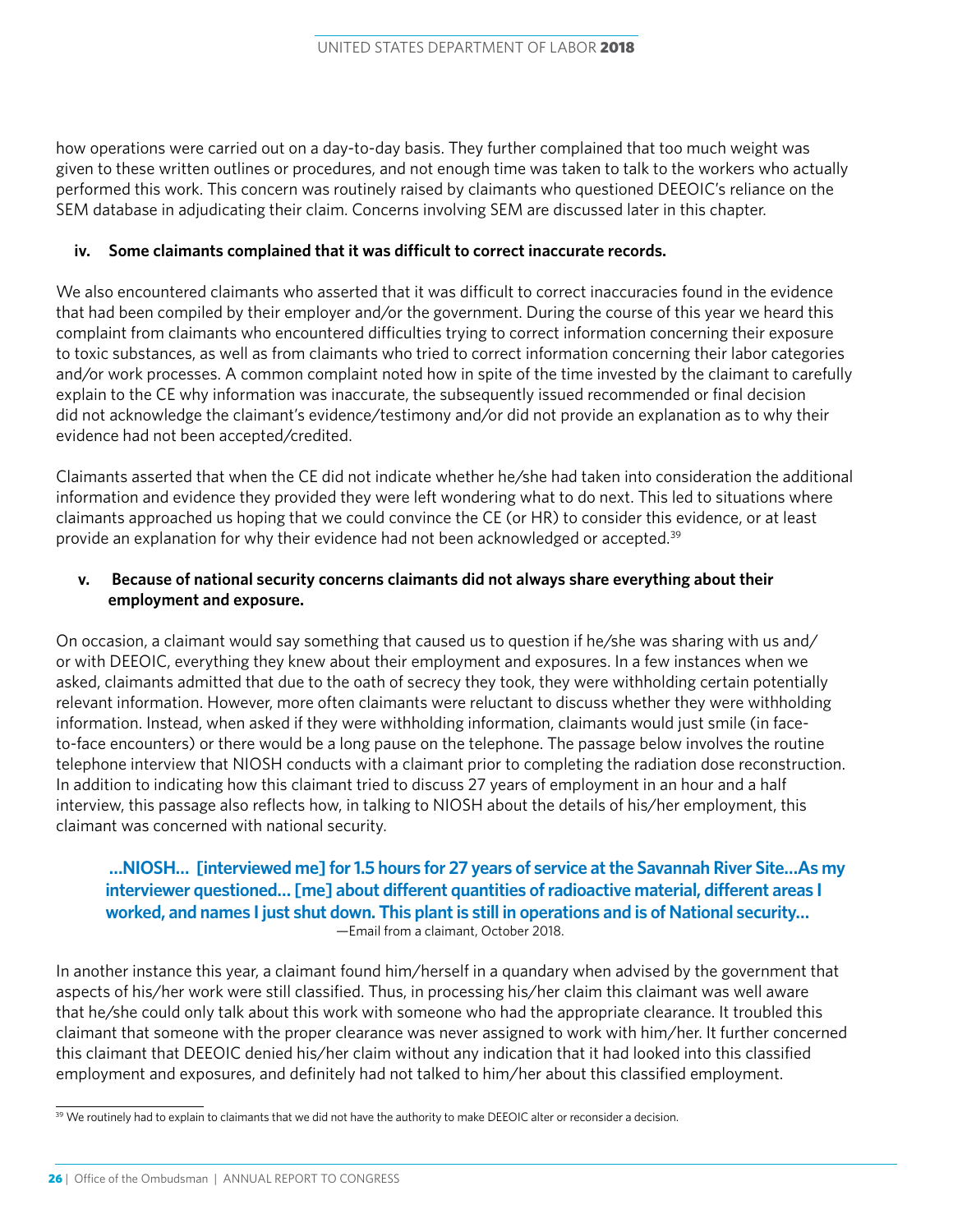### <span id="page-34-0"></span>**C. DIFFICULTIES WITH THE OCCUPATIONAL HISTORY QUESTIONNAIRE.**

When a new claim is filed, the Resource Center completes an Occupational History Questionnaire (OHQ) by interviewing each claimant about his/her employment and exposure history. Rarely, if ever, did a claimant contact us to specifically complain about the OHQ. Instead, in the course of our conversation with claimants, they would raise issues that revealed their lack of understanding of the importance of the OHQ during the adjudication process. These issues usually involved instances where information in their OHQ that could have helped their case had been ignored, or where the information provided during the OHQ was used against them when they later provided additional information to DEEOIC.<sup>40</sup>

#### **i. Claimants did not appreciate the importance of the OHQ.**

The Procedure Manual contains a discussion of the OHQ in the chapter that discusses establishing toxic substance exposure and causation. There, the PM states,

#### **The OHQ is an important document because it is used to record information supplied by an employee or a survivor concerning first-hand knowledge of the employee's occupational exposure to toxic substances.**

*See* Federal (EEOICPA) Procedure Manual, Chapter 15.5(e), Version 2.3 (July 24, 2018). In participating in the OHQ interviews, which are conducted by Resource Center staff at the very beginning of the claims process, claimants were encouraged to share as much information as possible about their employment and exposure(s) at covered facilities. However, many of the claimants we encountered did not appreciate the importance of the OHQ. Thus, some claimants confided to us that while they earnestly tried to provide information during the OHQ interview, they did not always discuss their employment and exposure in detail. A common misconception was that as their claim progressed, DEEOIC would undertake its own efforts to obtain more detailed information about their employment and exposure history. What these claimants did not realize was that while DEEOIC requested and obtained additional information, this information was not always as detailed as they assumed.

Claimants also assured us that it was impossible, during one interview, to tell the Resource Center staff everything about their employment and exposure history, especially when that employment spanned many years, involved a variety of different job duties, and/or was performed many years ago. Consequently, some claimants suggested that during the OHQ interview they did not provide a lot of detail in discussing their employment and exposure history because they assumed that as their claim progressed, DEEOIC would come back to request from them more specific information as needed. Therefore, when they subsequently received the recommended and/or final decision to deny their claim, claimants were sometimes surprised to discover that DEEOIC did not, in their opinion, have an accurate understanding of their employment and or exposure history.

#### **ii. Claimants did not know that they could ask for a copy of the OHQ.**

Some of the Part E claimants who contacted us disagreed with DEEOIC's conclusions concerning the work they performed, the locations where this work was performed, and/or the toxic substances to which they were exposed. These claimants often wanted to see the information that DEEOIC had relied upon in reaching these

<sup>&</sup>lt;sup>40</sup> We talked to claimants who complained that when they tried to update or clarify the information that they provided in the OHQ, it was suggested that they were changing their story. Some claimants responded by arguing that they had not changed their story, rather they were now clarifying what they had said earlier. Others noted that the narrowing of the issues in controversy had placed them in a better position to provide detailed information, details that they did not think were relevant until now.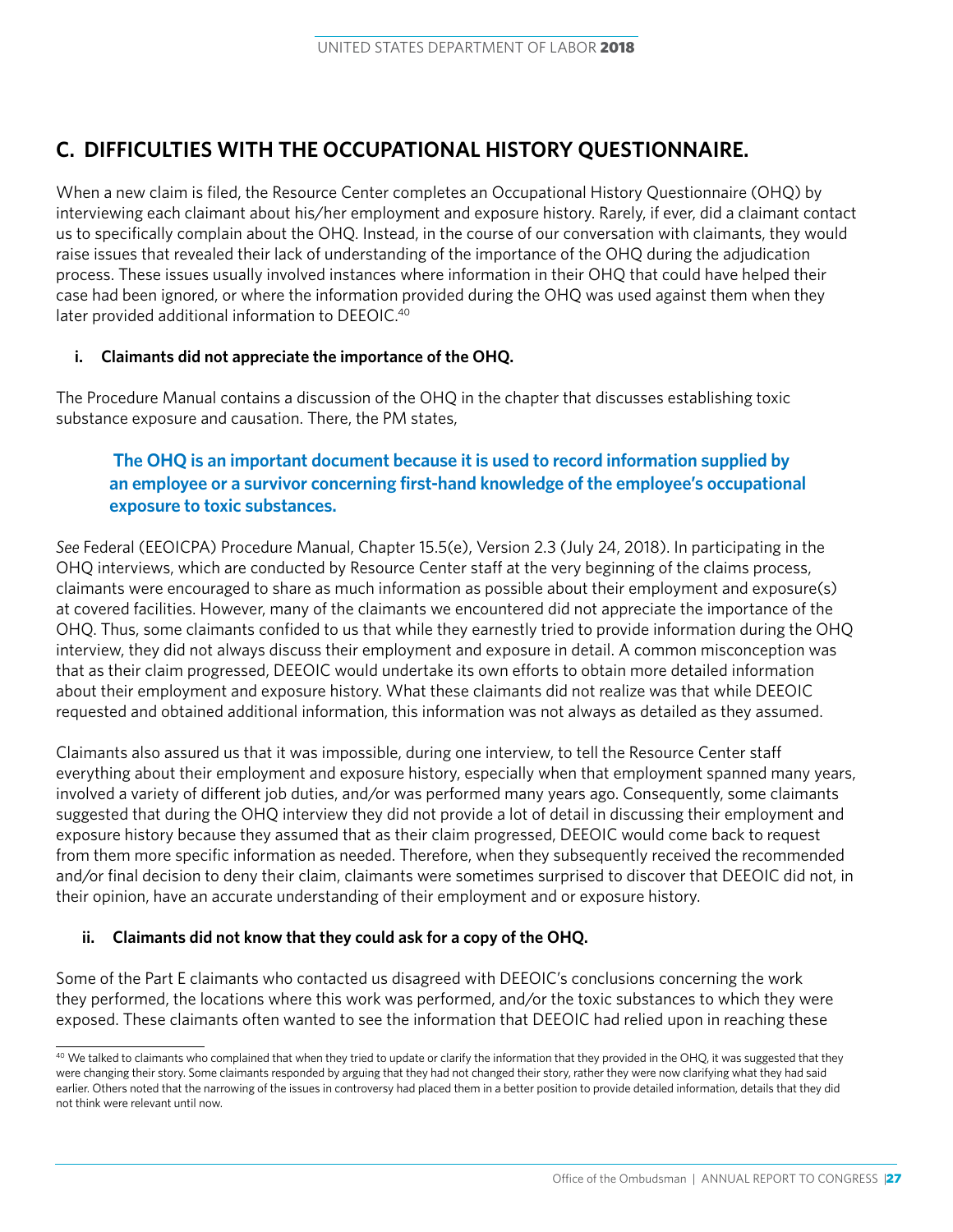<span id="page-35-0"></span>determinations. When we told them that the OHQ was one of the documents relied upon, some of these claimants wanted to ensure that the OHQ accurately reflected what they had said in their interview. However, claimants are not informed by DEEOIC that they may ask for a copy of their interview to review, and they rarely, if ever, realized that they could ask DEEOIC for a copy of the OHQ.

Moreover, in many instances, it was only after the claimant had completed the OHQ interview that DEEOIC began to attempt to identify the toxic substances to which the claimant had been exposed. As the claim proceeded and the focus of the claim turned to linking the claimant's illness to exposure to one or more of these toxic substances, DEEOIC often provided claimants with the opportunity to submit additional evidence. Our interactions with claimants who received what is called a "development letter" from DEEOIC revealed that in responding to this letter, claimants usually focused on developing the specific information that DEEOIC had requested. Claimants rarely if ever, took this time to consider if, in light of the developments that had occurred with their claim, they should now review the OHQ to determine if more detailed information should be provided to DEEOIC. In fact, it was our observation that once they completed the OHQ, the claimants we encountered rarely reviewed their OHQ for accuracy, updated their OHQ to provide more detailed information about their exposures to toxic substances identified by them or DEEOIC, or updated the specific labor categories and/or work processes identified by them or DEEOIC.

### **D. DIFFICULTIES ARISING FROM DEEOIC'S USE OF THE SEM ONLINE DATABASE.**

The Site Exposure Matrices (SEM) database is an online tool created by DEEOIC in 2005 to help claims staff research toxic substance data relating to employees working at DOE facilities.41 *See* Advisory Board on Toxic Substances and Worker Health—Full Board Meeting, November 14, 2018, page 145.

#### **i. Some claimants did not know what the Site Exposure Matrices database was.**

When they approached us with questions concerning their exposure to toxic substances most claimants either wanted a list from DEEOIC regarding the toxic substances they were exposed to, or they wanted to know how DEEOIC had arrived at its list of toxic substances. In either event, a good starting point for these claimants would have been to review the SEM searches that the CE had performed in adjudicating their claim. However, the claimants we encountered usually did not know what the SEM database was, and thus, did not appreciate the value of the SEM. They also did not know that they could ask DEEOIC for a copy of the SEM searches that the CE had performed, and inserted in their claim file.

We also found that when we advised claimants that they could obtain this information, they were sometimes reluctant to request this information from their CE. This was another example of a phenomenon that we routinely observed. Where claimants were not specifically informed of a right to information, or where information was not automatically provided to them, we sometimes found that claimants were reluctant to exercise their right to request this information.42 Claimants usually explained this reluctance stating that they feared retaliation; they did not want to come off as too demanding; and/or they did not want to bother the CE.

<sup>41</sup> The SEM database is used by DEEOIC claims staff in Part E claims to identify toxic substance exposure; the links between toxic substances and illnesses; and in some instances, to verify aspects of a worker's employment.

 $42$  Requests for an extension of time to submit evidence was another instance where we frequently found that because DEEOIC never told them that they could request an extension, most claimants were reluctant to even raise this possibility with their CE.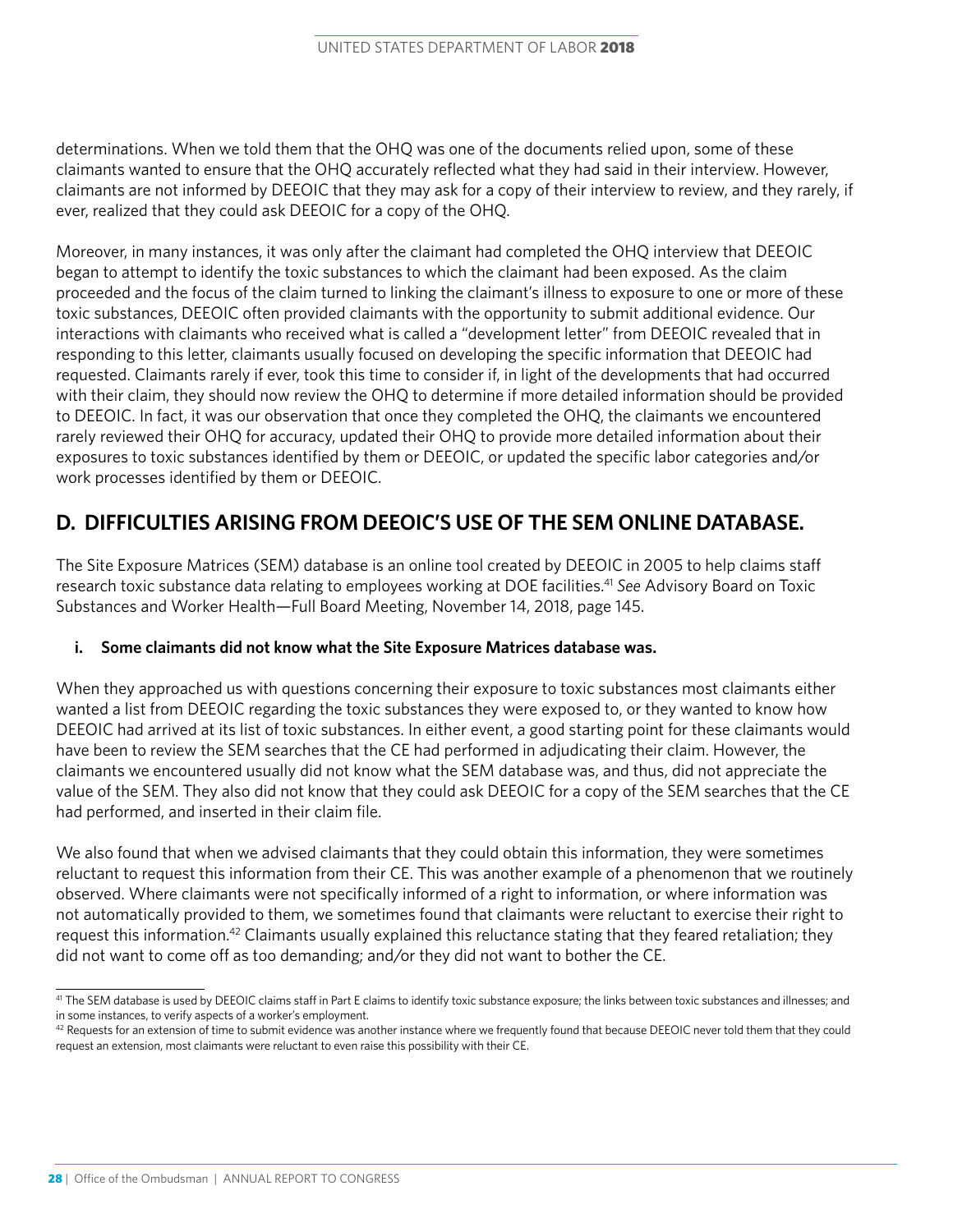#### **ii. Accessing and navigating the SEM online database.**

While most of the claimants who approached us had never accessed the SEM online database, we often found that they had at least heard of SEM.43 In some instances, claimants would admit that in the course of processing their claim, someone had mentioned SEM. In other instances, a review of the claim would reveal that the SEM database had been mentioned in the recommended and/or final decision that the claimant received. Nevertheless, in spite of being aware of the SEM, or at least having it mentioned to them, some claimants had never tried to access the SEM database and did not understand why they would want to. And we found this to be true even when they had specific questions concerning the toxic substances to which they had been exposed. We also found that where claimants had tried to access SEM, they often had no idea where to start. These claimants often noted that SEM had a variety of data-fields and complained that they did not know how to navigate these fields.

Thus, as with many of the other resources developed to assist claimants, we found that merely telling a claimant that the SEM database existed, or providing a claimant with a recommended or final decision that mentioned SEM, was not always sufficient to ensure that he/she: (1) was aware that this tool was available online; (2) appreciated the value of this tool in adjudicating their claim; or (3) knew how to navigate this database.44 We found that it helped to specifically inform claimants that the SEM database was available online and to provide them with the web address for SEM. We further found that claimants often came away with a better appreciation of the SEM when they were given a demonstration of the information available in the SEM database; an explanation of how to navigate this database; and informed how this information could assist in the development of their claim.<sup>45</sup>

#### iii. Claimants questioned the accuracy of the SEM online database.

The SEM Webpage states that the data regarding the work processes conducted at covered facilities was drawn from a wide range of data sources. Claimants argued that in populating information in the SEM database, DEEOIC had simply relied on the written procedures and policies from the facility or on their job description. They complained that this information did not accurately describe how operations were carried out on a day-to-day basis, or the types of exposures encountered by workers on a day-to-day basis.

In particular, when creating and maintaining SEM, claimants questioned how much effort had been undertaken by DEEOIC to obtain information from former workers. And to the extent DEEOIC had talked to former workers, claimants questioned how many former workers, which former workers, and how long ago these conversations occurred. DEEOIC addressed this concern at a public meeting of the Advisory Board on Toxic Substances and Worker Health (Advisory Board) held on November 14, 2018. At that meeting DEEOIC noted that, "at the beginning" the contractor who developed SEM held 53 worker roundtable meetings at 37 different DOE facilities, meeting with about 950 workers. DEEOIC further noted that since that time this contractor had continued to research documents. *See* Transcript of the Advisory Board on Toxic Substances and Worker Health – Full Board Meeting, November 14, 2018, page 149. Yet, with approximately 135 facilities listed in the SEM database, and with multiple work processes and labor categories associated with each of these facilities, claimants questioned the extent to which DEEOIC had been able to obtain accurate information concerning each facility, as well as update each work process, incident, building, area, and/or labor category.<sup>46</sup>

 $^{43}$  There were some claimants who were adamant in insisting that they were never told about SEM, as well as others who maintained that they did not have access to the internet, or were not very skilled with using the internet.

<sup>44</sup> And this assumes that the claimant had the ability to access the internet.

<sup>&</sup>lt;sup>44</sup> And this assumes that the claimant had the ability to access the internet.<br><sup>45</sup> The Authorized Workshops hosted by DEEOIC provide ARs with a chance to learn more about some of the tools developed by DEEOIC. However, m claimants we encountered either did not have an AR or their AR was a close family member who was simply handling that one claim and did not or could not attend the workshop.

<sup>46</sup> For instance, Adrian-General Motors, the first facility in SEM has 56 listed work processes and 20 listed labor categories. Yucca Mountain Site Characterization Project, the last facility listed in SEM has 252 listed work processes and 49 listed labor categories.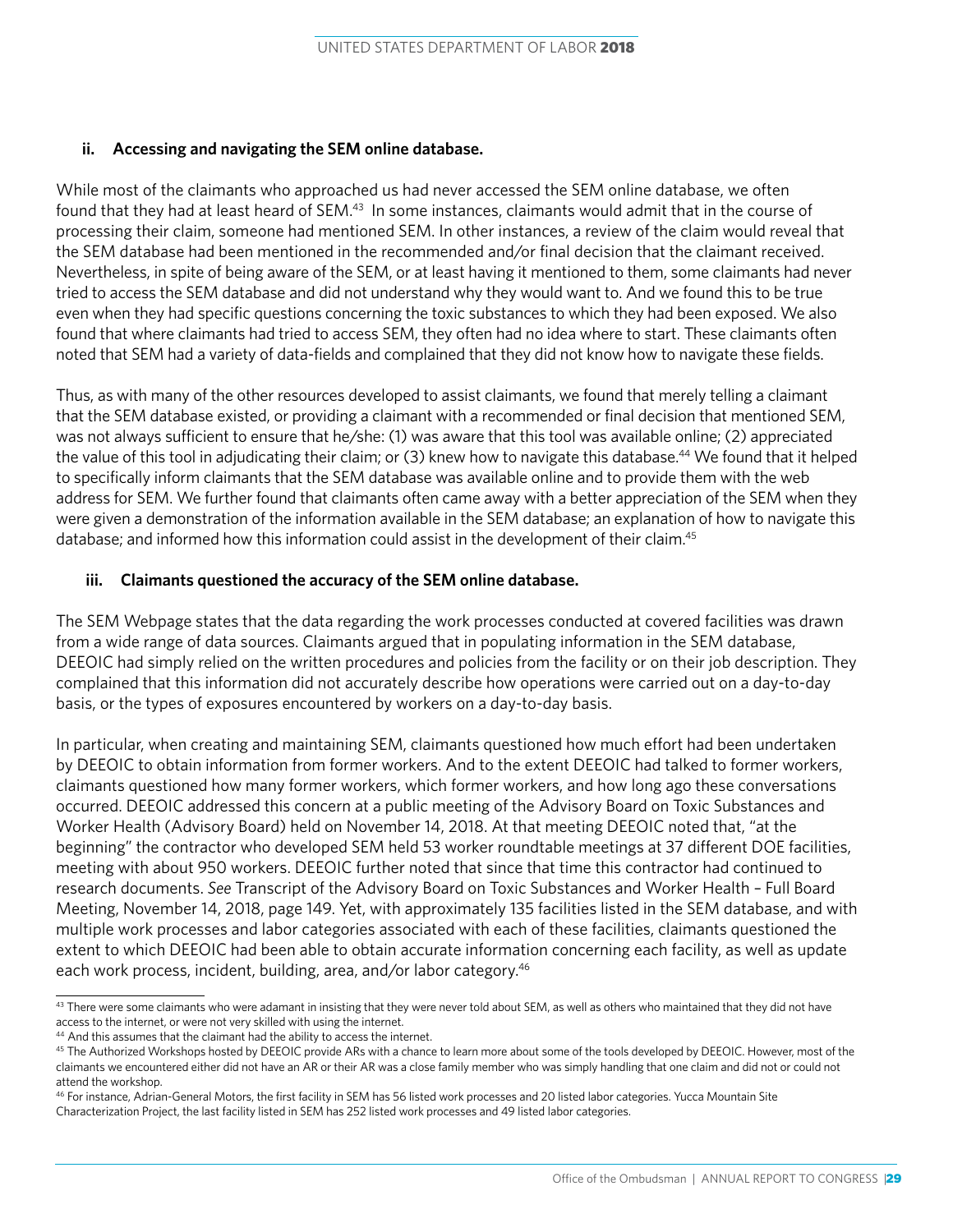This precise concern has been repeatedly raised by former security guards at the Iowa Ordnance Plant (IOP).<sup>47</sup> They questioned how many former security guards from IOP were interviewed in populating the data found in the SEM.<sup>48</sup> They further questioned the accuracy of the information that was relied on in determining their exposures at this facility. Some former guards found it particularly troublesome that in SEM "Guard Sergeant" and "Lieutenant of Guards" were listed as aliases for the labor category of "Guard," and that under site work process of "Security Activities" the only buildings in SEM where "Security Activities" were listed were the North Guard Gate and the Master Mechanic's Office. Citing to this information in the SEM database, these former guards wondered whether DEEOIC had simply talked to a sergeant and a lieutenant who, unlike many of the other guards, had stationary jobs at one or both of these listed locations. The former guards we encountered were adamant that their duties required them to be present at, or to be stationed at, areas all around this facility.

For claimants who question the accuracy of the information in SEM, it is possible to submit additional documentation addressing site-related or disease-related information to the SEM Administrator. Over the years we did not encounter many claimants who had tried to submit evidence to the SEM Administrator. This year we heard from two such claimants and both complained that they had not received any response to their submissions. This appeared to be another instance where claimants did not have a working understanding of a resource. The SEM Webpage states that, "[i]ndividuals submitting information for review will only be contacted in the event additional documentation is required." These two claimants were not aware that it was possible that they might only be contacted in the event additional documentation was required. Moreover, when informed of this they made it abundantly clear that they found it troubling that after taking time to collect and submit evidence, they might never be told if the information they submitted was sufficient, and if it was not sufficient, why it was not sufficient. The possibility of no response caused these claimants to question the value of submitting additional evidence.

#### **iv. Claimants questioned the weight accorded to the SEM database search results in the adjudication process.**

DEEOIC clearly states that the SEM database is not a decisional tool. Yet, we routinely talked to claimants who felt that this was not the case. Claimants were often troubled by the extent to which it appeared that the SEM database had been the measure by which DEEOIC determined if evidence or testimony they submitted was to be accepted.

At a public hearing of the Advisory Board on Toxic Substances and Worker Health in 2016, DEEOIC stated,

 **"We are not going to exclude information, particularly information that the claimant does know and they are very specific. And we can say, 'This is what this person says they did.' That is something we can move forward to both the IH and/or the physician when we are making that assessment.**

#### **So, we are not trying to say we are going to ignore everything that the claimant says. We are just saying that a lot of times the claimants don't know very much. And so, it is a starting point."**

*See* Transcript of Advisory Board on Toxic Substances and Worker Health – Full Board Meeting, April 27, 2016, page 57. Statements similar to this are found in the PM:

<sup>&</sup>lt;sup>47</sup> According to SEM there are no buildings, areas, work processes or incidents at the facility linked to the labor category "guard", and there are no known toxic substances a "guard," would have potentially encountered at the facility.

<sup>&</sup>lt;sup>48</sup> SEM is updated from time-to-time. However, only a small segment of the individuals we encountered, mainly those ARs who routinely handled claims, tended to review SEM for updates.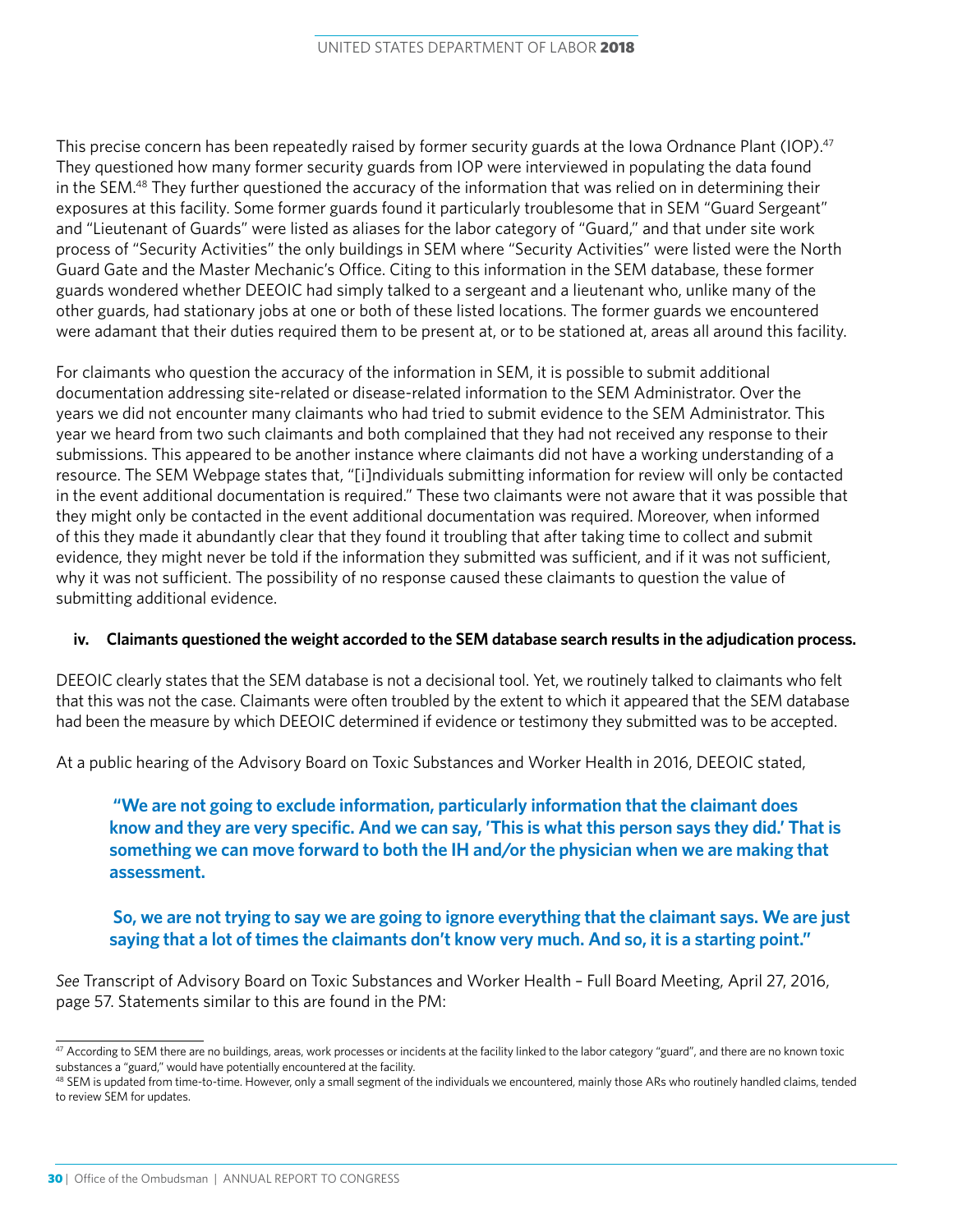**…Self-reported employment and workplace information can be very helpful in directing development on exposure. The CE is to recognize that the information supplied by a claimant may be a valuable resource for helping shape SEM searches, resolving issues involving work history, and providing information regarding work processes. Statements regarding work processes are considered reliable when sufficient detail or other information is provided that documents the scope and type of work performed.** 

—*See* Federal (EEOICPA) Procedure Manual, Chapter 15.9(e), Version 2.3 (July 24, 2018).

Nevertheless, we encountered claimants who asserted that when they submitted an affidavit, or provided testimony, DEEOIC only credited this evidence or provided it to the DEEOIC specialists when it was supported by the SEM database or other evidence in the record. This often convinced these claimants that SEM was in fact a decisional tool.

#### **v. Claimants questioned the efforts undertaken to improve the SEM database.**

In June 2010, DEEOIC contracted with the Institute of Medicine of the National Academies (IOM) to conduct a study of the scientific rigor of the relationship between exposure to toxic substances and occupational diseases cited in the SEM database, and to make recommendations on ways in which the SEM database could be improved. The IOM published its findings on March 27, 2013. As soon as the IOM published its findings, some advocates and ARs began to question the extent to which DEEOIC would address the findings and adopt the recommendations of the IOM. *See* the Office of the Ombudsman's 2013 Annual Report to Congress, August 12, 2014, pages 34-40.

In recent years, and especially following some of the public meetings of the Advisory Board on Toxic Substances and Worker Health, some of these same advocates and ARs have again approached us to question the extent to which DEEOIC has addressed the findings of the IOM. They also complain that there is no system in place to monitor DEEOIC's efforts to address the IOM's findings and recommendations. These advocates and ARs believe that their concerns were buttressed by Recommendation #2 issued by the Board on November 4, 2016, recommending that the disease exposure links identified by the sources listed in Table 3-1 of the IOM report be included in the SEM database; and by the discussions at the meeting of the Board on April 27, 2016, *see* Transcript of the meeting of the Advisory Board on Toxic Substances and Worker Health, April 27, 2016, pages 66–79. These concerns were further intensified by discussions by the Advisory Board at the meeting on November 15, 2018, indicating that few of the IOM's recommendations had been adopted.<sup>49</sup>

#### **vi. The difficulties encountered by first responders.**

Over the years, individuals who worked (or had worked) as first responders approached us to complain that the SEM database did not list all of the buildings; all of the incidents; and/or all of the toxic substances they encountered in the course of performing their jobs. These workers noted that unlike many of the day-to-day activities of other labor categories that were not documented in detail or with great specificity, many of the accidents and incidents they responded to were documented. Thus, they questioned why so little data was in the SEM database when, in many instances, so much relevant documentation was created.

<sup>49</sup> See the discussion on pages 110 - 111, Transcript of the Full Board Meeting of the Advisory Board on Toxic Substances and Worker Health, November 15, 2018.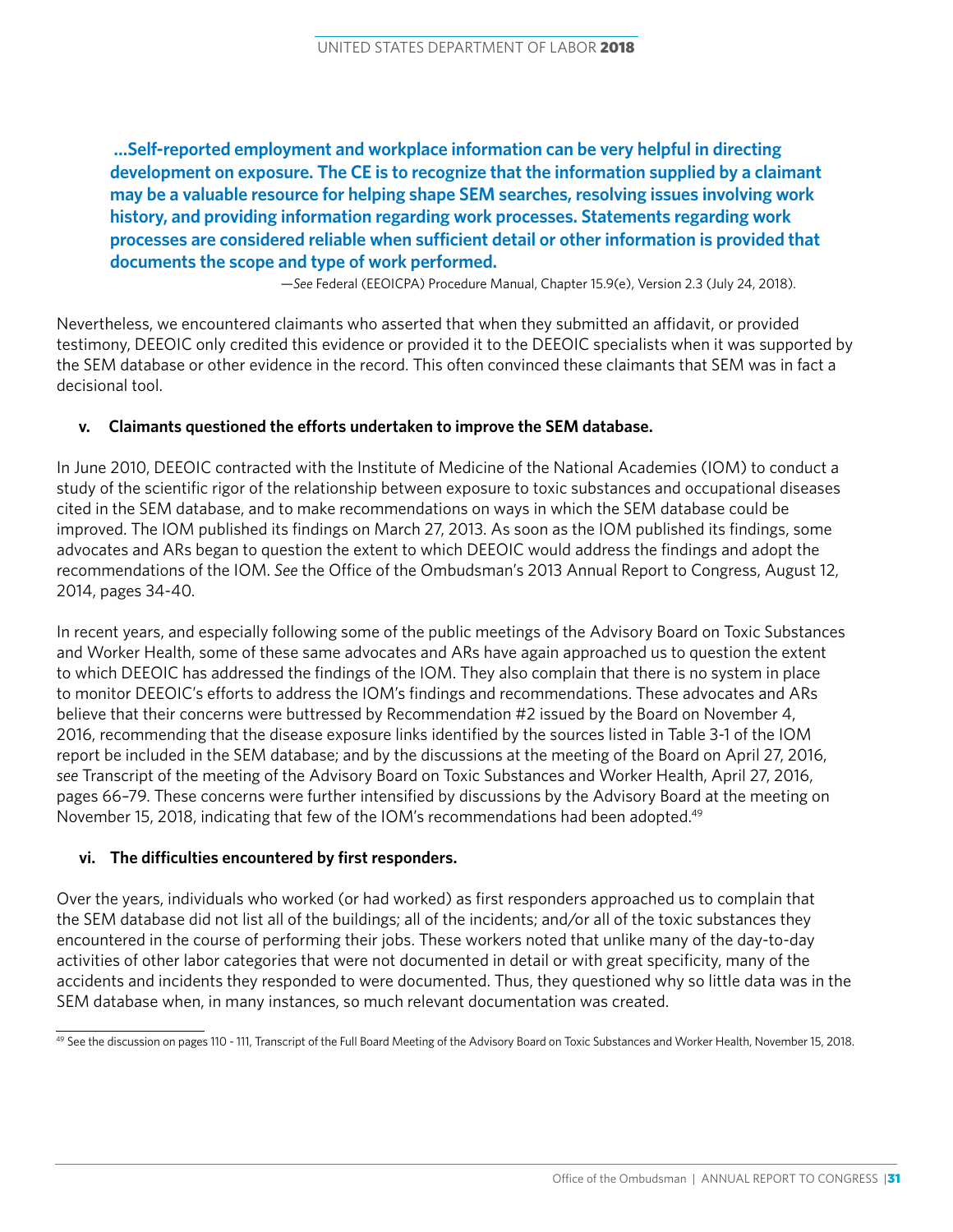We were also approached by some first responders who talked about the efforts that had been undertaken to compensate the 9/11 first responders, as well as the efforts being undertaken in their respective states to recognize the dangers faced by first responders because of the potential of exposure to toxic substances. In light of these efforts, the first responders who worked at covered facilities believe that it is time for this program to rethink its approach to compiling information in the SEM database about their exposures, and to adjudicating the claims they file.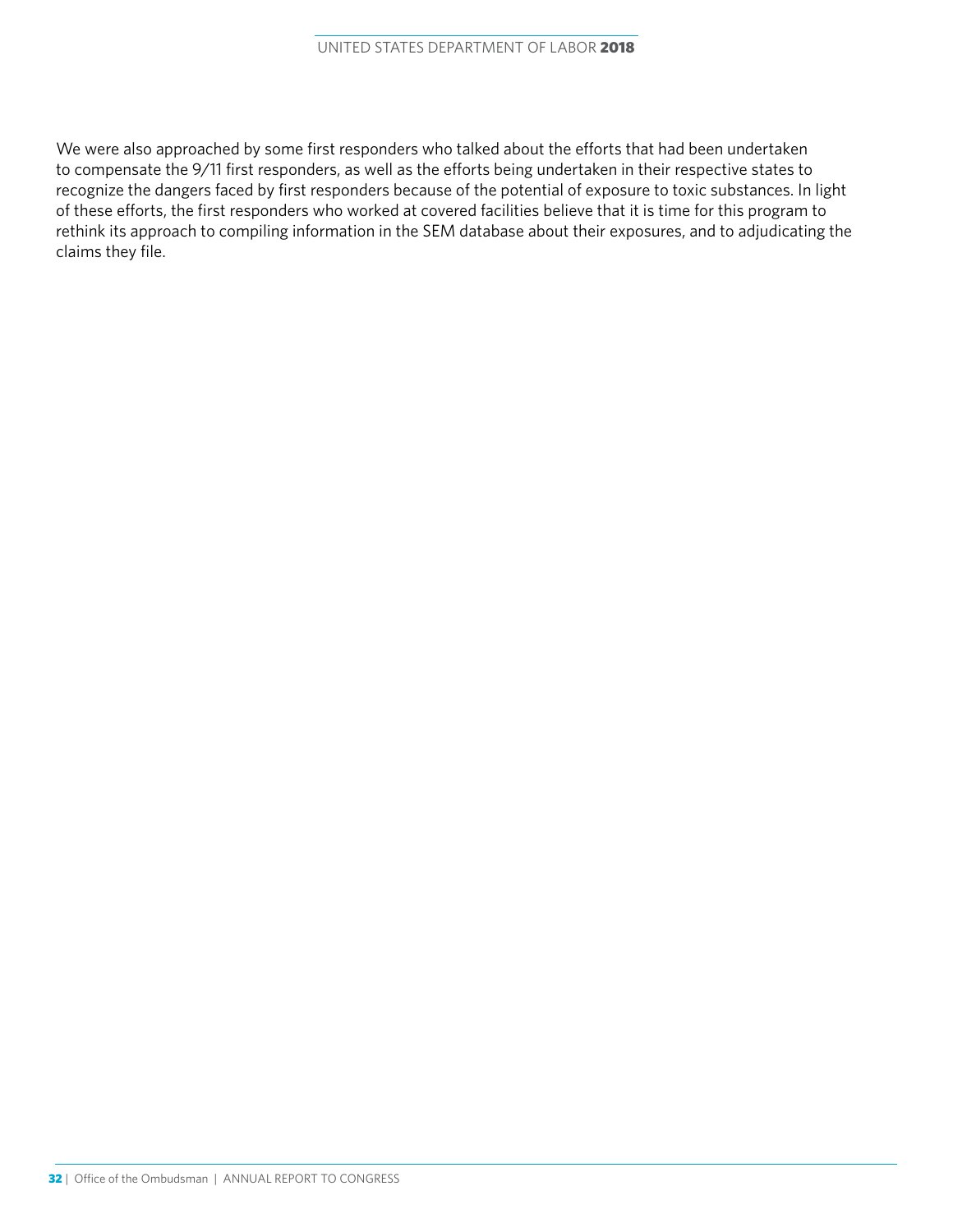## CHAPTER III. **DIFFICULTIES WITH THE AVAILABILITY AND WEIGHING OF EVIDENCE.**

## **A. NOT GIVEN SUFFICIENT TIME TO DEVELOP EVIDENCE.**

After a claim is filed, DEEOIC sends the claimant a "development letter" asking them to submit evidence in support of their claim. Moreover, when DEEOIC deems the evidence submitted by the claimant to be insufficient, DEEOIC sends a development letter asking the claimant to submit additional evidence. In these letters, claimants are usually given 30 days to submit his/her additional evidence.

Claimants complained that it was often impossible to obtain and submit evidence within 30 days. We especially heard this from claimants who needed to submit additional medical evidence. Claimants routinely told us of instances where the earliest available appointment to see the physician was more than 30 days away. Thus, they argued that it was unreasonable to expect them not to just see, but to also obtain a report from the physician within 30 days.<sup>50</sup>

During the course of the year, we also encountered claimants who complained that development letters from DEEOIC directing them to submit additional evidence had misled them as to the amount of time they actually had to submit evidence. According to these claimants, the initial development letter from DEEOIC giving 30 days to submit evidence did not tell them that if they did not respond to the first letter, they would receive a second letter affording them another 30 days to submit evidence. As a result, some claimants complained that had they known from the start that they had 60 days to submit evidence, they would have, or could have, pursued the development of evidence much differently.<sup>51</sup>

Chapter 11.4(b) of the EEOICP Procedure Manual (PM), version 2.3 (July 24, 2018) provides that, an extension (of time) can be granted by the CE if the claimant "has committed to the submission of additional evidence within a reasonable period after the initial 30-day period, or the CE has received a justifiable explanation from the claimant as to any delay..." The claimants who complained to us about only being given 30 days to submit evidence usually were not aware of Chapter 11.4(b) of the PM, nor had they been informed by DEEOIC that they could have requested an extension of time to submit evidence.

## **B. CLAIMANTS QUESTIONED DEEOIC'S APPROACH TO SELF-REPORTED EMPLOYMENT AND EXPOSURE EVIDENCE.**

In many of the instances brought to our attention, self-reported employment and/or exposure evidence was an important aspect of the claimant's claim. Claimants questioned the weight accorded by DEEOIC to affidavits prepared by them, as well as their testimony and other evidence they submitted in support of their claim. These concerns were usually raised by former employees who felt that the CE or HR had ignored the detailed employment and exposure evidence they provided.

<sup>&</sup>lt;sup>50</sup> None of the claimants who contacted our office with this complaint were ever informed by DEEOIC that they could request an extension of time, and this was true even after the claimant had contacted their CE to complain about not having enough time to submit the requested evidence.

<sup>&</sup>lt;sup>51</sup> There were claimants who noted that because they believed they only had 30 days to submit evidence, they limited the evidence they sought to develop, or chose not to develop certain evidence because they were certain that it was impossible to develop this evidence in 30 days.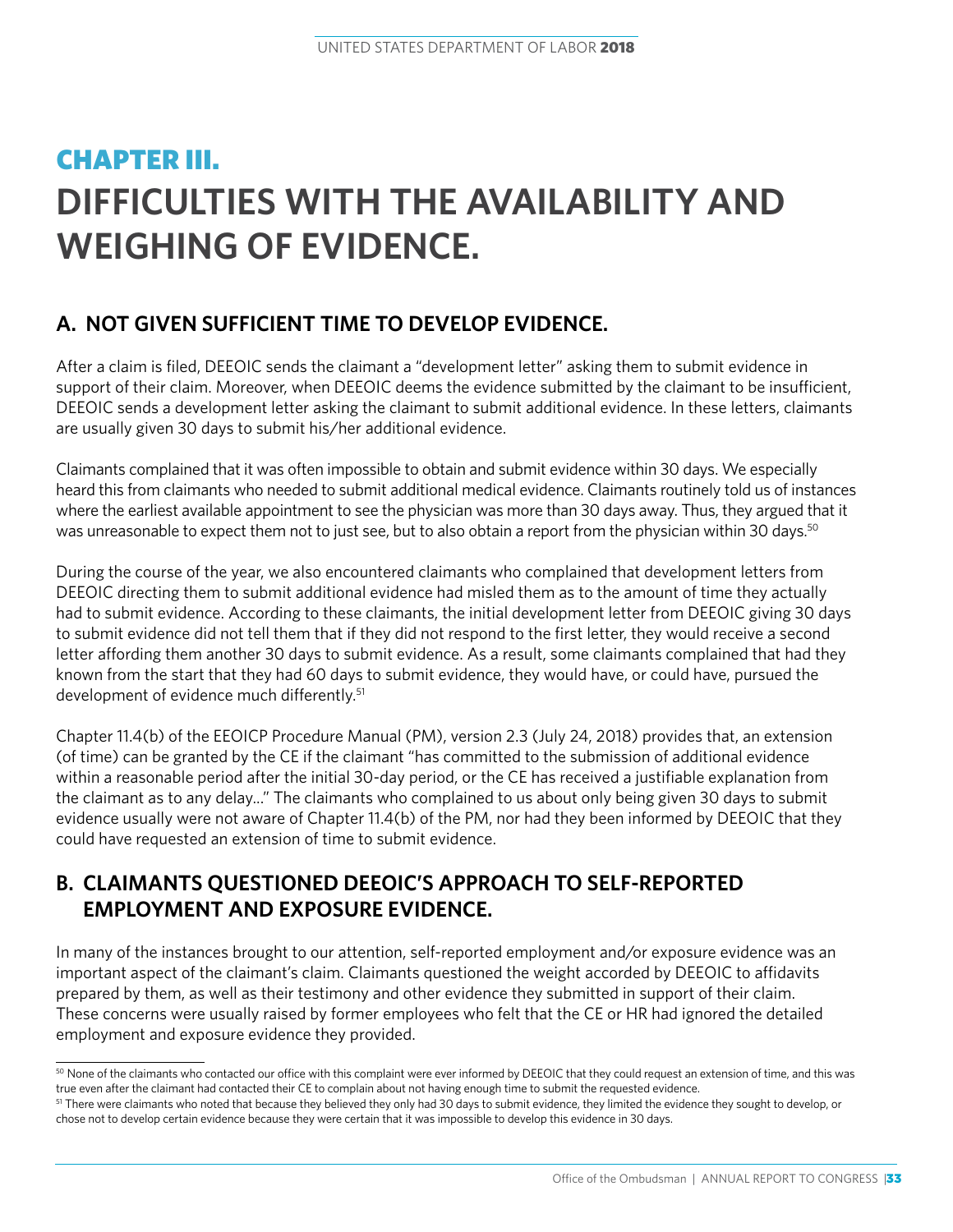Chapter 15.9.e of the Procedure Manual states that,

 **…Self-reported employment and workplace information can be very helpful in directing development on exposure. The CE is to recognize that the information supplied by a claimant may be a valuable resource for helping shape SEM searches, resolving issues involving work history, and providing information regarding work processes. Statements regarding work processes are considered reliable when sufficient detail or other information is provided that documents the scope and type of work performed.** 

*See* Federal (EEOICPA) Procedure Manual, Chapter 15.9(e), version 2.3 (July 24, 2018). Most of the claimants we encountered were not aware of Chapter 15.9(e). Thus, in their complaints, claimants did not specifically refer to the PM. Nevertheless, the gist of their complaints suggested that DEEOIC's actual approach to self-reported employment and workplace information was quite different from that stated in Chapter 15.9(e). A common scenario involved claimants who felt that they had shared detailed information about their employment and/ or exposure to the CE, and yet this evidence either was not acknowledged in the subsequent decision, or if acknowledged, no explanation had been given for why it had not been credited. It troubled claimants that after taking time to submit this evidence, they did not see any efforts undertaken to determine if their statements were credible. Situations such as this led some claimants to believe that if their employment and workplace information was not supported by other, independent evidence in the record, it was summarily rejected by DEEOIC.

Claimants who questioned DEEOIC's approach towards self-reported employment and exposure information were very vocal in asserting that this policy/practice failed to recognize that self-reported information was most needed when other supporting evidence could not be located, or where existing records were incomplete. Thus, claimants complained that DEEOIC's approach to self-reported employment and exposure information made it difficult, if not impossible, to use this evidence in the very instances where this evidence was most needed.

 reported information submitted by claimants will be credited. DOL addressed these concerns by claimants in Response #7 of its Response to the Office of the Ombudsman's 2017 Annual Report. In this response DOL stated that, "[c]laimant-submitted evidence is weighed along with all of the other information in the case file in order to make an informed decision." *See* DOL's Response to the 2017 Annual Report to Congress, Response # 7. In spite of this statement, we have continued to encounter claimants who complained that the decisions they received did not acknowledge or discuss the evidence they submitted. In addition, DOL's response does not fully clarify whether there must be other evidence in the record before the self-

## **C. CLAIMANTS QUESTIONED THE EFFORTS UNDERTAKEN TO DETERMINE THE CREDIBILITY OF EVIDENCE SUBMITTED BY EMPLOYERS, THE DOE, AND DEEOIC SPECIALISTS, AS WELL AS THAT FOUND IN THE SEM ONLINE DATABASE.**

We were approached by claimants who strongly felt that there was a distinct difference in how CE's scrutinized and weighed evidence submitted by claimants versus evidence produced by the DOE, the contractor they worked for at a covered facility, or even the data in the SEM database. These complaints suggested that while evidence submitted by or on behalf of claimants was closely scrutinized or sometimes not even acknowledged, the evidence submitted by employers, DOE, and/or DEEOIC contractors was often accepted with little, if any, scrutiny. Once again, DEEOIC's approach to affidavits prepared by claimants was often cited as an example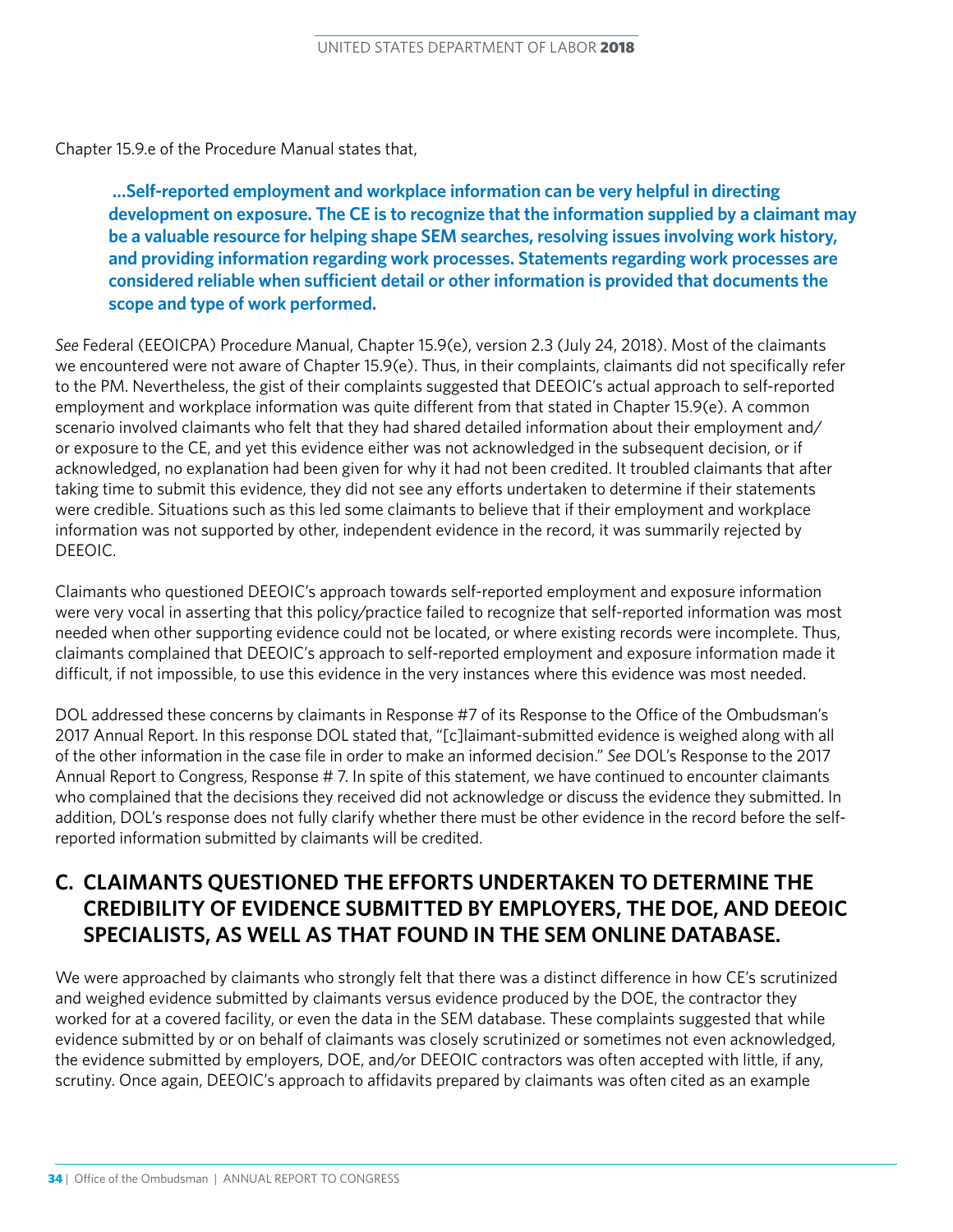of this concern. Claimants noted that while the testimony they gave and the affidavits they prepared were only credited by DEEOIC when supported by other evidence in the record, the evidence collected by DOL from employers, DOE, DEEOIC specialists, and SEM was automatically deemed credible without the need for supplemental evidence.

Another instance where a claimant questioned the effort undertaken to determine the credibility of evidence developed by DEEOIC involved an impairment rating performed by one of DEEOIC's Contract Medical Consultants (CMC). It troubled this claimant that in accepting the impairment rating report prepared by the CMC, the CE accepted an impairment rating prepared by a physician who specifically stated that he/she did not have a copy of the claimant's last impairment rating. This claimant believes that had he chosen the physician to perform his impairment rating, and in offering his/her opinion that physician had specifically noted that he/she had not reviewed the last impairment rating, it is highly unlikely DEEOIC would have accepted the report. It also troubled this claimant when DEEOIC later told him/her that it never provided CMCs with the last impairment rating because in this case the CE had provided the CMC with prior impairment ratings, but not the last (or most recent) impairment rating of record. This claimant believed that by providing the CMC with previous, but not the most recent impairment rating report, the CMC's conclusions were uninformed and not accurate.

## **D. WEIGHING OF EVIDENCE NOT EXPLAINED OR DISCUSSED IN DECISIONS.**

#### **"…They just keep telling me [that DOL denied my claim] and they are not telling me [how]…they arriving at their decision to deny me…"**

—Email received September 2018.

DEEOIC has continued to take steps to ensure that decisions contain adequate reasoning and documentation for the conclusions reached. Nevertheless, we continued to encounter claimants who, after being asked by DEEOIC to submit additional evidence, came to us to try to find out why the previous evidence they submitted to their CE was not sufficient. Similarly, when their claims were denied, some claimants contacted us wanting to know why the evidence they submitted had not been acknowledged by the decision writer, or was deemed insufficient to establish their entitlement to compensation and/or benefits.

In some instances, when the claimant complained that the CE had not provided reasoning (or sufficient reasoning) for his/her weighing of the evidence, we never had the opportunity to review the recommended and/or final decisions. However as in other years, there were some instances where we were provided with documentation that supported the concerns raised by these claimants.

In one instance brought to our attention, in objecting to the recommended decision, the claimant specifically asserted that he/she had submitted three medical reports and only one of these reports had been acknowledged. While the decision by the Final Adjudication Branch (FAB) specifically recognized this objection, the Final Decision did not address whether the other two reports had been received and did not explain why these reports, as well as other evidence submitted by the claimant, had not been deemed sufficient.

A similar concern was brought to our attention where a claimant, in his brief to the United States District Court Western District of Kentucky, argued that DOL's decision had failed to adequately consider medical records from the dispensary at the Paducah Gaseous Diffusion Plant, which documented an array of respiratory issues to which he had complained. DOL had obtained the claimant's medical records from the DOE, and some of these medical records were relied upon by claimant to support his claim for benefits. DOL referred the case to a CMC, but the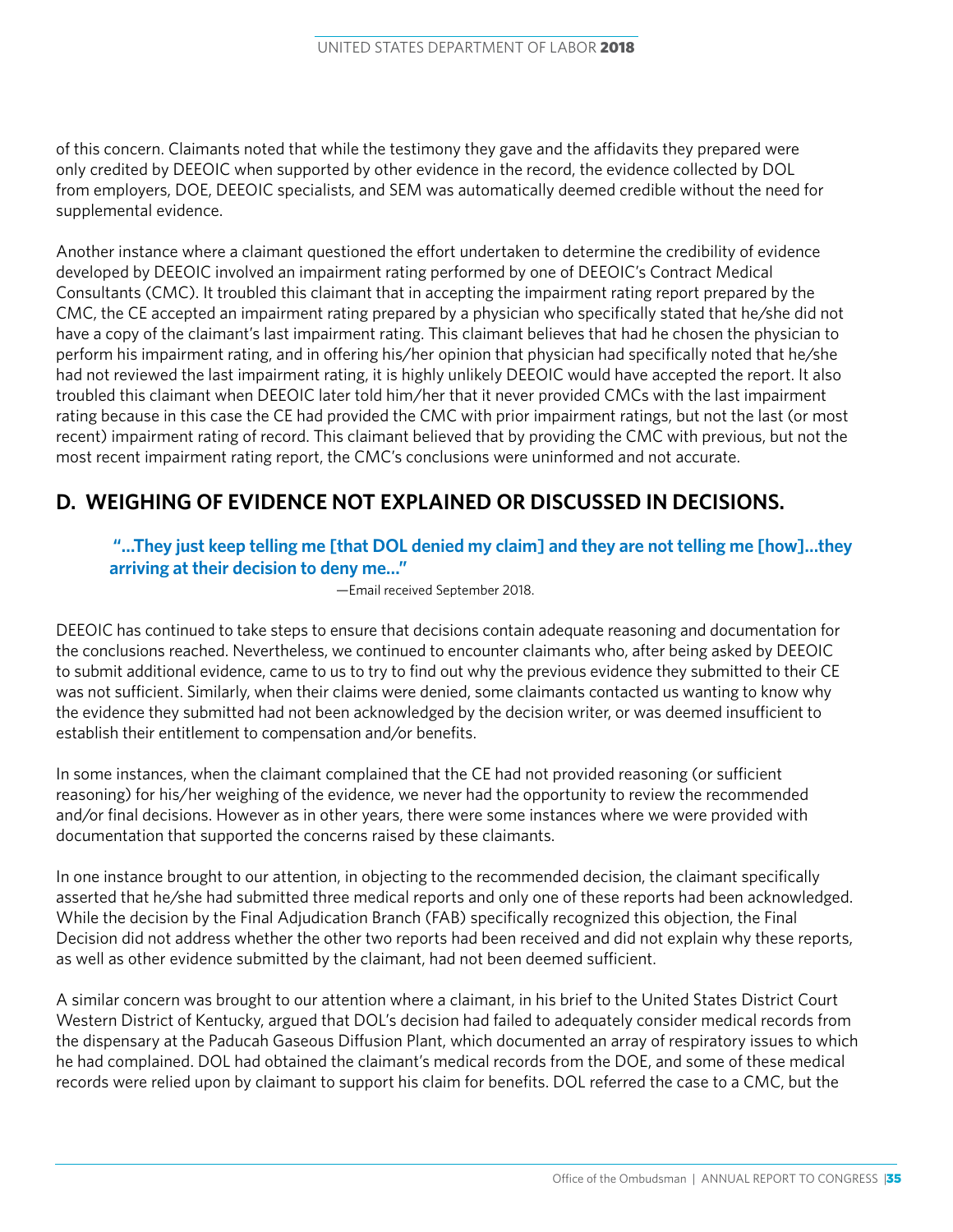CMC did not acknowledge that he considered the medical records submitted by claimant when he provided his opinion and report to DOL. Ultimately, the court held that there was no indication the CMC reviewed the medical evidence, nor had DOL acknowledged or discussed these particular records.

In its response to the Office of the Ombudsman's 2017 Annual Report, DOL noted that, "[a]lthough a particular piece of evidence may not have been mentioned in a report, it does not mean that the evidence was not reviewed or that the totality of evidence for the claim was not considered…" *See* DOL's Response to the Office of the Ombudsman's 2017 Annual Report, Response #8. This approach presents a problem for claimants. If relevant evidence is not mentioned and is not credited, then claimants do not know what to do next. Since the evidence was not mentioned, they do not know if it was reviewed. Thus, they do not know whether to again ask for this evidence to be reviewed, or if they need to develop additional evidence. And to the extent they need to develop additional evidence, since they do not understand why the previous evidence was not credited, they do not know how to correct the deficiencies in their evidence. Thus, they fear developing additional evidence only to later be told that this evidence contains the same deficiencies.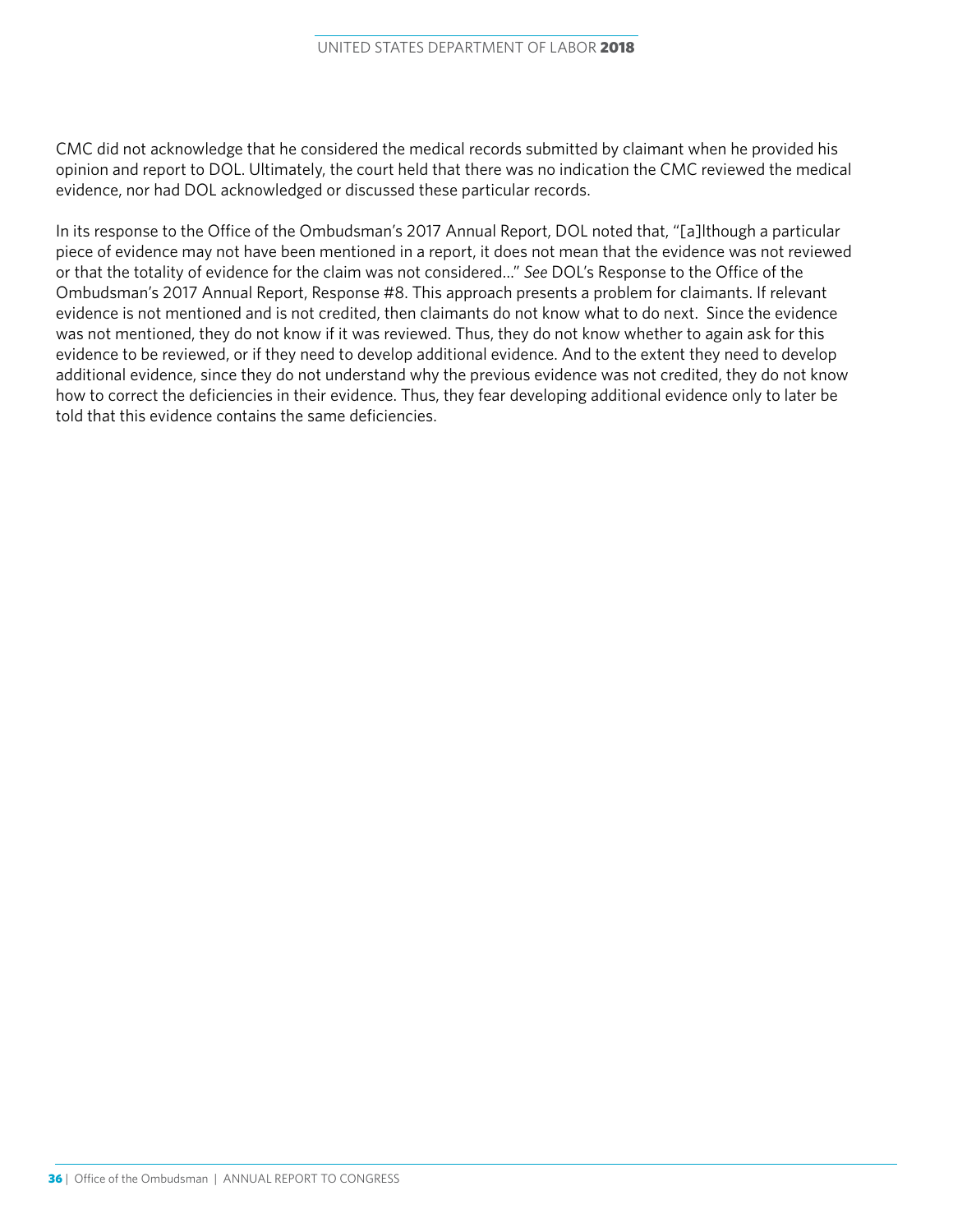## CHAPTER IV. **RESCINDED CIRCULAR 15-06 AND HEARING LOSS.**

## **A. RESCINDED CIRCULAR 15-06.**

As soon as it was issued on December 17, 2014, claimants had concerns with Circular 15-06, "Post-1995 Occupational Toxic Exposure Guidance." In particular, claimants took exception with the language in this Circular indicating that,

#### **…For employees diagnosed with an illness with a known health effect associated with any toxic substance present at a DOE facility after 1995, it is accepted that any potential exposures that they might have received would have been maintained within existing regulatory standards and/or guidelines.**

*See* EEOICPA Circular NO. 15-06 (December 17, 2014) (Superseded). On February 2, 2017, consistent with the recommendation of the Advisory Board on Toxic Substances and Worker Health, OWCP rescinded this Circular. *See* EEOICPA Circular NO. 17-04 (February 2, 2017). However, since February 2, 2017, we have been approached by claimants who complained that DEEOIC specialists, as well as CEs and HRs, have continued to use and have appeared to base their denials of claims on language from or similar to that found in rescinded Circular 15-06.

DOL addressed the continued use of this language in Response number 8 to the Ombudsman's 2017 Annual Report to Congress. In this response, DOL stated that the fact the Circular was rescinded does not mean that the use of 1995 as a threshold to indicate generally that exposures would have been within regulatory limits was not factual. DOL further indicated that the Circular was rescinded so that cases with exposure only after 1995 would still be evaluated on a case-by-case basis through a referral to an industrial hygienist, as appropriate. *See* DOL's Response to the Office of the Ombudsman's 2017 Annual Report to Congress, Response #8.

Claimants questioned if rescinding Circular 15-06, only to have the industrial hygienist use the same language, adequately addressed the concerns raised by the Advisory Board in recommending that this Circular be rescinded. They also questioned if DOL and the industrial hygienists (IH) were properly evaluating DOL's guidance that exposures were generally within regulatory limits. In particular, claimants questioned the basis for the IH's conclusion. They questioned whether, before concluding that exposures had generally been within regulatory limits, the IH had reviewed, and thus had some knowledge of the conditions at their particular work site. In addition, they questioned the significance of whether their exposures were within regulatory limits. Claimants noted that in stating that their exposures were within regulatory limits, the IH and/or DOL seemed to suggest that exposures within regulatory limits could not be a significant factor in causing, contributing to, or aggravating their illness. Claimants argued that before DOL could find that exposures within regulatory limits had not been a significant factor in causing, contributing to, or aggravating their illness, there needed to be evidence in the record supporting this conclusion.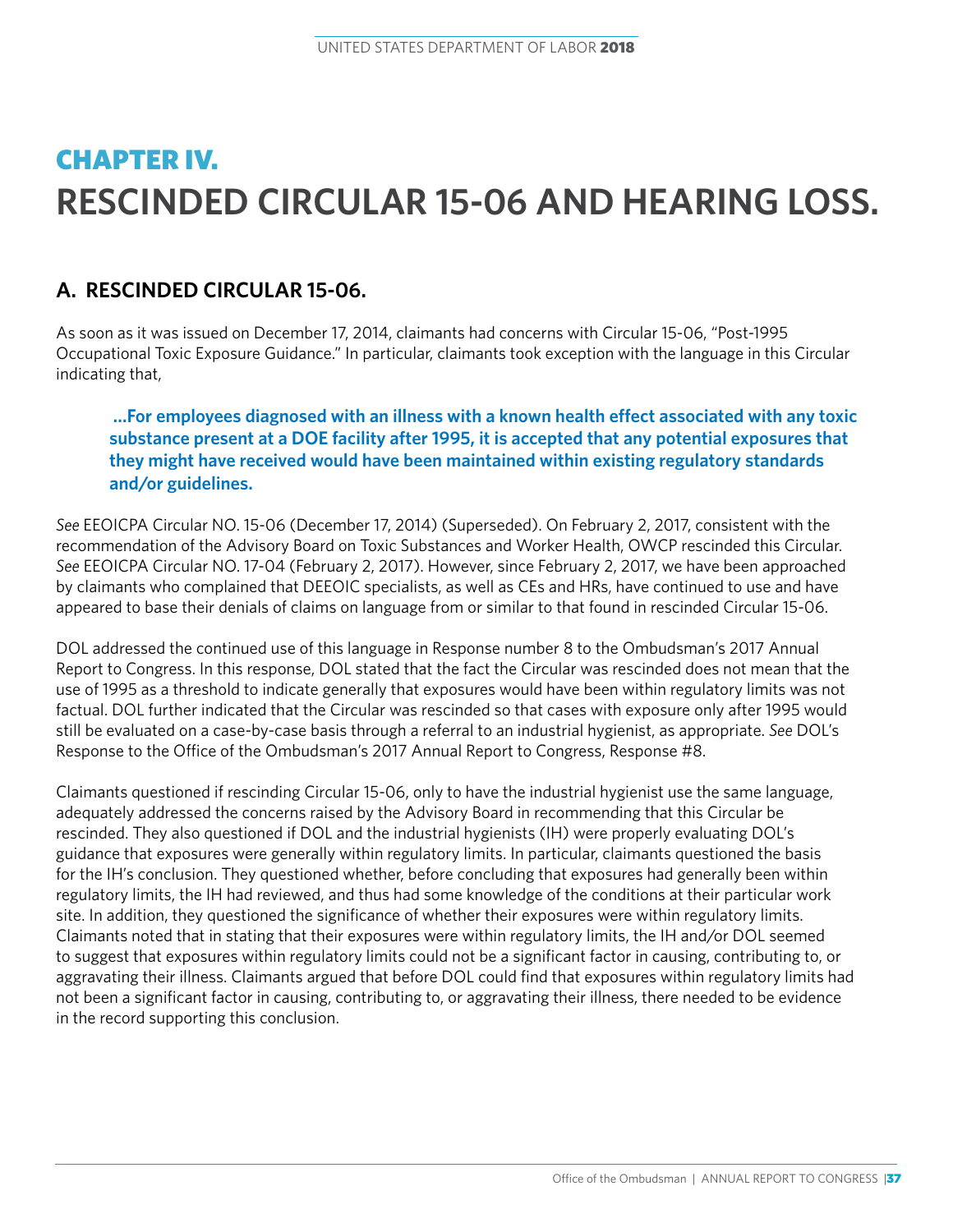In fact, some claimants saw this as another example of what they deemed to be a double standard. They asserted that if their physician had opined that exposures within the regulatory limits had been a significant factor in contributing to or aggravating their illness, DOL would require their physician to provide a rationale, along with supporting documentation for this conclusion, and they argued that DOL would be very demanding in terms of the evidence that it would accept in support of this conclusion. Thus, they argued that if a DOL specialist concluded that exposures within regulatory limits were not a significant factor in causing, contributing to, or aggravating their illness, this specialist should be required to provide a rationale, along with supporting documents particular to their claim.52 And they felt that the opinion of this specialist should be reviewed using the same standards used to evaluate the opinions submitted by their physicians. Claimants believe that this is an issue that the Advisory Board should consider.

The concerns raised by claimants regarding the references to exposures being within regulatory limits were further fueled by Congress' finding number 6 of the EEOICPA. In this finding, Congress noted that studies indicated that 98 percent of radiation-induced cancers within the nuclear weapons complex occurred at dose levels below existing maximum safe thresholds. See 42 U.S.C. §7384(a)(6). While this finding refers to exposures to radiation, claimants question whether there have been studies of the level of exposure to other toxic substances at which other illnesses occurred at the nuclear weapons complex, and if so, what were the results.

## **B. HEARING LOSS.**

Since 2012, the Ombudsman's Annual Report to Congress has discussed the concerns and complaints raised by claimants with regard to DEEOIC's bilateral sensorineural hearing loss policy, hereinafter referred to as "hearing loss policy", which was first introduced in 2008. DEEOIC introduced this hearing loss policy in the DEEOIC Procedure Manual and designated it a policy "presumption".<sup>53</sup> In its response to our 2015 Annual Report to Congress, OWCP generally explained its use of policy presumptions under Part E as follows,

Federal agencies like OWCP use procedure manuals, bulletins, and circulars to disseminate policy and procedures to their staffs. While these documents do not have legal force, per se, they are meant to advise program staff and the public of how an agency interprets the statutes and rules that do have the force of law, and they provide the foundation for program implementation and operations. OWCP conducts research to develop its procedure manuals, bulletins, and circulars and works with the department's Solicitor's Office to ensure that those and other program documents are consistent with the program's statute and regulations. OWCP publishes the material on its website, making it available to the public.

Regarding the use of a 'presumption' under Part E, OWCP has conducted significant research which supports the creation of certain presumptions regarding *exposure* (e.g., if an individual worked in a particular labor category for at least 250 days prior to 1995,

 $^{52}$  The reports of CMCs, Second Opinion physicians, and Referee Specialists should contain a well-reasoned response to the questions presented by the CE, including a summary of the evidence and medical references used. *See* EEOICPA Procedure Manual, Chapter 16.4(c) (Version 2.3) (July 24, 2018). Claimants question DOL's consistency in ensuring that these reports are well-reasoned.

<sup>&</sup>lt;sup>53</sup> The statute and implementing regulations make no mention of hearing loss. The statutory burden of proof under Part E of the EEOICPA is as follows,

<sup>[</sup>A] Department of Energy contractor employee shall be determined for purposes of this part to have contracted a covered illness through exposure at a Department of Energy facility if—

<sup>(</sup>A) it is at least as likely as not that exposure to a toxic substance at a Department of Energy facility was a significant factor in aggravating, contributing to, or causing the illness; and

<sup>(</sup>B) it is at least as likely as not that the exposure to such toxic substance was related to employment at a Department of Energy facility. *See* 42 U.S.C. § 7385s-4.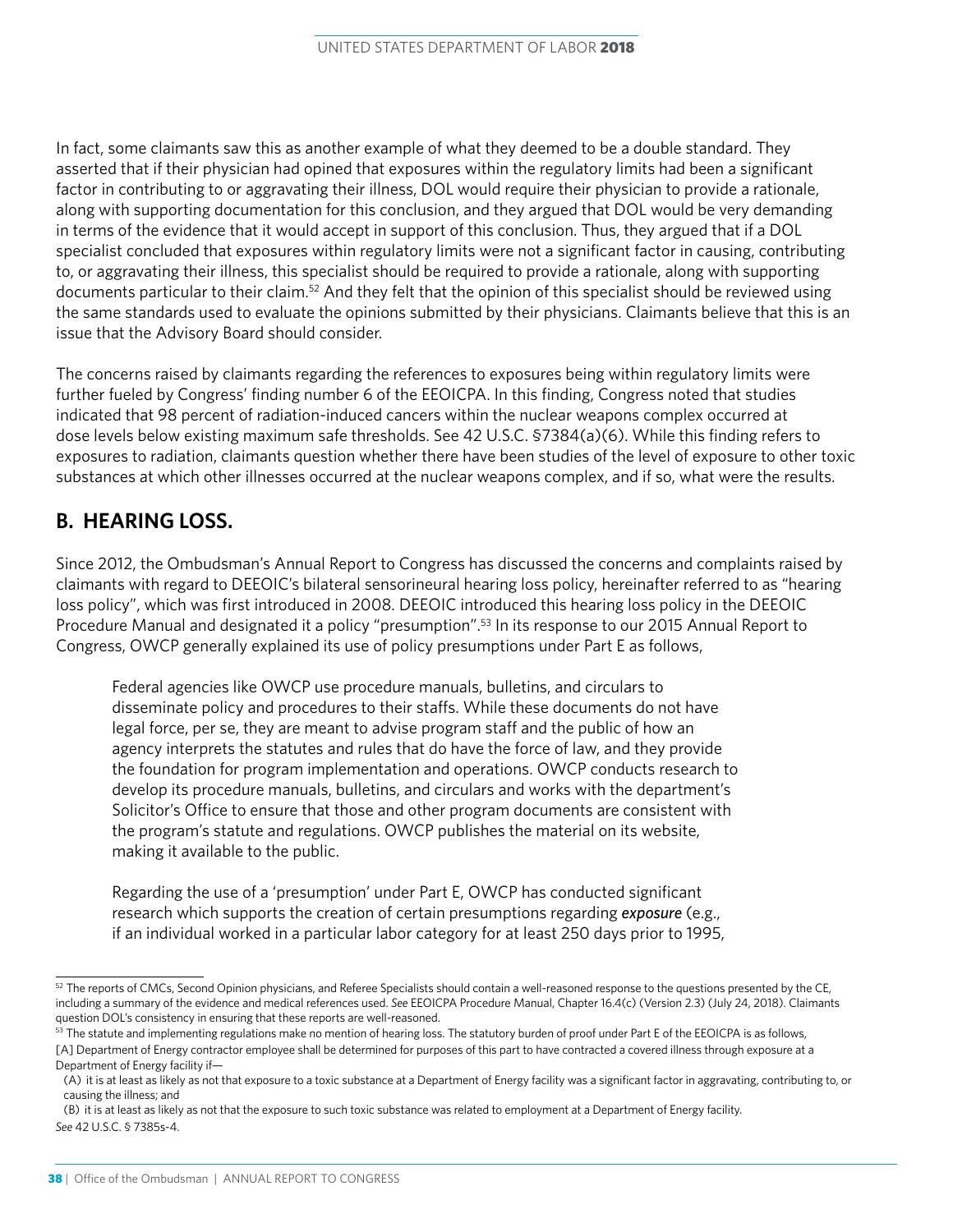it can be presumed that the worker had *significant exposure* to asbestos). Research also supports OWCP's creation of certain presumptions regarding *causation* (e.g., if the employee was significant exposed to asbestos and was diagnosed with asbestosis, laryngeal cancer, ovarian cancer, or mesothelioma and had a particular latency period, OWCP can presume that the *condition was causally related to the exposure* to asbestos). We have been able to make such presumptions through research for a number of different conditions under Part E.

The fact that a claimant may not have a designated presumptive illness, however, does not mean his/her claim will be denied. Lack of a presumptive illness is never justification, standing alone, for denial of a claim. A claimant is always legally entitled to prove his/ her case, regardless of any presumption. The case will still be fully adjudicated, but exposure and/or causal relationship must be proved by the claimant without the use of a presumption. Awards of benefits are routinely entered based on the strength of the evidence alone, without applying any legal presumption. [Emphasis in original].

*See* OWCP's Response to the Office of the Ombudsman's 2015 Annual Report to Congress, Response No. 7.

In spite of OWCP's 2015 response indicating that a claimant was always legally entitled to prove his/her case regardless of any presumption, we continued to encounter claimants who complained that once it was determined that they had not satisfied the criteria outlined in DEEOIC's hearing loss policy, their claim for hearing loss was denied without further review. Since 2015, the Procedure Manual has been updated six times, and the hearing loss policy presumption has been modified as well. The hearing loss presumption as of July 24, 2018 stated,

Part E causation for hearing loss can be presumed without referral to National Office specialists if all three following conditions are satisfied:

- a. Medical: The file contains a diagnosis of bilateral sensorineural hearing loss (conductive hearing loss is not known to be linked to toxic substance exposure).
- b. Employment: The verified covered employment must be within at least one specified job category listed below (or any combination thereof) for a period of 10 consecutive years, completed prior to 1990. The labor categories are the following: • Boilermaker • Chemical Operator • Chemist • Electrician/Electrical Maintenance/Lineman • Electroplater/Electroplating Technician • Garage/ Auto/Equipment Mechanic • Guard/Security Officer/Security Patrol Officer (i.e., firearm cleaning activities) • Instrument Mechanic/ Instrument Technician • Janitor • Laboratory Analyst/Aide • Laboratory Technician/Technologist • Lubricator • Machinist • Maintenance Mechanic • Millwright • Operator (most any industrial kind, the test being whether the operator position is one in which there is potential for solvent exposure) • Painter • Pipefitter • Printer/Reproduction clerk • Refrigeration Mechanic/HVAC Mechanic • Sheet Metal Worker • Utility Operator
- c. Exposure: Evidence in the file must not only establish that the employee worked within a certain job category listed above, but that the employee was concurrently exposed to at least one of the specified organic solvents listed below: • Carbon Disulfide • Ethyl Benzene • Methyl Ethyl Ketone • Methyl Isobutyl Ketone • N-Hexane • Styrene • Toluene • Trichloroethylene • Xylene
- d. For hearing loss claims in which the employee provides evidence asserting a causative link between covered employment and exposure to OTHER solvents not listed in this Exhibit, the CE forwards such evidence to the NO for specialist review.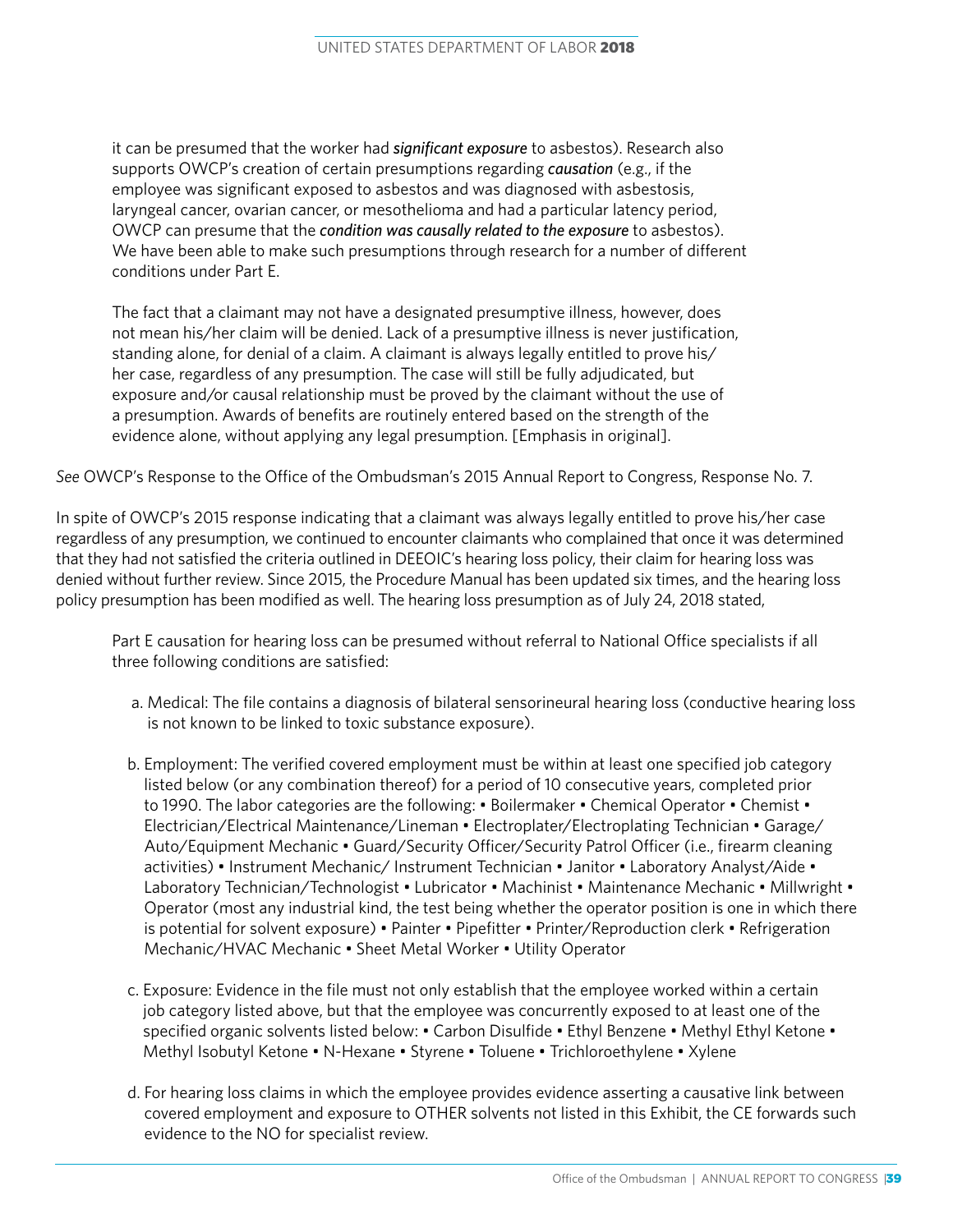e. Challenges to the DEEOIC Conditions of Acceptance. This policy guidance represents the sole evidentiary basis a CE is to use in making a decision concerning whether it is "at least as likely as not" that an occupational exposure to a toxic substance was a significant factor in aggravating, contributing to or causing a diagnosed bilateral sensorineural hearing loss. Claims filed for hearing loss that do not satisfy the conditions for acceptance outlined in this procedure cannot be accepted, because these standards represent the only scientific basis for establishing work-related hearing loss due to exposure to a toxic substance. The CE is to undertake routine development (i.e., SEM, SEM mailbox, IH referral, etc.) on any hearing loss claim that does not meet the criteria described in this procedure, including communicating to the claimant the evidence necessary for a compensable hearing loss claim. As part of that development, the CE is to notify the claimant of his or her ability to challenge the scientific underpinnings of the DEEOIC hearing loss policy. The claimant has the burden of establishing, through the submission of probative scientific evidence, that the criteria used by the program do not represent a reasonable consensus drawn from the body of available scientific data. If a claimant seeks to argue that the standard by which DEEOIC evaluates claims is not based on a correct interpretation of available scientific evidence, or that a toxic substance that is not listed as having a health effect of hearing loss exists, he or she will need to provide probative epidemiological data to support the claim. Any claimant submission of scientific documentation, including journals, periodicals, or other literature (including citations to literature) has to relate to the topic of the correlation between hearing loss and toxic substance exposure. Scientific evidence that does not relate to or reference hearing loss is insufficient. With the receipt of compelling scientific data relating to a challenge to the DEEOIC conditions of acceptance for hearing loss, the CE is to prepare a referral of the documentation to the Policy Branch for examination by a Health Scientist who will respond to whether the evidence warrants a change to program policy regarding hearing loss. [Emphasis added]. *See* PM Version 2.3, Exhibit 15-4(8) (July 24, 2018).

Consequently, according to Version 2.3 of the PM, claimants are no longer legally entitled to prove their case regardless of any presumption.<sup>54</sup> Instead, the PM indicates that, "[c]laims filed for hearing loss that do not satisfy the conditions for acceptance outlined in this procedure cannot be accepted…" The claimants who contacted our office in 2018 after attempting to prove their claim when it did not satisfy DEEOIC's hearing loss policy were informed by DEEOIC that absent evidence satisfying the policy criteria, their claims were denied.

Claimants frequently expressed frustration with being unable to challenge the criteria outlined in DEEOIC's hearing loss policy, and questioned why they were unable to present evidence to establish that they met their burden of proof under Part E even though they did not satisfy the criteria outlined in the PM. Of significant import to claimants was the fact that they were prohibited from challenging: (1) the labor category criteria;<sup>55</sup> (2) the 10 years of exposure criteria; (3) the consecutive years of exposure criteria; or (4) the 1990 cut-off date criteria.56

The impact on the claimants who brought their complaints and concerns to our attention in 2018 demonstrate that in practice, the hearing loss policy is implemented as a rule of law. The following two cases illustrate these concerns.

 $\overline{a}$ 

<sup>54</sup> Version 3.0 of the EEOICPA Procedure Manual, (April 5, 2019), still discusses hearing loss in the chapter entitled "Exposure and Causation Presumptions with Development Guidance for Certain Conditions," which indicates that "[t]he Part E causation standard" can be satisfied if the three criteria (outlined in the PM) are satisfied. Version 2.3 of the PM, on the other hand, indicated that Part E causation for hearing loss could be presumed without referral to the National Office if the three criteria were satisfied.

<sup>&</sup>lt;sup>55</sup> A more recent update to the PM, Version 3.0, provides a procedure to address instances where a claimant makes a claim that a job performed by the employee is synonymous to one of the qualifying labor categories. See EEOICPA Procedure Manual, Appendix 1, Chapter 15-4(8)(b) (April5, 2019).

<sup>56</sup> DEEOIC's response to the Advisory Board on Toxic Substances and Worker Health 2017 Recommendation #1, Presumption for Solvent-Related Hearing Loss was that the 1990 cut-off date is appropriate because the Occupational Safety and Health Administration (OSHA) promulgated its Hearing Conservation Amendment in 1981 with a modification in 1983, and therefore, DEEOIC determined that by 1990 agencies would have had time to comply with the standards set forth by OSHA with regard to hearing loss.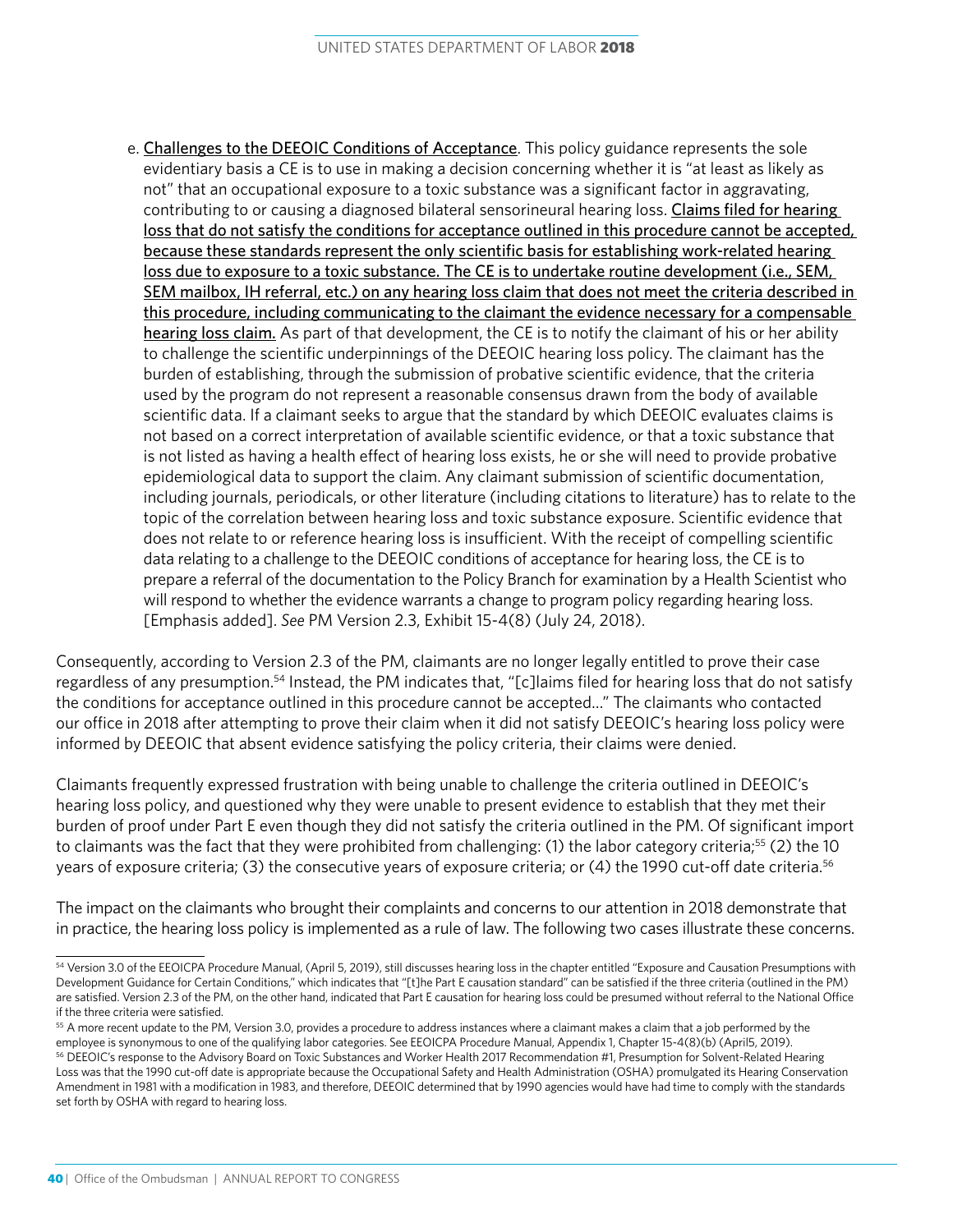In the first example, the employee met all of the qualifying conditions to satisfy the hearing loss policy except 10 consecutive years of employment completed prior to 1990. This employee worked in one of the listed labor categories from April 1, 1965 to February 24, 1975, and from February 18, 1983 to February 26, 1994, but there were breaks during his years of employment that DEEOIC determined did not satisfy the 10 consecutive years required by the policy. The employee submitted a medical report from his treating physician stating, "the hearing loss present is most likely multi-factorial in nature with contributing factors including but not limited to extensive exposure to high level noise and extensive exposure to potentially ototoxic chemicals and agents, including Trichloroethylene and presbycusis (the natural of the auditory system)." While DEEOIC acknowledged that this evidence "reaffirms your diagnosis and the potential link between occupational exposures and your hearing loss" the evidence was not considered by DEEOIC. Instead, DEEOIC concluded the employee still had not submitted employment evidence to satisfy the 10 consecutive years of employment component of the hearing loss policy.

DEEOIC also informed this claimant that, "The new SEM search did not identify any toxic substances associated with hearing loss that would allow the district office to evaluate the claim outside the presumption outlined above." The claimant found this statement curious since hearing loss is not a health effect that can be found in the SEM database. It also concerned this claimant that a SEM search for his/her labor category at his/her covered facility identified some organic solvents to which he/she would have been exposed and these organic solvents are listed in the hearing loss policy. It troubled this claimant that DEEOIC did not accept this SEM data as evidence he/she was exposed to organic solvents listed in the hearing loss policy because he/she did not have 10 consecutive years of covered employment. This claimant, as well as others we encountered questioned why their claims were denied without further review when SEM data indicated that their labor category was exposed to organic solvents listed in the hearing loss policy.

In another instance, the employee worked as a firefighter from 1973 to 2008, and maintained that he/she was significantly exposed to organic solvents throughout the period of covered employment. This employee also submitted scientific studies to support his/her exposure to organic solvents. However, the employee's claim was denied solely because the employee's work as a firefighter was not included as one of the specified labor categories in DEEOIC's hearing loss policy. DEEOIC refused to consider that, in spite of not meeting the conditions outlined in its hearing loss policy, a firefighter could meet the burden of proof under Part E.

In addressing hearing loss, Version 2.3 of the PM provides that the CE is to undertake routine development of any hearing loss claim that does not meet the criteria described in the hearing loss policy, including communication to the claimant the evidence necessary for a compensable hearing loss claim. As part of that development the CE is to notify the claimant of his ability to challenge the scientific underpinnings of the DEEOIC hearing loss policy, and the claimant has the burden of establishing that the criteria used by the program do not represent a reasonable consensus drawn from the body of available scientific data. However, it is unclear what this means. In the first case discussed above, while the CE suggested that it may be possible to review a claim outside the presumption, the only avenue of adjudication made available was through the SEM database, which does not contain the health effect of hearing loss. In other cases, claimants asserted that when their claims did not meet the criteria described in the hearing loss policy, the CE simply reiterated the need to meet the criteria and denied the claim. They noted that they were not provided with another avenue to adjudicate their claim. Thus, claimants feel that DEEOIC needs to clarify what it means when it says that CEs are to undertake routine development of any hearing loss claim that does not meet the criteria outlined in the hearing loss policy.

Another complaint brought to our attention argued that having to establish that the criteria used by the program did not represent a "reasonable consensus drawn from the body of available scientific data" imposed a high and costly burden on them. Claimants argued that this was a higher burden than having to establish that it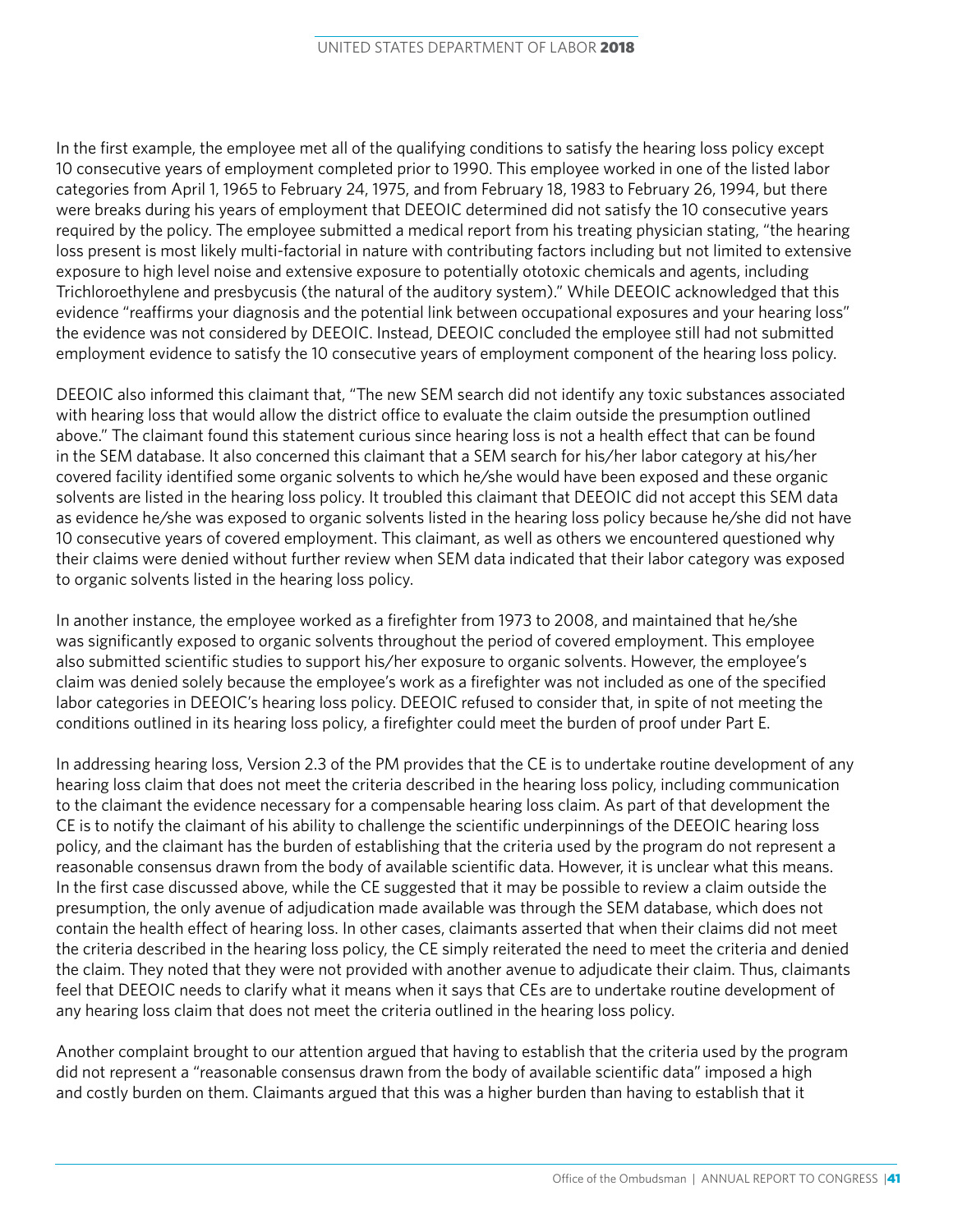#### UNITED STATES DEPARTMENT OF LABOR 2018

was at least as likely as not that their exposure to a toxic substance was a factor in causing, contributing to, or aggravating their illness. They further noted that it would be very expensive to develop this evidence, and complained that they did not know how to do so.

Finally, a frequent complaint questioned whether the hearing loss policy in the PM was consistent with the fact that under Part E claims are to be accepted if the claimant establishes that it is at least as likely as not that exposure to a toxic substance at a covered DOE facility was a significant factor in **contributing to or aggravating** their hearing loss. DEEOIC has acknowledged that the SEM database only contains data regarding whether a toxic substance "causes" an illness, but does not contain data regarding whether a toxic substance contributes to or aggravates an illness. As written, it is unclear how or whether the hearing loss policy accounts for and/or allows claimants to establish that it is at least as likely as not that their toxic substance exposure(s) at a covered DOE facility was a significant factor in not only causing, but also contributing to or aggravating their hearing loss. In practice, the claimants who contacted our office in 2018 provided copies of decisions denying their claim for hearing loss that did not appear to consider any other evidence, including any evidence of contribution or aggravation. Thus, the body of decisions we reviewed and the claimant complaints we received suggest a very rigid compliance to the hearing loss policy to the exclusion of any other path to a compensable Part E claim for bilateral sensorineural hearing loss.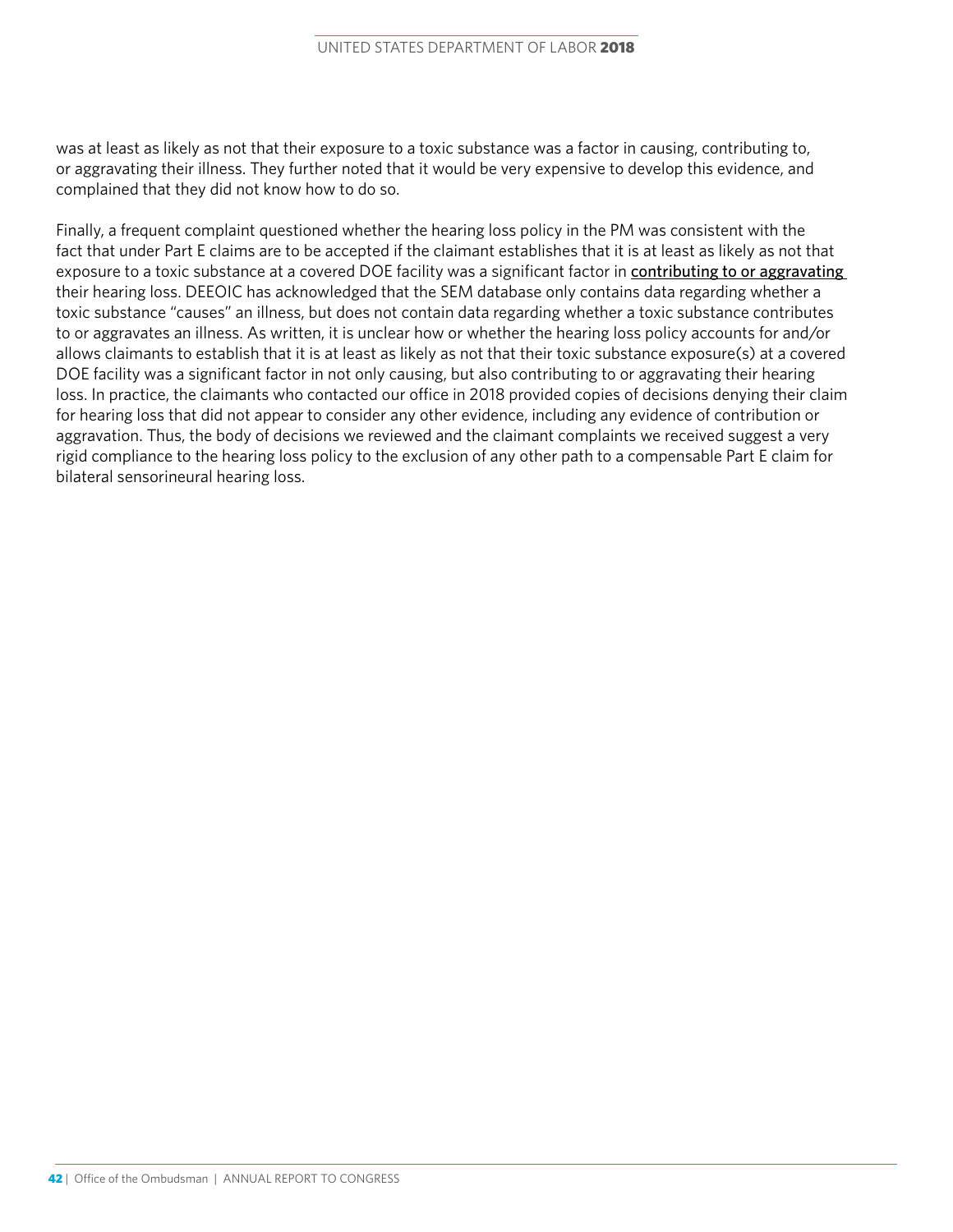## CHAPTER V. **ADMINISTRATIVE DIFFICULTIES.**

## **A. DIFFICULTIES TRYING TO LOCATE AUTHORIZED REPRESENTATIVES.**

#### **i. Difficult to locate an Authorized Representative (AR).**

There were claimants who complained that even when they wanted to use an AR, it was difficult to locate an AR. These complaints were often raised by claimants who did not live close to a covered facility that had employed a large number of employees. They complained that the attorneys practicing near them were not familiar with EEOICPA and/or did not want to get involved with an EEOICPA claim. They also complained that they could not find, and DOL did not post, a list of potential ARs. We further observed that in some instances a claimant's efforts to locate an AR were further hampered by his/her preference to utilize an AR with whom he/she could have faceto-face meetings. Thus, in spite of their efforts, some claimants were unable to locate an AR who was willing to represent them.

#### **ii. ARs were not willing to render certain services in connection with some claims.**

Another problem facing claimants who wanted to retain the services of an AR was the fact that some ARs limited their services in connection with certain EEOICPA claims. From what we can tell, these ARs generally did not provide a list of the specific services they would render or would not render. Yet two of the most common services that some ARs would not provide were those associated with obtaining authorization for medical benefits and with bill-pay issues. Although these ARs usually did not provide a reason for limiting their services, many claimants felt that the attorney fee schedule was the reason.<sup>57</sup>

The attorney fee schedule is found in the statute. In relevant part, the statute provides that the representative of an individual may not receive for services rendered in connection with a claim more than:

- (1) 2 percent for the filing of an initial claim for payment of lump-sum compensation; and
- (2) 10 percent with respect to objections to a recommended decision denying payment of lump-sum compensation.

See 42 U.S.C. § 7385g.<sup>58</sup> In suggesting that the fee schedule was the reason some ARs did not render certain services, claimants noted that the services ARs often refused to render, i.e., assistance with medical benefits and bill-pay issues, were not addressed by the attorney fee provision. This led claimants to believe that some ARs refused to provide these services because they wanted to avoid any misunderstanding that might arise from charging a fee for services not addressed by the statutory fee schedule, or because they wanted to avoid rendering services for which they might not be able to collect a fee.

Claimants also noted that, as written, the attorney fee provision did not contain a mechanism for considering the amount of time spent working on a claim or the complexity of the claim. Thus, claimants argued that, as currently

<sup>&</sup>lt;sup>57</sup> It is our understanding that this fee schedule applies to all ARs, whether they are attorneys or lay representatives.

<sup>&</sup>lt;sup>58</sup> Section 7385g is made applicable to payments under Part E by 42 U.S.C. § 7385s-10.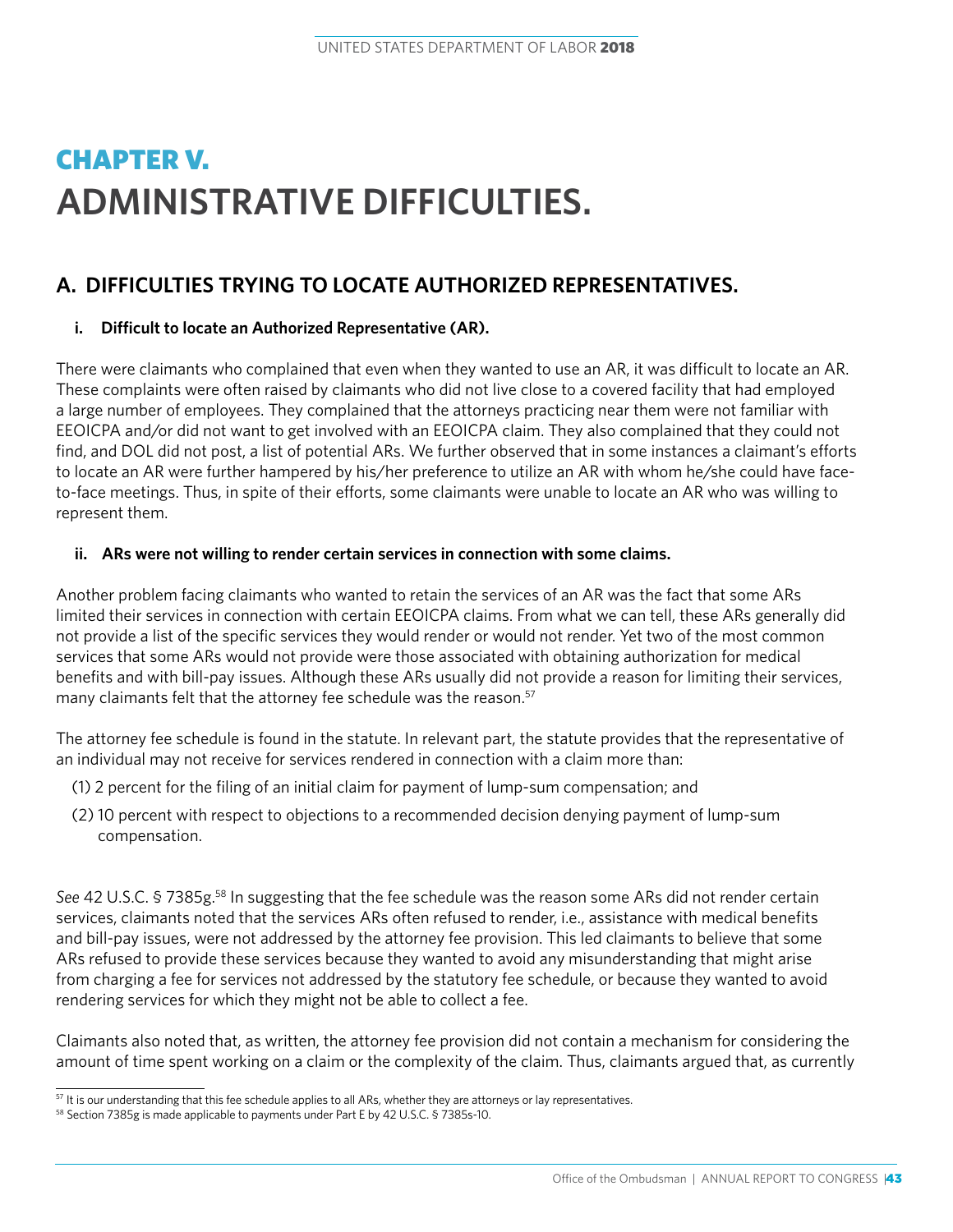written, the attorney fee schedule encouraged ARs to avoid the more complex and/or time-consuming cases. Claimants found this troubling because the more complex and time-consuming cases were the very cases where they most needed an AR.

#### **iii. Claimants did not always have the ability to pay an AR.**

Even when they did not otherwise understand this program, claimants were often aware that while the statute provided them with the right to utilize the services of an AR, they were responsible for any fee owed to this AR for services rendered. Consequently, claimants frequently assured us that they needed any monetary compensation they received to pay for the medical services associated with their covered illness that were not paid by this program.59

### **B. DIFFICULTIES INVOLVING MEDICAL BILL-PAY ISSUES AND LOCATING AND/OR WORKING WITH HEALTH CARE PROVIDERS/CONTRACTORS.**

#### **i. Medical Bill-Pay Issues.**

When a claim filed by a worker is accepted, that worker is generally entitled to medical benefits, and may also be entitled to monetary compensation. When medical benefits are obtained from a provider who is enrolled with the Office of Workers' Compensation Program (OWCP), the provider (the enrolled provider) directly submits all bills to DEEOIC and Conduent, DEEOIC's bill pay contractor, and payment is made directly to that provider pursuant to the OWCP fee schedule. Consequently, when workers utilize an enrolled provider and the process operates as it should, the claimant is not involved in the bill-pay process and has no out-of-pocket expenses.

In almost every medical bill-pay issue that we encountered in 2018, before coming to us, the claimant had tried to resolve this bill-pay issue by working with the provider, DEEOIC and/or Conduent. These claimants turned to us when these efforts were not successful. Thus, by the time they turned to us, claimants were already upset because of the obstacles they had encountered and the amount of time already devoted towards obtaining reimbursement for the out-of-pocket medical expense they had paid and were fully expecting to be reimbursed.<sup>60</sup>

In particular, some claimants complained that they found it unsettling to be told that a medical bill coding problem was preventing the payment of their medical bill or their reimbursement for out-of-pocket expenses. When told about these coding problems, claimants usually responded by asserting that these codes had been entered into the system by their provider or DEEOIC, and not by them. Therefore, they complained that these coding problems placed them in the middle of a problem that they had not caused, and could not resolve. In fact, in a common scenario, claimants complained of repeatedly being told by DEEOIC that the provider needed to enter the correct code, and yet when they approached the provider, the provider repeatedly insisted that he/she could not change the code or insisted that he/she was using the correct code. When they finally approached us, these claimants were often at wits end as DEEOIC, Conduent, and their health care provider(s) each pointed to the other to fix the problem, but would not contact each other to coordinate the resolution of the issue.

<sup>&</sup>lt;sup>59</sup> In asserting that they had other uses for any monetary compensations received, claimants noted that entitlement to medical benefits was as of the date on which the individual submitted the claim for those benefits. *See* 42 U.S.C. §7384t(d) and 42 U.S.C. §7385s-8. Thus, some asserted that they needed any money received to pay for medicals services rendered prior to the filing of the claim. Others feared that even after the claim was accepted, DOL might not pay for all of the medical expenses associated with their illness.

<sup>&</sup>lt;sup>60</sup> Many of the medical bill-pay issues involved instances where the claimant was seeking reimbursement for out-of-pocket expenses that he/she had paid. However, there were other instances where the claimant had been alerted to an unpaid bill that he/she assumed DEEOIC would pay. Claimants often felt compelled to involve themselves in resolving these unpaid bills because they wanted to avoid a collection action being initiated against them and/or wanted to do everything possible to ensure that the provider did not terminate services due to a lack of payment.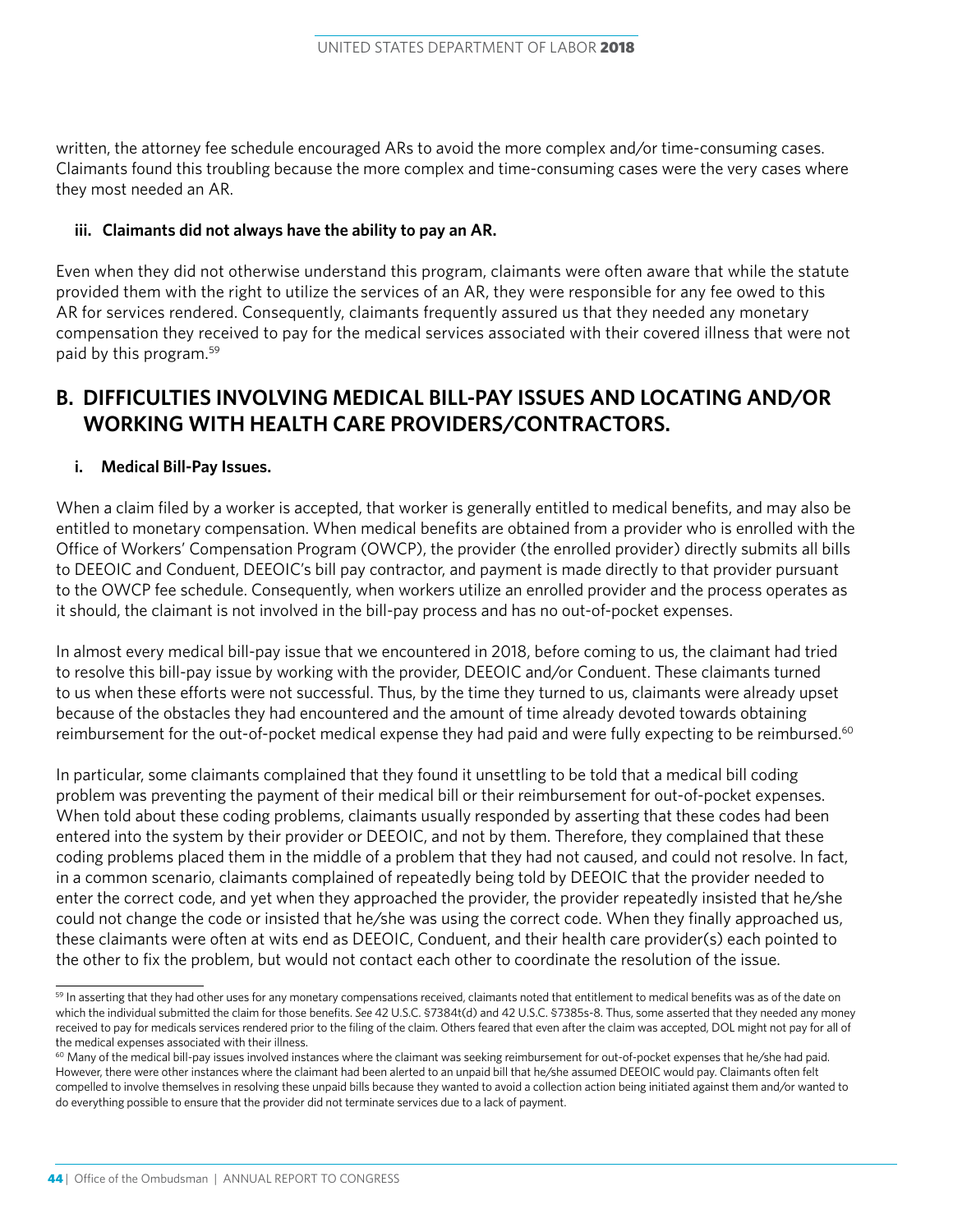DOL has indicated that when DEEOIC is made aware of a claimant having medical billing issues, the medical bill processing team does everything within its purview to assist. *See* DOL's Response to the Office of the Ombudsman's 2017 Annual Report to Congress, Response #4. Yet, many of the claimants who came to us with medical bill-pay issues complained that their efforts to work with their provider, DEEOIC and/or Conduent to resolve the problem had been unsuccessful. And where we were subsequently advised that these problems had been resolved, they were usually resolved when DEEOIC or the Resource Center contacted the provider and worked with the provider directly to resolve the matter. While these claimants were happy to have these issues resolved, they sometimes questioned why it took so long for someone from DEEOIC or Conduent to work with the provider to resolve the matter.

This was the scenario presented to our office in 2018 by a claimant who required dental work to treat his covered illness. After the claimant and his oral surgeon obtained authorization from DEEOIC to proceed with the recommended treatment, his oral surgeon informed him he would no longer participate with the EEOICP. Claimant then found a new doctor but ran into an issue with identifying the correct ICD codes for the treatment. The claimant worked with the CE, the Resource Center staff, and the doctor's office, but was unable to determine the nature of the problem or how to resolve it. Our office outlined the claimant's issues to DEEOIC, and they were ultimately resolved when a DEEOIC representative with bill-pay experience called and spoke to their medical billing counterpart in the doctor's office. When we followed up with claimant to relay how the matter was being resolved, the claimant questioned why this conversation between DEEOIC and the provider could not have taken place sooner so he could have received his treatment in a timely manner.

At an outreach event we attended this year we had the opportunity to talk to representatives from a home health care provider about their experiences with medical bill-pay issues. These representatives questioned if the medical bill pay-problems they were encountering were a consequence of DEEOIC's decision to no longer display the medical billing codes, known as ICD-10 codes, for the claimant's covered illness(es) on the back of their Medical Benefits Identification Card (MBIC). On October 1, 2015, DEEOIC adopted the use of the International Classification of Diseases,  $10^{th}$  Edition diagnosis and procedure codes (ICD-10) on a schedule aligned with the Centers for Medicare & Medicaid Services. Following this decision, the MBIC was redesigned and the redesigned cards were issued to eligible claimants. In issuing new cards DEEOIC stated that due to changes in government billing requirements, and to better protect the privacy and the confidentiality of claimants, the ICD-10 codes for claimant's covered medical conditions would no longer be displayed on the MBIC. Instead, the back of the MBIC card referred claimants and health care providers to a toll-free number and web-portal where this information could be accessed. The representatives we talked to questioned if some of the medical billing issues they encountered arose because providers were too busy to call or go online, or were not aware that they could call DEEOIC or go online to verify the codes for the claimant's accepted medical conditions. This is something that we will pay attention to in 2019.

#### **ii. Locating providers.**

DEEOIC's Webpage contains a link to "Medical Provider Search." This provider search function allows users to search for medical providers who have enrolled with DEEOIC.<sup>61</sup> In most instances, the claimants who approached us had not tried to access the various online tools. The exception to this rule was the online medical provider search tool. It was not unusual to be approached by claimants who had tried to access the online provider search function only to find that this resource did not provide the help they needed.

<sup>&</sup>lt;sup>61</sup> The description "enrolled provider" means that the health care provider (i.e., doctor, hospital, pharmacy, home health care provider, etc.) has completed the necessary forms to receive direct payment from EEOICP for services rendered to claimant. It does not serve as an endorsement of the provider by the Department of Labor. Where a provider declines to enroll with EEOICP, claimants can still obtain services from the provider, but must cover the cost for services themselves and then seek reimbursement from EEOICP. We have encountered instances where the reimbursement amount was less than the out-of-pocket payment because all EEOICP medical reimbursement rates are determined by a fee schedule.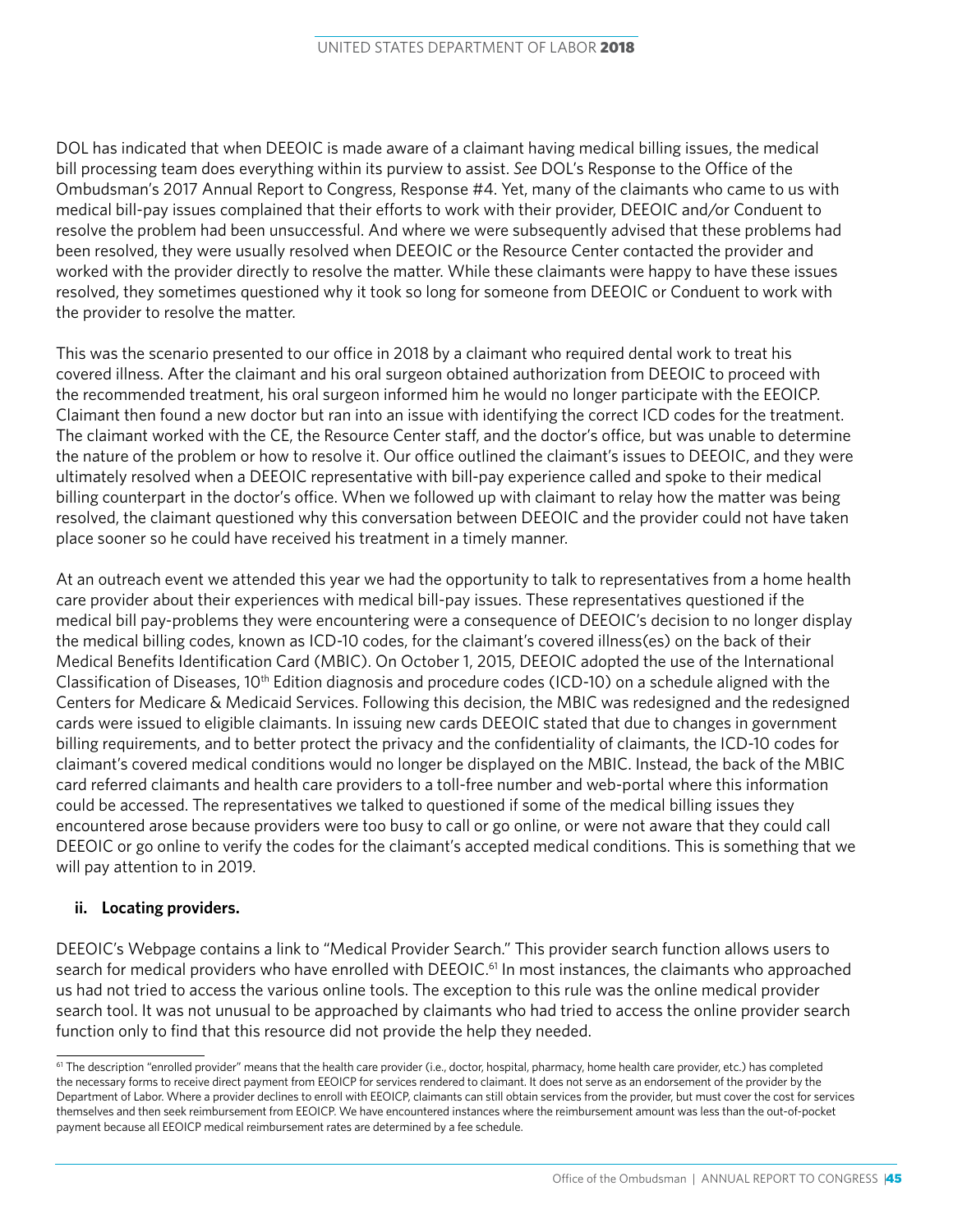A common complaint came from claimants who noted that while the online medical provider search tool listed a number of enrolled providers, the enrolled providers on these lists were not located close to where they lived. We especially heard this complaint from claimants who did not live close to a covered facility. And while it is possible for claimants to request preauthorization from DEEOIC to cover their travel expenses to see providers located far from them, some claimants maintained that because of their illness or other limitations, they were not able to travel the distances necessary to see an enrolled provider. We also found that while DEEOIC has indicated that its Resource Centers will work with providers to assist them in enrolling in this program, most of the claimants we encountered were not aware that the Resource Centers would undertake this effort, or did not feel comfortable requesting or explaining to providers that they needed them to enroll with EEOICP in order to pay with their medical benefits card.

One of the ancillary medical benefits covered under the EEOICPA is home modifications necessitated as a result of an accepted covered or consequential illness. In 2018, we were approached by two claimants who were having difficulties trying to find contractors enrolled in this program who could perform the home remodeling work necessitated by their covered illnesses. Their problems stemmed from the fact that while DEEOIC has an online medical provider search that can assist claimants in finding an enrolled health care provider, these claimants needed assistance locating enrolled contractors for home modifications.

In one instance, a claimant with an accepted illness complained that in seeking approval for modifications to his/her house, he/she had been instructed by the CE to submit two bids for this work from contractors who were enrolled in the program. This claimant complained that he/she could only locate one enrolled contractor anywhere near him/her who performed the needed work, and thus wanted help locating a second enrolled contractor, or in the alternative wanted to know what to do if he/she could not locate a second enrolled provider. As the year concluded, another claimant contacted us with a similar issue. This claimant similarly needed modifications done to his/her house and similarly had been instructed that he/she needed to submit two bids from enrolled contractors. This claimant complained that he/she could not locate any enrolled contractors in his/ her locale who could perform the needed work. Both of these claimants noted that in trying to find an enrolled contractor, they came to realize that contractors who did home modification work did not feel compelled to enroll in this program just to bid on, or accept, a single job. Moreover, in spite of the online link to "Medical Provider Search," these claimants complained that this resource did not include home remodeling contractors. They maintained that if DEEOIC was requiring them to solicit bids from and to use enrolled contractors, then DEEOIC needed to offer assistance in locating enrolled contractors or in enrolling these contractors.

#### iii. Physicians unwilling to provide treatment to or write narrative medical reports for EEOICPA claimants.

Some claimants reported encountering physicians who were not interested in involving themselves in worker compensations claims. Other claimants complained of encountering physicians who specifically expressed a desire to avoid EEOICPA claims. And where the physician specifically indicated that he/she wanted to avoid EEOICPA claims, claimants noted that these physicians usually offered at least one of three reasons for this decision: (1) prior problems receiving payment for medical treatment of DEEOIC claimants; (2) not wanting to be second guessed by DEEOIC; or (3) the amount of paperwork associated with this program.

Some claimants have suggested that some of DEEOIC's policies and/or procedures contributed to the decision by some physicians to avoid EEOICPA claimants. For example, claimants noted that when they received development letters from DEEOIC asking them to submit a well-rationalized medical report linking their exposures to toxic substances at a covered facility and their claimed illness, these letters did not provide them with, or tell them that they could request, copies of the employment and toxic exposure evidence in their claim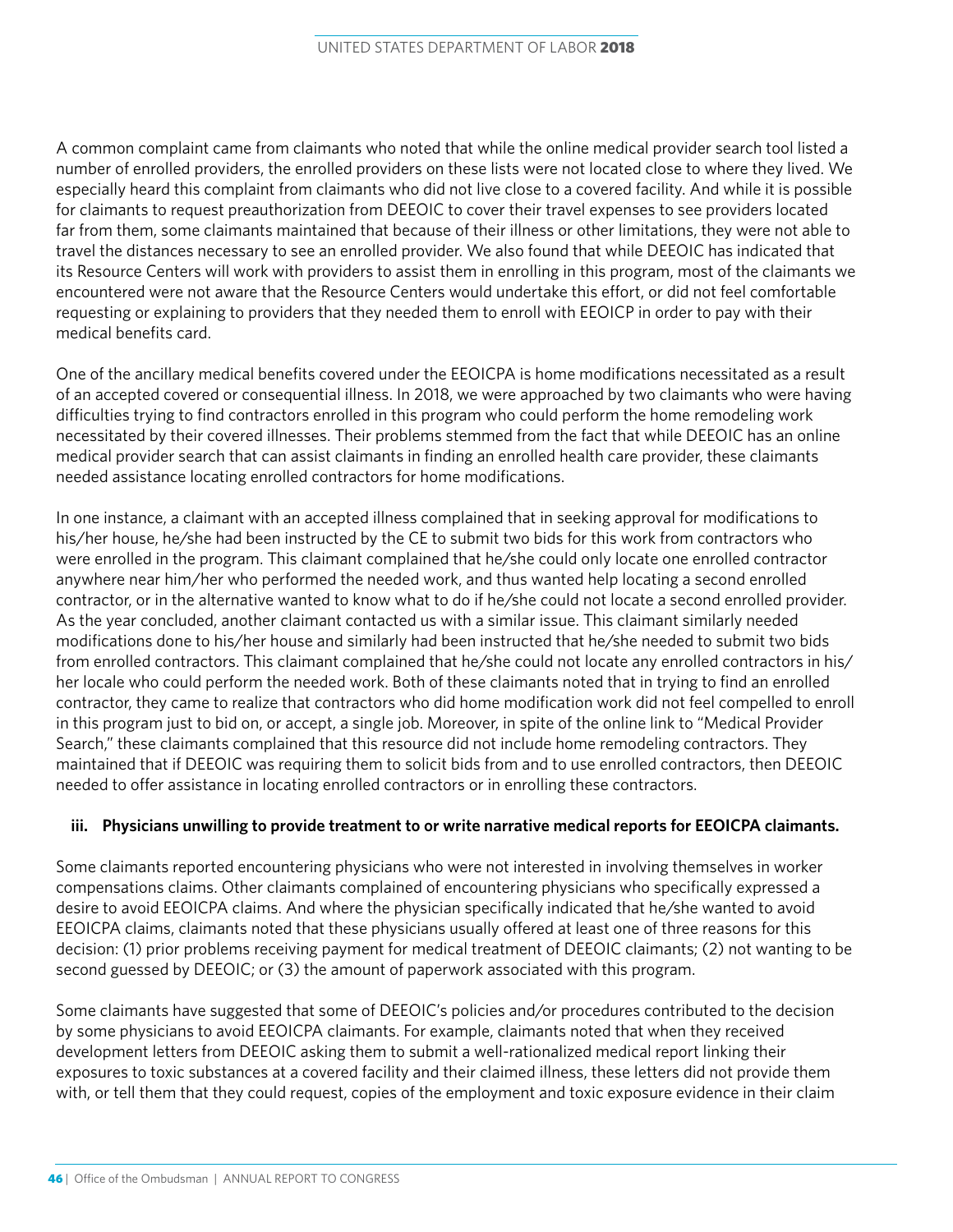#### UNITED STATES DEPARTMENT OF LABOR 2018

file (i.e., OHQ, DAR records, SEM search results, employment verification records, and exposure records).<sup>62</sup> Without this evidence, which was usually already in their claim file, the claimant's doctor was not in a position to discuss the claimant's work and exposure history with much, if any, specificity. As a result, the medical report from the claimant's physician was often found to be insufficient and DEEOIC would then request the claimant to obtain more information from his/her physician. Each time a claimant returned to their physician for a supplemental report, it meant more paperwork for the physician.<sup>63</sup>

Another policy that, according to some claimants, contributed to the decision by some physicians to avoid EEOICPA claimant's concerns DEEOIC's policy to not share copies of the reports of DEEOIC's specialist reports with the claimant until they received their recommended decision. Claimants argued that this policy put them in a position where, after receiving their recommended decision (and the accompanying DEEOIC specialist report), and learning of the 60-day deadline to file an objection to the recommended decision, they found it necessary to return to their physician to ask him/her to review the reports prepared by the DEEOIC specialist(s), and to write another report for them. Claimants asserted that in these situations their physicians were not happy to be asked to review evidence they believed should have been provided before they wrote their original report. Claimants further noted that, in addition to being upset because they now had to write a supplemental report, treating physicians were also upset when asked to write this supplemental report in a relatively short period of time.<sup>64</sup>

In talking about the difficulties they encountered trying to locate physicians, many claimants also felt it important to stress that in the communities where they lived, the operations of these covered facilities had often been cloaked in a cloud of secrecy, and these facilities, as well as the employers who operated them, often wielded a lot of clout. Consequently, we encountered claimants who alleged that local physicians were often reluctant to treat them and/or to prepare a narrative medical report for them because these physicians: (1) were intimidated by the secrecy surrounding these facilities and did not want to get involved in issues involving the employment and exposure that occurred at these facilities; or, (2) perceived that in being asked to prepare a medical report they were being asked to "take on" DOE or one of DOE's contractors, and did not want to take on these powerful entities.

#### **iv. Claimants not aware of what was relevant to provide to the treating physician.**

We further found that because some claimants were not familiar with the adjudication process in general, or with the EEOICPA claims process in particular, when they approached their physician to ask him/her to prepare a narrative medical report linking their workplace exposures to their illness, they did not provide the physician with the evidence and documents that could have assisted this physician in preparing the report.

For example, because they were never told that they could ask for the results of the SEM searches, the OHQ and DAR records, as well as the other employment and exposure evidence in their claim file, we frequently found that claimants did not have this evidence when they approached their physician for a narrative medical report. And in some instances, because they were never told they could obtain this information, they still did not have this information when they returned to their physician for the supplemental report. Thus, it was not surprising that some physicians were not anxious to prepare medical reports to support some claims. In some instances, claimants were unable to fully explain what was needed and/or did not provide the physician with the documentation needed to prepare a well-reasoned and documented medical report.

 $62$  It is this type of evidence that DEEOIC requires a CE send to a Contract Medical Consultant for review when the CE is seeking an opinion on Part E causation. The CE is required to submit this evidence, along with their questions and relevant medical records, to the CMC.

 $63$  In addition, it would often annoy the claimant's physician to see his/her report questioned because of employment and/or exposure evidence that had never been provided to him/her.

<sup>&</sup>lt;sup>64</sup> Once a recommended decision is issued to deny a claim, claimants are on a strict timeline to object and provide evidence to dispute the recommended decision. As noted earlier, most of the claimants we encountered had not been informed, and were not otherwise aware, that they could have requested an extension of time to submit these supplemental reports.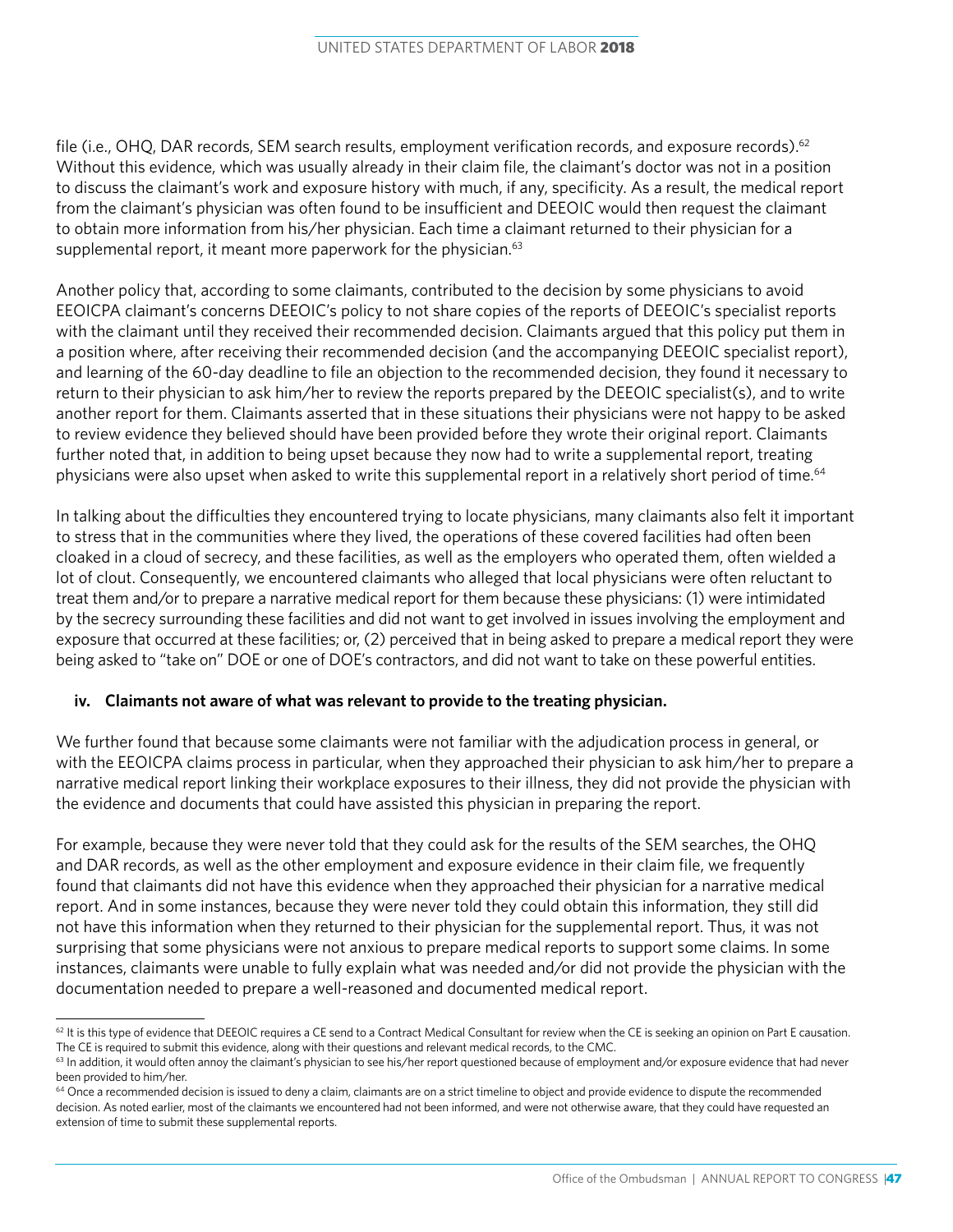### **C. HOME HEALTH CARE.**

When claims filed by workers are accepted, in addition to any monetary compensation to which they may be eligible, the worker is also entitled to medical benefits for the treatment of the accepted covered illness. In relevant part, the statute provides that,

**The United States shall furnish, to an individual receiving medical benefits…for an illness, the services, appliances, and supplies prescribed or recommended by a qualified physician for that illness, which the President considers likely to cure, give relief, or reduce the degree or the period of that illness.** 

*See* 42 U.S.C. §7384t(a) and 42 U.S.C. §7385s-8. During the course of the year, we were approached by claimants who had concerns with the process for obtaining authorization or reauthorization for home health care. In particular, claimants complained of letters from DEEOIC in which treating physicians were asked to respond to questions posed by nurse consultants concerning their request for home health care. In its 2017 response to the Ombudsman's Annual Report, DOL addressed this concern stating that,

#### **If the medical information is deficient or unclear, the medical benefits examiner explains the nature of the deficiencies and the specific information necessary in order to proceed with adjudication of the home health care request.**

*See* DOL's Response to the Office of the Ombudsman's 2017 Annual Report to Congress, Response #9. Nevertheless, some claimants and providers questioned the necessity and relevance of these questions, as well as the credentials of those questioning the treating physicians. We were told of instances where physicians took exception to the fact that it appeared to be a nurse who had never examined the claimant who was questioning their opinion. We also heard from claimants and providers who felt that these questions were intended to either intimidate the treating physician, or to gently suggest to the physician to decrease the level of care that he/she had ordered. This concern was often raised in instances where claimants and providers felt that the questions being asked simply sought for the physician to restate (using other words) what he/she had already said. Thus, while they recognized that it was the CE's responsibility to evaluate evidence, claimants stressed that CEs needed to be mindful that treating physicians were often busy and did not have an unlimited amount of time to devote to an individual request for home health care. The fear was that such detailed requests would cause more physicians to decide not to treat EEOICPA patients.

Another concern that we encountered in 2018 was raised by claimants who argued that more consideration needed to be given to their time and circumstances. At least 2 claims brought to our attention scenarios where the claimant, who was ill, traveled a significant distance from home to attend the second opinion appointment scheduled by DEEOIC, and when they arrived were informed that the appointment was for a different date or time, or would require more appointment time then allotted. In each case, the claimant was sent home and forced to wait for another appointment before they could learn if their claim for HHC benefits was going to be authorized at the level prescribed by their treating physician. This consequently resulted in the delay of their request for authorization and/or reauthorization of HHC benefits.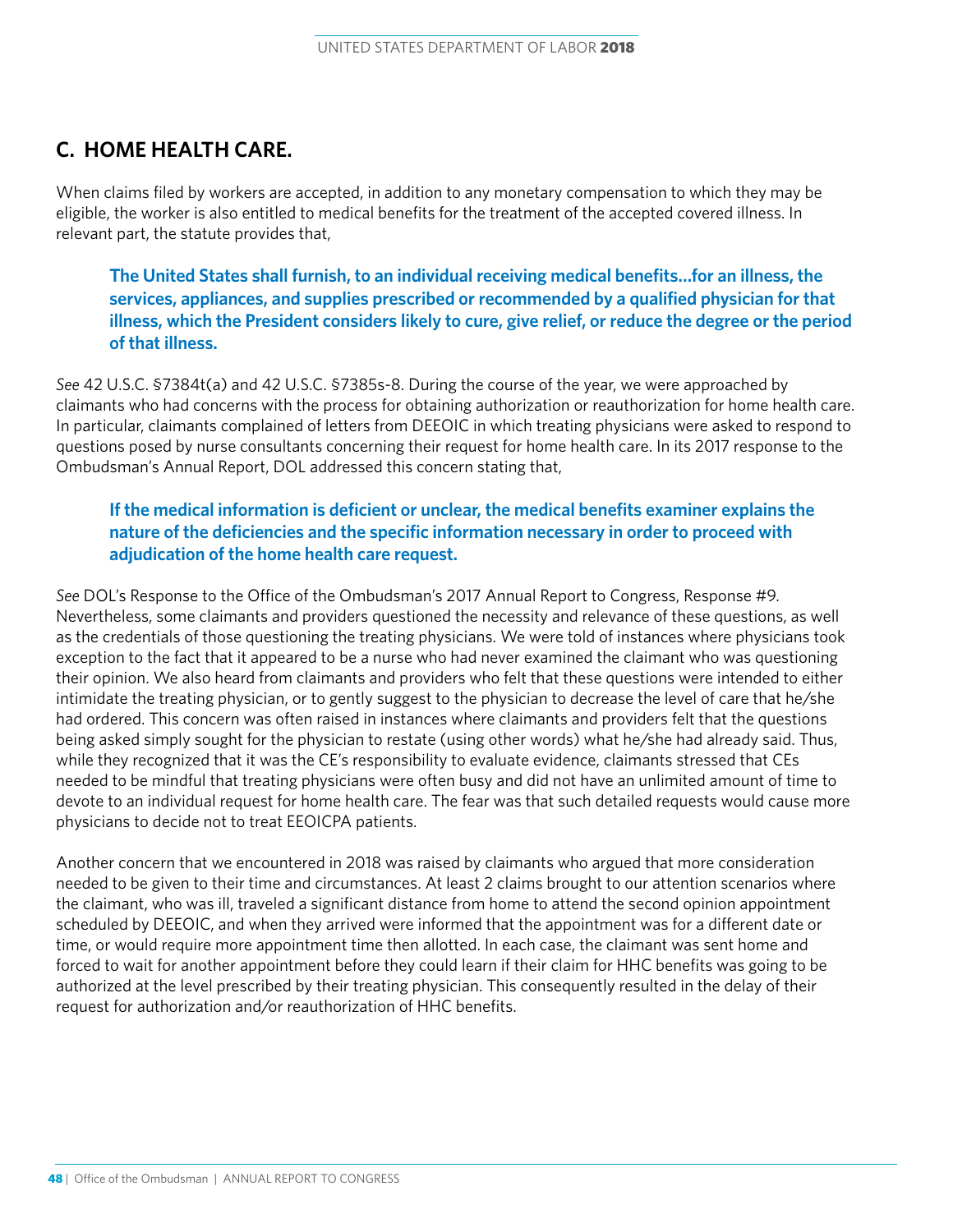### **D. INAPPROPRIATE CUSTOMER SERVICE.**

**"I hope that you can help me. I'm having problems (again) with…He is rude and is delaying my refund…He's asking for a copy of a letter that he originally sent to me…"**  —Email from a claim. February 2018.

**"He [the claimant] asked our office to follow up on his request because he says he was spoken to in an unprofessional manner…"** 

—Email from our Office to DEEOIC relaying the request that we received from a claimant. March 2018.

**"…You mentioned that you were present when your father was speaking to the CE, and that the CE was unprofessional and rude to your father. In an effort to seek assistance and complain about the behavior of the CE, your father then contacted the …district office and was again spoken to in an unprofessional manner by an Energy program employee…"** 

—From a letter prepared by this Office to an AR recounting what had been said to us. July 2019.

As in previous years, in 2018 it was rare for claimants to contact us solely for the purpose of reporting an incident of inappropriate customer service. The more common situation for us involved instances where, in the course of a conversation, the claimant mentioned an act, or acts of inappropriate customer service encountered while interacting with his/her CE or other DEEOIC representatives. These allegations of inappropriate customer service varied from case-to-case. There were some claimants who alleged that someone associated with DEEOIC, usually their CE, had been rude to them. In other instances, claimants complained of encountering condescending comments, or statements that appeared to have been uttered in an effort to chill their desire to pursue their claim. For instance, this year we talked to claimants who complained of being told by their CE that they had already received enough money.

Yet, while these acts of inappropriate customer service usually were not the primary reason claimants approached us, based on the information that we were able to gather, we identified some ongoing and persistent concerns involving the conduct encountered by some claimants.

#### **i. Claimants not aware that they can report inappropriate customer service directly to DEEOIC.**

In its response to the Office of the Ombudsman's 2014 Annual Report, DEEOIC stated that, "[c]omplaints about inappropriate customer service should be directed to **[Deeoic-public@dol.gov](mailto:Deeoic-public%40dol.gov?subject=inquiry)**." See DOL's Response to the Office of the Ombudsman's 2014 Annual Report to Congress. In Response #6 to the Office of the Ombudsman's 2016 Annual Report, DOL further indicated that,

**While OWCP cannot currently provide a single point of contact for complaints, OWCP staff is trained in customer service, and OWCP's management team at the national office and the district and FAB offices strive to work with claimants and staff to resolve all complaints. OWCP encourages claimants to submit comments and/or customer service complaints in writing, by phone, through public email, or via customer satisfaction survey. All responses and comments made on the customer satisfaction survey are anonymous.**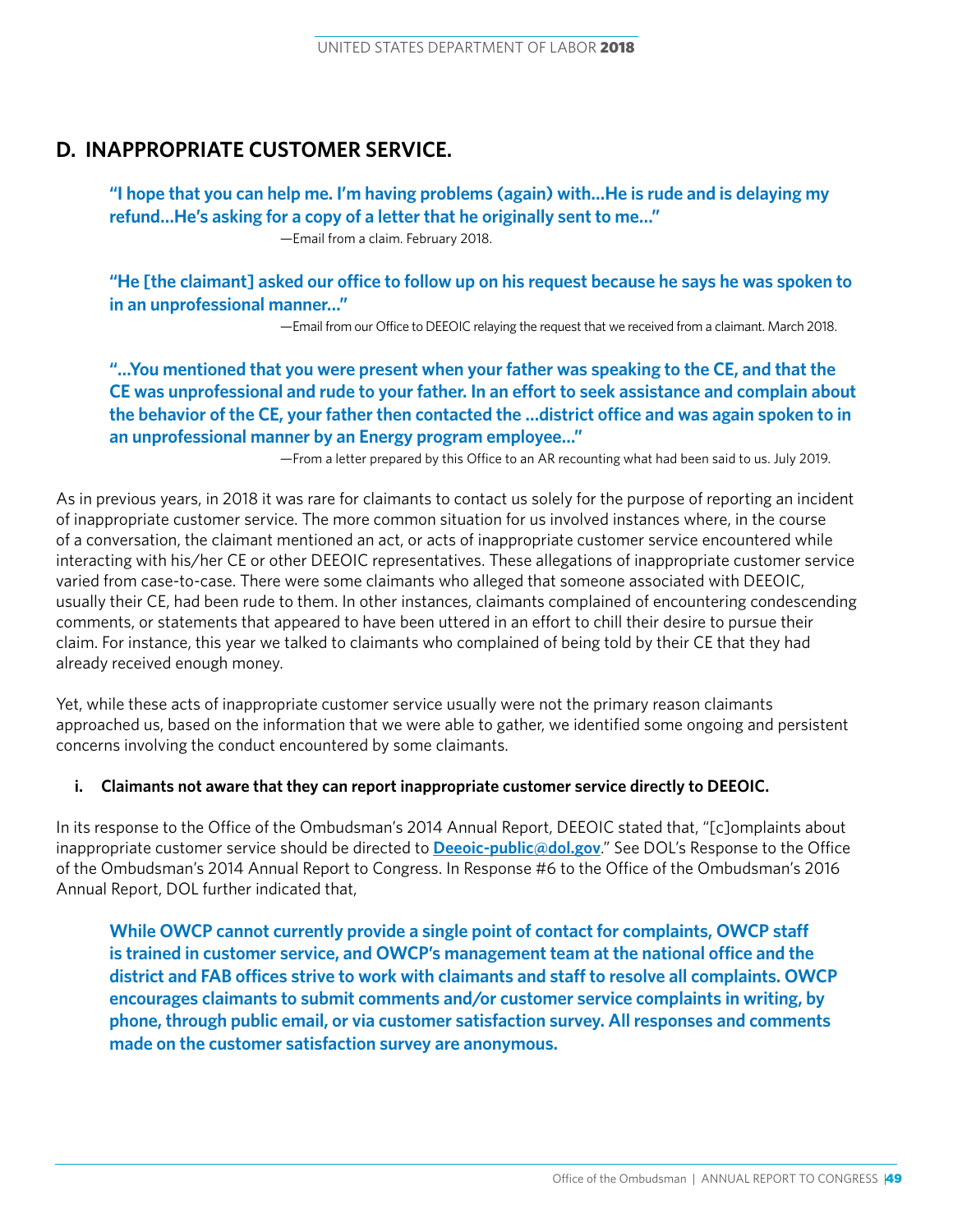*See* DOL's Response to the Office of the Ombudsman's 2016 Annual Report to Congress, Response #6. The statements contained in DOL's Response #6 are not easily accessible on DEEOIC's webpage.<sup>65</sup> Consequently, we continued to find that claimants were not aware that DEEOIC encouraged the submission of comments and customer service complaints, and were not aware of the procedures established by OWCP for submitting these complaints. We believe that making these statements public is important because as it stands, some claimants question whether these acts of inappropriate conduct are condoned by the National Office.

#### **ii. Claimants preferred to directly talk to someone when complaining of customer service.**

The claimants who approached us with complaints of inappropriate customer service were usually hesitant, if not absolutely reluctant to report these act(s) to DEEOIC. And those claimants who were willing to report these act(s) to DEEOIC usually voiced a strong preference for reporting these act(s) to a specifically identified person. However, as noted above, in its response to the Office of the Ombudsman's 2016 Annual Report to Congress, DOL indicated that DEEOIC cannot currently provide a single point of contact for complaints (alleging inappropriate customer service). Nevertheless, our conversations with claimants during the year reinforced our belief that without a single point of contact many claimants would continue to be reluctant to report their encounters with act(s) of inappropriate customer service to DEEOIC. Even when they did not otherwise have a firm grasp of this program, most claimants appreciated the critical role that the CE and/or the HR had in the adjudication of their claim. Thus, claimants often told us that they saw it as important to establish and maintain a good working relationship with the CE and the HR.<sup>66</sup> Consequently, in contemplating how to respond to instances of inappropriate customer service, claimants often expressed a strong preference for having their complaints reviewed by someone who was not, and would not be, directly involved in the adjudication of their claim. In fact, it was often when they started to feel that their relationship with their CE or HR was beginning to fray that some claimants turned to us hoping to use us as a buffer to ensure that this relationship did not fray any further. These claimants feared that their relationship with their CE or HR would deteriorate (or further deteriorate) if the CE or HR discovered that they had reported these act(s) of inappropriate customer service. Even more, they feared that the CE or HR might retaliate by taking it out on their claim. In this regard, because the CE and/or HR holds such power over their claim, claimants questioned if DEEOIC could, even if it wanted, closely monitor their claim to ensure that the CE or HR did not retaliate against them if they reported an act(s) of inappropriate customer service. Therefore, in the opinion of some claimants, a single point of contact, especially if that person did their job, offered some level of assurance that there was a buffer between them and their CE or HR.

We also found that in deciding how to respond to act(s) of inappropriate customer service, claimants wanted to know that there were written procedures in place for handling these complaints. Simply suggesting that they submit their complaints and concerns in writing, by phone, through public email, or via customer satisfaction survey did not provide claimants with a lot of confidence that there were procedures in place for addressing these complaints.<sup>67</sup>

 $^{65}$  To access DOL's response to Office of the Ombudsman's Annual Reports, from DEEOIC's website, one has to click to the link for the "Public Reading Room."<br> $^{66}$  This belief that it was necessary to establish and mai who, oftentimes without prior warning, learned that a new CE or HR had been assigned to their claim. After taking time and devoting effort to establish a good working relationship with one CE or HR, claimants found it troubling that they now had to start over again to establish a good working relationship with another CE or HR.

 $67$  To date, there are no written procedures in the EEOICP Procedure Manual or on the DEEOIC website discussing how customer service complaints are to be received, addressed and/or responded to. Rather, there is the assumption that claimants will complain to either the person making the decision on their claim for benefits, or via a customer satisfaction survey that does not indicate any responsive communication will occur.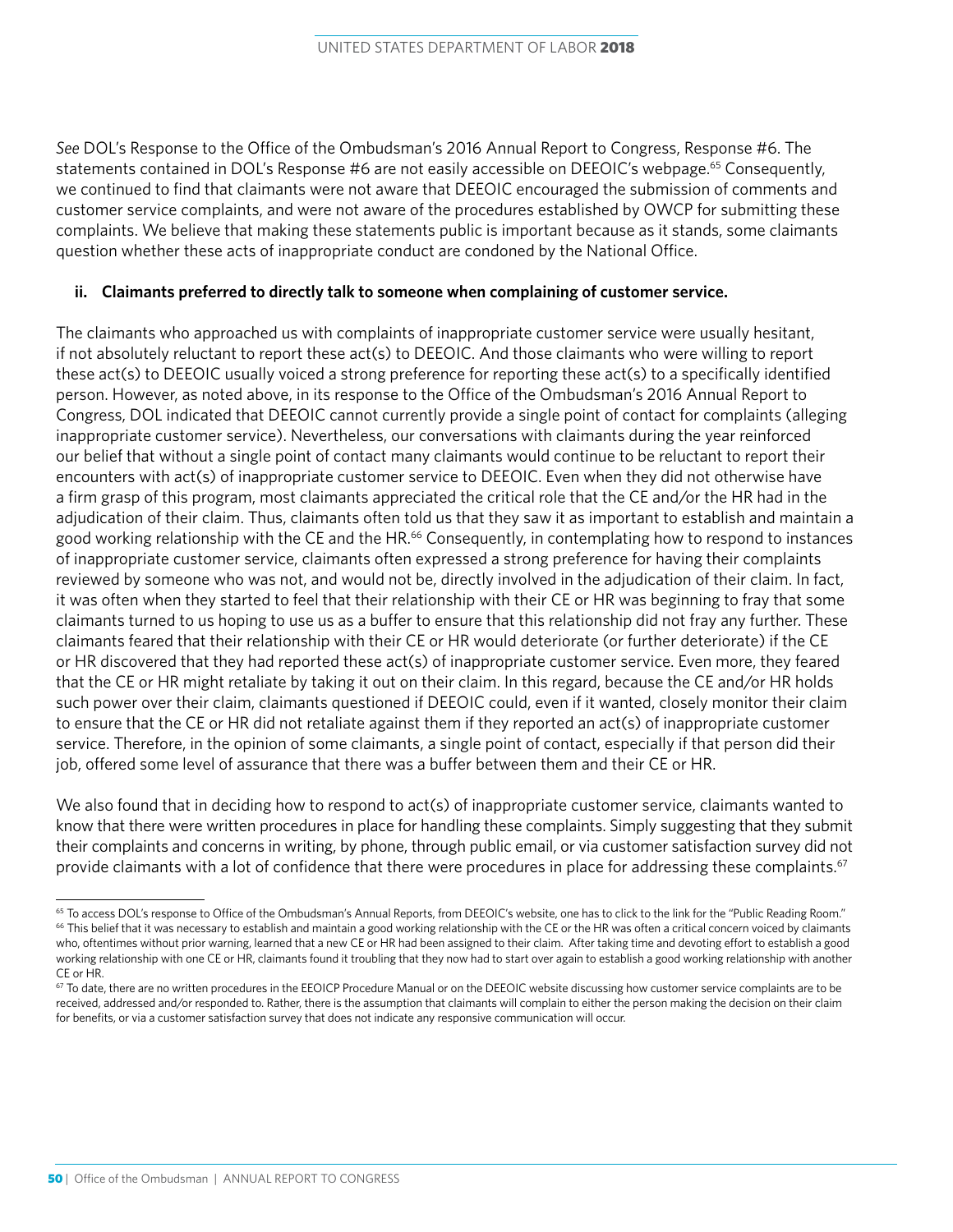#### **iii. Relaying complaints directly to DEEOIC.**

Response #6 of DOL's Response to the Office of the Ombudsman's 2016 Annual Report to Congress stated that if claimants would rather not complain directly to DEEOIC in the ways currently available to them, it would be helpful if our Office could relay those complaints directly to OWCP at the times they are received, so that specific problems could be addressed directly. If the claimant clearly states his/her desire to have his/her complaints, including complaints of inappropriate customer service, brought to the attention of DEEOIC, we have and will continue to forward these complaints to DEEOIC. However, without the claimant's permission, we do not think that it is appropriate to forward the complaints that we receive to DEEOIC.

We did not encounter many claimants who indicated that they had formally submitted a complaint to DEEOIC. However, in the one instance brought to our attention this year the AR for a claimant wrote a formal letter of complaint to the DEEOIC and sent it to the District Director for the district office. The letter outlined the customer service issues and concluded with the following request, "I am writing to you because I do not feel that the communication is good and it would be pointless to contact [the CE] again. I look forward to hearing from you about this matter." The AR reported receiving no response to this letter.

### **E. WITHDRAWING CLAIMS AND CANCELLING THE IN-PERSON HEARING.**

#### **I have noticed that the Hearing Officer is calling to schedule a telephone hearing without any indication that an in person hearing is an option…**

—Email from an advocate. September 2018.

During the course of this year we were approached by claimants with questions and concerns arising from the request by the CE to withdraw one, or more, of their claims.<sup>68</sup> We were also approached by ARs who complained that they or a claimant had been contacted by the hearing representative (HR) who tried to get them or the claimant to cancel the in-person hearing that had been scheduled, and to instead agree to a telephone hearing.

#### **i. Some claimants asserted that they had been asked to withdraw a claim.**

necessary.

We encountered claimants who alleged that in the course of processing one claim, the CE had instructed them to withdraw another claim he/she had filed. In other instances, while talking to the claimant about other matters, he/she mentioned that per the instructions of the CE, he/she had withdrawn another claim. These claimants did not understand why they had been directed to withdraw one of their claims and wanted to better understand the impact of withdrawing (or having withdrawn) that claim.

Most of these claimants indicated that they had been led to believe that withdrawing the one claim was somehow necessary to facilitate the processing of another claim. Yet, they could not explain how or why withdrawing the one claim would expedite the processing of another claim, or would ensure the acceptance of the other claim. Therefore, when they approached us they usually wanted to know: (1) if it was (or had been) necessary to withdraw one of their claims; (2) if they withdrew a claim, could they later reactivate that claim; and (3) assuming they could reactivate the withdrawn claim, when and under what circumstances could they reactive this claim.69 In addition, since they were often under the impression that withdrawal of one claim was related

<sup>&</sup>lt;sup>68</sup> Based on our experiences, this appeared to occur more frequently when a claimant had more than one medical condition being worked on by the CE at the same time; or when a claimant had both an impairment claim and a new medical condition being worked on by the CE at the same time.  $69$  Since we did not understand why these claimants had been instructed to withdraw one of their claims, we could not answer whether this action was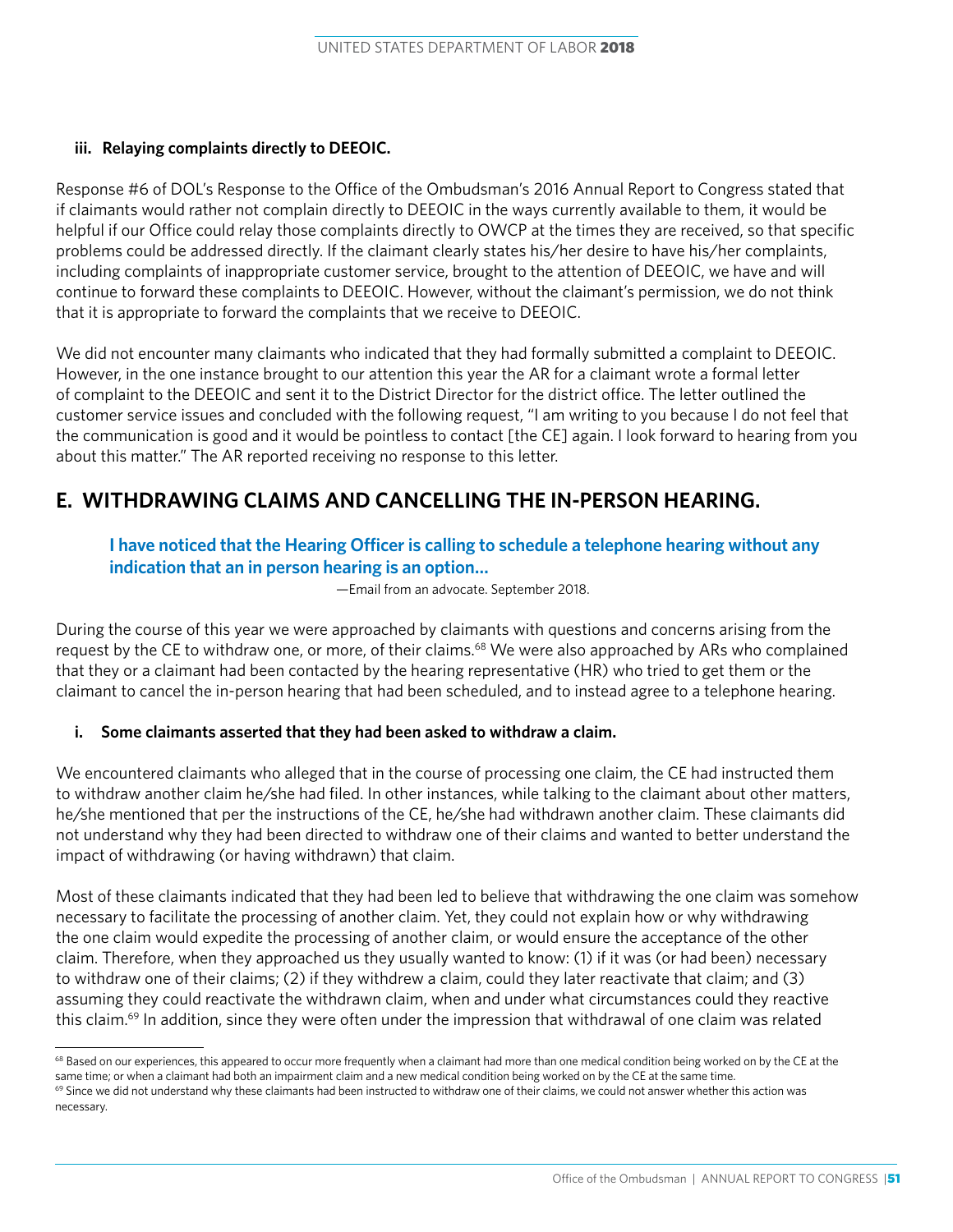to the acceptance of another claim, they wanted to understand the ramifications of reactivating the withdrawn claim. In particular, they wanted to know if reactivating the withdrawn claim would put at risk the compensation and benefits awarded under the claim that had been previously accepted. They also wondered if the CE would be upset if after directing them to withdraw the claim, they subsequently reactivated that claim.

Another common inquiry for these claimants concerned the impact that withdrawing a claim would have on the filing date if they ever chose to reactivate the claim. DOL addressed this concern in Response #3 of its Response to the Office of the Ombudsman's 2016 Annual Report to Congress. In that response DOL stated, in part,

#### **"With regard to preserving the date of filing, as described in the Federal EEOICPA Procedure Manual Chapter 7(9), a claimant is able to withdraw his or her claim for benefits for any claimed condition(s) prior to the issuance of a final decision for the requested benefit(s). Withdrawal of a claim does not change the record of initial date of filing."**

*See* DOL's Response to the Office of the Ombudsman's 2016 Annual Report to Congress, Response #3. In our experience, the claimants who approached us because they had been instructed to withdraw a claim had usually already discussed this matter with their CE. In fact, these claimants usually indicted that it had been the CE who had instructed them to withdraw one of their claims. Yet, these claimants usually did not understand why they had been instructed to withdraw one of their claims; had not been made aware of Chapter 7(9) of the PM; and had not been informed that withdrawal of a claim did not change the record of their initial date of filing.

This is also an instance where the relevant resource did not provide the step-by-step information sought by claimants. The relevant passage of Chapter 7(9) of the PM states that:

#### **"A claimant is able to withdraw his or her claim for benefits for any claimed conditions(s), or wage-loss or impairment, prior to the issuance of a FD for the requested benefit(s). All requests to withdraw a claim for benefits must be in writing, signed by either the claimant or his or her AR, and specific in reference to what Part or Parts under the EEOICPA the claim is to be withdrawn.**

 requested benefits, this provision does not indicate that it applies "with regard to preserving the date of filing." Federal EEOICPA Procedure Manual Chapter 7(9) (Version 2.3) (July 24, 2018). Although Chapter 7(9) of the PM states that a claimant is able to withdraw his or her claim for benefits prior to the issuance of a final decision for the

#### **ii. Cancelling the in-person hearing.**

During the course of the year, some ARs approached us with concerns about their scheduled in-person hearings. When claimants receive a recommended decision, they can agree with the decision and waive their right to file objections, or they can object to the decision (in whole or in part) and request a review of the written record or a hearing. In one instance, an AR complained that after requesting an in-person hearing the claimant was subsequently contacted by the FAB hearing representative (HR) who encouraged the claimant to cancel the inperson hearing, and to instead agree to a telephone hearing. It troubled this AR that he/she had not been included in the conversation about whether to cancel the in-person hearing and to instead hold a telephone hearing.<sup>70</sup> In other instances, we talked to ARs who indicated that there had been times when either they or the claimant had

 $70$  Chapter 12.6 of the EEOICP Procedure Manual states that after a claimant properly appoints a representative and that representative is contacted by letter by the CE or FAB acknowledging the appointment (and until the claimant removes or changes the representative), the CE and FAB will communicate with the designated representative and copy them on all written interactions intended for the claimant. It concerned this AR that when it came to cancelling the inperson hearing, the CE had chosen to only talk to the claimant.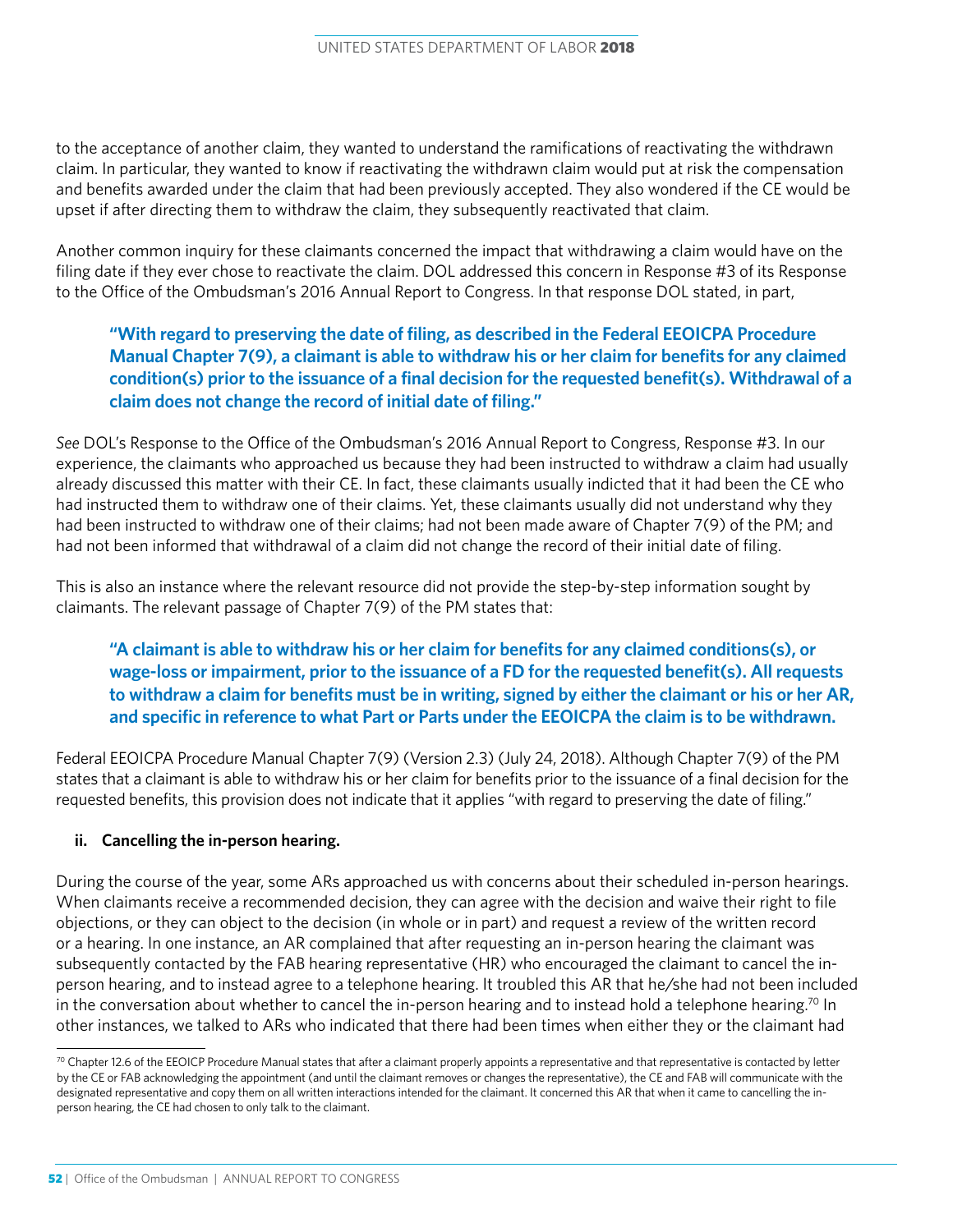been contacted by the HR in an effort to have the in-person hearing cancelled and to instead hold a telephone hearing. These ARs often complained that the HR had been very persistent in trying to convince them and/or the claimant to change from an in-person hearing to a telephone hearing. Still another AR contacted us on multiple occasions to complain that claimants were not being fully advised of their right to an in-person hearing.

We were also told of instances where claimants were contacted by HRs just days before the scheduled in-person hearing and informed that the in-person hearing had to be rescheduled. The HR would then offer the claimant the option of: (1) holding the in-person hearing at a later date, or (2) agreeing to cancel the in-person hearing, whereupon the HR promised to promptly schedule a telephone hearing. Because they were anxious to proceed with his/her claim, some claimants agreed to cancel the in-person hearing and to hold a telephone hearing instead. In other instances, they agreed to cancel the in-person hearing because they were concerned about upsetting a HR who seemed intent on changing the date and/or format of their hearing.

During a meeting for claimants, advocates and representatives hosted by OWCP in Washington, DC on October 24, 2018, ARs had the opportunity to voice their concerns about encounters where they or claimants had been encouraged by the HR to cancel the in-person hearing and proceed with a telephone hearing instead. DEEOIC responded by assuring these ARs that it did not have a policy that encouraged or instructed HRs to cancel inperson hearings. ARs were relieved to hear this. Nevertheless, some of these ARs questioned if there were still some HRs who were deciding, on their own, to limit the number of in-person hearings he/she had to attend.

### **F. MOST DEEOIC POLICY CHANGES ARE ONLY POSTED ONLINE, LEAVING CLAIMANTS UNAWARE OF THEM.**

When DEEOIC issued a new bulletin, circular, or other significant policy change, such changes were announced on DEEOIC's website under "Latest Program Highlights" or under "Program News." Changes to the PM were described in EEOICP Transmittals, which were only available online. Many of the claimants we encountered only became aware of a new bulletin, circular, change to the PM, or some other significant policy change when we mentioned the change to them.<sup>71</sup> These claimants often found it troubling to first learn of a change in policy or procedure well after the change had been made. The degree to which they found this troubling was often directly related to the extent they felt the change impacted their claim. The more they felt that the change could have impacted their claim, the more likely it was that they would suggest that there needed to be a system in place to alert them to relevant changes. When advised that these changes were often announced online, we were reminded that some claimants did not have access to the internet. We were also reminded that even where they had access to the internet, many claimants did not routinely visit DEEOIC's website to look for changes in law, policy, and/or procedure; and it was further noted that in many instances it was unlikely claimants would be able to identify an update as potentially impacting their claim for benefits. Claimants especially stressed that once their claim was denied, they did not routinely continue to visit DEEOIC's website. Rather, once their claim was denied, they assumed that DEEOIC would contact them if there were changes to law, policy, or procedure that could impact their claim.72

 $\eta$  On rare occasions a claimant would approach us with questions after learning about a policy change, or a change in the PM, bulletin, or circular from a friend or colleague.

<sup>72</sup> DEEOIC's website contains a link that allows individuals to subscribe to receive Medical Provider Updates via email, and in 2018, DEEOIC added a link allowing individuals to subscribe to program and policy updates via email as well. However, as with other online resources, most of the claimants we encountered were not aware that these email updates were available.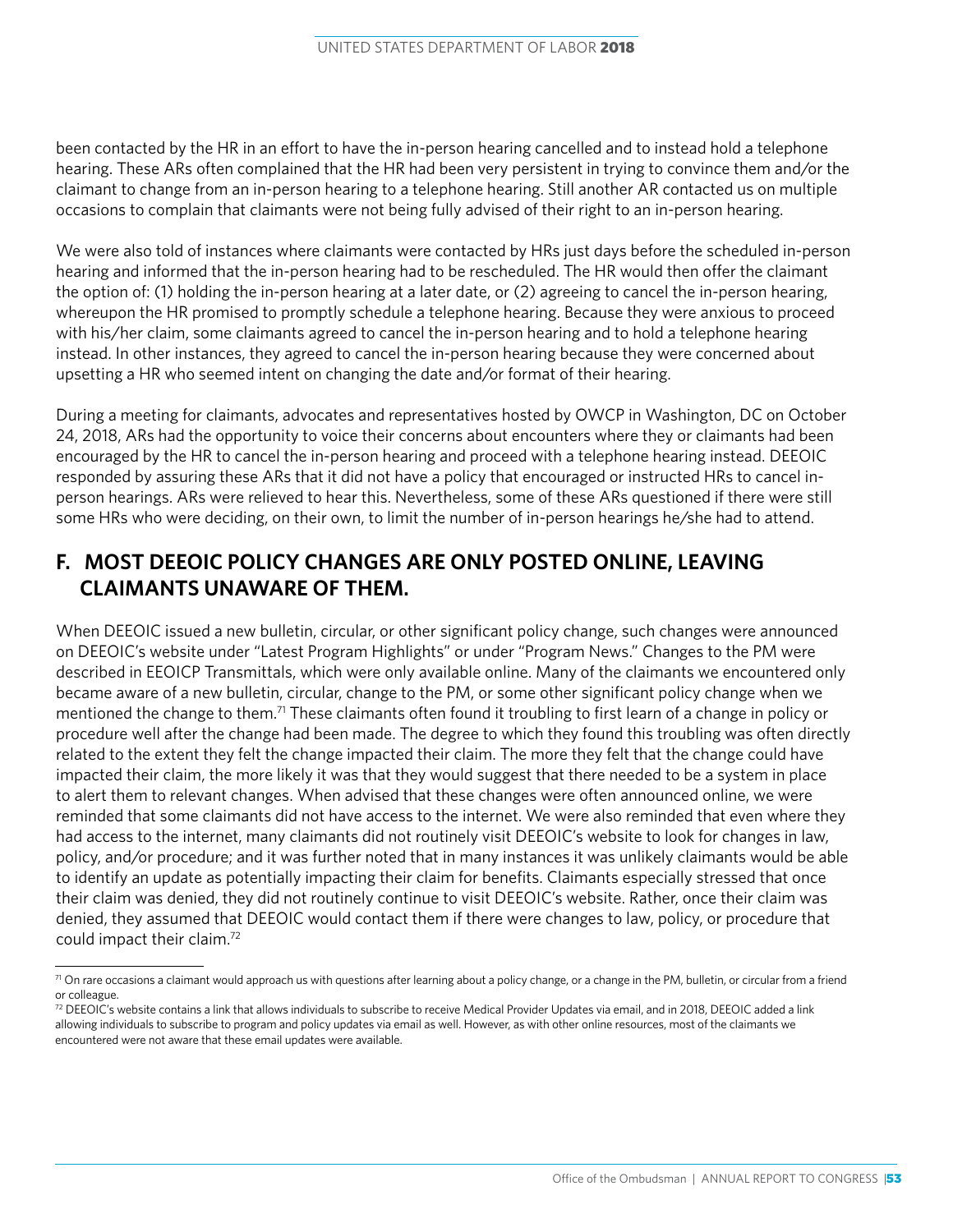#### **i. Claimants are not advised when DEEOIC conducts internal reviews to determine if reopening of certain claims are required.**

There were instances where DEEOIC's procedures required the identification and review of previously denied claims that might be impacted by a change in policy or rule. These procedures often directed each District Office to prepare a list of previously denied claims (affected by the change) and to have the district office(s) or the Final Adjudication Branch review the claims on this list to determine if reopening of the claim was warranted. These procedures did not require claimants to be notified that a review of their claim was underway, and did not require them to be notified if DEEOIC's internal review determined that reopening was not warranted. Thus, where a claim was reviewed by DEEOIC because of a change in policy or rule, but was not reopened, claimants oftentimes were not aware that the review had occurred. Instead, they learned of DEEOIC's internal review when someone other than DEEOIC told them about the review. Learning about this internal review from someone other than DEEOIC often prompted the claimant to want to ensure that his/her claim had been included in this internal review. And where they felt that the change in policy or rule had impacted their eligibility for benefits, claimants found it troubling that DEEOIC engaged in an internal review of their claim without first providing them with an opportunity to submit additional evidence to satisfy the updated change in law, regulation or policy.

DOL indicated that DEEOIC did not typically notify every claimant who may be part of these reviews, such as in situations involving new SECs or Program Evaluation Reports, because in many situations there is low likelihood any new evidence will alter the claim outcome. *See* DOL's Response to the Office of the Ombudsman's 2017 Annual Report to Congress, Response #8. Some claimants see this as a lack of transparency in the program. It troubles claimants when they are not timely and directly informed of developments involving their claim. And it further troubles them when, without notice and without an opportunity to develop additional evidence, DEEOIC determines that additional evidence would not alter the outcome of the claim. Since it is their claim, claimants would have preferred the opportunity to determine for themselves if they should try to develop additional evidence.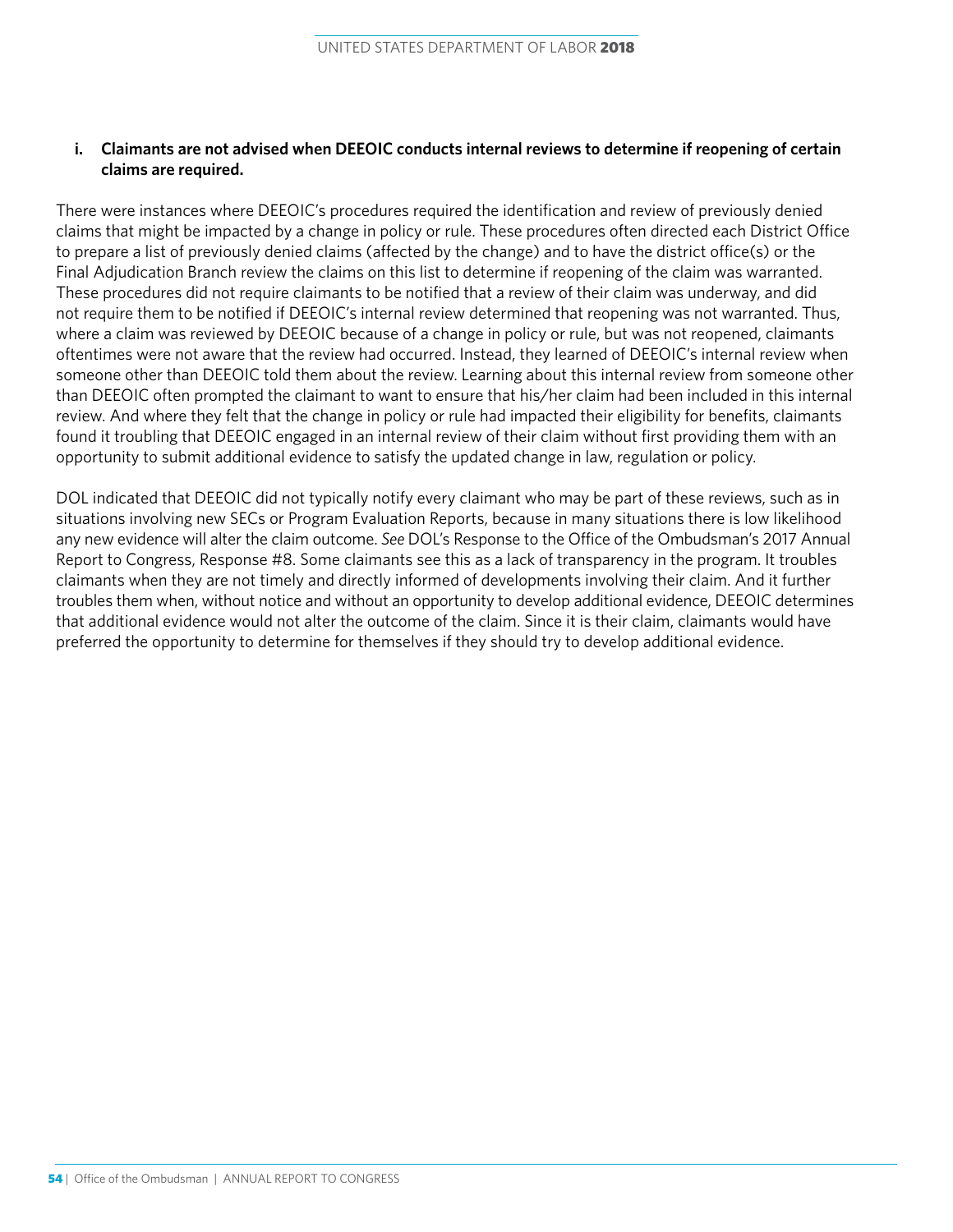# **RECOMMENDATIONS**

DEEOIC is to be commended for the efforts it has undertaken and the resources that it has developed to assist claimants with this program. Yet, more needs to be done. Here are our recommendations to address many of the common difficulties brought to our attention in calendar year 2018.

- 1. We recommend that DEEOIC continue to hold, and if possible, increase the number of outreach events that it sponsors each year. Outreach events not only provide an opportunity for potential claimants who are not aware to finally become aware of this program, they also provide an opportunity for individuals to ask questions and to gain further insights into this complicated program. In this regard, we have observed that while some claimants will not call to obtain assistance, they will attend outreach events in hopes that their questions might be answered at these events. In addition, some claimants prefer face-to-face encounters when talking about their claim. Outreach events offer the opportunity for claimants to speak face-to-face with representatives from the agencies in attendance.
- 2. In an effort to reach as many potential claimants as possible we also recommend:
	- a. That DEEOIC and DOE/FWP continue, and if possible, increase their work together on outreach utilizing the rosters compiled by DOE/FWP. The mailing lists compiled from DEEOIC data only contain the names of individuals who have already filed claims. The rosters compiled by DOE/ FWP are more extensive because they also contain contact information for individuals who have not filed an EEOICPA claim. Utilizing the DOE/FWP rosters is a cost-effective way to disseminate information about this program to potential claimants who are not already aware of this program, especially those who, over the years, dispersed all over the country.
	- b. DEEOIC give greater consideration to utilizing regional and national media, and other outlets, to disseminate information about this program. This is another cost-effective way to reach potential claimants who, over the years, have dispersed around the country. DOJ saw a significant increase in new claims following an article in an AARP publication.
- 3. The packet received by claimants when they file a claim DEEOIC should include a document that describes some of the more common resources available to claimants, and provide information on where to find these resources, including the web address where relevant. Many of the claimants we encountered: (1) were not aware of the resources that had been developed; (2) did not know how to access these resources; and/or (3) did not appreciate the value of these resources. In this regard, it has been our experience that even when they had access to a computer, claimants who are not computer savvy usually did not search the web when they needed help. Moreover, since merely mentioning a resource is not always sufficient, it would also be helpful if the claimants had a document that informed them how to access these resources and briefly explained what these resources were and how they could be useful.
- 4. Some claimants would come away with a better appreciation of a resource, and a better understanding of how to navigate a resource, if they could see a demonstration of that resource. The SEM and the medical provider search are two such resources. Adding a tutorial/demonstration of these resources on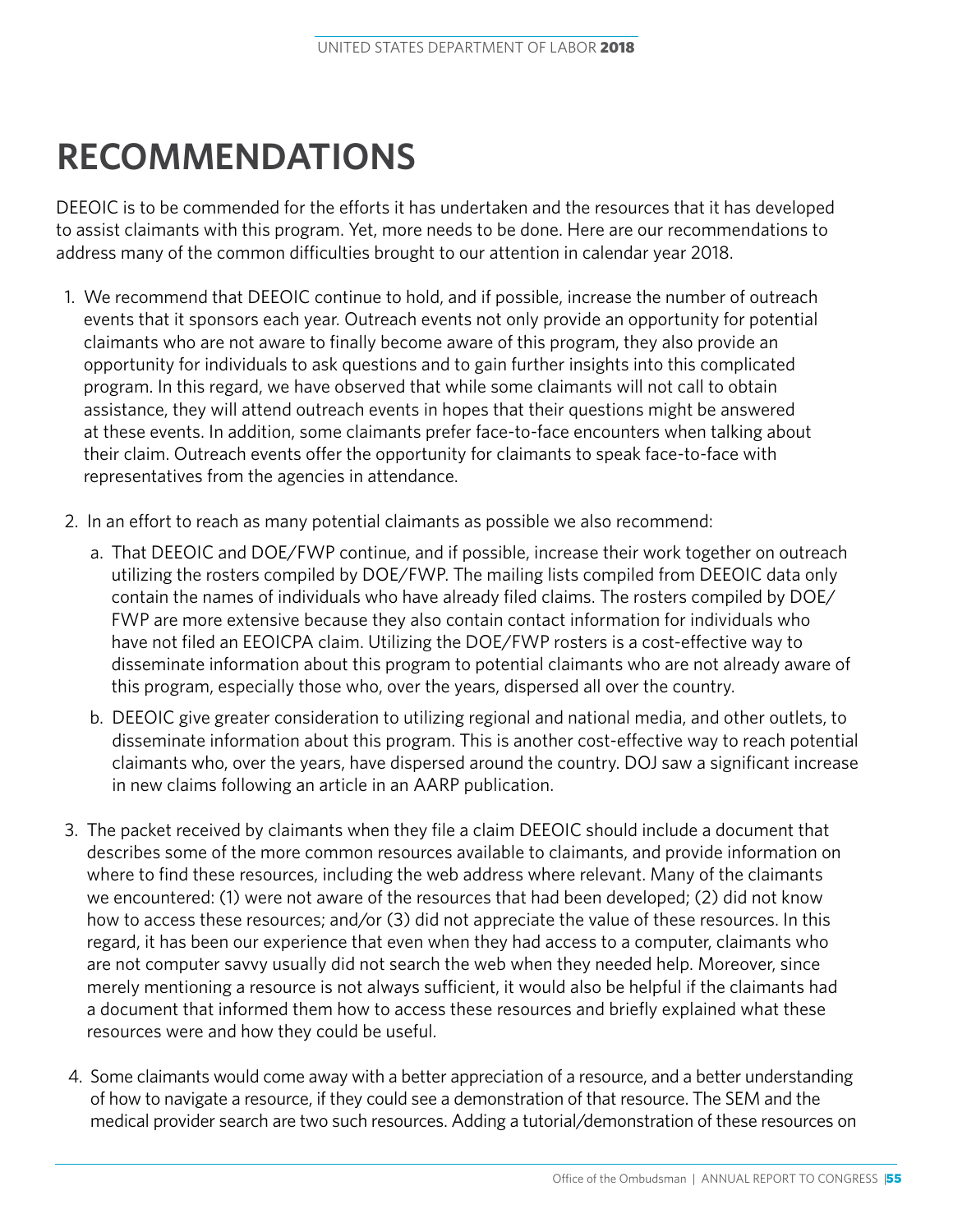DEEOIC's website would be beneficial. For example, including on its website a video from the sessions at the AR workshop where SEM and the medical provider search function were discussed.

- 5. More effort needs to be undertaken to ensure that claimants are able to promptly talk to their CE and HR, and that their messages are promptly returned. Thus, if CEs have two days to return calls, then there needs to be a mechanism to ensure that calls are returned within two days. In addition, if the claimant does not receive a return call within two days, there needs to be a mechanism that ensures that if he/she calls again, the claimant will be able to immediately talk to someone who can assist him/her. Some claimants are (or think they are) operating under strict timelines. Others do not want the processing of their claim delayed. Frustrations arise when it is difficult to timely communicate with the CE or HR. Even worse, when they do not receive a prompt response, some claimants proceed with their claim without the information or answers they need.
- 6. Claimants need to be informed that they can request their claim file or documents from their claim file. This lack of knowledge often impacts the ability of claimants to develop their claim, such as their ability to obtain a well-documented and well-rationalized reports from their physician. A big step in resolving this problem would be to let claimants know that they can request their claim file or documents from their claim file. And to lessen the instances where claimants have to return to their physician for supplemental reports, this information needs to be relayed to claimants as early in the claims process as possible.
- 7. Similarly, DEEOIC needs to clarify its policy/procedure of working with the claimant's treating physician. We continue to encounter instances where the medical reports prepared by the claimant's treating physician was deemed inadequate, yet it did not appear that DEEOIC had undertaken any effort to work with this physician to remedy/resolve the concerns with his/her medical report. Claimants (and their physicians) need a clear understanding of when and how this policy/procedure is applied.
- 8. A statement from DEEOIC encouraging the submission of comments and customer service complaints, and outlining how to submit these comments and complaints, should be posted on DEEOIC's website. The claimants who approached us after encountering an act of inappropriate customer service were usually hesitant, if not outright reluctant, to report these incidents due to their concerns of retaliation. In fact, some claimants questioned if such acts were condoned by the National Office. Measures need to be taken to assure claimants that DEEOIC values and wants to hear their comments and complaints, and that there is a process in place to respond to them.
- 9. We wish to reiterate our belief that a single point of contact for complaints would ease some of the concerns that claimants have with reporting complaints directly to DEEOIC. And it would further ease their concerns if this single point of contact was not directly involved in the adjudication of the claimant's claim. DEEOIC has indicated that it cannot currently provide a single point of contact. Nevertheless, we recommend that DEEOIC continue to explore opportunities to provide such a person.
- 10. Where DEEOIC recommends or suggests that a claimant withdraw a claim, DEEOIC should provide the claimant with the reasons for withdrawing the claim, and should explain the impact that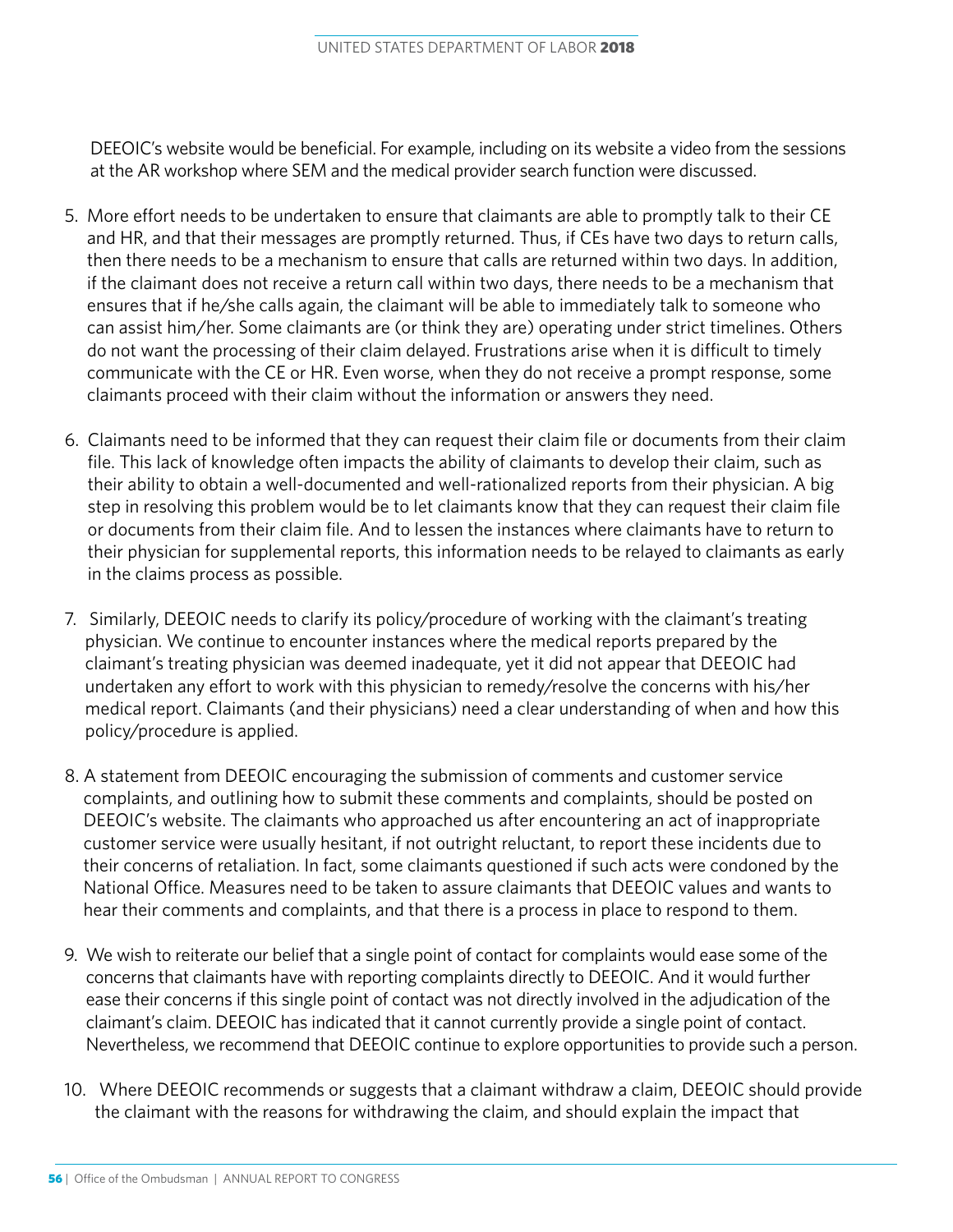withdrawing the claim will have if the claimant ever wants to reactivate that claim. Claimants need to fully understand why they are being asked to take this action and the impact of this action. This is crucial in order for them to make an informed decision whether to withdraw their claim and to know how to proceed thereafter.

- 11. Where medical billing issues arise, immediate effort should be undertaken to work with the provider to resolve these matters. When these situations arise, there is usually little the claimant can do to resolve them. Thus, claimants are often caught in the middle as DEEOIC and the provider blame each other for the billing problem. In our experience, these problems often linger until DEEOIC finally works directly with the provider. Yet, claimants are often anxious to have these bill-pay issues quickly resolved as they want to prevent these issues from impacting their credit and/or impacting the relationship with their provider. Thus, to avoid the frustrations that arise with these situations, more effort needs to be undertaken to ensure that the direct interaction between DEEOIC and the provider to resolve these matters occurs sooner.
- 12. Most of the claimants we encountered did not fully understand this program. Difficulties arose when they could not obtain clear and/or timely instructions, when they did not understand the instructions they received, or when the instructions did not resolve the problem. To assist claimants in navigating this complicated program we recommend that:
	- a. DEEOIC clarify the role of the Resource Center. Most of the claimants we encountered believed that once they filed their claim and had their OHQ interview, the Resource Center's involvement with their claim was complete. To the extent the Resource Centers provide other services this needs to be made abundantly clear. And this information needs to be widely disseminated to reach those who may not live close to one of the 11 Resource Centers.
	- b. When an online resource is referenced in a letter or decision, DEEOIC should include the web address for that resource. Merely mentioning a resource is not always sufficient to alert claimants that this resource is available online. Providing the web address will facilitate the claimant's ability to locate this resource.
	- c. DEEOIC continue to emphasize the importance of well-reasoned and well-rationalized decisions that acknowledge the relevant evidence submitted by claimants, and explains why this evidence is credited or not credited. And in this regard, DEEOIC's policy about self-reported evidence provided by claimants needs to be clearly stated and clearly available to claimants. In particular, claimants need to clearly understand if other evidence must be in the record before selfreported evidence will be credited.
- 13. Consideration should be given to a more effective way of providing claimants with the step-by-step instructions they often need. Currently, the CE or the HR is the primary resource for claimants as they process their claim. The CEs and HRs endeavor to assist claimants and in some instances their assistance is sufficient. However, in other instances, this assistance is not enough. In light of all of duties they have to perform, one has to question if CEs and HRs always have the time to devote to each claimant. Moreover, some claimants question the adequacy of the guidance provided to them by the person whose primary job it is to adjudicate their claim. And they especially question the adequacy of this guidance once this person has indicated or decided how he/she is going to rule on the claim.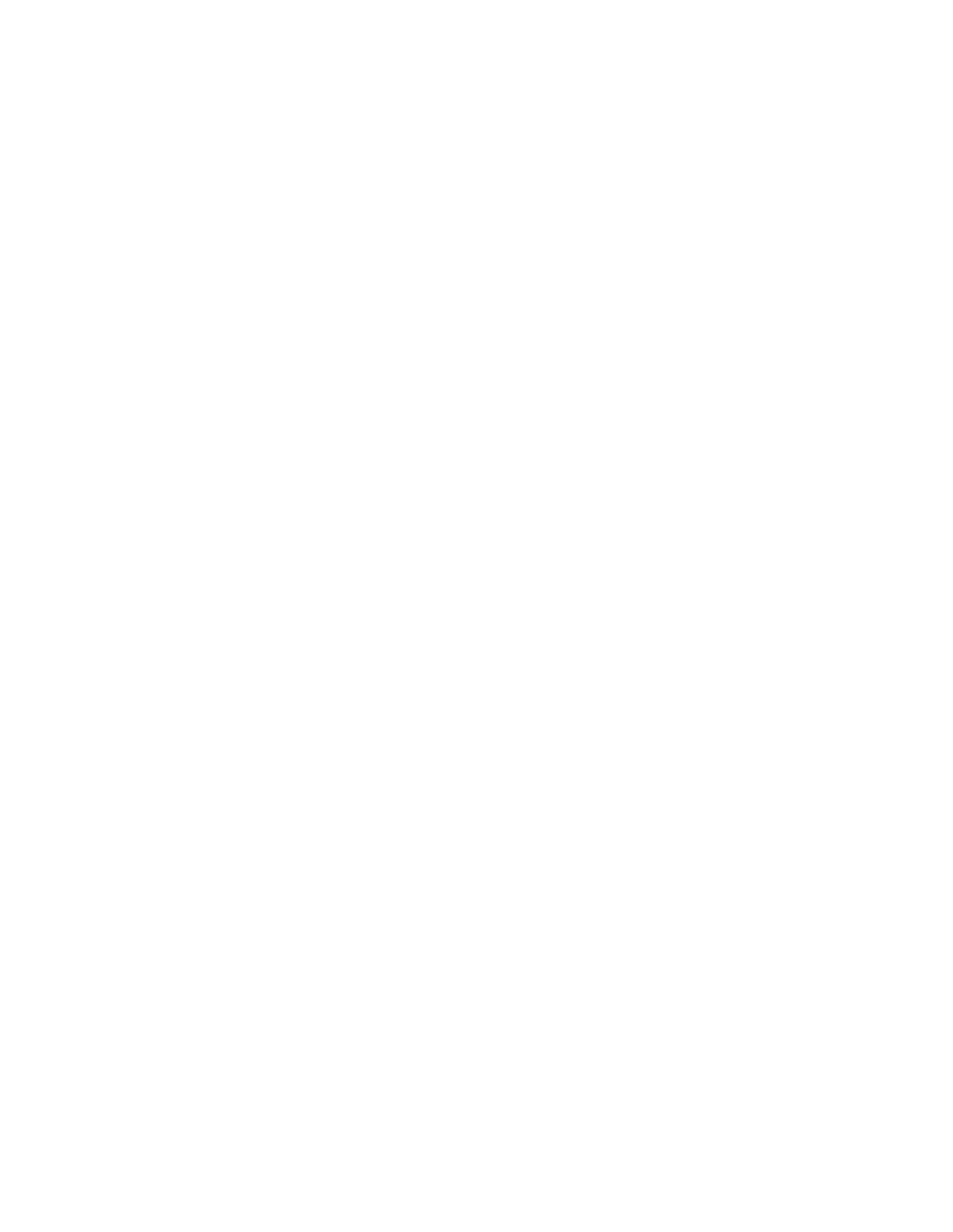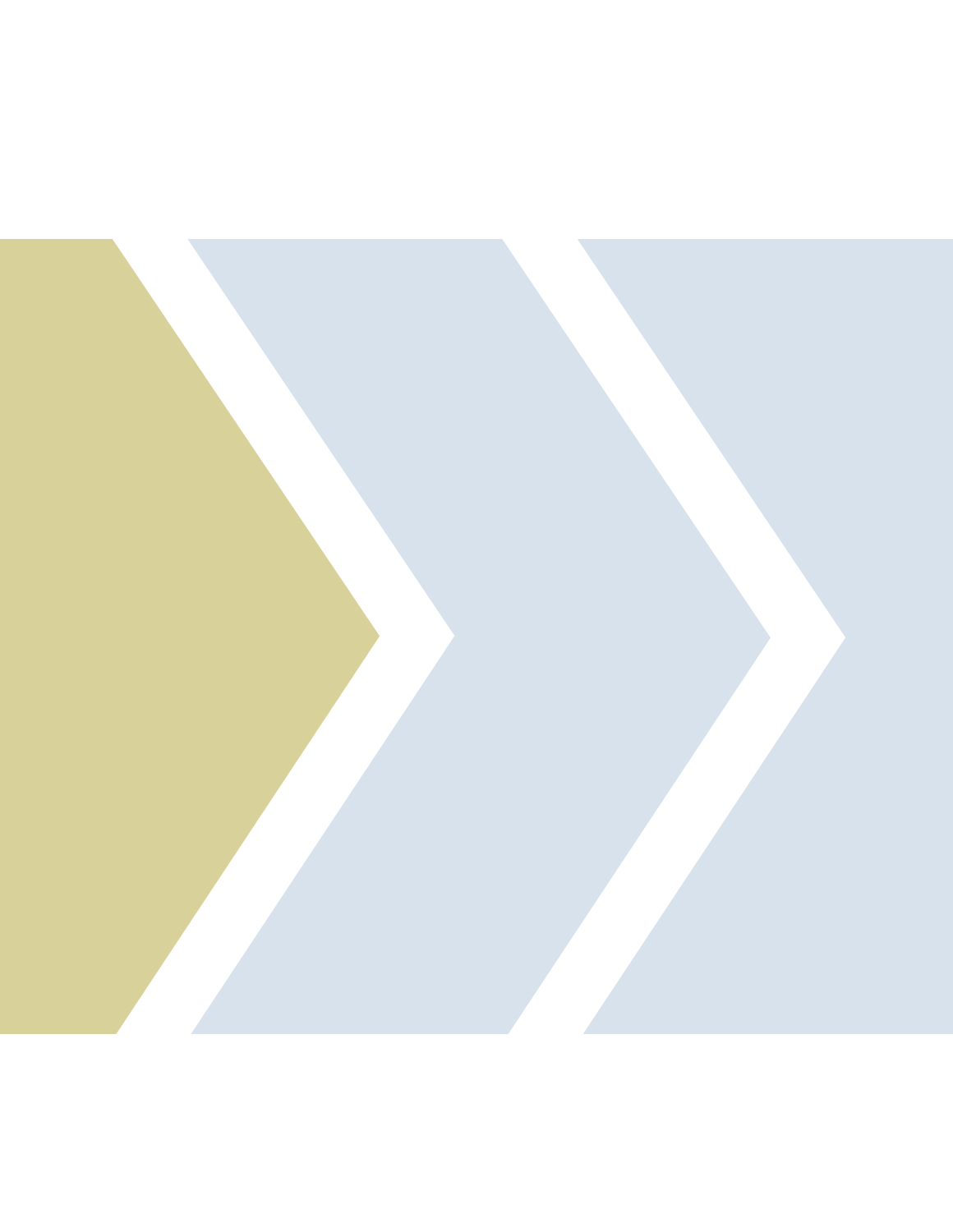## APPENDIX 1 **SOME COMMON MISCONCEPTIONS ABOUT THE EEOICPA PROGRAM**

- 1. Some claimants believe that in creating this program, Congress intended to cover anyone who worked onsite at a facility associated with the development and building of U.S. nuclear weapons.
- 2. We encounter claimants who believe that the EEOICPA only compensates those with claims for cancer.
- 3. Some claimants do not realize that if their claim is denied, they can file additional claims if they suffer new illnesses.<sup>73</sup>
- 4. Part B specifically compensates for only four illnesses. As a result, when it comes to Part E some claimants incorrectly assume that there is a list of the illnesses potentially covered under this part as well. Consequently, some claimants delay filing their claim while they first try to determine if their Part E illness is on any such list.
- 5. Many claimants are not aware they can appeal a final decision to U.S. federal district court.
- 6. The cap on monetary compensation under Part E is \$250,000. Some claimants mistakenly believe that every successful Part E claim will, over time, result in the receipt of \$250,000.
- 7. There was a belief that when a claim was expedited because the claimant was terminally ill, DEEOIC eliminated certain steps in the claims process.
- 8. While many claimants know that Resource Centers will assist with the filing of new claims, they are unaware that these Centers will also assist with a variety of other claim processes, such as help with finding a physician or resolving medical bill-pay issues.
- 9. Many claimants erroneously believe that the SEM database includes links between toxic substances and illnesses that can be aggravated by or contributed to exposure to these substances. In fact, the SEM database only includes illnesses that have a causal link to a toxic substance.
- 10. Employees of AWEs may have worked with toxic substances other than radiation, but under the EEOICPA they are only covered for cancers caused by exposure to radiation.

<sup>73</sup> While some claimants are aware of the option to request reopening of a claim, we found that many were not aware that they could file a new claim if they subsequently developed new illnesses. We especially found that claimants whose claims for skin cancer had been denied were not aware that they could file new claims if new skin cancers were diagnosed.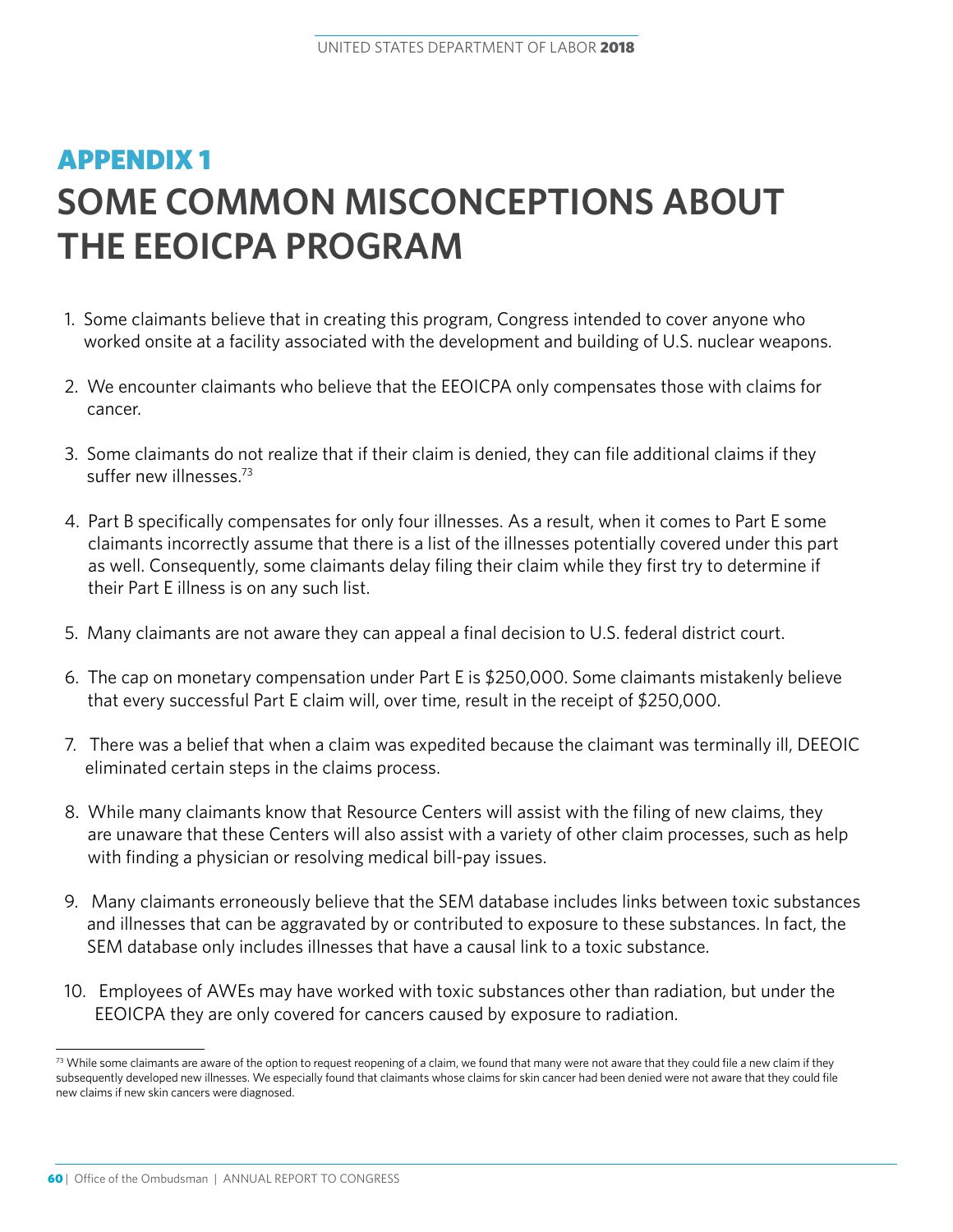## APPENDIX 2 **DOL'S RESPONSE TO THE OFFICE OF THE OMBUDSMAN'S 2017 ANNUAL REPORT TO CONGRESS**

The Department of Labor's (DOL) Office of Workers' Compensation Programs (OWCP) administers its responsibilities under the Energy Employees Occupational Illness Compensation Program Act (EEOICPA) with the intent of following the will of Congress in enacting the EEOICPA: to pay compensation and medical benefits to all eligible nuclear weapons workers (or their eligible survivors) who incurred illnesses in the performance of duty at a covered facility. In FY 2017, OWCP continued to improve benefit delivery by strengthening program integrity, improving technology, updating policy, and enhancing the accuracy and efficiency of medical claims adjudication and payments. The Energy program's mission is an important one and OWCP remains committed to serving its claimants, beneficiaries, and their families.

#### **1 – Difficulties with the Statute**

#### **The Ombudsman states that claimants find it difficult to obtain guidance from DOL when trying to understand and apply the attorney fee schedule.**

**Response**: The guidance regarding attorney fees originates in the EEOICP A statute and regulations. The statute states that under Part B, with respect to services rendered in connection with a claim, an individual cannot receive a payment that is more than two (2) percent for the filing of an initial claim for payment of lump-sum compensation, and ten (1 0) percent with respect to objections to a recommended decision denying payment of lump-sum compensation. Payments under Part E apply to the same extent as Part B. Guidance regarding representative services can be found on the Division of Energy Employees Occupational Illness Compensation (DEEOIC) website in Chapter 12 of the DEEOIC Procedure Manual.

There are stark differences in the way claims are filed, adjudicated, and paid, between Part B and Part E of the EEOICP A. OWCP agrees the attorney fee structure does not work for Part E, for many of the reasons that the Ombudsman notes on pages 17, 18, and 34 of his report. Further, the fee structure provides little incentive for authorized representatives to take on EEOICPA claimants who have complex and/or timeconsuming cases. The complaints the Ombudsman receives from claimants and authorized representatives regarding the attorney fee structure are accurate and in fact have been raised ever since Part E was enacted in 2004. However, OWCP cannot change or remove the limits imposed by Congress in the statute. Any change to the fee limits and the way that they apply can only be attained through legislation.

**Claimants asked whether the Division of Energy Employees Occupational Illness Compensation can develop a procedure that allows claimants to file a claim (and thus establish a date of filing) yet postpone the processing of the claim when they are currently facing other pressing life challenges.**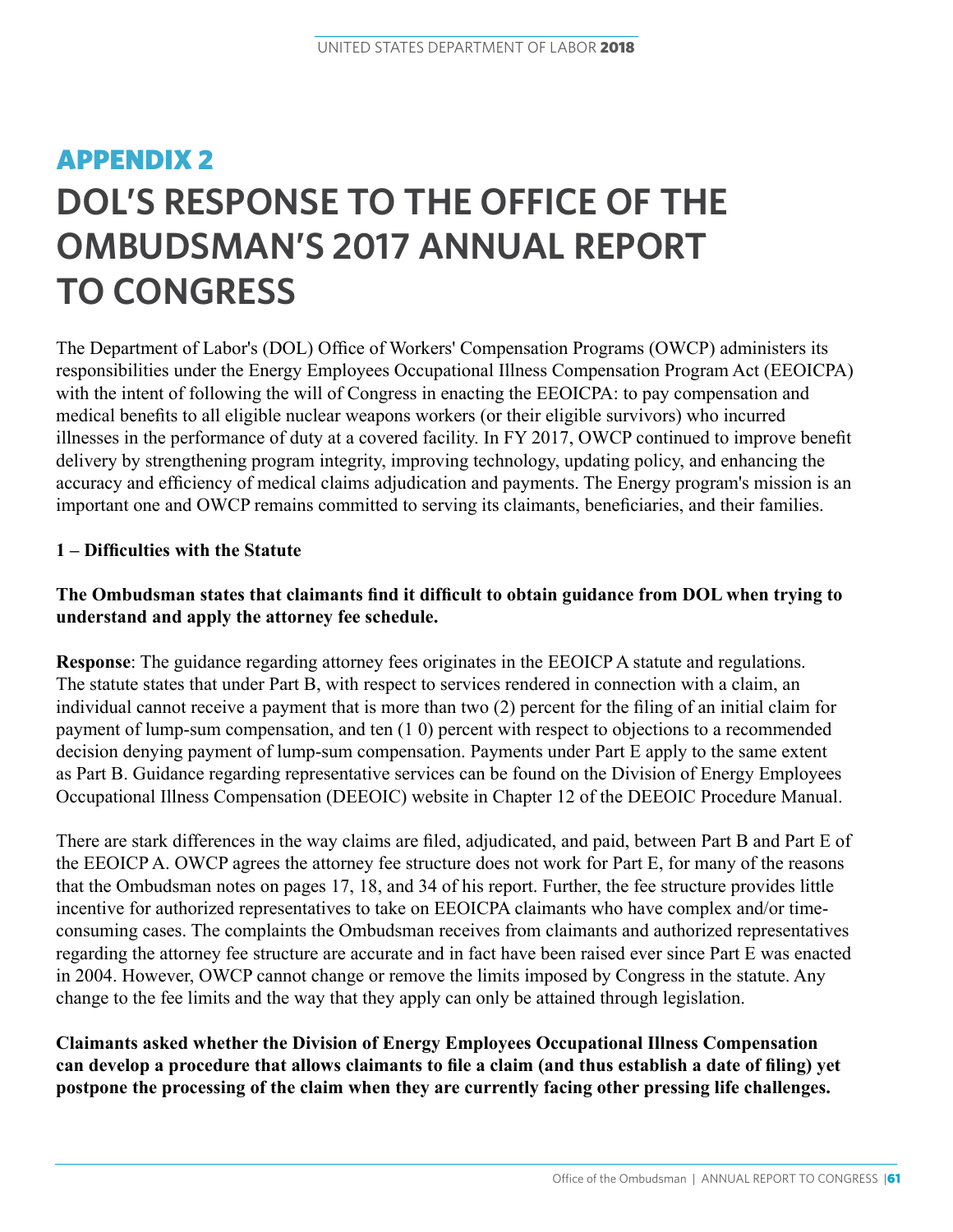**Response**: With regard to preserving the date of filing, a claimant who wishes to postpone action on a claim can do so by withdrawing his or her claim. A claimant is able to withdraw a claim for benefits (for any claimed condition) at any time prior to the issuance of a final decision for the requested benefits. Withdrawal of a claim does not change the record of the initial date of filing. OWCP honors all requests to withdraw a claim for benefits that are submitted in writing and signed by either the claimant or his or her authorized representative. Claimants may also request a reopening of their claims at any time. OWCP ensures claims are processed and adjudicated as quickly as possible, and therefore manages the timeliness of claims from the date of initial filing to recommended and final decisions. OWCP's claims examiners are held to strict standards for adjudication timeliness; once a claim is filed, they are allowed limited windows of time for certain actions. If claimants were allowed to file to preserve a filing date, without withdrawing a claim or receiving a recommended or final decision, it would be difficult for OWCP to ensure all claimants are treated fairly by an expeditious, objective process.

#### **2 – Difficulties Arising from a Lack of Awareness of the EEOICPA Program**

**The Ombudsman mentions that there are potential claimants who are still not aware of this program. He notes that DEEOIC's outreach efforts have primarily focused on areas near covered facilities. The Ombudsman would like OWCP to explain efforts undertaken to bring awareness of the program to those who have moved away from covered facilities to other areas of the country.** 

 and inform healthcare providers (including physicians and home health care organizations) about EEOICP A **Response**: OWCP understands the importance of outreach to the nuclear weapons community, and agrees that the agency must use a variety of outreach strategies to reach as many people as possible. The Energy program continues to focus its outreach on both nuclear weapons workers and healthcare providers. The purpose of the outreach is to educate potential claimants, current beneficiaries, and authorized representatives about the program; provide assistance in filing claims; provide an understanding of the adjudication process; benefits as well as their responsibilities in prescribing care and providing services.

OWCP recognizes former employees or their survivors may no longer live close to covered facilities. The agency has therefore tried various methods to reach a broader audience. In FY 2017 and FY 2018, the program conducted a series of face-to-face outreach events across the country with nuclear weapons workers and their families, to raise awareness of the program. These events drew 567 people and targeted employees of facilities located in Colorado, Illinois, Iowa, Missouri, New Mexico, Pennsylvania, Utah, and West Virginia. In FY 2018, OWCP also conducted outreach in Ames, Iowa, to align with the new Ames Laboratory Special Exposure Cohort effective February 1, 2018. OWCP also placed advertisements in newspapers and newsletters in Alaska, Arizona, California, Illinois, Florida, Kansas, New York, Ohio, and Texas, to alert readers to the names of covered facilities in the various regions and how to file claims under the program.

As mentioned, OWCP's outreach efforts target multiple audiences. During FY 2017 and FY 2018, OWCP conducted twelve medical teleconferences for medical providers, reaching 454 callers. The agency held training in Florida and Washington for more than 45 authorized representatives, after sending invitation letters to more than 2,200 individuals currently serving as authorized representatives in 17 states. OWCP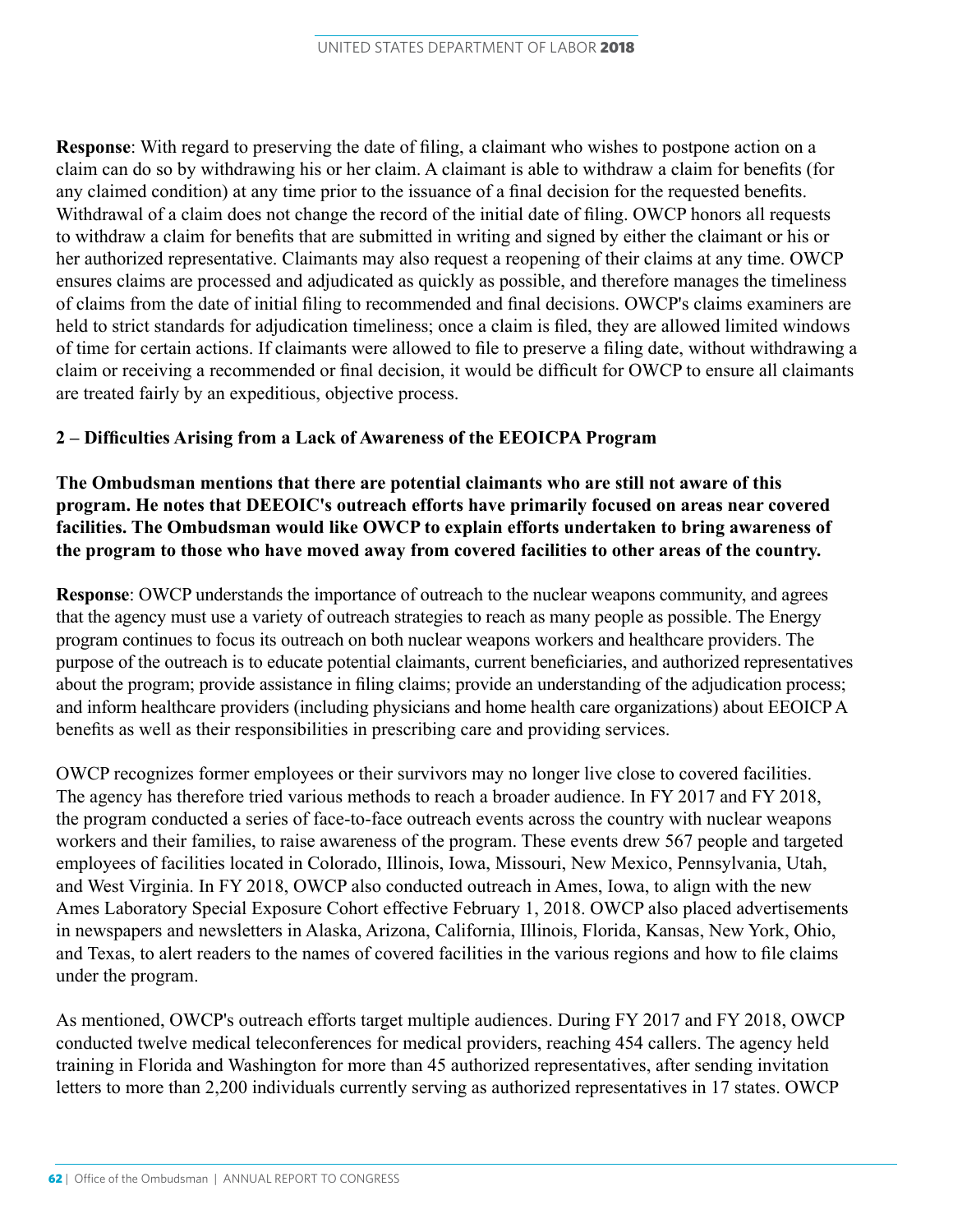utilizes an email subscription service for 629 current subscribers seeking medical updates, and 5,684 subscribers interested in policy updates (as of January 2019). The agency also utilizes its website and social media platforms to provide comprehensive program information online to the general public.

The Energy program's network of resource centers in 11 regions of the country provide an initial point-ofcontact for workers interested in the program and those filing claims under the EEOICP A. The resource centers serve new claimants who need to complete claim forms and gather documentation to support their claims, and they assist claimants who have been awarded compensation and medical benefits under the program. For example, the resource centers help beneficiaries complete prior authorization forms for medical care and durable medical equipment, fill out medical and travel reimbursement claim forms for out-of-pocket expenses, and resolve medical billing issues. They also help medical providers enroll in the program. Further, they provide information about the ·program to local groups and organizations; support OWCP's outreach efforts across the country; coordinate with covered facilities to distribute program information to unions and employee newsletters; and place program information at senior centers, residential care facilities, Departments on Aging, libraries, etc.

OWCP partners with the Joint Outreach Task Group (JOTG) whose members include OWCP, the Department of Energy (DOE), the Department of Health and Human Services' National Institute for Occupational Safety and Health (NIOSH), the Office of the Ombudsman for the EEOICPA, and the Office of the Ombudsman for NIOSH. JOTG members plan the locations and annual schedule of all JOTGsponsored town hall meetings, and they help advertise these events. In FY 2017 and FY 2018, JOTGsponsored outreach included town hall meetings in Simi Valley, California; San Bernardino, California; Pasco, Washington; and Santa Fe, New Mexico. The meetings drew 266 participants. Accordingly, OWCP utilizes multiple outreach strategies to reach audiences and continually seeks new ways to improve its outreach efforts to potential claimants, and will continue to do so.

### **3 – Claimants Do Not Understand the EEOICPA Program**

**The Ombudsman states that his office encounters claimants who do not have a basic understanding of the EEOICPA program. He says that, according to claimants, information is only provided if and when they specifically ask for information. Claimants do not know what to ask for and often receive vague information or pertinent information well after the timeframe in which it would have been most useful.** 

**Response**: OWCP understands claimants may not fully understand the EEOICP A, the claims adjudication process, or their role versus the supportive role of OWCP in collecting evidence to support a claim. Although a great amount of information is provided to claimants, the fact is Congress created EEOICPA as a complex, ever-changing program with different eligibility criteria between Part B and Part E and multifaceted issues to develop and adjudicate on any given case.

During the development of a claim, claims examiners communicate with claimants primarily by phone and through written development letters to explain "next steps" and provide guidance on what information is needed from the claimant. OWCP continually works with claims staff to ensure development letters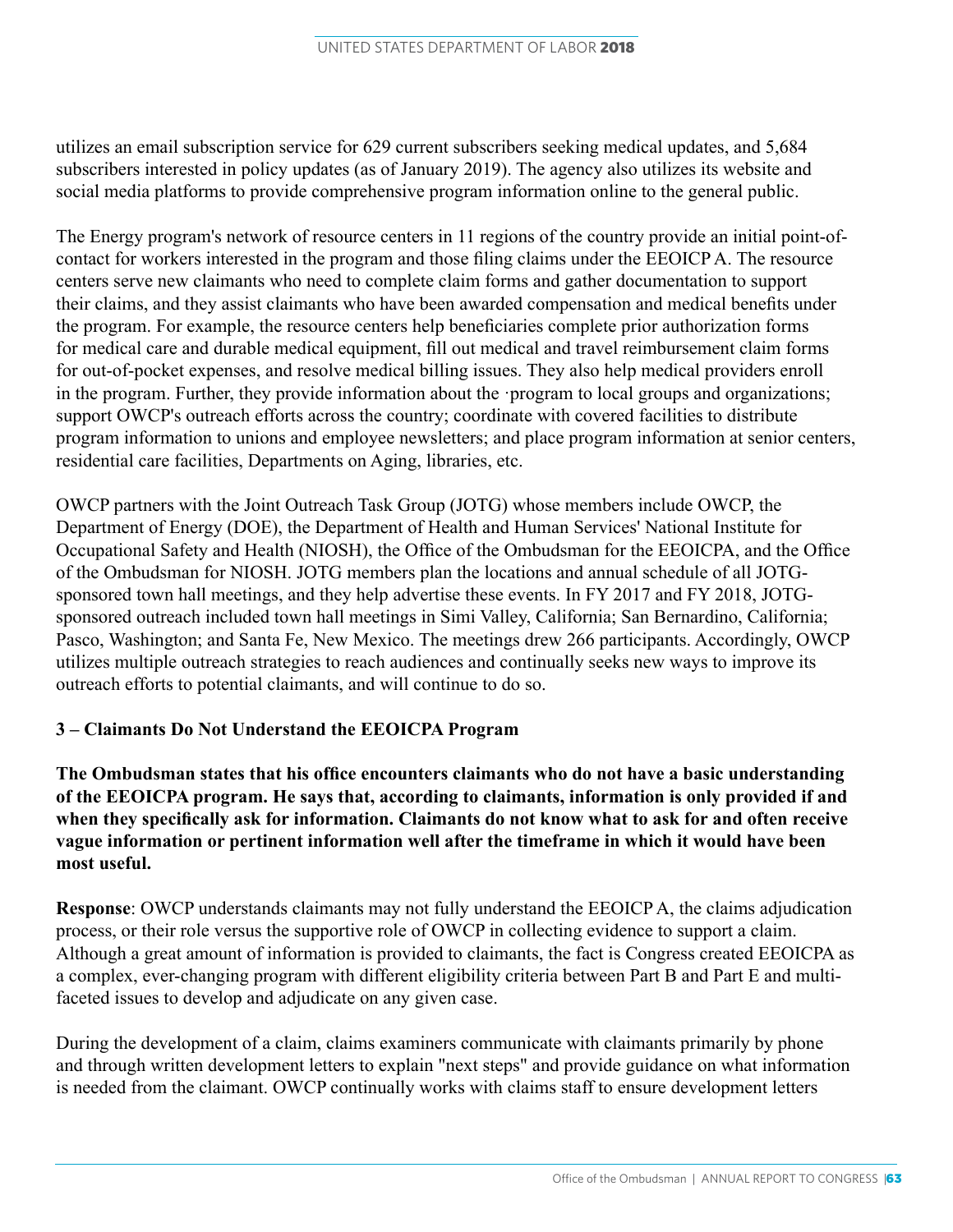are specific in requesting what is needed and ad vising of actions the claims examiner will take or has taken already. The Final Adjudication Branch provides written guidance for hearings, finals decisions, remands, and reopenings, and OWCP's medical bill contractor and DEEOIC's Branch of Medical Benefits Adjudication and Bill Processing provide ongoing guidance concerning medical benefits and medical bill pay.

OWCP would benefit if the Ombudsman could convey more specific questions being asked as they occur, so that OWCP can immediately address a claimant's need for information.

#### **4 – Difficulties Obtaining Assistance**

**The Ombudsman states that claimants' lack of familiarity with the program hinders their ability to seek assistance. He explains that claimants do not know where to turn for assistance. For example, the Ombudsman's office has been approached by claimants who were trying to resolve medical bills. He also notes that claimants who do not have access to the Internet or who are not familiar with using the Internet are at a disadvantage when it comes to obtaining information about the EEOICPA. Likewise, the use of program terminology and acronyms are a barrier to claimants' understanding of the claims process and what is expected of them.** 

**Response**: OWCP invests a great deal of time in communicating with, supporting, and working with claimants on a one-on-one basis. In FY 2017, for example, the resource centers responded to 31,157 phone calls, conducted 4,538 occupational history interviews; and performed 112,698 follow-up actions with claimants. In FY 2018, their interactions included 28,969 phone calls, 4,071 occupational history interviews, and 118,999 follow-ups. The resource centers also worked with claimants to file 18,366 claims in the two fiscal years combined. At the district offices, claims examiners worked directly with claimants to collect information and evidence to support their claims, leading to the issuance of 22,400 recommended decisions in FY 2017 and 21,289 recommended decisions in FY 2018. The Final Adjudication Branch issued 35,432 final decisions in the two fiscal years combined. In all communication to claimants throughout the claims process, OWCP provides instructions (including phone numbers, fax numbers, and mailing addresses) regarding who to contact for questions and assistance. Claimants are also given access to printed brochures, Frequently Asked Questions, a list of acronyms, and the Federal (EEOICPA) Procedure Manual. In addition, resource center staff are available to assist claimants with their use of website tools such as the Electronic Document Portal (EDP), Claimant Status Page, the DOE Facility List Database, Site Exposure Matrices (SEM), BTComp Subcontractor Database, and OWCP's Medical Provider Search.

In April 2018, DEEOIC added a new Branch of Medical Benefits Adjudication and Bill Processing, which has a new Branch Chief and two Unit Supervisors, one overseeing Medical Benefits Adjudication and the second overseeing Medical Bill Processing and Program Integrity. Employees selected to serve as medical benefits examiners are experts in medical authorizations and billing. The new OWCP structure has helped to ensure a consistent decision-making process with respect to medical requests, increased effectiveness in processing medical benefits claims, and more efficient one-on-one resolution of medical bills. When DEEOIC is made aware of a claimant having medical billing issues, the medical bill processing team does everything within its purview to assist. This includes outreach to the provider to resolve any billing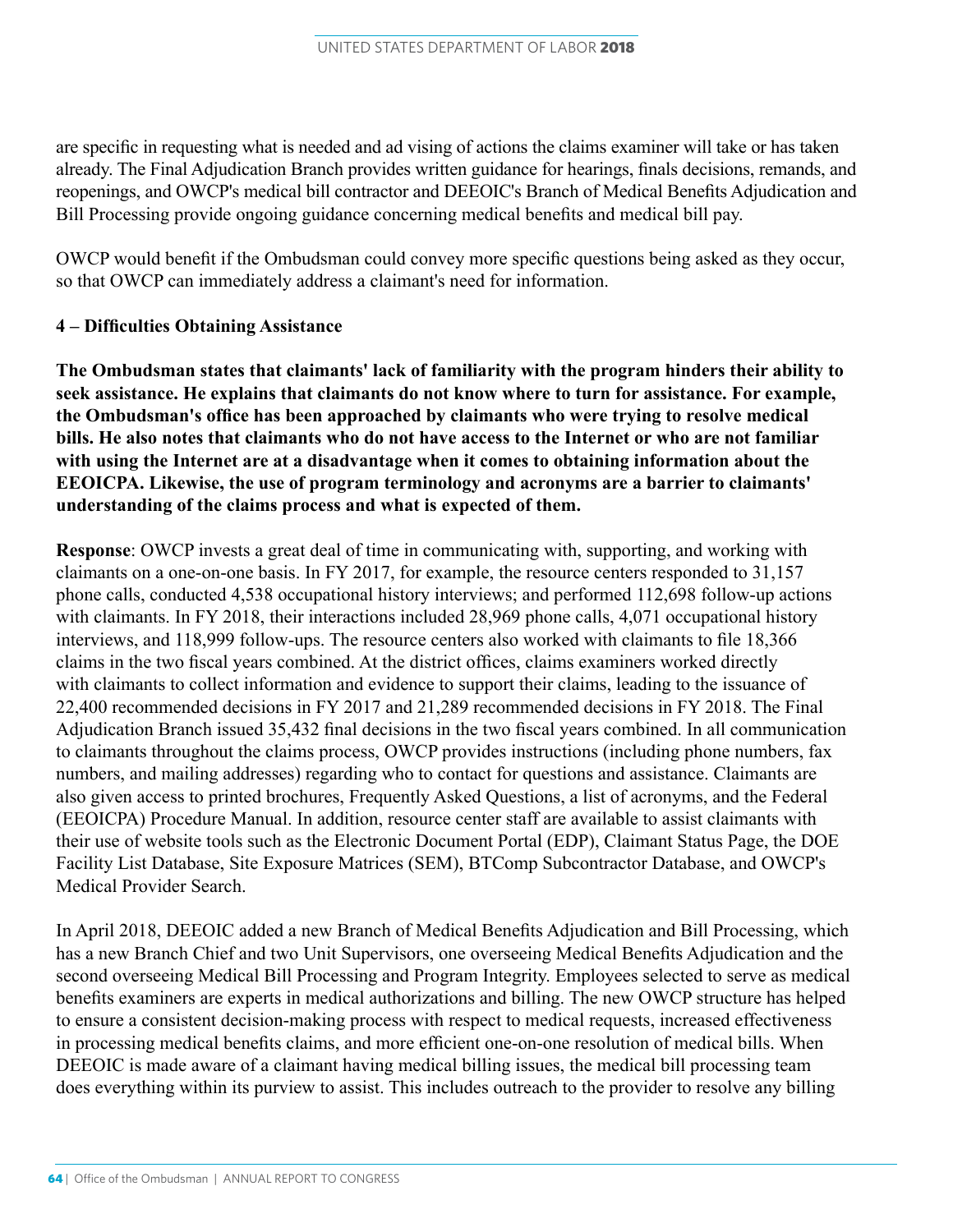issues or clear up any discrepancies. The central bill processing agent is required to process bills within 30 days of submission of a properly completed bill, and as long as the services are related to an accepted 4 condition and any preauthorization requirements are met, the services are paid. The claimants may also contact the appropriate district office and speak with their claims examiners regarding any medical bill. In addition, the resource centers assist with medical billing issues; resource center staff can provide assistance in person or over the telephone.

OWCP understands some claimants may not use or have access to the Internet and this can prevent their access to the information, tools, and resources available on the website. However, OWCP believes its investment in online technology is a critical benefit to a majority of claimants. For instance, the agency has seen an increased use of the EDP which allows claimants to submit documents electronically. Since 2015, when the EDP was first implemented, DEEOIC has seen a steady increase in the number of documents submitted online (35,904, 72,358, 81,544, and 87,313 in fiscal years 2015, 2016, 2017, and 2018, respectively) while simultaneously seeing the number of documents received through the mail room decrease. This demonstrates a substantial increase in claimants' use of the web-based EDP over the four years and a reduction in physical mail compared to pre-EDP levels.

For claimants without Internet access, OWCP is always willing to provide verbal assistance and printed information, and will continue to do so. When the Ombudsman's office encounters claimants with these issues, it would be helpful if they could provide the claimants with the educational materials that they have created and/or are available through the Program's web site.

#### **5 – Difficulties Obtaining Representation and Locating Physicians**

# **The Ombudsman noted that some claimants cannot find an authorized representative who is willing to assist them and/or assist them with certain aspects of their claim.**

**Response**: The duty of an authorized representative under the EEOICP A is to the appointing claimant. The claimant has the ultimate decision-making authority to designate or remove an authorized representative from acting on his or her behalf with regard to a claim. Each claimant also bears the responsibility of paying any fee or other costs associated with the actions of a representative. OWCP does not attempt to persuade a claimant toward representation, nor do we interfere in his or her choice of representative. It should be noted representation is not required in order to file a claim or receive payment. It is the claimant's option to choose representation. The same level of support and service is provided to all claimants, regardless of representation.

# **The Ombudsman reports that claimants encounter difficulties finding physicians to treat them. Physicians often cite one or more of three reasons for refusing to treat EEOICPA claimants: prior problems getting paid, not wanting to be second-guessed by DEEOIC, or too much paperwork.**

**Response**: Physicians play an important role as OWCP's partner in improving the quality of care for claimants. The OWCP is committed to helping claimants access the highest quality physicians, hospitals, and other healthcare providers. The 0\\'CP medical bill contractor offers the following services to assist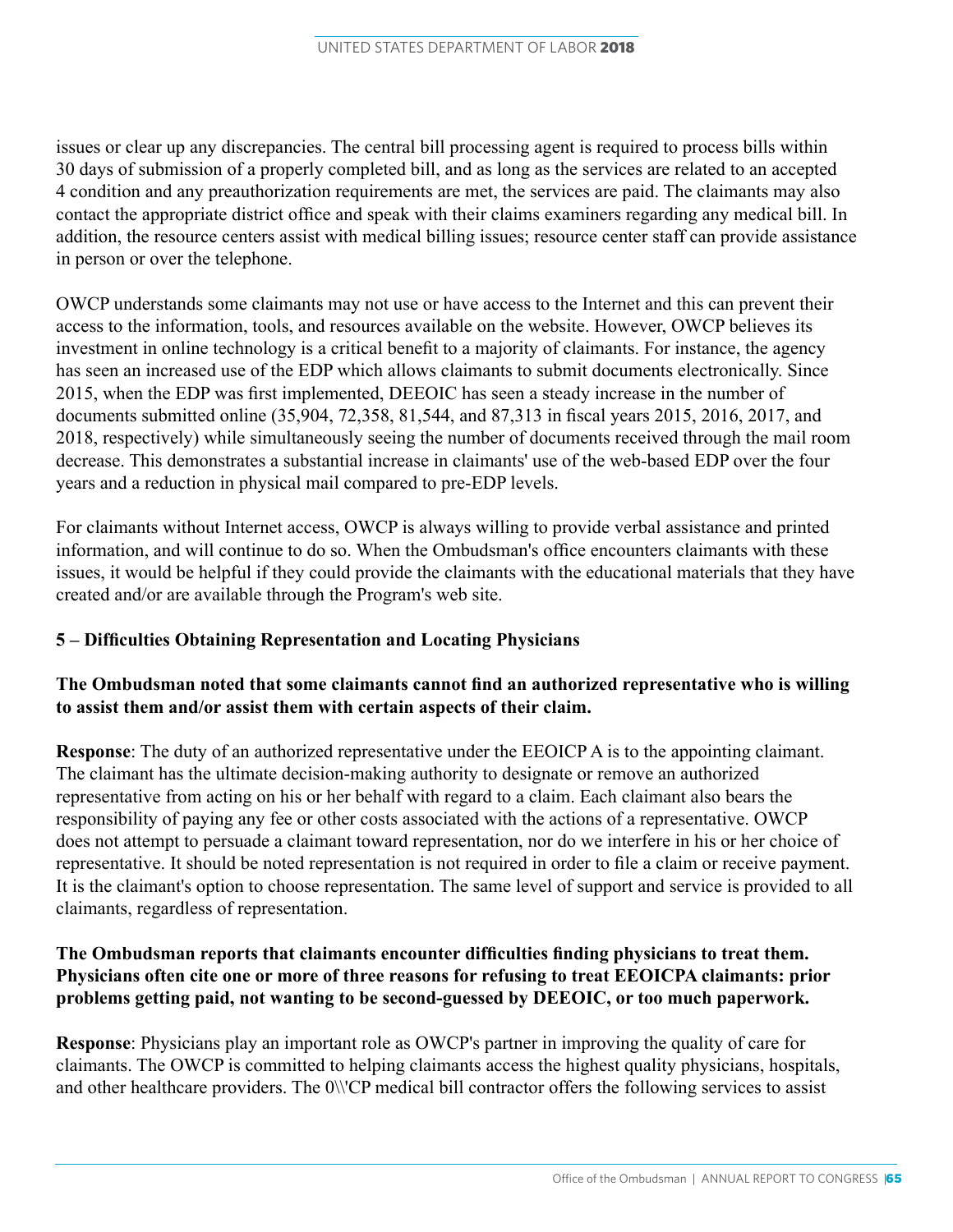physicians: online functionality, one-day authorizations, one of the shortest application processes in the industry, reimbursement amounts above Medicare, and a 24-hour pharmacy call center. Through their website, physicians are able to enroll online, submit medical 5 bills electronically, receive guidance on OWCP pricing methodologies, and access a range of topics, including International Classification of Diseases code set 10 (ICD-1 0) announcements, prior authorization requirements, EEOICPA bulletins, and impairment evaluations, to name a few.

OWCP district offices also assist physicians, often serving as the mediary between the claimant and his or her physician. For instance, claims examiners may contact physicians to collect and clarify medical evidence; delineate between a claimant's covered and non-covered illnesses; explain what is needed in a letter of medical necessity; discuss medical bills; discuss authorizations for durable medical equipment; and/or simply update provider information. In addition, DEEO IC' s National Office conducts quarterly teleconferences, which include specific topics and question and- answer sessions, with medical providers. DEEOIC's Branch of Medical Benefits Adjudication and Bill Processing oversees medical benefits adjudication and medical bill processing, and works with providers to resolve medical billing issues.

If a claimant is having difficulty locating a physician, OWCP can provide a list of enrolled medical providers. OWCP can also provide a list of physicians who are qualified to conduct impairment evaluations. There are also provider search features on the DEEOIC website and the Web Bill Processing Portal, which allow claimants to search for medical providers in their locale. The provider search feature allows searches by the following: provider type, physician's last name or practice name, physician's first name, city, state, zip code, and specialty. Each of the providers listed in the search feature is actively enrolled with OWCP as a medical provider and has opted to be included in the search feature.

A listed provider (or services rendered by the provider) does not constitute an endorsement by OWCP, nor does it guarantee the medical provider/facility will be reimbursed by OWCP for specific medical services provided to a particular claimant. The appearance of a specific medical provider's name in the listing of providers does not require the provider to treat a particular claimant. This is true even if OWCP has already advised the claimant in writing medical treatment for a particular condition within the provider's listed specialty has been authorized. With respect to physicians not wanting to be second-guessed, pursuant to the statute and regulations DEEOIC is under an obligation to obtain supporting medical rationale for any statements made by a physician, rather than to simply accept them as factual.

# **6 – Difficulties Locating Evidence**

**The Ombudsman said claimants question the assistance they can expect to receive from OWCP when trying to locate employment and exposure records since these records are not always available. He also noted claimants' concern that 30 days is not sufficient time to develop and submit evidence, especially medical evidence. He noted that when given 30 days to submit evidence, claimants are not aware that they can ask for an extension of time. Claimants have also indicated they do not always receive adequate guidance on what DEEOIC needs from them in order to approve their claim.** 

**Response**: Under the EEOICPA, unless otherwise specified in the statute, the claimant bears the burden of proving by a preponderance of evidence the existence of each and every criterion necessary to establish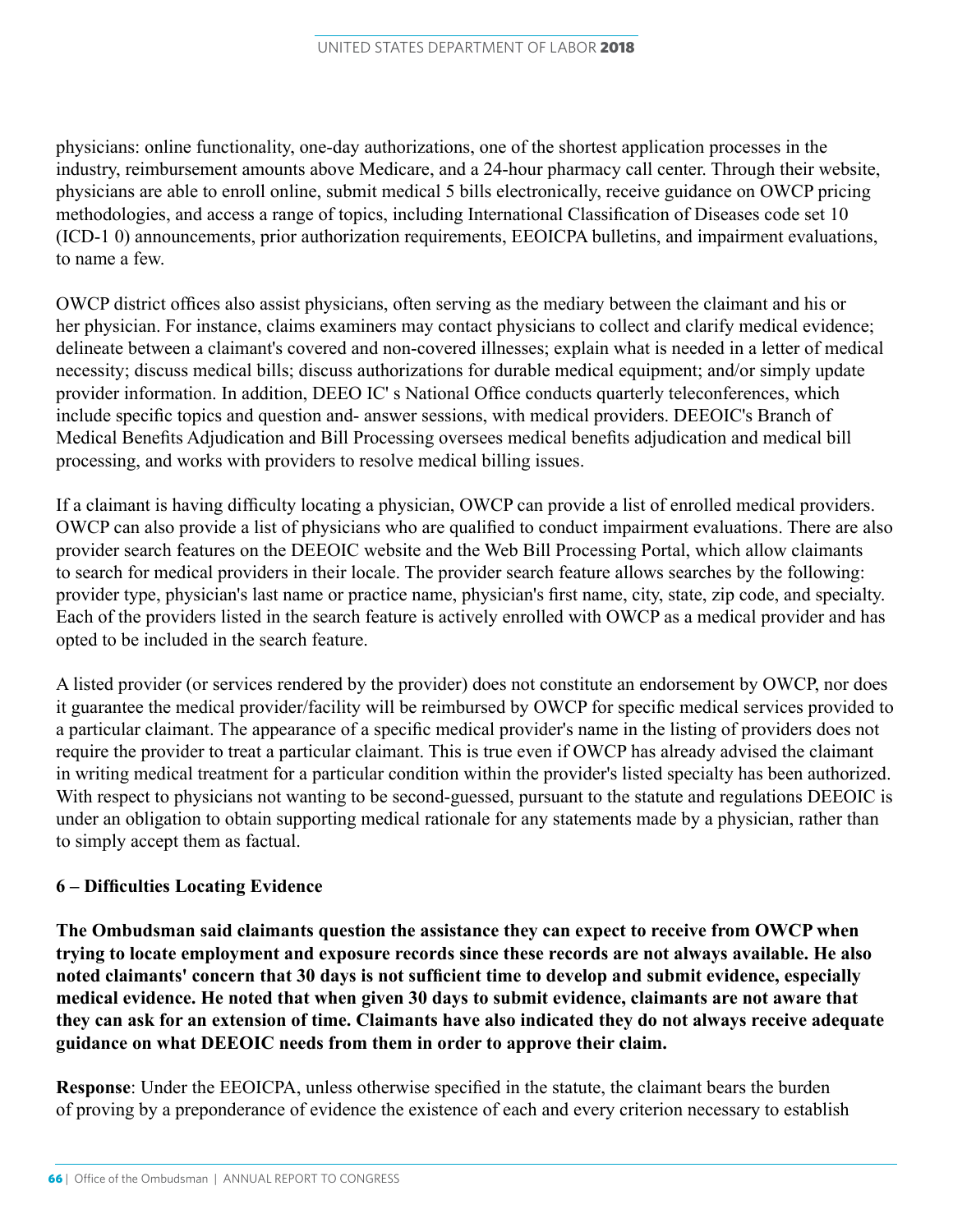eligibility under any compensable claim category. To help claimants meet 6 this burden, OWCP is required by § 7384v to provide claims assistance under Part B, specifically, assistance in securing medical testing and diagnostic services for covered beryllium illnesses, chronic silicosis, or radiogenic cancer, and such other assistance as may be required to develop facts pertinent to the claim. To meet its statutory obligation under Part B, OWCP has implemented a number of policies and procedures to assist claimants in gathering facts or finding evidence. OWCP has also voluntarily applied the same standards of assistance to claimants under Part E.

To assist claimants in verifying their employment, OWCP has implemented interagency agreements with both DOE and the Social Security Administration for access to earnings/ employment records, and in the case of DOE, any retained health records or other work-related documents. OWCP works closely with DOE and DOE's Former Worker Medical Screening Program on locating records. Additionally, OWCP contracts with the Center for Construction Research and Training to maintain a database of contractor/ subcontractor employers at certain DOE facilities. Evidence of employment by DOE, a DOE contractor or subcontractor, beryllium vendor, or atomic weapons employer (A WE) may be made by the submission of any trustworthy contemporaneous records that on their face, or in conjunction with other such records, establish the employee was so employed, along with the location and time period of such employment. No single document is likely to provide all elements needed for a finding of covered employment, but rather, each piece of evidence can contribute valuable elements needed to make a finding of covered employment.

Regarding exposure· records, the Site Exposure Matrix (SEM) database goes a long way toward helping claimants meet their burden of proof to establish work -related exposure to toxic substances under Part E. OWCP, with the assistance of DOE, conducted extensive research and investigation into sites, facilities, groups of workers (i.e., job categories, job duties, etc.), exposures, diseases, and exposure links. Based on this research, OWCP developed the SEM database, which contains information on the types of known toxic substances at DOE facilities (and uranium mines and mills) covered under the EEOICPA, the associated job categories likely exposed to the toxic substances, and the possible health effects of exposure. In addition to utilizing the SEM, OWCP considers DOE employment and exposure records, security clearances, dosimetry badging, incident or accident reports, industrial hygiene and safety records, and affidavits attesting to the accuracy of a claim.

OWCP contracts for the services of industrial hygienists to conduct individual exposure assessments for Part E claims. This is particularly important when claimants may not have been aware of the extent of their exposure to toxic substances while performing their jobs. Further, OWCP provides the services of contract medical consultants to assist claimants in establishing work-related causes of illnesses, particularly in cases where a claimant's treating physician may not be able to provide the necessary medical support for the claim.

OWCP sets deadlines for submission of evidence to prompt timely action on claims by both claims staff and claimants. However, a claimant who requests an extension of time beyond 30 days may be granted an extension. OWCP continually strives to improve its communication to claimants, including guidance regarding the medical and exposure evidence necessary to prove a claim and the timeframes in which information must be submitted. The procedure manual guidance and 7 training provided to claims examiners are available on the OWCP, Division of Energy Employees Occupational Illness web site.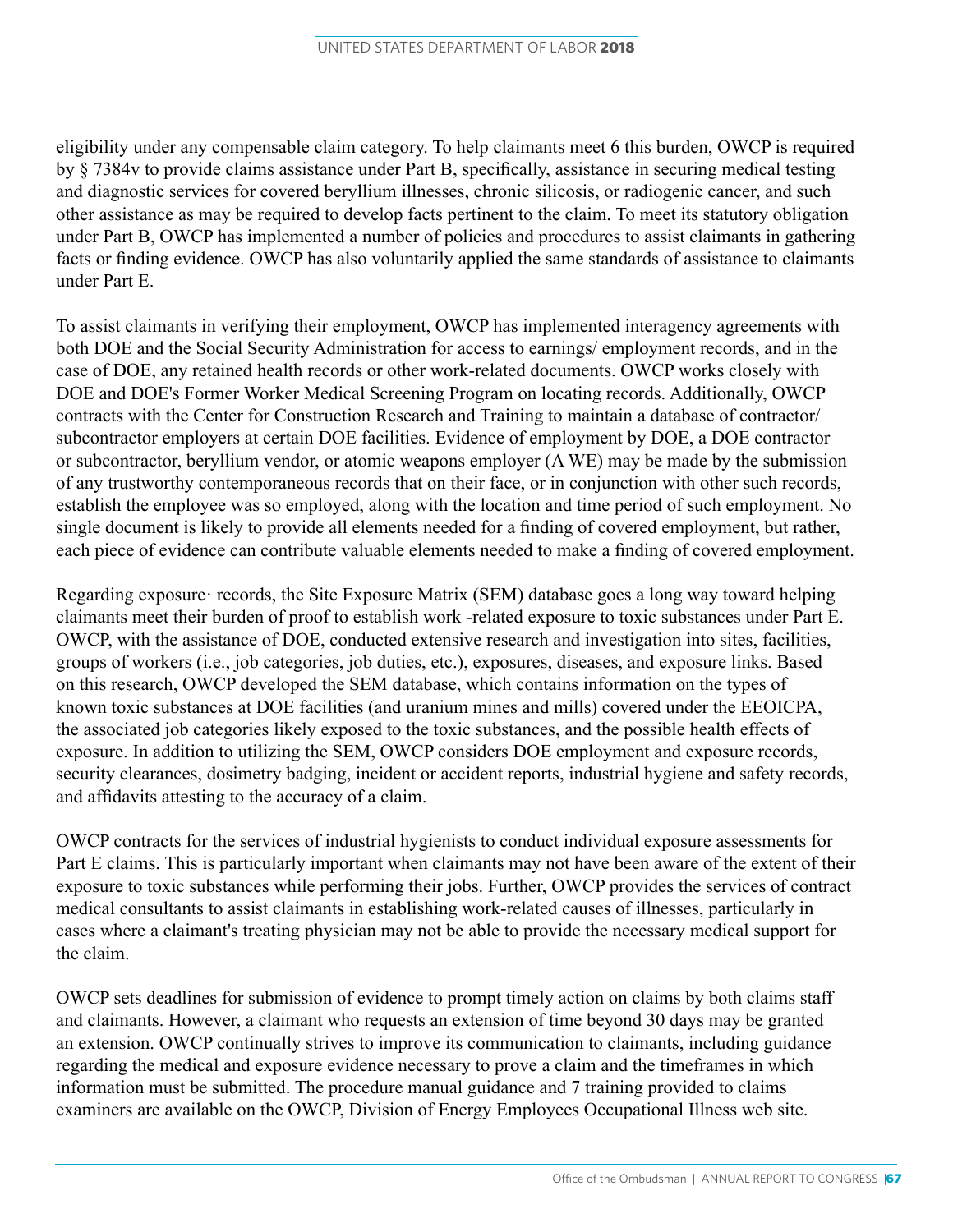### **7 – Difficulties with the Weighing of Evidence**

# **The Ombudsman reports that claimants complain that DEEOIC does not independently judge the credibility of the affidavits prepared by claimants and close family members.**

**Response**: OWCP considers statements provided by way of an affidavit in conjunction with other evidence submitted in support of a claim. Affidavits completed by co-workers, supervisors, family members, or other credible sources are accepted when they are consistent and make sense with the claim as a whole. The claims examiner must use his or her own judgment to ascertain the weight given to any piece of evidence, including affidavits. The Federal (EEOICP A) Procedure Manual provides the following guidance:

- When documentation in the file supports portions of an affidavit, the probative value of the remainder of the content of that affidavit is high. In the alternative, when an affidavit is in conflict with other material in the file, its probative value is diminished.
- Affidavits from co-workers and managers generally carry more weight than those from family members, as it is likely they would be in a better position to provide details about job descriptions, labor categories, buildings, covered timeframes, monitoring, and potential exposure.
- Affidavits alone are usually insufficient to prove the existence of a contractual relationship between DOE and a company.
- More detailed affidavits carry more weight than vague, generalized statements because more specific information is more easily corroborated than that which is ambiguous.
- An affidavit not containing first-hand knowledge has very little probative value, as it is nothing more than hearsay.

# **The Ombudsman reports that claimants do not understand why they are not provided a copy of their Occupational History Questionnaire. He said claimants complained they were not provided with an adequate opportunity to supplement the evidence they submitted.**

**Response**: The Occupational History Questionnaire (OHQ) is used to record information supplied by an employee or a survivor concerning first-hand knowledge of the employee's occupational exposure to toxic substances. For Part E causation claims, the OHQ is important because it helps identify the labor categories and job titles an employee held and when these jobs were held at each claimed site. The OHQ provides the claimant an opportunity to identify the buildings and work areas the employee was assigned, union affiliation, the chemicals or substances that the employee may have used or encountered, and his or her use of any personal protective equipment and how that equipment was used in his or her daily work. If a claimant requests a copy of the OHQ at the time it is recorded, one is provided. Additionally, a claimant may request a copy of his or her case file at any time. If a claimant needs to add information to his or her case file, including information which they believe was missing on the OHQ, he or she may do so. The EDP allows claimants, their attorneys, authorized representatives, and authorized family members to easily upload claim documentation into the OWCP Imaging System (OIS). Claimants may also contact their claims examiners at any time to submitadditional evidence to support their claims.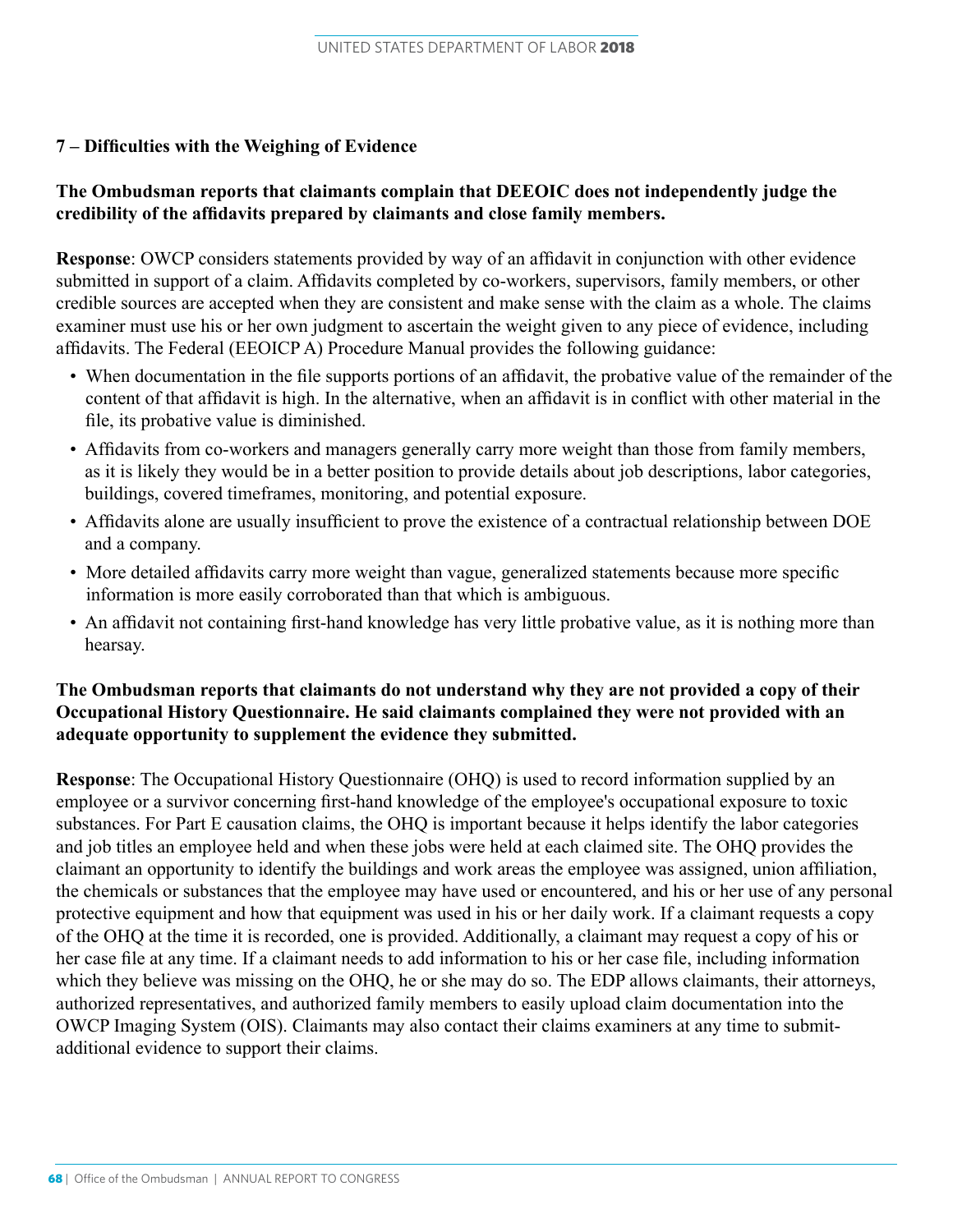#### **The Ombudsman said claimants felt that DEEOIC did not credit evidence they submitted if it was not consistent with the information found in the Site Exposure Matrices (SEM).**

**Response**: Under Part E, claims examiners must determine whether sufficient evidence exists to show that an employee's occupational exposure to a toxic substance was "at least as likely as-not" a significant factor that caused, contributed to, or aggravated his or her diagnosed condition (CFR 30.230d(l)(ii)). During the development of a claim, a claims examiner will research medical, employment, and occupational records for evidence of an employee's exposure to toxic substances. The claims examiner will also utilize the SEM database to determine if there is a known causal link between covered employment, exposure to toxic substances during such covered employment, and the resultant illnesses arising out of such exposure.

While the SEM is a valuable tool in developing and assessing for exposure information and potential relationships between exposure and disease, it is one of many sources claims examiners use. When claimants and/or authorized representatives provide information regarding exposure or causation, claims examiner weigh the information along with all of the other documentation they can obtain. This may include a search in SEM, referral to an industrial hygienist or toxicologist, or referrals to contract medical consultants. Claimantsubmitted evidence is weighed along with all of the other information in the case file in order to make an informed decision.

The OWCP would benefit if the Ombudsman could convey the specific concerns raised as they occur, so that OWCP can immediately address a claimant's need for more information.

**The Ombudsman reported that claimants do not understand why DEEOIC specialists are provided a Statement of Accepted Facts (SOAF) and documentation from their claim file before issuing report, but neither they nor their physician are provided this documentation when being asked to produce similar reports or evidence. The Ombudsman said claimants wonder why they are not permitted to speak to the Industrial Hygienist (IH) or Contract Medical Consultant, or why they are not provided DEEOIC specialist reports prior to receiving their recommended decision.** 

**Response**: Sometimes a claimant will submit documentation of a scientific nature that s/he believes shows a relationship between their illness and exposure to a toxic substance that is not validated by available program resources (e.g., SEM). In these instances, the matter is referred to a toxicologist or industrial hygienist who is asked to assess whether such studies are appropriate to establish a scientifically established health effect. For a toxicology referral, the claims examiner prepares a Statement of Accepted Facts (SOAF) along with a set of questions relating to the issue(s) for determination. The claims examiner must include factual information on the SOAF that is relevant to assist the toxicologist with his or her review. A claims examiner also uses the SOAF when referring a case to a contract medical consultant, for example, when DEEOIC seeks 9 an opinion on whether medical records support an acceptance of an illness, or a second opinion/referee opinion is required.

Copies of relevant consultant reports are sent with a recommended decision denying a claim based on causation. If the claimant requests a copy of the specialist's report outside of this process, the claims examiner will provide a copy of the report along with a cover letter which explains the specialist is acting in a consulting capacity to DOL on an aspect of the claim and DOL will make the final decision on the claim. OWCP agrees there are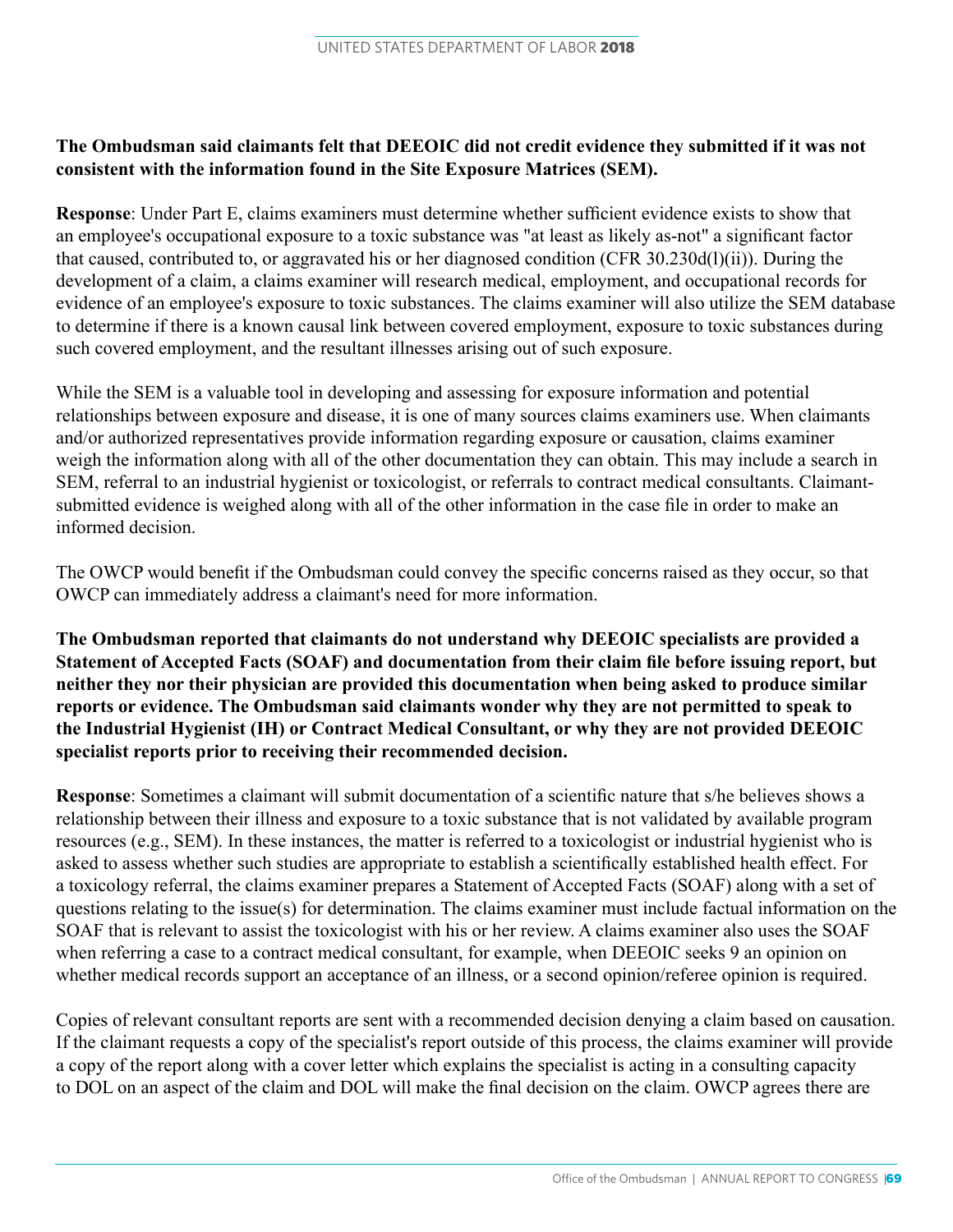situations in which it would be beneficial to send a SOAF or similar document to the treating physicians and is currently training claims staff to ensure that they provide treating physicians with an equal opportunity to review information where appropriate and feasible.

## **8 – Difficulties with the Adjudication Process**

## **The Ombudsman mentioned that there are instances where evidence that claimants submit is not acknowledged or discussed in the decisions issued by DEEOIC.**

**Response**: Chapter 24.6 of the Federal (EEOICPA) Procedure Manual provides guidance to claims examiners on writing recommended decisions. The guidance states that in writing decisions, claims examiners are to provide a robust, descriptive explanation of how the evidence satisfied or failed to satisfy the eligibility requirements of the EEOICPA, including any interpretive analysis the claims examiner relied upon to justify the decision. In a recommended denial, the claims examiner will discuss the evidence he or she sought; how the claims examiner advised the claimant on evidence sought; deficiencies of the evidence; assistance provided to overcome a defect; and the claimant's response. The claims examiner's recommended decision is to communicate to the claimant the claims examiner's interpretive analysis of available evidence in satisfying the legal requirement for claim acceptance or denial, and provides the narrative content, which allows the Final Adjudication Branch to properly conduct its role of independently assessing the sufficiency of the claims examiner's recommendation.

Not every single piece of evidence will be mentioned in a decision. Given the disparate types of evidence that may exist in a claim record, there may be instances where the discussion is based exclusively on the presentation of undisputed evidence that clearly affirms findings leading to a conclusion. In other instances, there will be a need to use inference or extrapolation to support a finding. In either situation, the claims examiner is to provide a compelling argument as to how the evidence is interpreted to support the various findings leading to acceptance or denial of benefit entitlement. This is particularly important in situations involving toxic chemical exposure analysis under Part E, conflicting medical opinion, or other complex procedural applications. The assessment will rest on various factors, such as the probative value of documentation, relevance to the issue under contention, weight of medical opinion, as well as the reliability of testimony, affidavits, or other evidence.

The OWCP would benefit if the Ombudsman could convey the specific concerns raised as they occur, so that OWCP can immediately address a claimant's need for information.

# **The Ombudsman mentioned that there are instances where evidence that claimants submit is not acknowledged in the reports prepared by DEEOIC specialists.**

**Response**: Although a particular piece of evidence may not have been mentioned in a report, it does not mean the evidence was not reviewed or that the totality of evidence for the claim was not considered. In any referral, the district office sends all pertinent information to the specialist for review.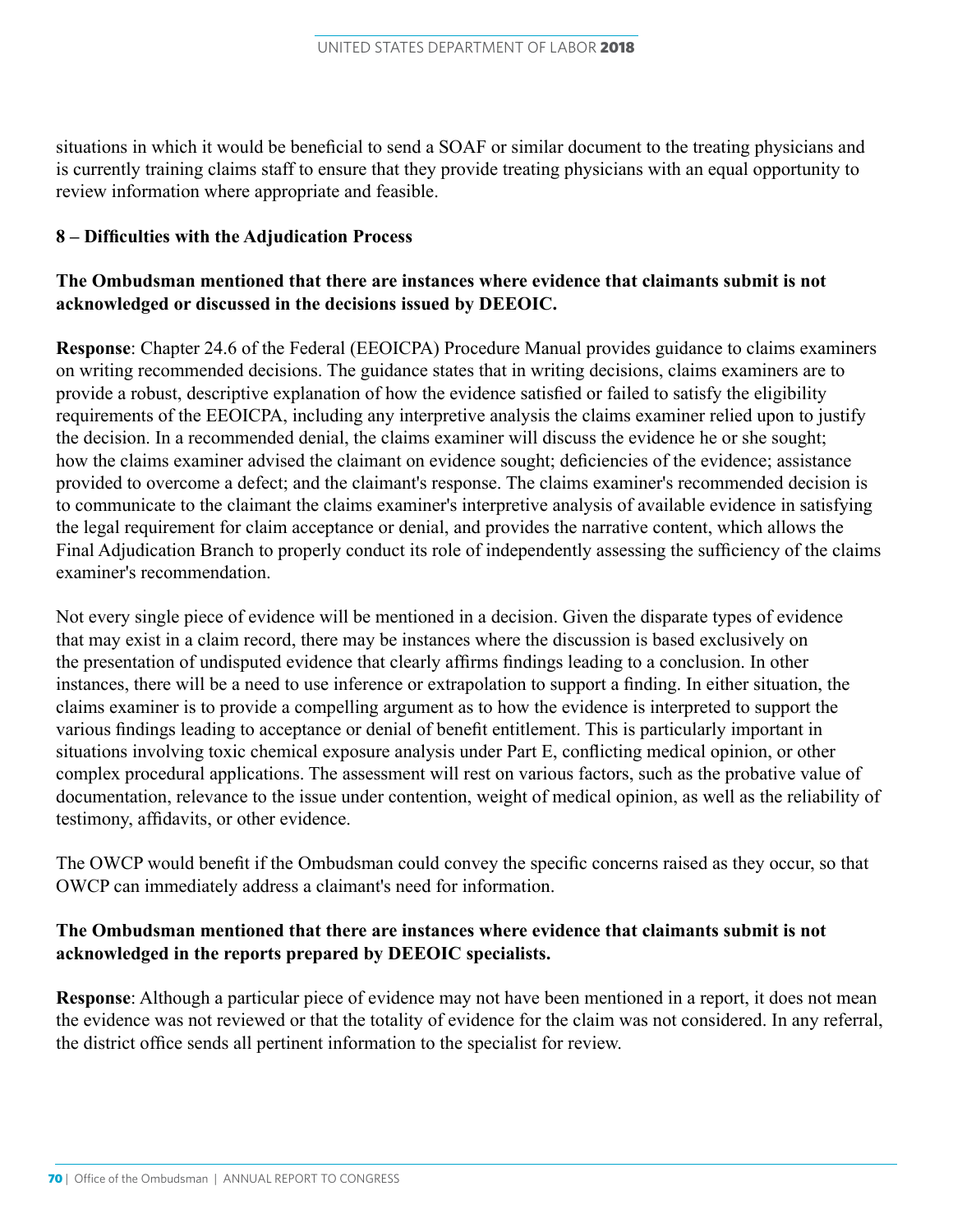**The Ombudsman states that when DEEOIC undertakes, on its own initiative, to determine if reopening of a claim is warranted, the claimant is not notified that reopening is under consideration; if the claim is not reopened, the claimant is not informed that his/her claim was reviewed and that it was determined a reopening was not warranted. Claimants are only provided an opportunity to participate after a Reopening Order is issued and their claim is in a posture for a Recommended Decision to be issued.** 

**Response**: OWCP may reopen a claim for a variety of reasons: a claimant request; requests by the district offices or Final Adjudication Branch for the DEEOIC Director to review a prior final decision; the designation of a new class of employees to the Special Exposure Cohort (SEC); the release of a Program Evaluation Report (PER) by NIOSH; audits and/or requirements to reopen a claim to implement a corrective action; and specific changes to program policy (for example, changes to presumptive standards applied to the evaluation of claims for specific illnesses as outlined in EEOICPA Bulletin No. 19-03).

DEEOIC processes reopenings on its own when there is a likelihood that a prior final decision needs to be vacated to allow for a new decision due to some change in circumstance. DEEOIC may not necessarily notify a claimant that his or her claim underwent a reopening review, because it may be that the original decision is found to be correct. In situations like a new SEC or PER, DEEOIC casts a wide net for any case potentially affected. This generally means a large population of cases are reviewed. We do not typically notify every claimant who may be part of such a review, because in many situations there is low likelihood any new evidence will alter the claim outcome. Nonetheless, it is important to review the claims. Once we are confident a case with a final decision to deny may likely change to a positive decision due to a program change, DEEOIC will issue a Director's Order to the claimant and/or authorized representative and develop the case to allow for a new recommendation.

#### **The Ombudsman notes that DEEOIC's continued use of language from Circular 15-06 in recommended and final decisions, as well as in reports prepared by DOL specialists, has spurred concerns that this Circular is still being applied in the adjudication of claims.**

**Response**: Circular 15-06, "Post-1995 Occupational Toxic Exposure Guidance," issued December 17, 2014, communicated the fact DOE had made significant methodical improvements in worker safety and health by 1995, including better recordkeeping, careful monitoring of employees, and increased involvement of employees in identifying potential hazards. The Circular was intended to provide a "context" for claims examiners that starting in 1995 DOE had implemented sufficient worker protections and monitoring programs suggesting exposure after 1995 would generally be within regulatory limits. OWCP understood hazards, incidents, and significant toxic substance exposures were possible after 1995, and the Circular was never intended to prevent employees with evidence of significant or increased exposures after 1995 from seeking compensation and benefits under EEOICP A. The Circular caused some confusion and complaints among stakeholders, and the Advisory Board on Toxic Substances and Worker Health recommended that OWCP rescind this Circular. OWCP did so, at their request, on February 2, 2017. The fact the Circular was rescinded does not mean that the use of 1995 as a threshold to indicate generally exposures would have been within regulatory limits was not factual. In fact, in April 2017, the Board agreed to the use of 1995 as a threshold date. The Circular was rescinded so that cases with exposures only after 1995 will still be evaluated on a case-bycase basis through a referral to an industrial hygienist, as appropriate.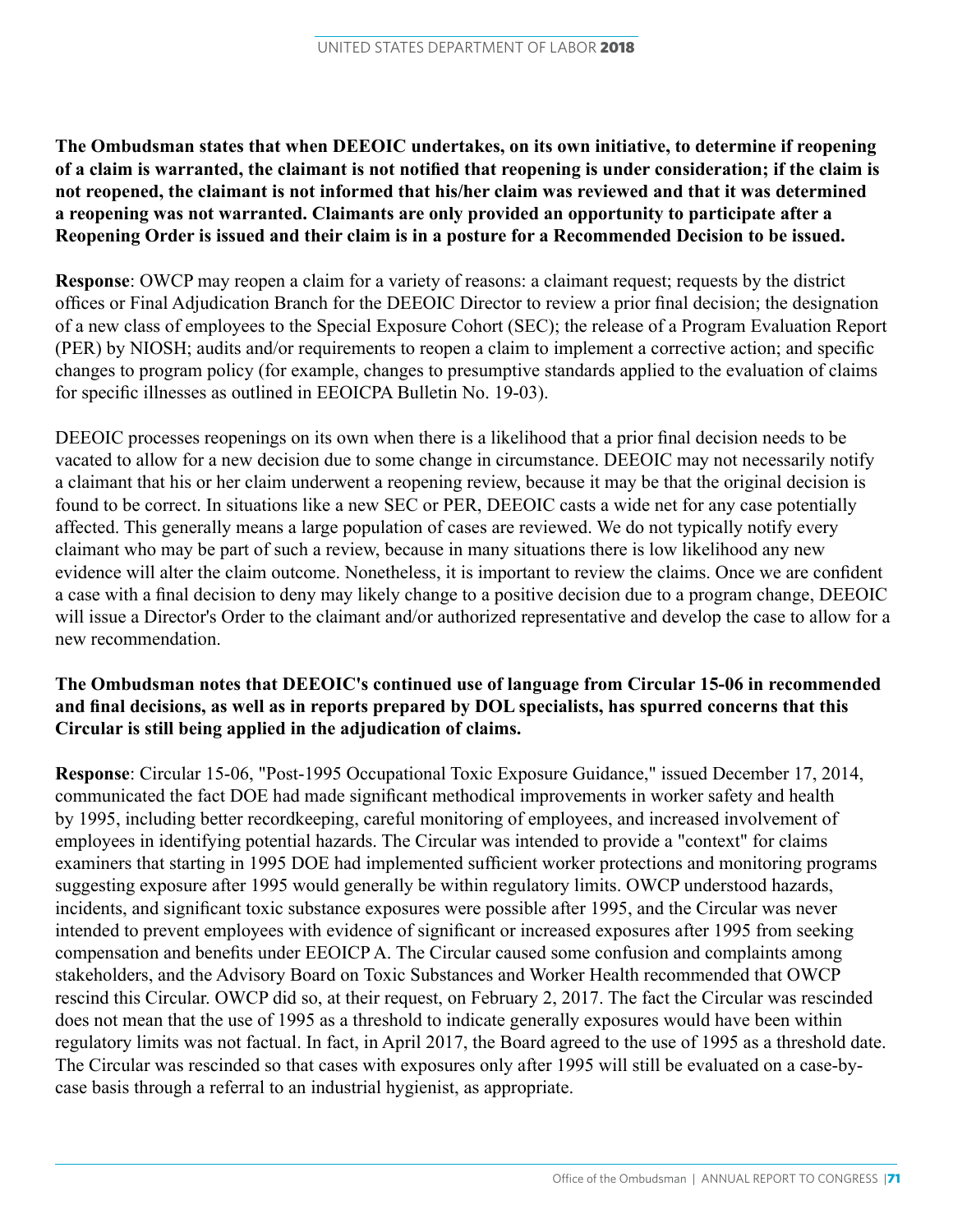**The Ombudsman states that claimants are confused by DEEOIC's current approach to hearing loss claims, and says that claimants want to know whether there is a presumption of causation for hearing loss, or if the presumptive language in the Procedure Manual is a rule which must be satisfied in order to have a claim accepted. Specifically, they want to know if the following apply to hearing loss claims: the statement that lack of a presumptive illness (alone) is never justification for a denial of a claim, and the statement that claimants are legally entitled to prove his/her case regardless of any presumption.** 

**Response**: The Federal (EEOICPA) Procedure Manual, in Exhibit 15-4 Section 8, explains the standards for evidence which must be presented to determine an employee's claim for hearing loss is work-related. The guidelines specify one must first establish a diagnosis of bilateral sensorineural hearing loss (conductive hearing loss is not known to be linked to toxic substance exposure). Additionally, the employee must have worked in a particular labor category for 1 0 consecutive years prior to 1990 and have been exposed to particular ototoxic substances. DEEOIC continues to evaluate its hearing loss standard to update it, given new or evolving epidemiological evidence. As recently as July 2018, DEEOIC made revisions to the standard to add two new substances with a known hearing loss health effect: Carbon Disulfide and N-Hexane. Due to this change, DEEOIC reevaluated prior claims to determine if this update changed any determination made by the program from a negative to positive outcome. DEEOIC, in collaboration with its Advisory Board on Toxic Substances and Worker Health, also continues to consider additional modifications to the hearing loss standard.

# **9 – Interactions with DEEOIC**

**The Ombudsman mentions that claimants complain it is difficult to talk to the claims examiner when they call the District Office. He also states that DEEOIC's method for reporting incidents of inappropriate customer service is only available online. He says claimants are wary of reporting such incidents to the District Office that employs the staff member and prefer to direct their complaints to a specific person who is not part of the team or office adjudicating their claims.** 

**Response**: I agree it is important claimants be able to contact their claims examiner for questions and submit customer service complaints. OWCP staff is trained in customer service, and OWCP's management teams at the National Office, district offices, and Final Adjudication Branch strive to work with claimants and staff to resolve all matters of concern. If a claimant is frustrated by "phone 12 tag" with his or her claims examiner, s/ he may call the district office's toll-free number and ask to speak with a unit manager. Claimants may submit comments and/or customer service complaints to the National Office in writing, by phone, through public email via Deeoic-public@dol.gov, or via customer satisfaction survey. Contact information for the National Office is found on the DEEOIC website. All responses/comments made on the customer satisfaction survey are anonymous. If a claimant would rather not provide feedback in the manners we have available, it would be helpful if the Ombudsman's office could relay those complaints directly to OWCP at the times they are received so specific problems can be addressed directly.

**The Ombudsman states that there are continuing problems with delays and that in addition to the anxiety that arises when a delay occurs, claimants are not notified of delays and do not receive a full explanation of the reasons for delays.**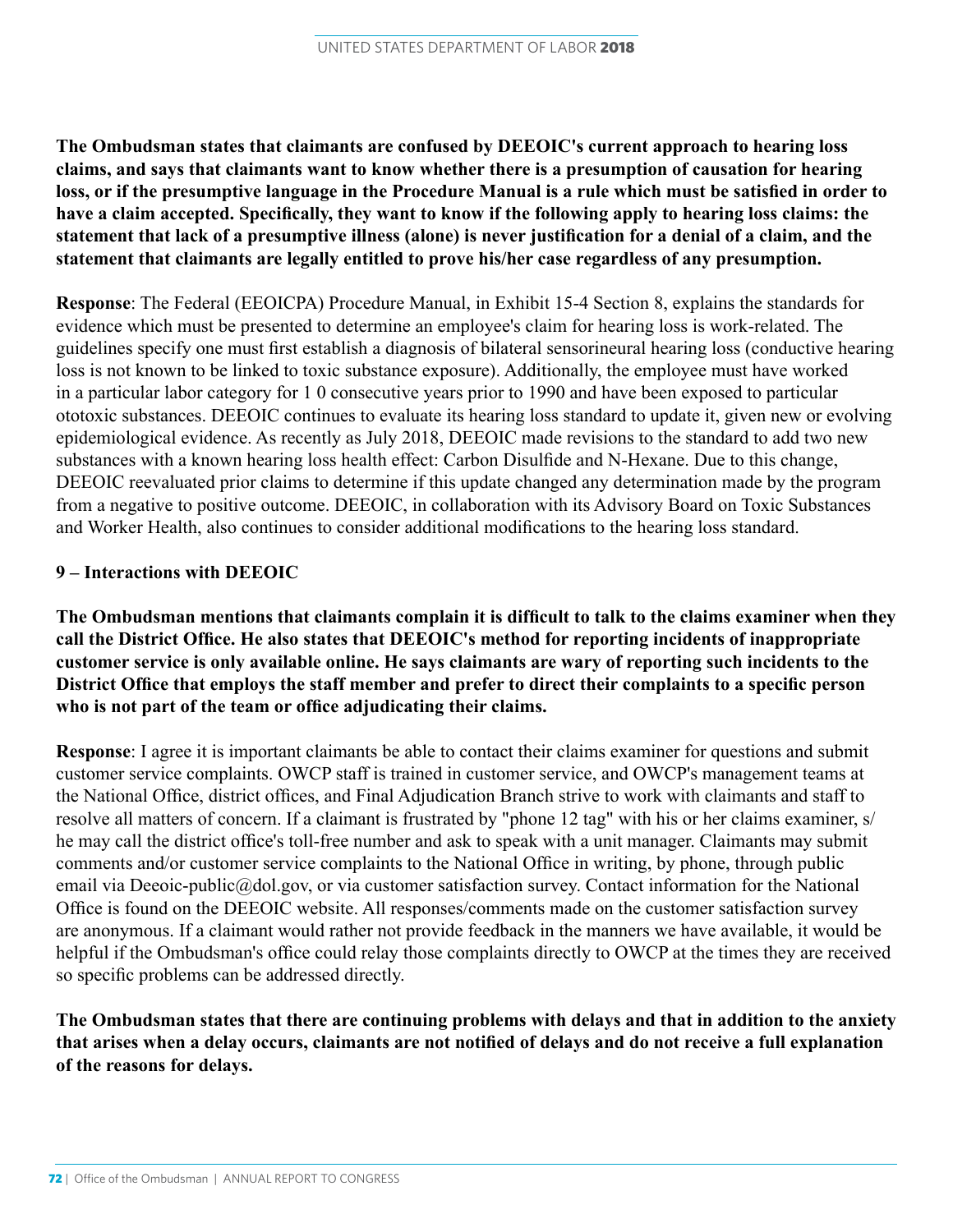**Response**: I agree it can be frustrating for a claimant if s/he feels his or her case is being delayed. Delays may occur during the adjudication process, for example, when the claims examiner is waiting on information from the Social Security Administration or DOE regarding employment; waiting for the results of a dose reconstruction by NIOSH; trying to resolve an issue related to exposure; waiting on a physician for a letter of medical necessity or medical records; or when there has been a request to the claimant or physician for additional information. Such delays do not mean that the case is dormant; the claims examiner may well be attending to other aspects of the case while waiting for information needed for another part of the case. Claimants who are concerned about delays may contact their claims examiner directly or send a letter to the district office or National Office requesting a status update on their claim.

DEEOIC also provides an online web-based Claimant Status Page, which gives claimants access to claims information from our ECS electronic claims database as utilized by DEEOIC claim examiners. The Claimant Status Page allows claimants to access certain information contained in his or her claim under the EEOICP. The Claimant Status Page makes information available online to claimants regarding their claimed medical conditions, worksite locations, most recent claim action, payment information, and current case location. Claimants under the EEOICP are provided with an individual claim identification number to gain access to their claim information and to prevent the access by other individuals to a claimant's specific claim information.

Given the Ombudsman's concern that claimants are not notified of delays or given a full explanation of the reasons for delays, OWCP is developing improved processes for notifying claimants when delays occur.

### **The Ombudsman states that when there is a delay in reauthorizing home health care, claimants report that they experience a lapse in service.**

**Response**: DEEOIC grants six-month authorizations for in-home health care when prescribed by a qualified physician and which DEEOIC considers medically necessary because of an employee's accepted workrelated illness or injury. All requests for reauthorization require review and updated medical information prior to expiration of a previous authorization. To prevent lapses in service, the medical benefits examiners send notification letters to providers and claimants sixty (60) days prior to expiration, reminding them of the need for updated medical information. A failure to provide updated information can result in another reminder letter, again stating the need for updated medical information. A failure to produce updated medical evidence or a letter of medical necessity may ultimately result in a denial letter advising that care cannot be reauthorized due to lack of necessary medical evidence. If a physician or a claimant is not clear about the exact information that is needed, he or she may contact the medical benefits examiner, and the medical benefits examiner will provide a verbal explanation to the physician or claimant of what is required and why. Upon receipt of medical evidence, it is the medical benefits examiner's responsibility to evaluate such evidence and determine if information provided is sufficient to authorize the care requested. If the medical information is deficient or unclear, the medical benefits examiner explains the nature of the deficiencies and the specific information necessary in order to proceed with adjudication of the home health care request. OWCP has a reporting structure in place which is monitored to ensure that there are no lapses in authorizations. To our knowledge, there have been no lapses in home health care authorizations for which we did not provide multiple communications to the claimant/provider to explain the reason for termination of care.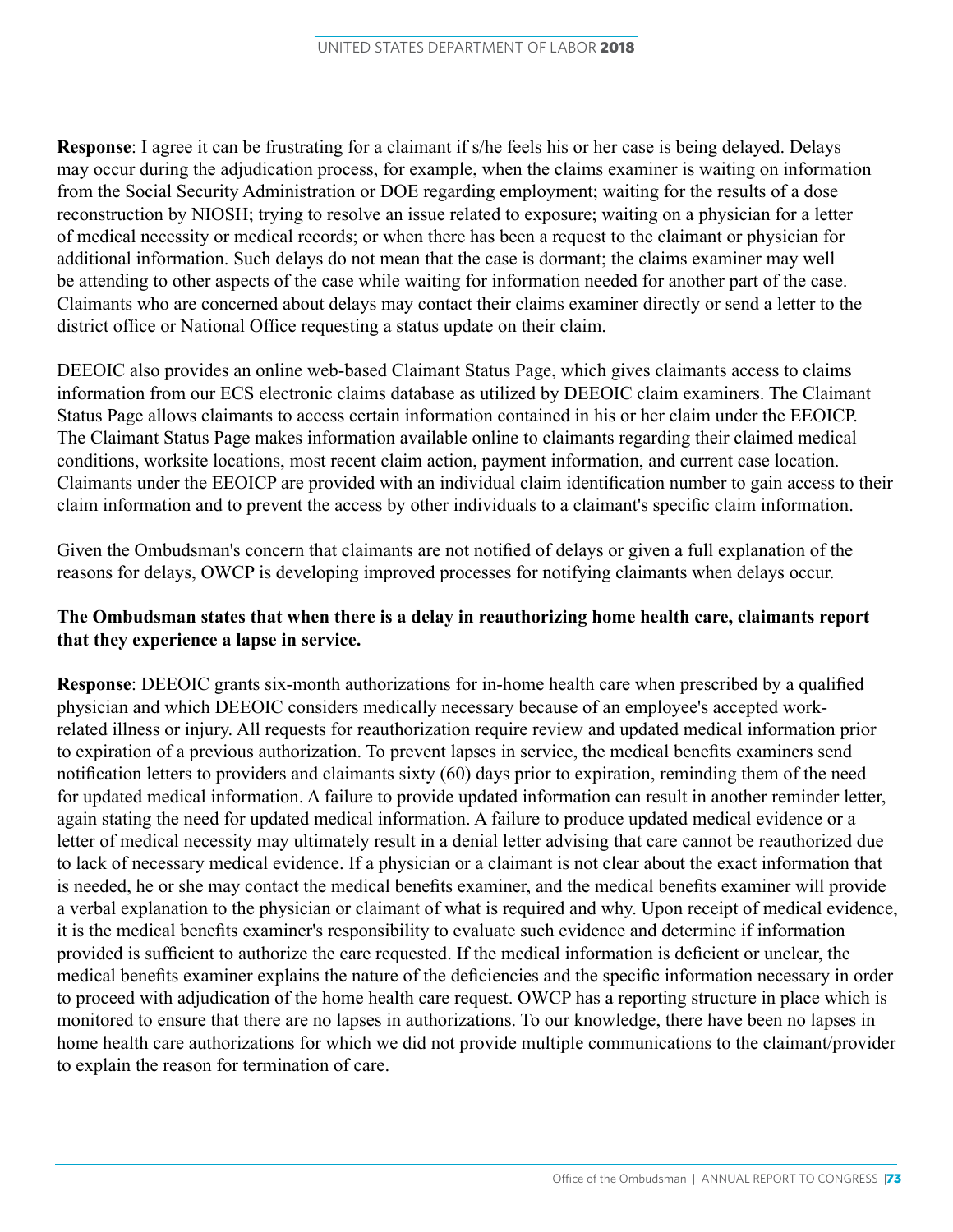#### **10 – Circumstances Confronting Claimants Not Adequately Addressed by the Program**

## **The Ombudsman's report notes that some claimants have physical and/or cognitive limitations which prevent them from handling their claim on their own and states that DEEOIC does not have adequate procedures currently in place to accommodate this population of claimants. ·**

**Response**: OWCP recognizes EEOICP A claimants may face physical challenges that include ill health, bodily impairment, lack of mobility, pain, diminished hearing and/or vision, and weakened abilities following surgery. OWCP understands due to illness and disability, a claimant may have difficulty speaking, walking, breathing, performing manual tasks, and/or caring for oneself, and some may have cognitive limitations in thinking, reasoning, learning, remembering, and following instructions. Some are end-stage terminally ill and in hospice care. OWCP is aware that this population of claimants requires special care. The agency has customer care strategies intended to meet the needs of each individual claimant. Below are just a few examples of how OWCP accommodates these claimants.

A claimant may, at any time, request reasonable accommodation for his or her needs by calling the contact number provided on the DEEOIC website. The DOL also offers TTY phone assistance through a toll-free number posted on the website. The TTY is a special device that lets people who are hard of hearing, deaf, or speech-impaired use the telephone to communicate, by allowing them to type messages back and forth to one another instead of talking and listening.

Since no claim under EEOICPA is identical to another claim, OWCP works with each claimant individually. Each person who files a claim is assigned a claims examiner whose task is to provide one-on-one assistance throughout the claims process. Claims examiners communicate via phone, development letters, written decisions, and cover letters, advising claimants on deadlines and next steps. If a claimant needs additional help, he or she may arrange the services of an authorized representative to represent him or her. A claimant may also contact the resource center for assistance at any time. If a claimant is hospitalized or unable to travel for medical reasons, resource center staff can (as needed) make home/hospital/nursing home visits to obtain signatures on forms. The Final Adjudication Branch offers each claimant the option of a hearing by telephone, video conference, or in-person, and a claimant may be accompanied at the hearing by a person other than himself or his authorized representative. The Final Adjudication Branch reimburses a claimant for reasonable and necessary travel expenses if s/he has to travel more than 200 miles roundtrip for the hearing. If a claimant is end-stage terminal, OWCP takes steps to expedite the claim and the payment.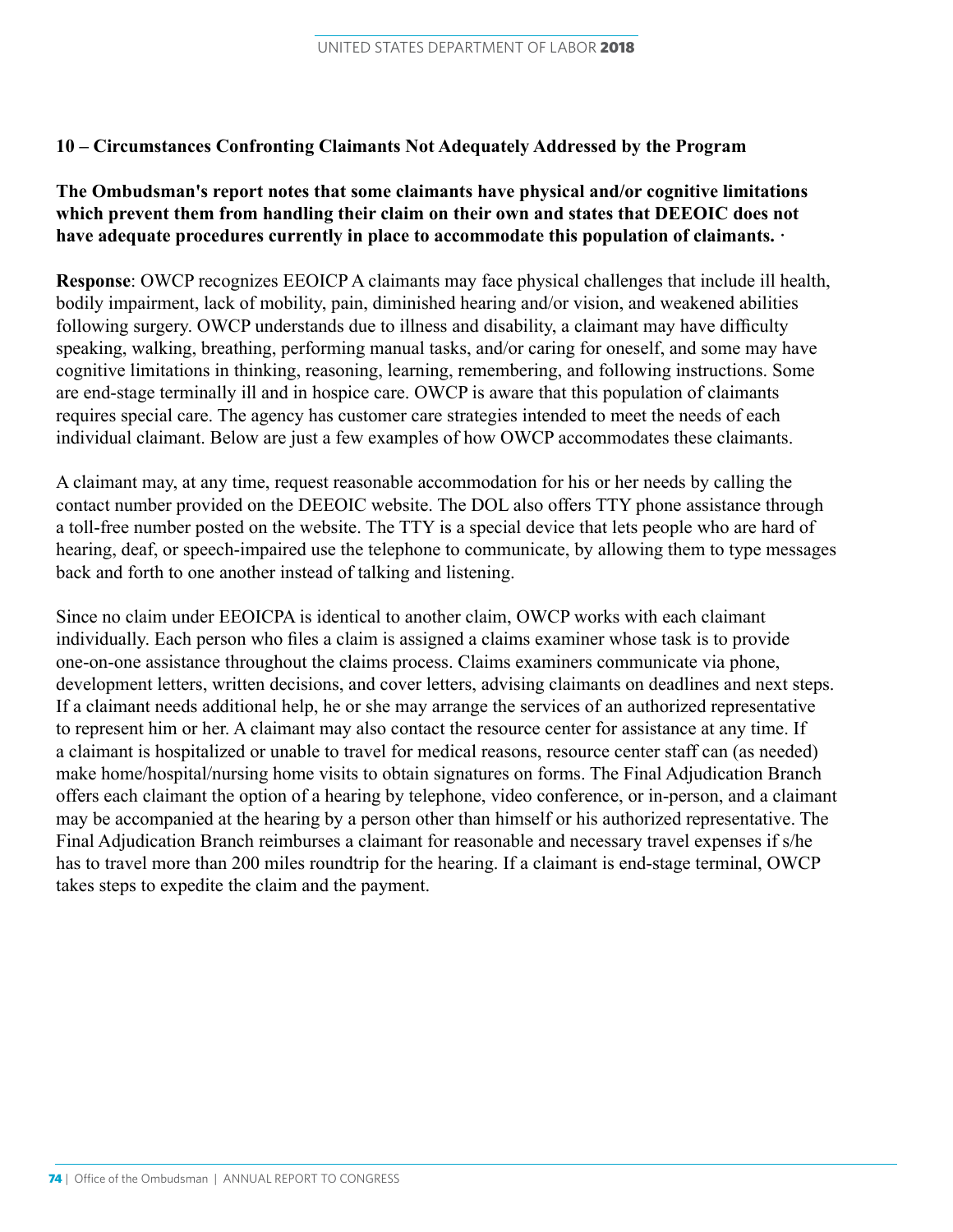In planning outreach events, OWCP considers the need for wheelchair access, accessible parking designated for person with disabilities, effective egress for individuals with difficulty in mobility in case of emergency, accessible restrooms, and accessible water fountains. At such events, OWCP may authorize a claimant's use of a service animal, offer seating up front, provide an adjustable height table or armrest, distribute large-print handouts, make room for a family member or accompanying aid, arrange seating appropriate for expected wait times, and/or contract with a sign language interpreter or conference interpreter. Speakers at these events use microphones to enhance sound, and printed handouts and large-screen PowerPoint presentations to aid presentations. At OWCP's workshops for authorized representatives, OWCP arranges small group sessions, schedules, and handouts to enhance the training. If a claimant needs earphones, headsets, clipboards, etc., they will be provided. At outreach events, OWCP staff also provide one-on-one claims updates and answer questions specific to any claim. · OWCP also addresses the claimant's medical needs related to his or her covered illness through the benefits provided. Medical benefits under the program include any of the following: diagnostic laboratory and radiological testing, reasonable and customary medical care (doctor's office visits, medical treatments, and consultations), travel (and companion travel) associated with the treatment of a covered illness, emergency room visits, ambulance services, inpatient and outpatient hospital stays, rehabilitative therapy, durable medical equipment, drugs prescribed by a physician, home health care, nursing home or assisted living facilities, hospice care, psychiatric treatment, chiropractic treatment, acupuncture treatment, organ or stem cell transplants, home modifications, health or gym facility memberships, home exercise equipment, and home and automobile modifications. OWCP has a long standing policy of considering the changing needs of claimants when adjudicating claims and making payments under the EEOICP A to ensure appropriate accommodations are available to the fullest extent possible.

# **CONCLUSION**

From its inception to the end of fiscal year (FY) 2018, the Energy program awarded more than 121,000 claimants compensation and medical benefits totaling over \$15.6 billion. This included \$11.1 billion in compensation and just over \$4.4 billion in medical expenses.

OWCP appreciates the work of the Office of the Ombudsman and their assistance in helping EEOICPA stakeholders. We will continue to work toward improving this program and providing quality assistance to eligible employees, former employees, and their eligible family members.